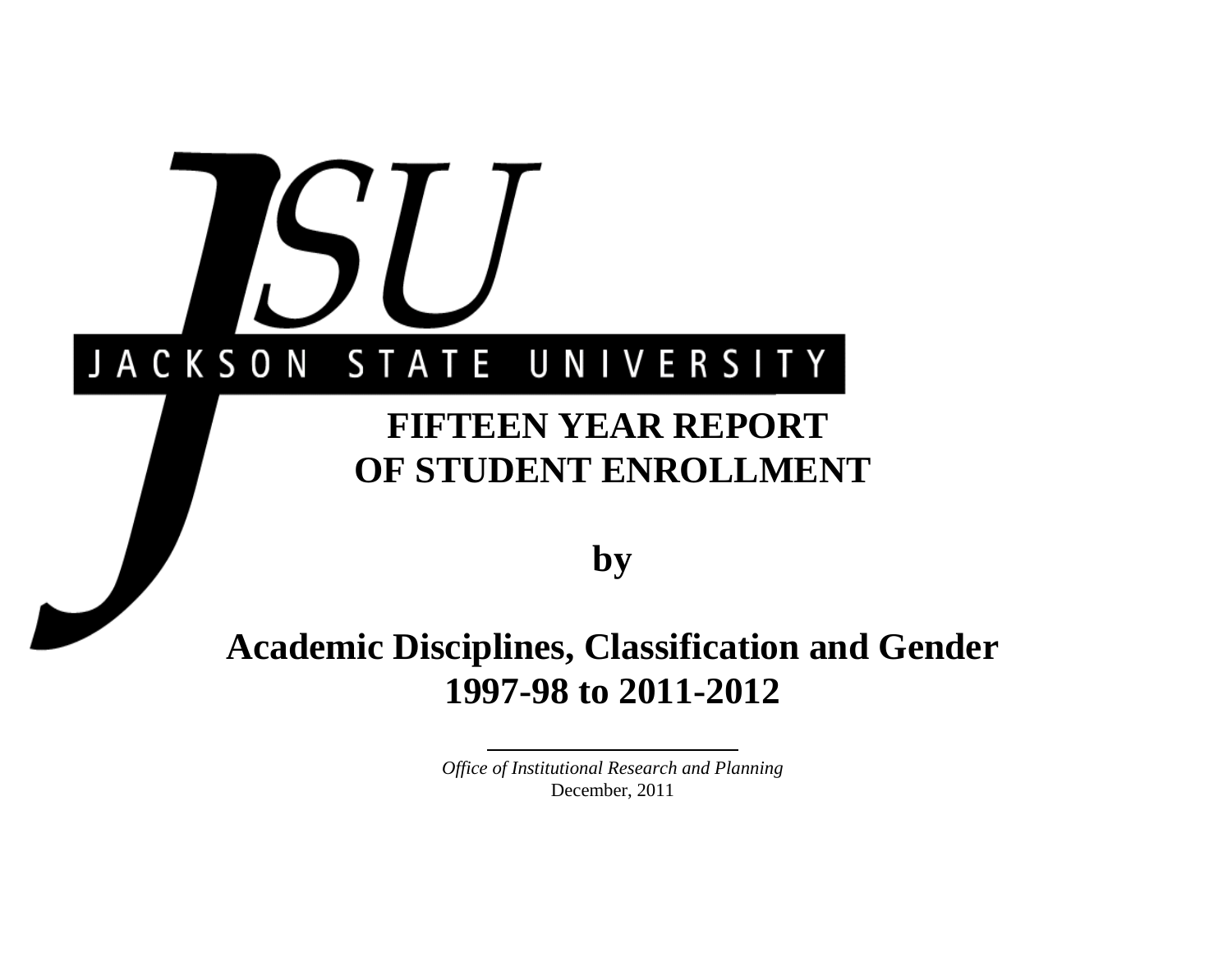### **PREFACE**

This annual report contains data on student enrollment at Jackson State University by academic discipline, educational classification and gender for Fall Semesters, 1997-98 to 2011-12. All data are from Census files. Academic discipline are listed in alphabetical sequence.

It is the intent of the Office of Institutional Research and Planning (OIRP) to provide data which are useful to the administrators, faculty and staff. Direct any questions or comments to the Office of Institutional Research and Planning at (601) 979-2615.

Thank you.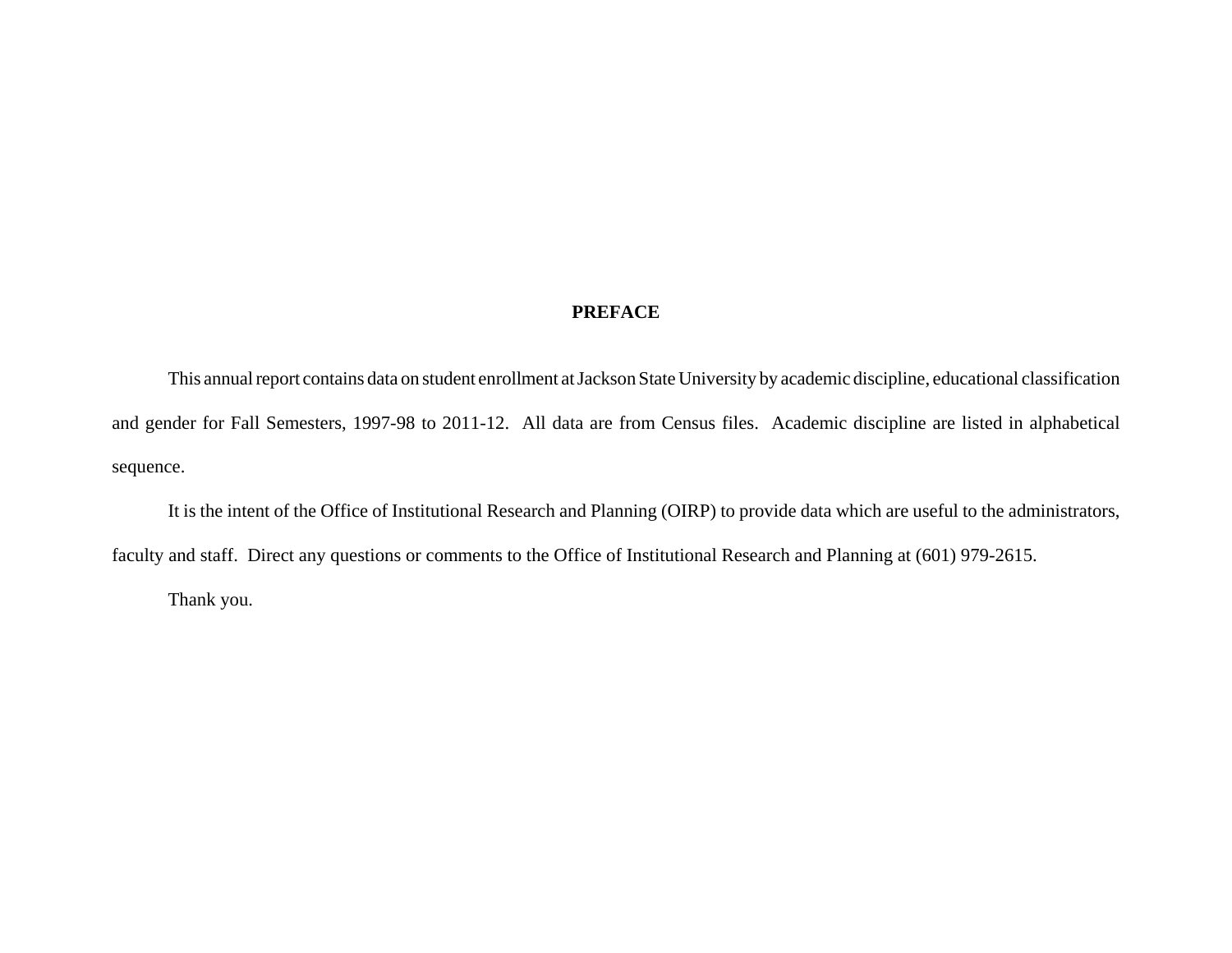# **TABLE OF CONTENTS**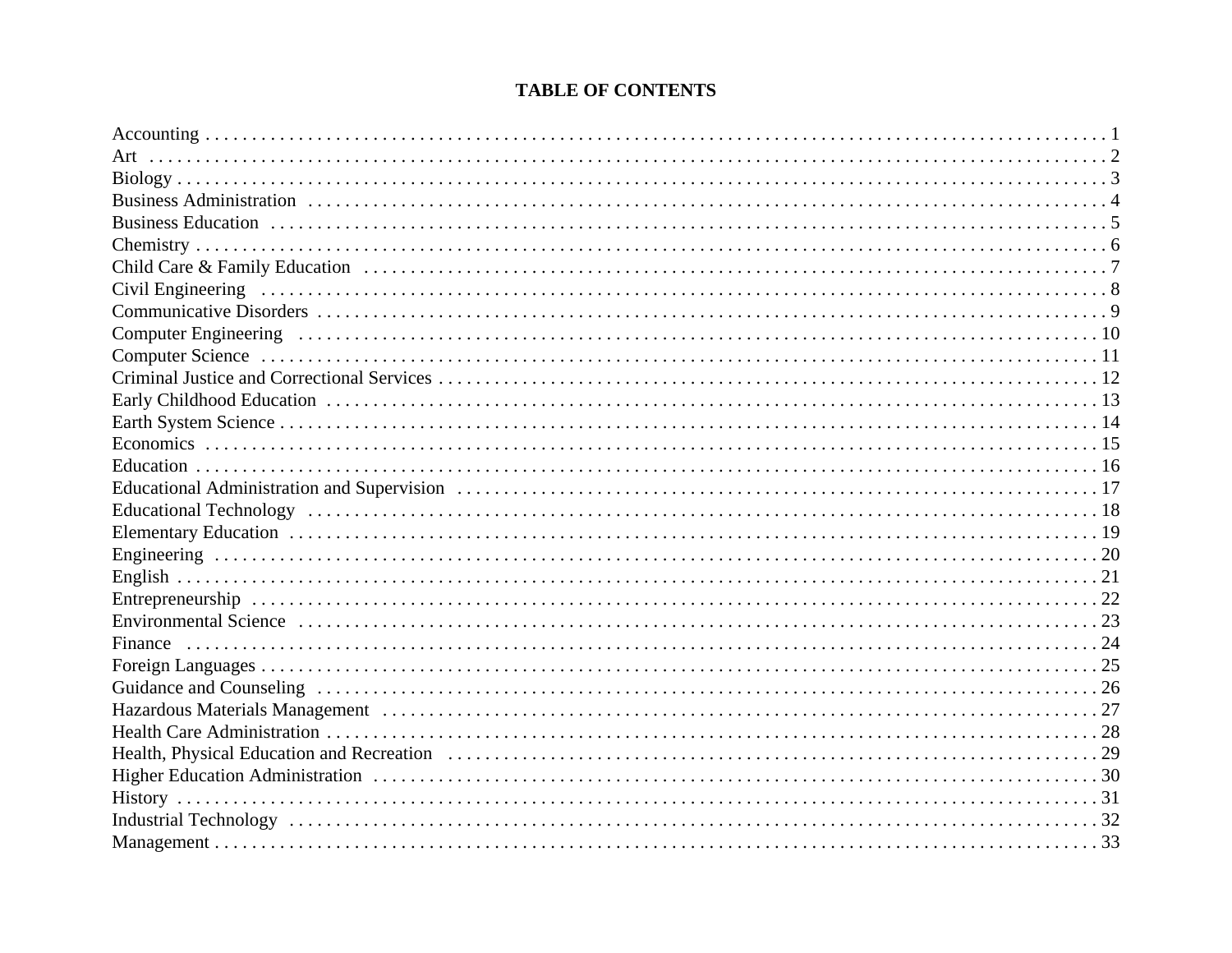# **TABLE OF CONTENTS (con't)**

| Reading |
|---------|
|         |
|         |
|         |
|         |
|         |
|         |
|         |
|         |
|         |
|         |
|         |
|         |
|         |
|         |
|         |
|         |
|         |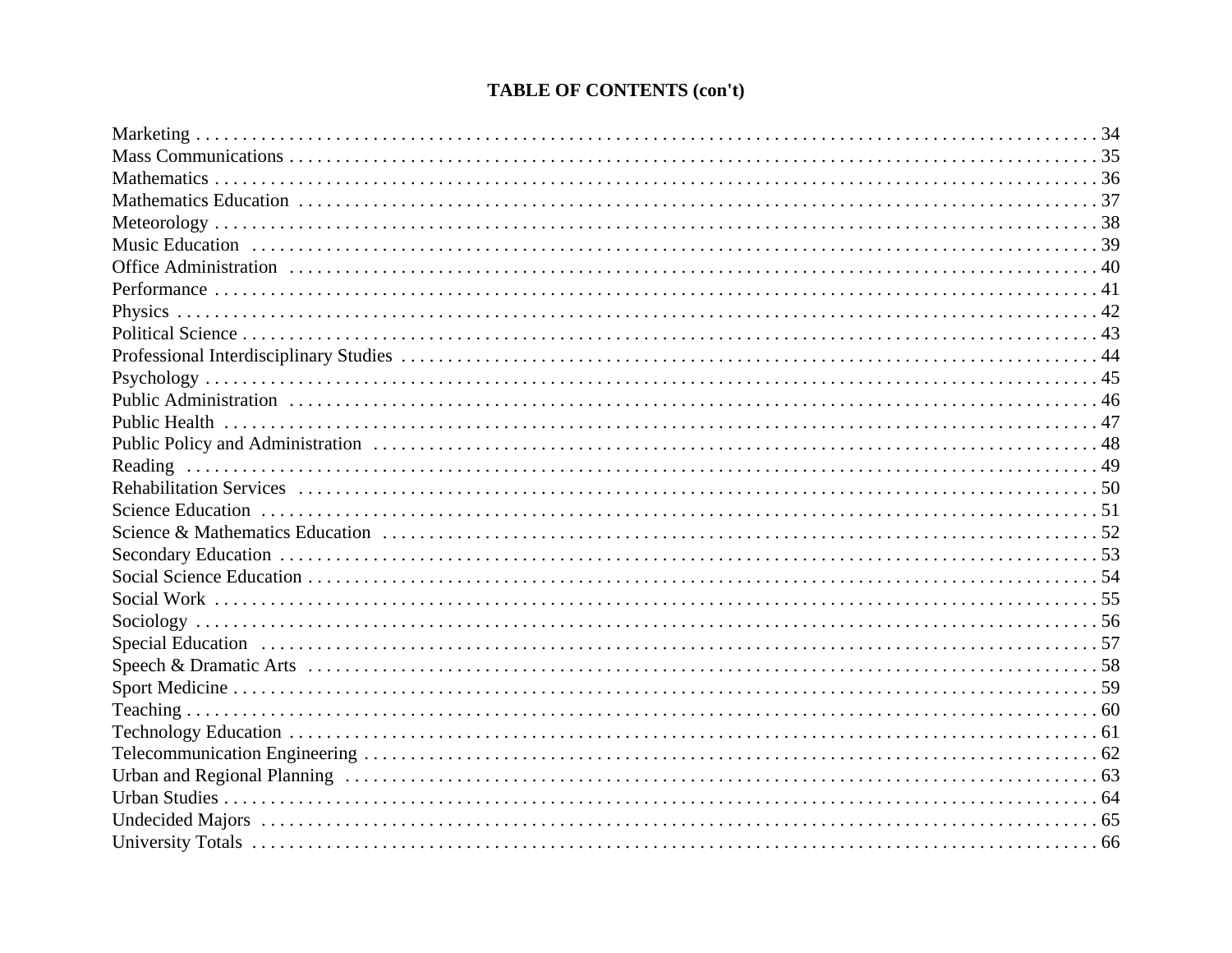| DISCIPLINE: ACCOUNTING                                |             |                                  |             |                            |        |                                |             |                                |                |                                  |                       |
|-------------------------------------------------------|-------------|----------------------------------|-------------|----------------------------|--------|--------------------------------|-------------|--------------------------------|----------------|----------------------------------|-----------------------|
| <b>CLASSIFICATION</b><br><b>GENDER</b><br><b>YEAR</b> | <b>MALE</b> | <b>FRESHMAN</b><br><b>FEMALE</b> | <b>MALE</b> | SOPHOMORE<br><b>FEMALE</b> | MALE   | <b>JUNIOR</b><br><b>FEMALE</b> | <b>MALE</b> | <b>SENIOR</b><br><b>FEMALE</b> | MALE           | <b>GRADUATE</b><br><b>FEMALE</b> | <b>GRAND</b><br>TOTAL |
| 1997-98                                               | $26\,$      | 55                               | 23          | 44                         | 23     | 41                             | 29          | 47                             | 5              | $\overline{9}$                   | 302                   |
| 1998-99                                               | 18          | 38                               | 19          | 44                         | 10     | 46                             | 23          | $50\,$                         | 5              | 15                               | 268                   |
| 1999-00                                               | 14          | 46                               | $10\,$      | 32                         | 19     | 56                             | 23          | 64                             | $\overline{4}$ | 15                               | 283                   |
| 2000-01                                               | 18          | 46                               | 13          | 32                         | 19     | 42                             | 20          | 78                             |                | $\overline{7}$                   | 276                   |
| 2001-02                                               | 18          | 44                               | 12          | 30                         | 10     | 49                             | 23          | $72\,$                         | 3              | 13                               | 274                   |
| 2002-03                                               | 32          | 51                               | 16          | 38                         | 17     | 37                             | 20          | 77                             | 7              | 13                               | 308                   |
| 2003-04                                               | 26          | 65                               | 21          | 43                         | 24     | 42                             | $22\,$      | 79                             | $\mathfrak{Z}$ | 21                               | 346                   |
| 2004-05                                               | 33          | 64                               | $22\,$      | 38                         | 17     | 46                             | 29          | $75\,$                         | $\overline{4}$ | 16                               | 344                   |
| 2005-06                                               | 35          | 57                               | 16          | 67                         | 25     | 48                             | 23          | 70                             | 7              | 16                               | 364                   |
| 2006-07                                               | 17          | $50\,$                           | 17          | 48                         | 24     | 49                             | 32          | 75                             | 12             | 23                               | 347                   |
| 2007-08                                               | 37          | 43                               | 20          | 42                         | $25\,$ | 64                             | $38\,$      | 79                             | 11             | 22                               | 381                   |
| 2008-09                                               | 28          | 55                               | 22          | 39                         | 13     | 41                             | 45          | 81                             | 8              | 27                               | 359                   |
| 2009-10                                               | 29          | $38\,$                           | 23          | 56                         | $20\,$ | 41                             | 34          | 80                             | $\overline{7}$ | 28                               | 356                   |
| 2010-11                                               | 22          | 28                               | 17          | 43                         | 30     | 55                             | 37          | 76                             | 6              | 17                               | 331                   |
| 2011-12                                               | 32          | 19                               | 22          | 31                         | 16     | 41                             | 50          | 89                             | 16             | 25                               | 341                   |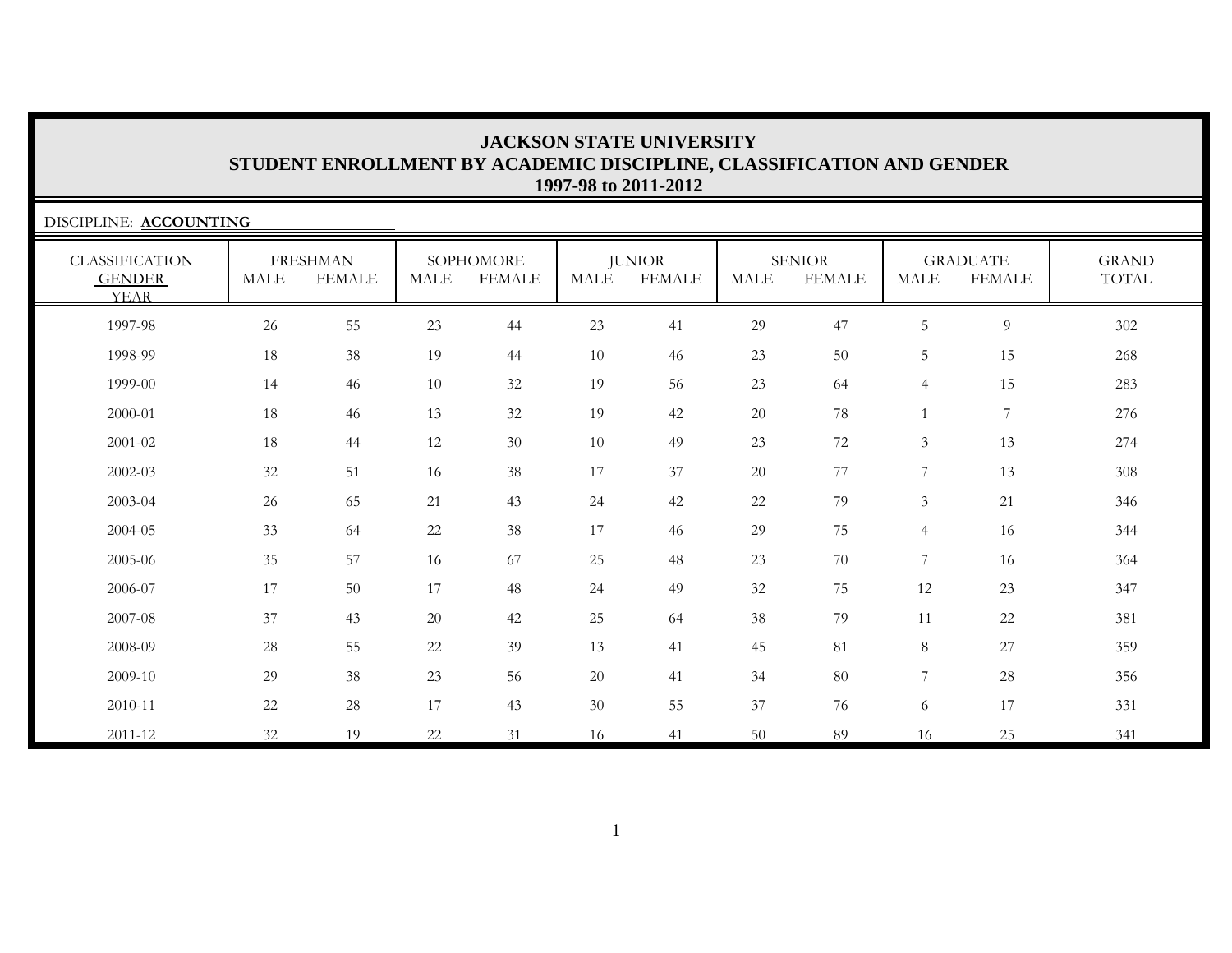| <b>JACKSON STATE UNIVERSITY</b>                                      |  |  |  |  |  |  |  |  |  |
|----------------------------------------------------------------------|--|--|--|--|--|--|--|--|--|
| STUDENT ENROLLMENT BY ACADEMIC DISCIPLINE, CLASSIFICATION AND GENDER |  |  |  |  |  |  |  |  |  |
| 1997-98 to 2011-2012                                                 |  |  |  |  |  |  |  |  |  |

| DISCIPLINE: ART                                       |             |                                  |                 |                            |                |                         |                |                         |                          |                                  |                       |  |
|-------------------------------------------------------|-------------|----------------------------------|-----------------|----------------------------|----------------|-------------------------|----------------|-------------------------|--------------------------|----------------------------------|-----------------------|--|
| <b>CLASSIFICATION</b><br><b>GENDER</b><br><b>YEAR</b> | <b>MALE</b> | <b>FRESHMAN</b><br><b>FEMALE</b> | MALE            | SOPHOMORE<br><b>FEMALE</b> | <b>MALE</b>    | <b>JUNIOR</b><br>FEMALE | MALE           | SENIOR<br><b>FEMALE</b> | MALE                     | <b>GRADUATE</b><br><b>FEMALE</b> | <b>GRAND</b><br>TOTAL |  |
| 1997-98                                               | 5           | $\mathfrak{Z}$                   | $\overline{7}$  |                            | 6              | 5                       | $\overline{4}$ | $\mathfrak{Z}$          |                          | $\sim$ $\sim$                    | 34                    |  |
| 1998-99                                               | $8\,$       | $\overline{2}$                   | $\mathfrak{Z}$  | $\overline{2}$             | $\mathfrak{Z}$ | $\mathbf{1}$            | -6             | 5                       |                          |                                  | 30                    |  |
| 1999-00                                               | 6           | $\mathfrak{Z}$                   | $\mathfrak{Z}$  | $\overline{4}$             | $\overline{5}$ | 4                       | 7              | 6                       | $\overline{\phantom{0}}$ |                                  | 38                    |  |
| 2000-01                                               | 9           | 11                               | 10              | $\overline{4}$             | 6              | 7                       | 11             | 5                       |                          | $\overline{\phantom{0}}$         | 63                    |  |
| $2001 - 02$                                           | 20          | 10                               | 9               | 6                          | 9              | 7                       | 13             | 6                       |                          | $\overline{\phantom{m}}$         | 80                    |  |
| $2002 - 03$                                           | 16          | 10                               | 17              | 6                          | $\overline{9}$ | 6                       | 12             | 9                       |                          |                                  | 85                    |  |
| 2003-04                                               | $8\,$       |                                  | 17              | $8\,$                      | 13             | 7                       | 15             | 13                      |                          |                                  | 82                    |  |
| 2004-05                                               | 15          | 2                                | $7\overline{ }$ | $\overline{4}$             | 7              | 12                      | 25             | 14                      | $-$                      |                                  | 86                    |  |
| 2005-06                                               | 17          | 16                               | 17              | $\overline{4}$             | 12             | 10                      | 16             | 13                      |                          |                                  | 105                   |  |
| 2006-07                                               | 15          | 8                                | 14              | $\overline{9}$             | 11             | 11                      | 18             | 12                      |                          |                                  | 98                    |  |
| 2007-08                                               | 12          | 5                                | 12              | $8\,$                      | 11             | 15                      | 11             | 12                      |                          |                                  | 86                    |  |
| 2008-09                                               | 9           | 9                                | 6               | $\overline{4}$             | 14             | 11                      | 11             | 21                      | $-$                      |                                  | 85                    |  |
| 2009-10                                               | 16          | 8                                | 11              | 6                          | 11             | $8\,$                   | 18             | 20                      | $\overline{\phantom{m}}$ | $\sim$                           | 98                    |  |
| 2010-11                                               | 17          | 11                               | 17              | 11                         | 10             | 5                       | 17             | $22\,$                  | $\sim$ $\sim$            | $\sim$ $\sim$                    | 110                   |  |
| $2011 - 12$                                           | 14          | 8                                | 15              | 12                         | 19             | 8                       | 1.5            | 20                      | $\overline{\phantom{m}}$ |                                  | 111                   |  |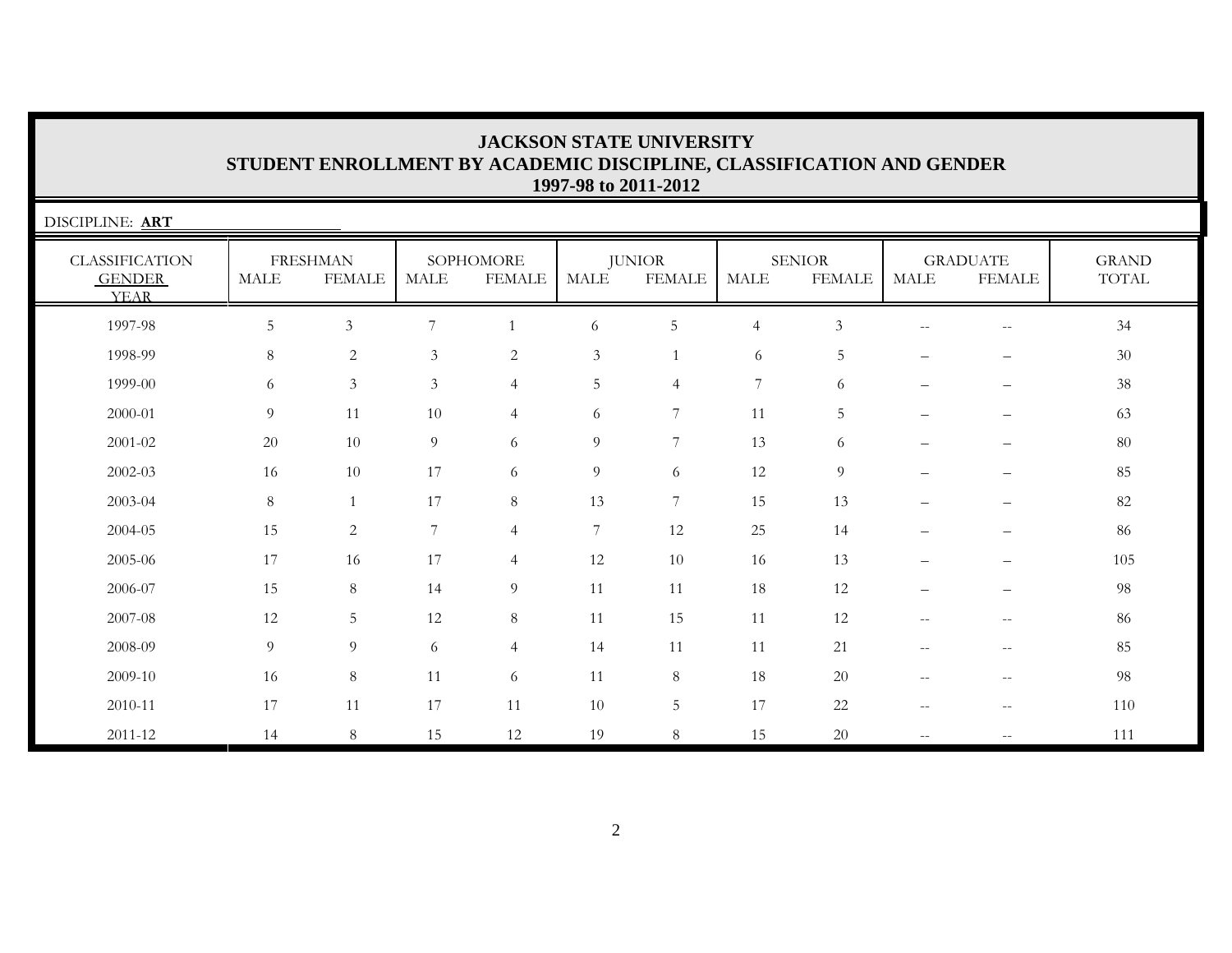| DISCIPLINE: BIOLOGY                                   |             |                                  |             |                            |      |                         |             |                                |                 |                                  |                       |  |
|-------------------------------------------------------|-------------|----------------------------------|-------------|----------------------------|------|-------------------------|-------------|--------------------------------|-----------------|----------------------------------|-----------------------|--|
| <b>CLASSIFICATION</b><br><b>GENDER</b><br><b>YEAR</b> | <b>MALE</b> | <b>FRESHMAN</b><br><b>FEMALE</b> | <b>MALE</b> | SOPHOMORE<br><b>FEMALE</b> | MALE | <b>JUNIOR</b><br>FEMALE | <b>MALE</b> | <b>SENIOR</b><br><b>FEMALE</b> | MALE            | <b>GRADUATE</b><br><b>FEMALE</b> | <b>GRAND</b><br>TOTAL |  |
| 1997-98                                               | 79          | 192                              | 57          | 137                        | 59   | 142                     | 80          | 145                            | 16              | 33                               | 940                   |  |
| 1998-99                                               | 59          | 187                              | 38          | 109                        | 59   | 126                     | 73          | 137                            | 16              | 30                               | 834                   |  |
| 1999-00                                               | 45          | 147                              | 32          | 93                         | 41   | 89                      | 81          | 146                            | 14              | 25                               | 713                   |  |
| 2000-01                                               | 41          | 159                              | 28          | 88                         | 32   | 91                      | 64          | 126                            | 8               | 21                               | 658                   |  |
| 2001-02                                               | 55          | 168                              | 25          | 76                         | 18   | 63                      | 52          | 127                            | 5               | 19                               | 608                   |  |
| 2002-03                                               | 62          | 211                              | 28          | 116                        | 23   | 77                      | 38          | 103                            | 6               | 22                               | 686                   |  |
| 2003-04                                               | 51          | 174                              | 33          | 114                        | 22   | 91                      | 34          | 104                            | 7               | 19                               | 652                   |  |
| 2004-05                                               | 66          | 232                              | 38          | 115                        | 27   | 99                      | 33          | 117                            | 9               | 20                               | 756                   |  |
| 2005-06                                               | 72          | 263                              | 37          | 146                        | 49   | 104                     | 28          | 118                            | $\overline{9}$  | 24                               | 850                   |  |
| 2006-07                                               | 68          | 204                              | 44          | 133                        | 43   | 122                     | 48          | 141                            | 8               | 26                               | 837                   |  |
| 2007-08                                               | 73          | 192                              | 54          | 128                        | 42   | 109                     | 54          | 143                            | 5               | 22                               | 822                   |  |
| 2008-09                                               | 65          | 198                              | 51          | 128                        | 37   | 112                     | 53          | 132                            | $5\phantom{.0}$ | 17                               | 798                   |  |
| 2009-10                                               | 65          | 201                              | 53          | 144                        | 45   | 119                     | 61          | 138                            | 6               | 17                               | 849                   |  |
| 2010-11                                               | 62          | 145                              | 55          | 148                        | 45   | 112                     | 48          | 152                            | $\overline{4}$  | 13                               | 784                   |  |
| 2011-12                                               | 63          | 168                              | 50          | 152                        | 38   | 145                     | 52          | 151                            | 6               | 13                               | 838                   |  |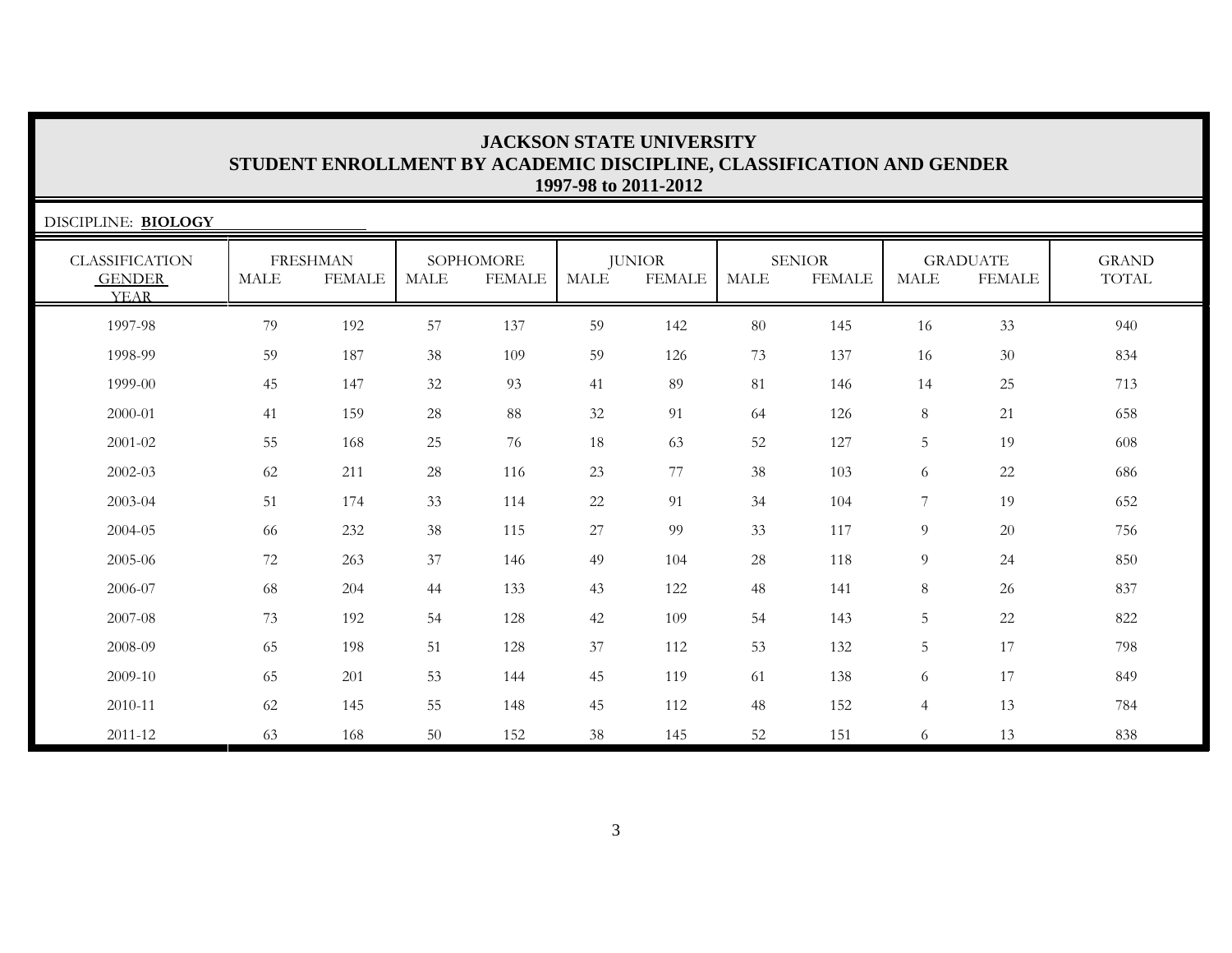GRAND TOTAL

6 77 32 25 502

### DISCIPLINE: **BUSINESS ADMINISTRATION**CLASSIFICATION GENDER YEARFRESHMAN MALE FEMALESOPHOMORE MALE FEMALEJUNIOR MALE FEMALESENIOR MALE FEMALEGRADUATE MALE FEMALE1997-98 58 59 39 35 27 31 24 52 44 66 435 1998-99 53 68 35 28 24 45 36 58 31 49 427 1999-00 67 73 33 36 30 48 34 66 30 30 447 2000-01 64 79 45 48 35 51 35 64 31 36 488 2001-02 66 89 43 52 41 68 38 84 28 48 557 2002-03 68 87 47 50 48 58 54 108 31 47 598 2003-04 84 76 42 49 38 55 54 107 36 42 583 2004-05 98 98 43 56 39 51 51 106 300 35 607 2005-06 75 92 45 72 48 57 38 78 32 31 568 2006-07 81 94 47 45 39 53 47 99 31 33 569 2007-08 84 91 44 63 39 60 56 92 30 32 591 2008-0982 73 45 58 32 47 56 83 31 41 548

84 55 50 46 39 48 46

2009-10

2010-11

2011-12

51 30 46 24 35 41 41 73 26 24 391

51 40 34 24 42 46 45 64 24 37 407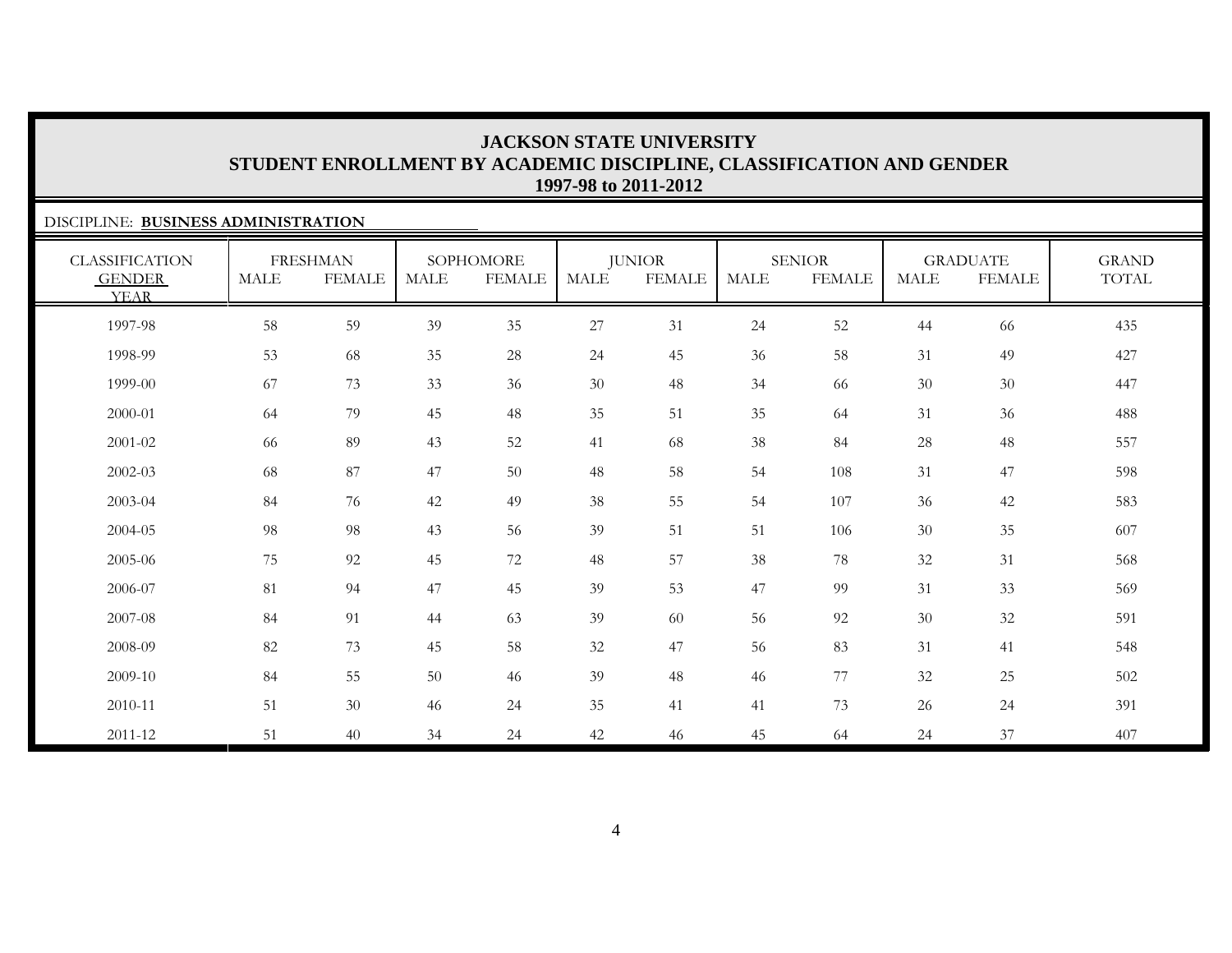### DISCIPLINE: **BUSINESS EDUCATION**CLASSIFICATION GENDER YEARFRESHMAN MALE FEMALESOPHOMORE MALE FEMALEJUNIOR MALE FEMALESENIOR MALE FEMALEGRADUATE MALE FEMALEGRAND TOTAL 1997-98 4 5 1 4 3 2 1 5 1 11 371998-99 3 3 1 3 1 6 2 3 1 11 34 34 1999-00 3 6 1 1 – 4 4 2 – 2 2323 2000-01 5 5 1 2 – 3 1 8 – – 2525 2001-02 5 7 2 2 2 2 1 7 – – 282002-03 6 6 3 5 – 3 – 8 – – 3131 2003-04 4 3 2 6 – 5 3 7 – – 3030 2004-05 4 4 2 4 3 2 2 7 – 2 3030 2005-06 3 4 3 3 1 3 – 2 – – 19 $2006-07$  2 3 1 2 2 2 1 1 -- - 14 14 2007-08 -- -- -- -- -- -- -- -- -- -- --2008-09 -- -- -- -- -- -- 1 -- -- -- 12009-10 -- -- -- -- 1 -- -- -- -- -- 12010-11 -- -- -- -- -- -- 1 -- -- -- 12011-12 -- -- -- -- -- -- -- -- -- -- --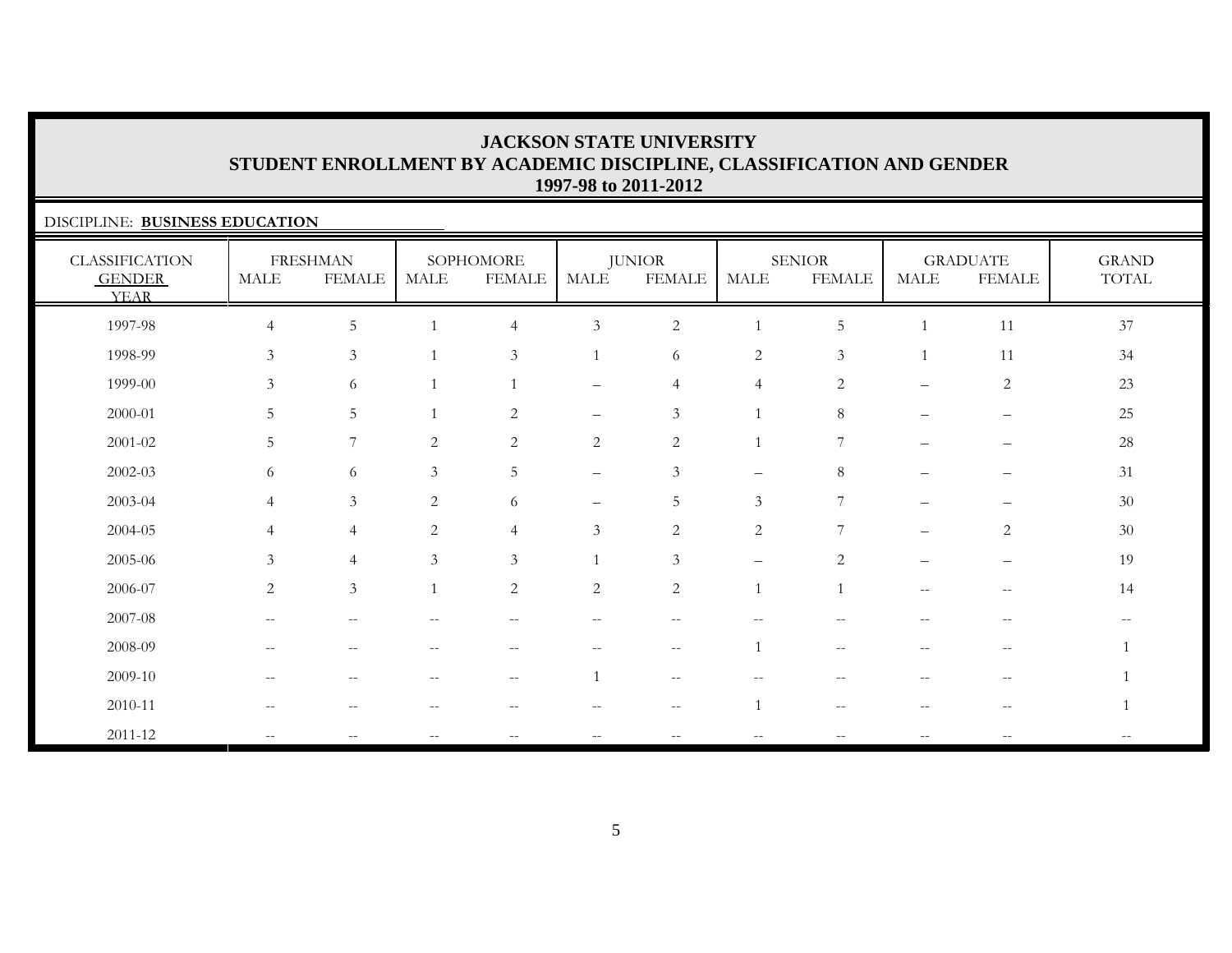| DISCIPLINE: CHEMISTRY                                 |                |                                  |                       |                            |                  |                                |                |                                |                |                                  |                       |  |
|-------------------------------------------------------|----------------|----------------------------------|-----------------------|----------------------------|------------------|--------------------------------|----------------|--------------------------------|----------------|----------------------------------|-----------------------|--|
| <b>CLASSIFICATION</b><br><b>GENDER</b><br><b>YEAR</b> | <b>MALE</b>    | <b>FRESHMAN</b><br><b>FEMALE</b> | $\operatorname{MALE}$ | SOPHOMORE<br><b>FEMALE</b> | <b>MALE</b>      | <b>JUNIOR</b><br><b>FEMALE</b> | <b>MALE</b>    | <b>SENIOR</b><br><b>FEMALE</b> | MALE           | <b>GRADUATE</b><br><b>FEMALE</b> | <b>GRAND</b><br>TOTAL |  |
| 1997-98                                               | $\mathfrak{Z}$ | 11                               | $\overline{7}$        | 6                          | 14               | 11                             | $\overline{5}$ | 16                             | $\overline{c}$ | $\overline{4}$                   | 79                    |  |
| 1998-99                                               | 8              | 11                               | $\mathfrak{Z}$        | 10                         | $\mathfrak{Z}$   | 10                             | 15             | 13                             | $\overline{4}$ | 4                                | 81                    |  |
| 1999-00                                               | 6              | $\overline{c}$                   | 6                     | 11                         | $\overline{4}$   | 9                              | 7              | 14                             | $\mathfrak{Z}$ | 5                                | 67                    |  |
| 2000-01                                               | $\overline{4}$ | 5                                | 6                     | $\mathfrak{Z}$             | 9                | 11                             | 5              | 12                             | 6              | 5                                | 66                    |  |
| 2001-02                                               | 3              | 11                               | $\overline{4}$        | 6                          | 7                | $\overline{c}$                 | 8              | 13                             | 6              | 3                                | 63                    |  |
| 2002-03                                               | 3              | $\overline{7}$                   | $\overline{4}$        | 11                         | 5                | 5                              | $\overline{9}$ | 2                              | 6              | $\overline{7}$                   | 59                    |  |
| 2003-04                                               | 8              | 9                                | 3                     | $\overline{7}$             | $\mathfrak{Z}$   | 7                              | 6              | 3                              | 9              | $8\,$                            | 63                    |  |
| 2004-05                                               | 6              | $\mathfrak{Z}$                   | 7                     | $\overline{4}$             | $\overline{4}$   | $\overline{4}$                 | $\mathfrak{Z}$ | 9                              | 14             | 19                               | 73                    |  |
| 2005-06                                               | 6              | 15                               | $\overline{4}$        | 8                          | 6                | $8\,$                          | $\mathfrak{Z}$ | $7\phantom{.0}$                | 24             | 21                               | 102                   |  |
| 2006-07                                               | 6              | 17                               | 8                     | 12                         | $\mathbf{1}$     | 8                              | 8              | 13                             | 22             | $28\,$                           | 123                   |  |
| 2007-08                                               | 16             | $26\,$                           | 5                     | 21                         | $\overline{5}$   | 9                              | $\overline{4}$ | 14                             | 26             | 32                               | 158                   |  |
| 2008-09                                               | 13             | 27                               | 10                    | 20                         | $\overline{2}$   | 19                             | 5              | 13                             | 22             | 26                               | 157                   |  |
| 2009-10                                               | 21             | 38                               | 11                    | 16                         | $\boldsymbol{7}$ | 14                             | $8\,$          | 23                             | 19             | 30                               | 187                   |  |
| 2010-11                                               | 19             | 34                               | 17                    | 22                         | $10\,$           | 16                             | $10\,$         | 23                             | 18             | 25                               | 194                   |  |
| 2011-12                                               | 15             | 32                               | 13                    | 19                         | 12               | 12                             | 9              | 30                             | 19             | 35                               | 196                   |  |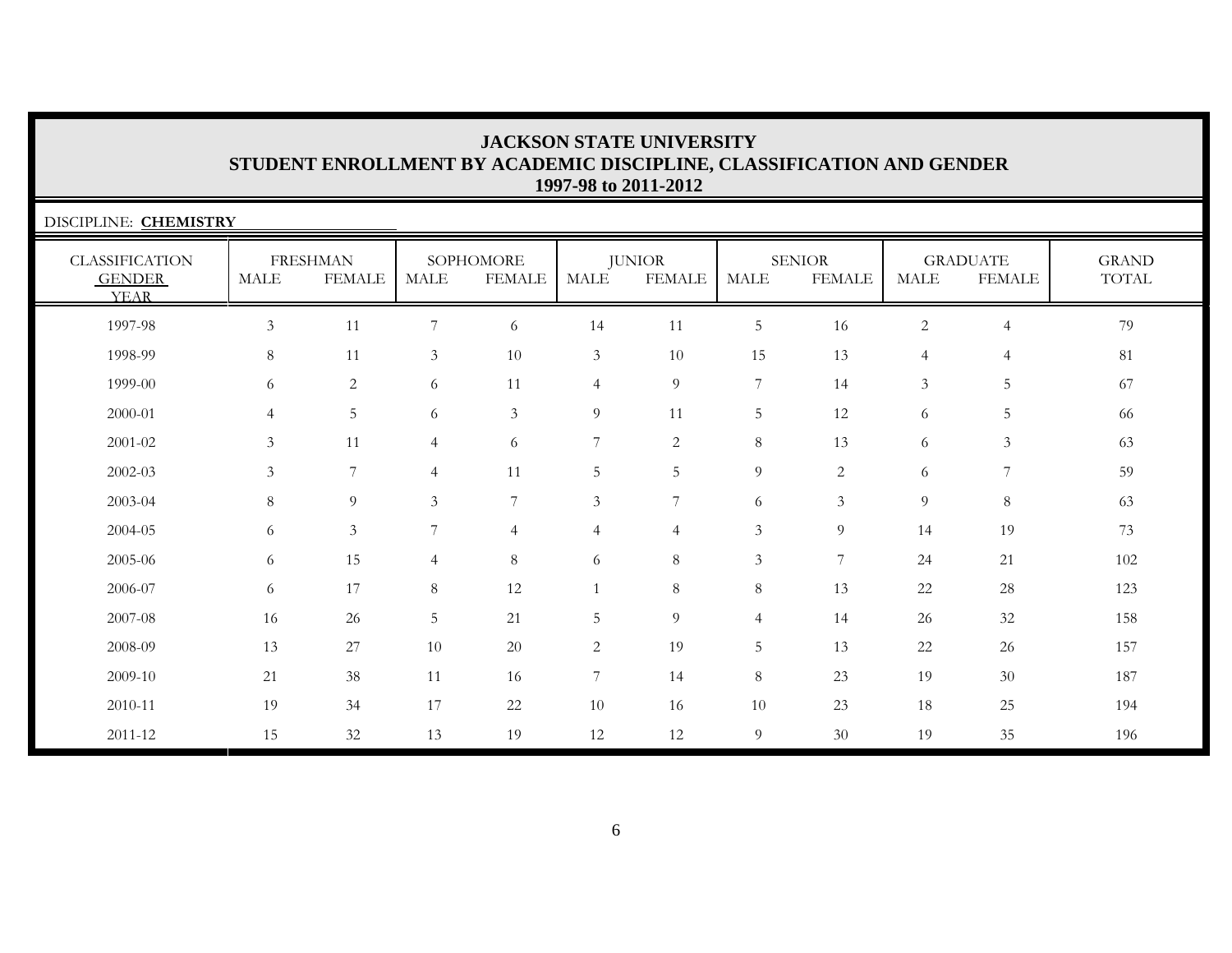### DISCIPLINE: **CHILD CARE & FAMILY EDUCATION**

| <b>CLASSIFICATION</b><br><b>GENDER</b><br><b>YEAR</b> | <b>MALE</b>                 | <b>FRESHMAN</b><br><b>FEMALE</b> | <b>MALE</b>                                         | SOPHOMORE<br><b>FEMALE</b> | <b>MALE</b>              | <b>JUNIOR</b><br><b>FEMALE</b> | <b>MALE</b>       | <b>SENIOR</b><br><b>FEMALE</b> | <b>MALE</b>                                         | <b>GRADUATE</b><br><b>FEMALE</b>      | <b>GRAND</b><br>TOTAL |
|-------------------------------------------------------|-----------------------------|----------------------------------|-----------------------------------------------------|----------------------------|--------------------------|--------------------------------|-------------------|--------------------------------|-----------------------------------------------------|---------------------------------------|-----------------------|
| 1997-98                                               | $\mathcal{L} = \mathcal{L}$ | $\mathfrak{Z}$                   | $\sim$ $\sim$                                       | $\overline{9}$             |                          | 9                              | $\overline{4}$    | 17                             | $\hspace{0.05cm} -\hspace{0.05cm} -\hspace{0.05cm}$ | $-\,-$                                | 43                    |
| 1998-99                                               | $\mathbf{1}$                | $\overline{9}$                   | $\overline{\phantom{m}}$                            | $\overline{1}$             |                          | 17                             | $\mathfrak{Z}$    | 32                             | $\qquad \qquad -$                                   | $\qquad \qquad -$                     | 64                    |
| 1999-00                                               | $--$                        | 21                               | $\mathcal{L}=\mathcal{L}$                           | 7                          |                          | 18                             | 7                 | 48                             | $\hspace{0.05cm} -\hspace{0.05cm} -\hspace{0.05cm}$ | $\hspace{0.05cm}$ – $\hspace{0.05cm}$ | $102\,$               |
| 2000-01                                               | 2                           | 16                               | $\overline{\phantom{a}}$                            | 19                         | 2                        | 26                             | 1                 | 46                             | $\overline{\phantom{m}}$                            | $\overline{\phantom{m}}$              | 112                   |
| $2001 - 02$                                           | $8\,$                       | 40                               | $\overline{\phantom{m}}$                            | 19                         | $\mathbf{2}$             | 47                             | $\,8\,$           | 64                             | $\qquad \qquad -$                                   | $\overline{\phantom{m}}$              | 188                   |
| 2002-03                                               | $\overline{2}$              | 21                               | $\mathbf{1}$                                        | 24                         | $\mathbf{2}$             | 26                             | 10                | 93                             | $\qquad \qquad -$                                   | $\qquad \qquad -$                     | 179                   |
| 2003-04                                               |                             | 17                               | $\overline{4}$                                      | 20                         | $\sqrt{2}$               | 38                             | 6                 | 91                             | $\qquad \qquad -$                                   | $\overline{\phantom{0}}$              | 1790                  |
| 2004-05                                               | 2                           | 39                               | $\mathbf{1}$                                        | 21                         | 2                        | 44                             | $\sqrt{6}$        | 87                             | $\qquad \qquad -$                                   | $\overline{\phantom{m}}$              | 202                   |
| 2005-06                                               | $\overline{\phantom{m}}$    | 35                               | $\mathbf{1}$                                        | 46                         | $\mathfrak{Z}$           | 64                             | $\overline{5}$    | 83                             | $\qquad \qquad -$                                   | $\overline{\phantom{0}}$              | 237                   |
| 2006-07                                               | $--$                        | 34                               | $\mathbf{1}$                                        | $28\,$                     |                          | 46                             | $\boldsymbol{7}$  | 137                            | $\hspace{0.05cm} -\hspace{0.05cm} -\hspace{0.05cm}$ | $-\,-$                                | 254                   |
| 2007-08                                               | $\mathfrak{Z}$              | 34                               | $\mathcal{L}=\mathcal{L}$                           | 34                         | $\overline{\phantom{m}}$ | 58                             | 6                 | 134                            | $\hspace{0.05cm} -\hspace{0.05cm} -\hspace{0.05cm}$ | $\overline{\phantom{m}}$              | 269                   |
| 2008-09                                               | $\overline{4}$              | 22                               | $\overline{1}$                                      | 31                         | $\mathbf{1}$             | 52                             | $\mathbf{1}$      | 127                            | $\hspace{0.05cm} -\hspace{0.05cm} -\hspace{0.05cm}$ | $\overline{\phantom{m}}$              | 239                   |
| 2009-10                                               | $\mathfrak{Z}$              | 25                               | $\overline{1}$                                      | 24                         | 2                        | 39                             | $\overline{c}$    | 134                            | $\hspace{0.05cm} -\hspace{0.05cm} -\hspace{0.05cm}$ | $-\,-$                                | 230                   |
| 2010-11                                               |                             | 26                               | $\hspace{0.05cm} -\hspace{0.05cm} -\hspace{0.05cm}$ | 20                         | 3                        | 45                             | $\qquad \qquad -$ | 113                            | $\hspace{0.05cm} -\hspace{0.05cm} -\hspace{0.05cm}$ | $-\,-$                                | 208                   |
| $2011 - 12$                                           |                             | 22                               | $\overline{2}$                                      | 26                         | $- -$                    | 90                             | $\overline{4}$    | 133                            | $\hspace{0.05cm} -\hspace{0.05cm} -\hspace{0.05cm}$ | $\hspace{0.05cm} -$                   | 278                   |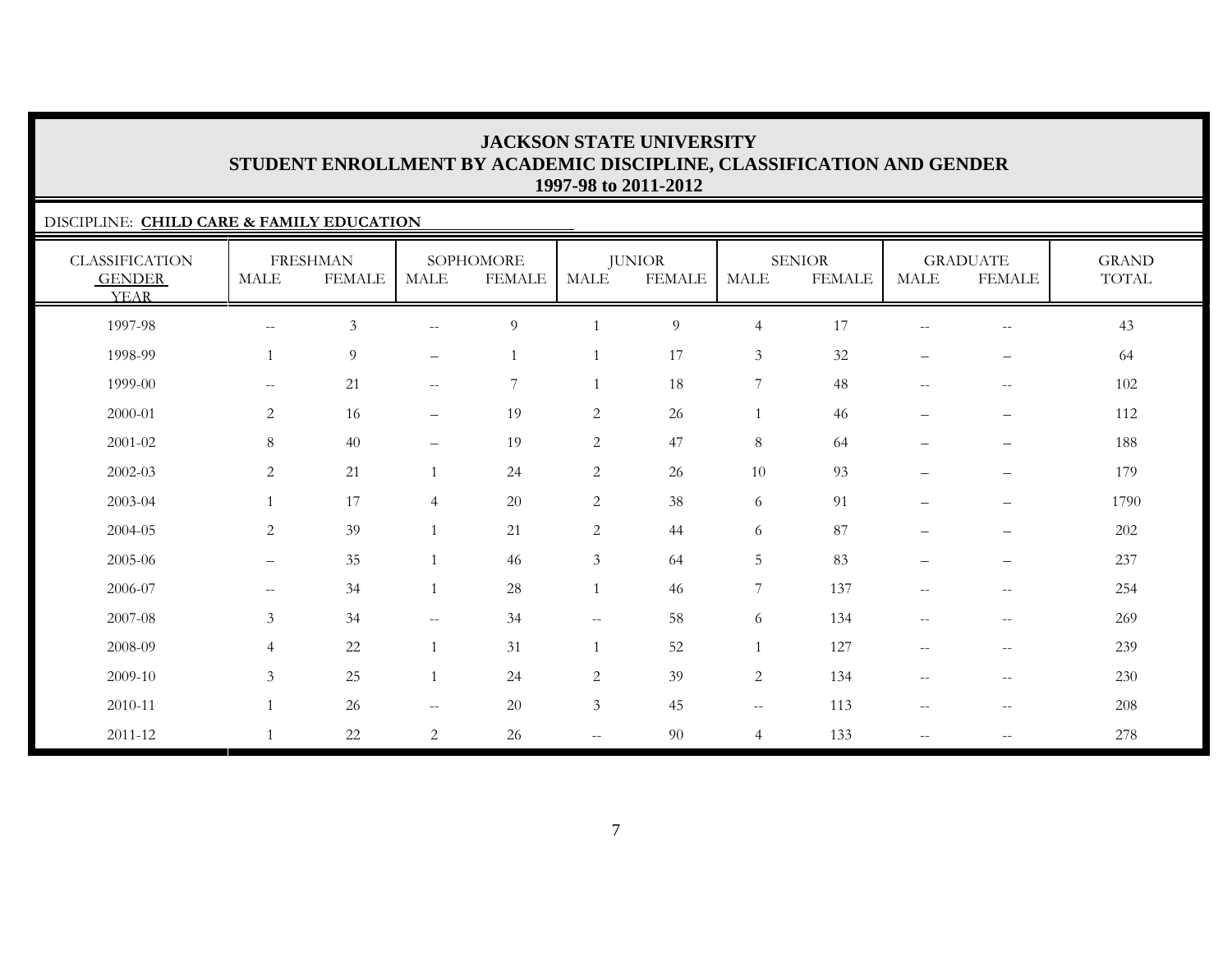| DISCIPLINE: CIVIL ENGINEERING                         |                          |                                                     |             |                                                     |                |                                |                          |                                |                                                     |                                                       |                       |  |
|-------------------------------------------------------|--------------------------|-----------------------------------------------------|-------------|-----------------------------------------------------|----------------|--------------------------------|--------------------------|--------------------------------|-----------------------------------------------------|-------------------------------------------------------|-----------------------|--|
| <b>CLASSIFICATION</b><br><b>GENDER</b><br><b>YEAR</b> | <b>MALE</b>              | <b>FRESHMAN</b><br><b>FEMALE</b>                    | <b>MALE</b> | SOPHOMORE<br><b>FEMALE</b>                          | <b>MALE</b>    | <b>JUNIOR</b><br><b>FEMALE</b> | <b>MALE</b>              | <b>SENIOR</b><br><b>FEMALE</b> | <b>MALE</b>                                         | <b>GRADUATE</b><br><b>FEMALE</b>                      | <b>GRAND</b><br>TOTAL |  |
| 1997-98                                               | $-$                      |                                                     |             |                                                     |                |                                |                          |                                |                                                     |                                                       | $- -$                 |  |
| 1998-99                                               | $\overline{\phantom{m}}$ | --                                                  |             |                                                     |                | $- -$                          | н.                       |                                | --                                                  | --                                                    | $-\,-$                |  |
| 1999-00                                               | $--$                     | $\hspace{0.05cm} -\hspace{0.05cm} -\hspace{0.05cm}$ | $-$         | $\hspace{0.05cm} -\hspace{0.05cm} -\hspace{0.05cm}$ | $- -$          | $\qquad \qquad -$              | $\overline{\phantom{a}}$ | $- -$                          | $\hspace{0.05cm} -\hspace{0.05cm} -\hspace{0.05cm}$ | $\hspace{0.05cm} - \hspace{0.05cm} - \hspace{0.05cm}$ | $--$                  |  |
| 2000-01                                               | 12                       | 2                                                   |             | $\overline{\phantom{0}}$                            |                |                                |                          |                                |                                                     | $\qquad \qquad -$                                     | 15                    |  |
| 2001-02                                               | 16                       | $\overline{4}$                                      | 11          | $\overline{\phantom{0}}$                            |                |                                |                          |                                |                                                     | —                                                     | 33                    |  |
| $2002 - 03$                                           | 16                       | 7                                                   | 18          | $\overline{2}$                                      | $\mathfrak{Z}$ | $\frac{1}{2}$                  | 3                        |                                |                                                     | $-$                                                   | 49                    |  |
| 2003-04                                               | 6                        | 6                                                   | 14          | 2                                                   | 7              | $\overline{2}$                 | 6                        | 2                              |                                                     | $\overline{\phantom{0}}$                              | 45                    |  |
| 2004-05                                               | 12                       | $\mathfrak{Z}$                                      | 6           | $\overline{4}$                                      | 13             |                                | 12                       | 5                              |                                                     |                                                       | 56                    |  |
| 2005-06                                               | 14                       | $\overline{3}$                                      | 11          | $\sqrt{2}$                                          | $\overline{9}$ | 5                              | 15                       | $\overline{4}$                 | $\overline{\phantom{0}}$                            | —                                                     | 63                    |  |
| 2006-07                                               | 11                       | 2                                                   | 13          | 2                                                   | 7              |                                | 14                       | 5                              | $\mathbf{u}$                                        | $\sim$ $\sim$                                         | 55                    |  |
| 2007-08                                               | 19                       | 2                                                   | 14          | $\mathbf{2}$                                        | 12             | $\overline{2}$                 | 13                       | 7                              | $-$                                                 | $-\,-$                                                | 71                    |  |
| 2008-09                                               | 19                       | $\mathfrak{Z}$                                      | 10          | 1                                                   | 16             | $\overline{2}$                 | 21                       | 9                              | $\sim$ $-$                                          | $\mathbf{u}$                                          | 81                    |  |
| 2009-10                                               | 25                       | 6                                                   | $20\,$      | 6                                                   | 13             | $\mathfrak{Z}$                 | 29                       | $\overline{7}$                 | $-$                                                 | $\hspace{0.05cm} -\hspace{0.05cm} -\hspace{0.05cm}$   | 109                   |  |
| 2010-11                                               | 37                       | 11                                                  | 12          | $\overline{2}$                                      | 19             | $\mathfrak{Z}$                 | 26                       | $\overline{4}$                 | $\hspace{0.05cm} -\hspace{0.05cm} -\hspace{0.05cm}$ | $\hspace{0.05cm} -$                                   | 114                   |  |
| $2011 - 12$                                           | 36                       | $\overline{4}$                                      | 29          | 5                                                   | 25             | $\overline{4}$                 | 31                       | $\overline{7}$                 | $\overline{\phantom{m}}$                            | $\hspace{0.05cm} -\hspace{0.05cm} -\hspace{0.05cm}$   | 141                   |  |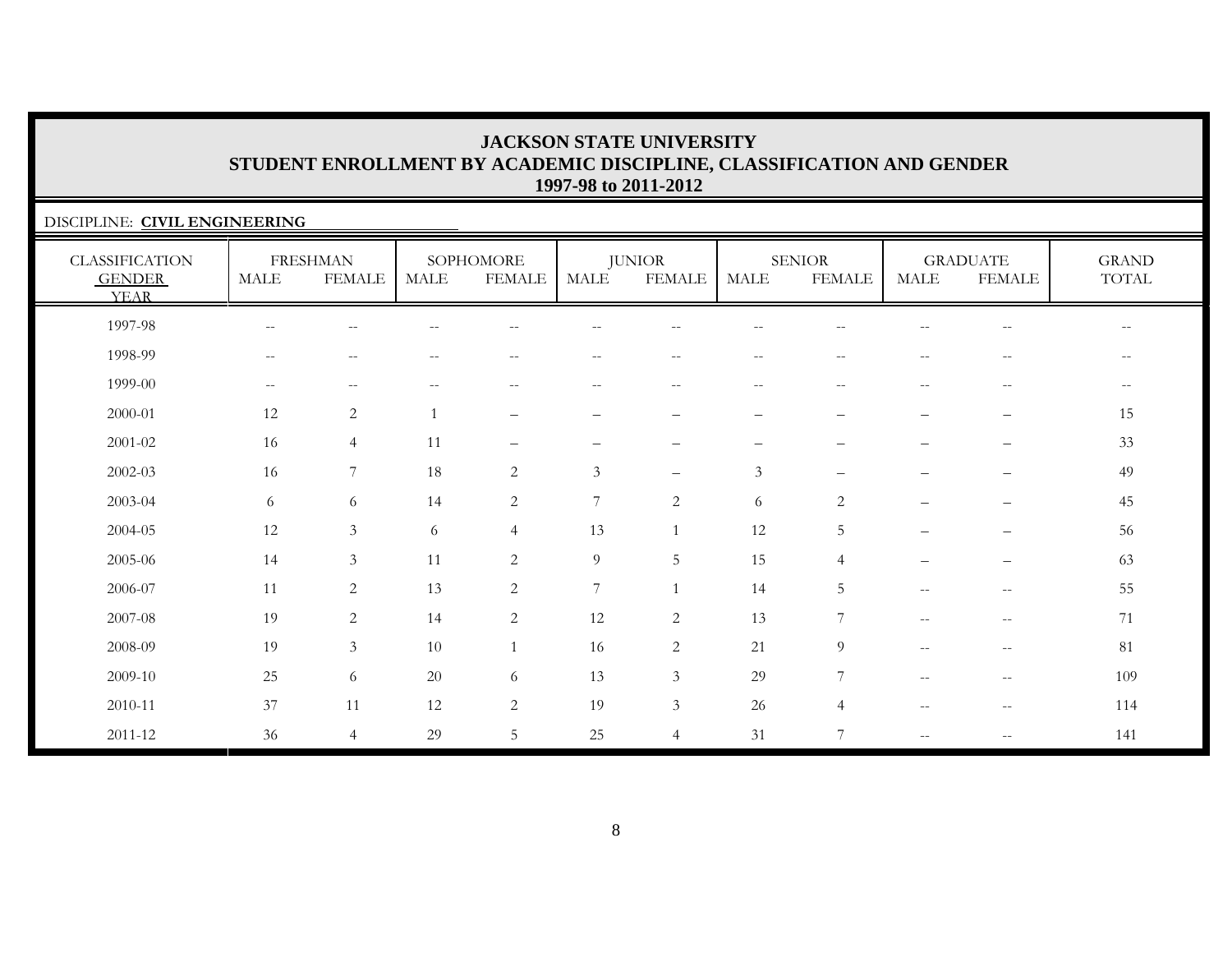### DISCIPLINE: **COMMUNICATIVE DISORDERS**

| <b>CLASSIFICATION</b><br><b>GENDER</b><br><b>YEAR</b> | MALE                                                | <b>FRESHMAN</b><br><b>FEMALE</b> | <b>MALE</b>              | SOPHOMORE<br><b>FEMALE</b> | <b>MALE</b>                                   | <b>JUNIOR</b><br><b>FEMALE</b> | MALE                                                | <b>SENIOR</b><br><b>FEMALE</b> | MALE                                                | <b>GRADUATE</b><br><b>FEMALE</b> | <b>GRAND</b><br>TOTAL                               |
|-------------------------------------------------------|-----------------------------------------------------|----------------------------------|--------------------------|----------------------------|-----------------------------------------------|--------------------------------|-----------------------------------------------------|--------------------------------|-----------------------------------------------------|----------------------------------|-----------------------------------------------------|
| 1997-98                                               | $\hspace{0.05cm} -\hspace{0.05cm} -\hspace{0.05cm}$ | $--$                             | $\overline{\phantom{m}}$ | $\sim$ $-$                 | $- -$                                         | $- -$                          | $\hspace{0.05cm} -\hspace{0.05cm} -\hspace{0.05cm}$ | $-\,-$                         | $\hspace{0.05cm} -\hspace{0.05cm} -\hspace{0.05cm}$ | $-\, -$                          | $\hspace{0.05cm} -\hspace{0.05cm} -\hspace{0.05cm}$ |
| 1998-99                                               | $\overline{\phantom{m}}$                            | $\overline{\phantom{0}}$         | $\overline{\phantom{0}}$ |                            | -                                             | $\qquad \qquad -$              | $\qquad \qquad \longleftarrow$                      | -                              | $\qquad \qquad -$                                   | $10\,$                           | 10                                                  |
| 1999-00                                               | $\overline{\phantom{m}}$                            | $\qquad \qquad -$                | $\overline{\phantom{0}}$ | $\overline{\phantom{0}}$   |                                               | $\qquad \qquad -$              |                                                     | $\overline{\phantom{0}}$       | $\overline{\phantom{m}}$                            | 17                               | 17                                                  |
| 2000-01                                               | $\overline{\phantom{0}}$                            | $\qquad \qquad -$                |                          |                            |                                               | -                              |                                                     | -                              | $\mathbf{2}$                                        | 22                               | 24                                                  |
| $2001 - 02$                                           | $\hspace{0.05cm} -\hspace{0.05cm} -\hspace{0.05cm}$ | $--$                             | $-$                      | $\sim$ $-$                 | $- -$                                         | $-$                            | $\hspace{0.05cm} -\hspace{0.05cm} -\hspace{0.05cm}$ | $-\,-$                         | 3                                                   | 22                               | $25\,$                                              |
| 2002-03                                               | $\overline{\phantom{m}}$                            | $\overline{\phantom{m}}$         | $\overline{\phantom{0}}$ | $\overline{\phantom{a}}$   | —                                             | $\overline{\phantom{0}}$       | $\qquad \qquad -$                                   | $\qquad \qquad -$              |                                                     | 22                               | 23                                                  |
| 2003-04                                               |                                                     |                                  |                          |                            |                                               | -                              | -                                                   | $\overline{\phantom{0}}$       |                                                     | $20\,$                           | $21\,$                                              |
| 2004-05                                               |                                                     |                                  |                          |                            |                                               | -                              |                                                     |                                | $\overline{\phantom{0}}$                            | 27                               | 27                                                  |
| 2005-06                                               |                                                     |                                  |                          |                            |                                               |                                |                                                     |                                |                                                     | 28                               | $28\,$                                              |
| 2006-07                                               | $--$                                                | $\overline{5}$                   | $--$                     | 5                          |                                               | $\overline{\phantom{m}}$       | $\mathbf{1}$                                        | 5                              | $--$                                                | 37                               | 54                                                  |
| 2007-08                                               | $\hspace{0.05cm} -\hspace{0.05cm} -\hspace{0.05cm}$ | $\mathfrak{Z}$                   | $\overline{\phantom{m}}$ | 10                         | $\mathord{\hspace{1pt}\text{--}\hspace{1pt}}$ | $10\,$                         | $\overline{1}$                                      | 10                             | $\hspace{0.05cm} -\hspace{0.05cm} -\hspace{0.05cm}$ | 41                               | 75                                                  |
| 2008-09                                               | $--$                                                | $5\phantom{.0}$                  | $\overline{1}$           | 8                          |                                               | 12                             | $\overline{1}$                                      | 18                             | $--$                                                | 34                               | $80\,$                                              |
| 2009-10                                               | $\overline{\phantom{m}}$                            | 9                                | $\overline{1}$           | $8\,$                      |                                               | 10                             | $\mathbf{1}$                                        | 17                             | $--$                                                | 39                               | 86                                                  |
| 2010-11                                               |                                                     | 7                                | $- -$                    | 16                         |                                               | 16                             | $\overline{1}$                                      | 16                             |                                                     | $50\,$                           | 110                                                 |
| 2011-12                                               | $--$                                                | $\,8\,$                          | $\overline{2}$           | 11                         | $\sim$ $\sim$                                 | 22                             | $\overline{1}$                                      | 35                             |                                                     | 35                               | 115                                                 |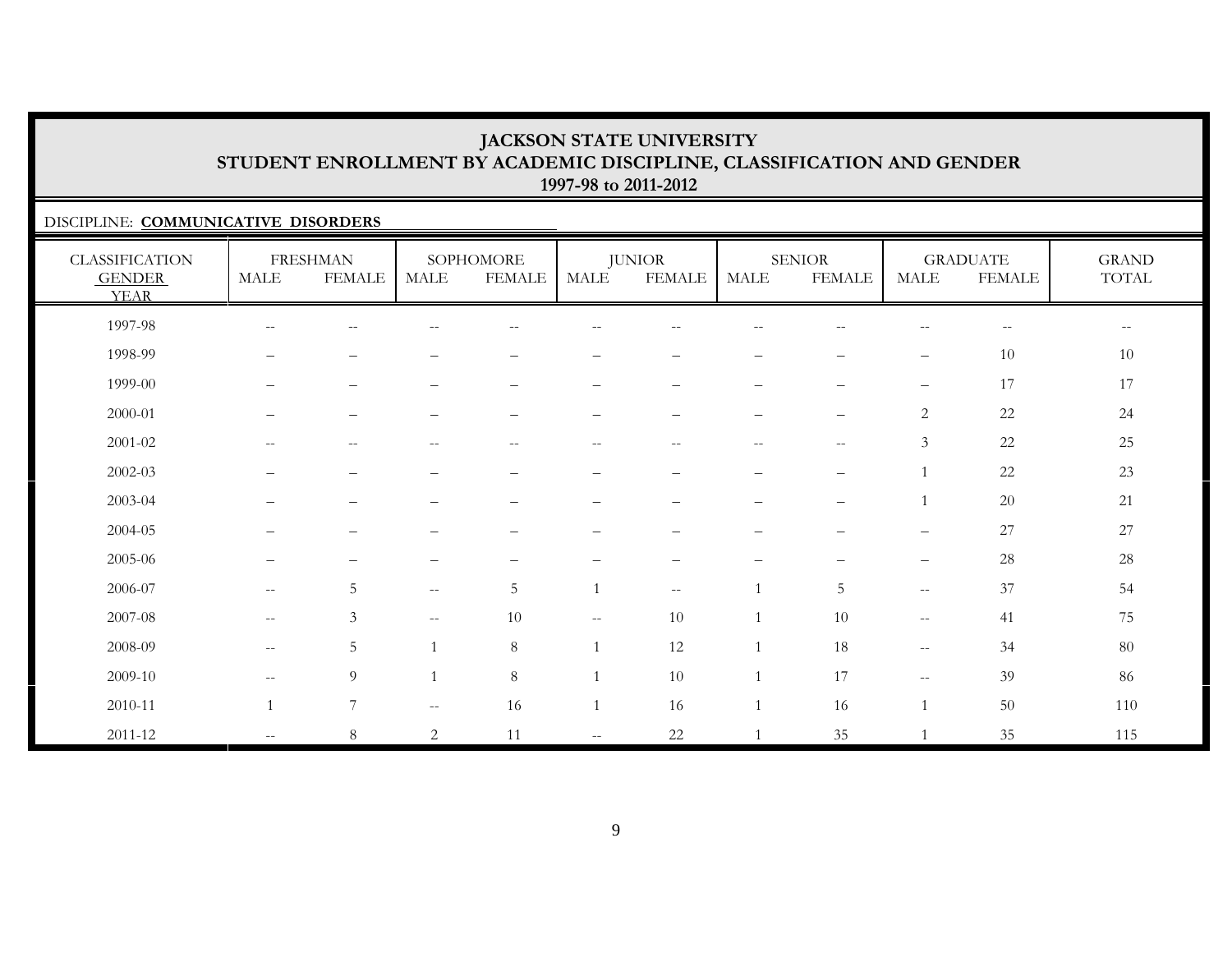### DISCIPLINE: **COMPUTER ENGINEERING**

| <b>CLASSIFICATION</b><br><b>GENDER</b><br><b>YEAR</b> | <b>MALE</b>              | <b>FRESHMAN</b><br><b>FEMALE</b>                    | <b>MALE</b>                                    | SOPHOMORE<br><b>FEMALE</b> | MALE                     | <b>JUNIOR</b><br><b>FEMALE</b> | <b>MALE</b>              | <b>SENIOR</b><br><b>FEMALE</b> | <b>MALE</b>                                         | <b>GRADUATE</b><br><b>FEMALE</b>                      | <b>GRAND</b><br>TOTAL |
|-------------------------------------------------------|--------------------------|-----------------------------------------------------|------------------------------------------------|----------------------------|--------------------------|--------------------------------|--------------------------|--------------------------------|-----------------------------------------------------|-------------------------------------------------------|-----------------------|
| 1997-98                                               | $\overline{\phantom{m}}$ | $-$                                                 |                                                | $-$                        |                          | $- -$                          | $\overline{\phantom{m}}$ | $-$                            |                                                     | $\overline{\phantom{m}}$                              | $- -$                 |
| 1998-99                                               | $\overline{\phantom{m}}$ | $\overline{\phantom{m}}$                            | $ -$                                           | $-$                        | --                       | $- -$                          | $\overline{\phantom{m}}$ | --                             |                                                     | $\overline{\phantom{a}}$                              | $- -$                 |
| 1999-00                                               | $--$                     | $\hspace{0.05cm} -\hspace{0.05cm} -\hspace{0.05cm}$ | $\hspace{0.1mm}-\hspace{0.1mm}-\hspace{0.1mm}$ | $\qquad \qquad -$          | $\overline{\phantom{m}}$ | $- -$                          | $--$                     | $\hspace{0.05cm} -$            | $- -$                                               | $\hspace{0.05cm} - \hspace{0.05cm} - \hspace{0.05cm}$ | $- -$                 |
| 2000-01                                               | 35                       | 16                                                  | 5                                              | $\qquad \qquad -$          | 2                        | $\overline{c}$                 | $\overline{\phantom{m}}$ | $\qquad \qquad -$              | $-$                                                 | $\overline{\phantom{m}}$                              | 60                    |
| $2001 - 02$                                           | 53                       | 22                                                  | 22                                             | 12                         | $\mathfrak{Z}$           | $\mathbf{1}$                   |                          | $\overline{2}$                 | $\hspace{0.05cm} -\hspace{0.05cm} -\hspace{0.05cm}$ | $\overline{\phantom{m}}$                              | 116                   |
| $2002 - 03$                                           | 54                       | 16                                                  | 27                                             | 9                          | 14                       | 5                              | 2                        |                                |                                                     | $\overline{\phantom{m}}$                              | 128                   |
| 2003-04                                               | 49                       | 19                                                  | 32                                             | 12                         | 14                       | 3                              | $\overline{7}$           | $\overline{2}$                 | $\qquad \qquad -$                                   | $\qquad \qquad -$                                     | 138                   |
| 2004-05                                               | 56                       | 14                                                  | 27                                             | 12                         | $20\,$                   | 6                              | 11                       | 5                              | $-$                                                 | $\qquad \qquad -$                                     | 151                   |
| 2005-06                                               | 46                       | 16                                                  | 23                                             | $8\,$                      | 17                       | 7                              | 14                       | $\overline{4}$                 | —                                                   | $\qquad \qquad -$                                     | 135                   |
| 2006-07                                               | 51                       | 20                                                  | 25                                             | 5                          | 16                       | 8                              | 23                       | 7                              | $\qquad \qquad -$                                   | $\qquad \qquad -$                                     | 155                   |
| 2007-08                                               | 50                       | 15                                                  | 23                                             | 6                          | 14                       | $\overline{4}$                 | 36                       | 15                             | $\hspace{0.05cm} -\hspace{0.05cm} -\hspace{0.05cm}$ | $-\,-$                                                | 163                   |
| 2008-09                                               | 70                       | 14                                                  | 20                                             | 9                          | 11                       | $\overline{4}$                 | 29                       | 11                             | $\mathcal{L}=\mathcal{L}$                           | $\overline{\phantom{m}}$                              | 168                   |
| 2009-10                                               | 78                       | 26                                                  | 34                                             | $\overline{7}$             | 23                       | 5                              | 27                       | 8                              | $\mathcal{L}=\mathcal{L}$                           | $\overline{\phantom{m}}$                              | 208                   |
| 2010-11                                               | 65                       | 18                                                  | 45                                             | 11                         | 23                       | 5                              | 39                       | 11                             | $\hspace{0.05cm} -\hspace{0.05cm} -\hspace{0.05cm}$ | $-\,-$                                                | 217                   |
| 2011-12                                               | 76                       | 17                                                  | 44                                             | 11                         | 39                       | 10                             | 41                       | 12                             | $\overline{\phantom{a}}$                            | $\mathord{\hspace{1pt}\text{--}\hspace{1pt}}$         | 250                   |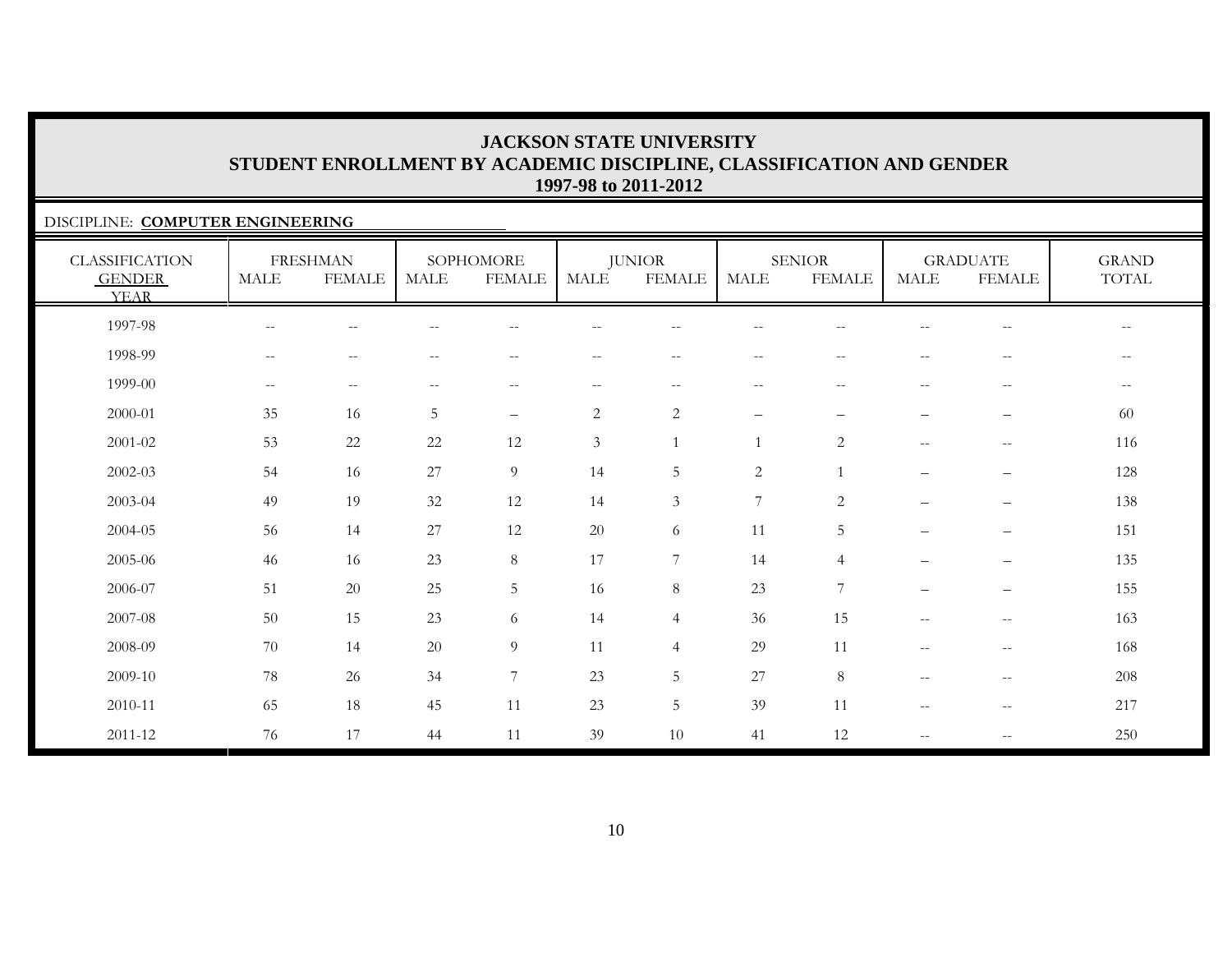| DISCIPLINE: COMPUTER SCIENCE                          |             |                                  |      |                            |             |                                |             |                                |             |                                  |                       |  |
|-------------------------------------------------------|-------------|----------------------------------|------|----------------------------|-------------|--------------------------------|-------------|--------------------------------|-------------|----------------------------------|-----------------------|--|
| <b>CLASSIFICATION</b><br><b>GENDER</b><br><b>YEAR</b> | <b>MALE</b> | <b>FRESHMAN</b><br><b>FEMALE</b> | MALE | SOPHOMORE<br><b>FEMALE</b> | <b>MALE</b> | <b>JUNIOR</b><br><b>FEMALE</b> | <b>MALE</b> | <b>SENIOR</b><br><b>FEMALE</b> | <b>MALE</b> | <b>GRADUATE</b><br><b>FEMALE</b> | <b>GRAND</b><br>TOTAL |  |
| 1997-98                                               | 60          | 69                               | 38   | 39                         | 37          | 33                             | 42          | 39                             | 56          | 29                               | 442                   |  |
| 1998-99                                               | 80          | 58                               | 48   | 46                         | 36          | 40                             | 48          | 39                             | 53          | 25                               | 473                   |  |
| 1999-00                                               | 75          | 64                               | 41   | 36                         | 40          | 38                             | 50          | 52                             | 39          | 25                               | 460                   |  |
| 2000-01                                               | 80          | 57                               | 42   | 42                         | 38          | 33                             | 62          | 45                             | 42          | 22                               | 463                   |  |
| 2001-02                                               | 80          | 54                               | 43   | 26                         | 39          | 31                             | 56          | 33                             | 37          | 34                               | 433                   |  |
| 2002-03                                               | 79          | 51                               | 39   | 26                         | 32          | 25                             | 57          | 44                             | 51          | 38                               | 442                   |  |
| 2003-04                                               | 59          | 27                               | 39   | 14                         | 24          | 16                             | 36          | 37                             | 47          | 31                               | 330                   |  |
| 2004-05                                               | 47          | 25                               | 33   | 16                         | 24          | 13                             | 46          | 31                             | 55          | 39                               | 329                   |  |
| 2005-06                                               | 39          | 16                               | 20   | 13                         | 27          | 14                             | 31          | 15                             | 47          | 31                               | 253                   |  |
| 2006-07                                               | 27          | 14                               | 25   | 6                          | $20\,$      | $\tau$                         | 41          | 15                             | 38          | 28                               | 221                   |  |
| 2007-08                                               | 34          | 16                               | 21   | 12                         | 21          | 3                              | 42          | 13                             | 36          | 25                               | 223                   |  |
| 2008-09                                               | 26          | 16                               | 15   | 5                          | 16          | 8                              | 37          | 10                             | 25          | 20                               | 178                   |  |
| 2009-10                                               | 29          | 20                               | 18   | $\overline{c}$             | 17          | $\overline{4}$                 | 33          | 12                             | 30          | 16                               | 181                   |  |
| 2010-11                                               | 25          | 15                               | 16   | 13                         | 15          | $\overline{c}$                 | 33          | 11                             | 19          | 13                               | 162                   |  |
| 2011-12                                               | 27          | 9                                | 14   | 12                         | 18          | 6                              | 31          | 8                              | 15          | 16                               | 156                   |  |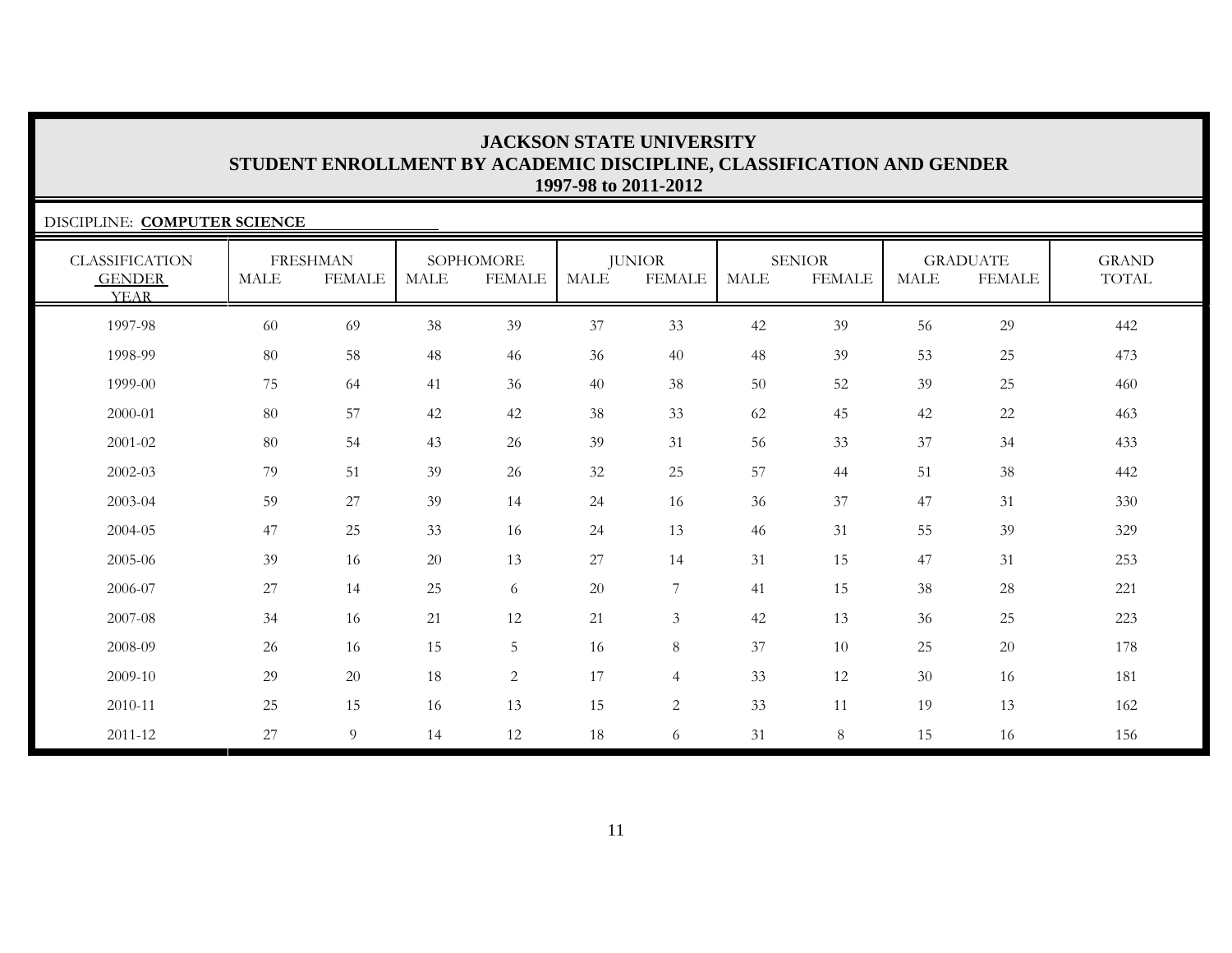### DISCIPLINE: **CRIMINAL JUSTICE & CORRECTIONAL SERVICES** CLASSIFICATION GENDER YEARFRESHMAN MALE FEMALESOPHOMORE MALE FEMALEJUNIOR MALE FEMALESENIORMALE FEMALEGRADUATE MALE FEMALEGRAND TOTAL 1997-98 30 28 34 43 40 26 43 30 4 12 290 1998-99 28 30 33 31 39 46 52 29 8 16 312 1999-00 $\begin{array}{ccccccccccc} 0 & 21 & 27 & 23 & 23 & 51 & 38 & 63 & 52 & 6 & 14 & 318 \end{array}$ 2000-01 30 29 15 26 38 30 63 54 15 15 315 2001-02 29 35 17 32 25 27 43 44 9 15 276 2002-03 33 41 26 26 26 38 42 43 8 17 300 2003-04 34 35 40 32 31 32 34 49 12 20 319 2004-05 39 62 23 31 28 34 46 566 11 23 353 2005-06 57 62 34 44 28 48 28 37 10 23 371 2006-07 50 39 21 35 188 41 44 49 9 32 338 2007-08 40 57 36 32 27 38 311 52 12 30 355 2008-09 39 51 34 38 31 32 30 51 9 32 347 2009-10 39 41 34 39 29 42 31 35 12 29 331 2010-11 60 51 36 36 39 44 42 60 7 14 389 2011-12 65 47 39 46<sup>45</sup> <sup>61</sup> <sup>45</sup> <sup>63</sup> <sup>6</sup> <sup>17</sup> <sup>43</sup><sup>4</sup>

Revised: 5/4/2017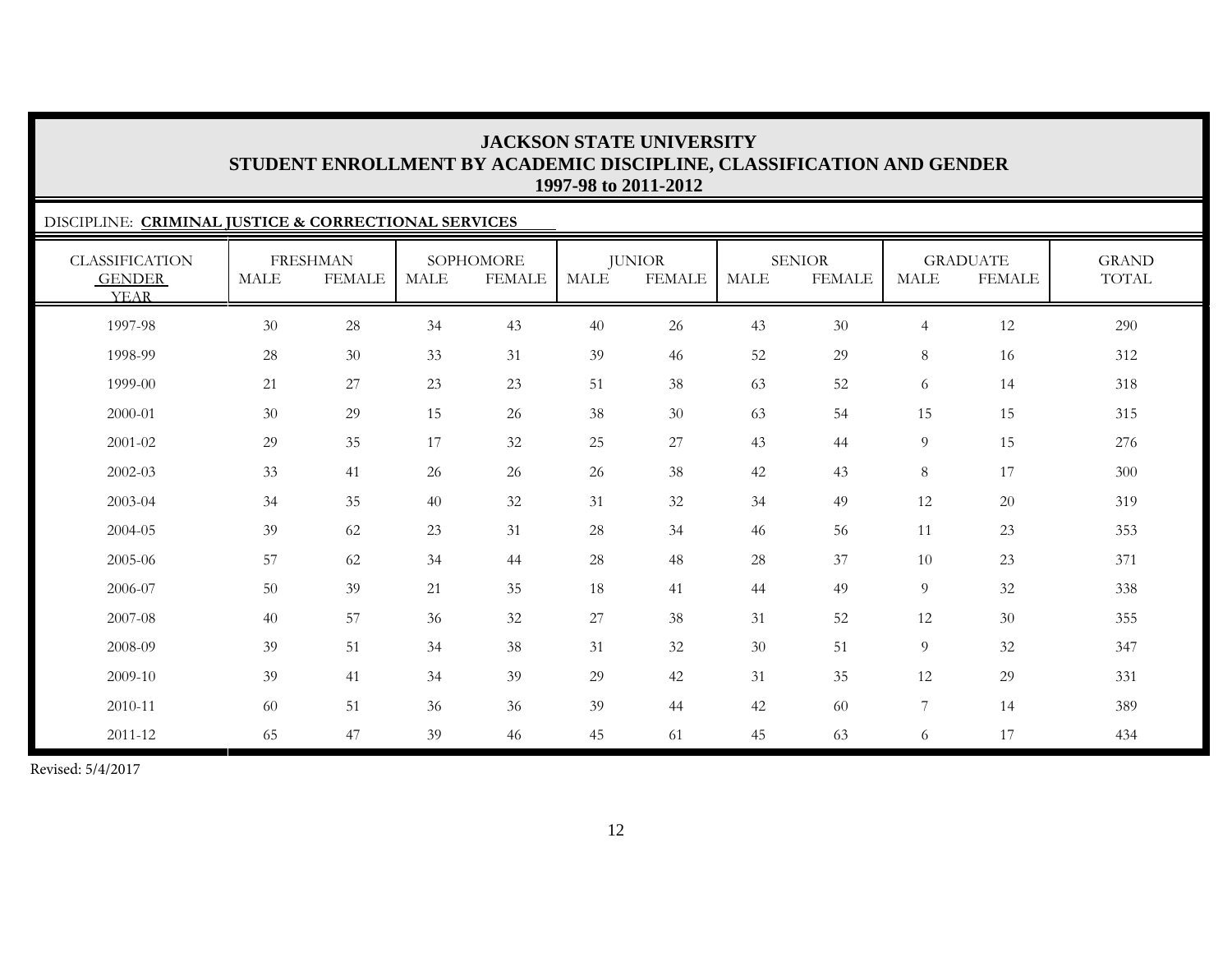### DISCIPLINE: **EARLY CHILDHOOD EDUCATION**

| <b>CLASSIFICATION</b><br><b>GENDER</b><br><b>YEAR</b> | <b>MALE</b>                                         | <b>FRESHMAN</b><br><b>FEMALE</b> | <b>MALE</b>                                         | SOPHOMORE<br><b>FEMALE</b>                     | MALE                     | <b>JUNIOR</b><br><b>FEMALE</b>  | <b>MALE</b>              | <b>SENIOR</b><br><b>FEMALE</b>   | <b>MALE</b>    | <b>GRADUATE</b><br><b>FEMALE</b> | <b>GRAND</b><br>$\operatorname{TOTAL}$ |
|-------------------------------------------------------|-----------------------------------------------------|----------------------------------|-----------------------------------------------------|------------------------------------------------|--------------------------|---------------------------------|--------------------------|----------------------------------|----------------|----------------------------------|----------------------------------------|
| 1997-98                                               | $\sim$ $-$                                          | $-$                              |                                                     |                                                |                          |                                 | $-$                      | $\qquad \qquad -$                | 5              | $32\,$                           | 37                                     |
| 1998-99                                               | $\hspace{0.05cm} -\hspace{0.05cm} -\hspace{0.05cm}$ | $\qquad \qquad -$                | $\sim$ $-$                                          | $\qquad \qquad -$                              | $- -$                    | $\sim$ $\sim$                   | $- -$                    | $-\,-$                           | 9              | 21                               | 30                                     |
| 1999-00                                               | $\hspace{0.1mm}-\hspace{0.1mm}-\hspace{0.1mm}$      | $\overline{\phantom{m}}$         | $\hspace{0.05cm}$ – $\hspace{0.05cm}$               | $\hspace{0.1mm}-\hspace{0.1mm}-\hspace{0.1mm}$ | $\overline{\phantom{a}}$ | $--$                            | $--$                     | $\overline{\phantom{m}}$         | 14             | 19                               | 33                                     |
| 2000-01                                               |                                                     | $\qquad \qquad -$                | $\qquad \qquad -$                                   |                                                | $\qquad \qquad -$        | $\overline{\phantom{0}}$        | $\qquad \qquad -$        | $\overline{\phantom{m}}$         | 10             | 24                               | 34                                     |
| $2001 - 02$                                           | $\hspace{0.05cm} -\hspace{0.05cm} -\hspace{0.05cm}$ | $\overline{\phantom{m}}$         | $\hspace{0.05cm} -\hspace{0.05cm} -\hspace{0.05cm}$ | $\overline{\phantom{m}}$                       | $- -$                    | $--$                            | $--$                     | $\overline{\phantom{m}}$         | $\overline{4}$ | $18\,$                           | 22                                     |
| $2002 - 03$                                           | $\hspace{0.05cm} -\hspace{0.05cm} -\hspace{0.05cm}$ | $\qquad \qquad -$                | $\sim$ $-$                                          | $\qquad \qquad -$                              | $- -$                    | $\sim$ $-$                      | $--$                     | $\sim$ $\sim$                    | $\overline{2}$ | 25                               | 27                                     |
| 2003-04                                               | $\qquad \qquad -$                                   | $\overbrace{\phantom{12322111}}$ |                                                     | $\qquad \qquad -$                              | -                        | $\overline{\phantom{0}}$        | $\qquad \qquad -$        | $\overline{\phantom{0}}$         | $\mathfrak{Z}$ | 57                               | 60                                     |
| 2004-05                                               | $\overline{\phantom{0}}$                            | $\qquad \qquad -$                |                                                     | $\qquad \qquad -$                              | $\overline{\phantom{0}}$ | $\overbrace{\phantom{1232211}}$ | $\qquad \qquad -$        | $\qquad \qquad -$                | 4              | 73                               | 77                                     |
| 2005-06                                               | —                                                   | $\overbrace{\phantom{12322111}}$ |                                                     | -                                              | $\overline{\phantom{0}}$ |                                 | $\qquad \qquad -$        | $\overbrace{\phantom{12322111}}$ | 6              | $78\,$                           | 84                                     |
| 2006-07                                               | $\overline{\phantom{m}}$                            | $-$                              |                                                     | $-$                                            | $-$                      | $- -$                           | $\overline{\phantom{a}}$ | $-\,-$                           | 13             | 103                              | 116                                    |
| 2007-08                                               | $\hspace{0.05cm} -\hspace{0.05cm} -\hspace{0.05cm}$ | $-\,-$                           | $-$                                                 | $\overline{\phantom{m}}$                       | $- -$                    | $-\,-$                          | $- -$                    | $-\,-$                           | 12             | 141                              | 153                                    |
| 2008-09                                               | $\hspace{0.1mm}-\hspace{0.1mm}-\hspace{0.1mm}$      | $\overline{\phantom{m}}$         | $\hspace{0.05cm} -\hspace{0.05cm} -\hspace{0.05cm}$ | $--$                                           | $\overline{\phantom{a}}$ | $--$                            | $--$                     | $\overline{\phantom{m}}$         | 8              | 138                              | 146                                    |
| 2009-10                                               | $\sim$ $\sim$                                       | $\overline{\phantom{m}}$         | $\hspace{0.05cm} -$                                 | $- -$                                          | $- -$                    | $--$                            | $--$                     | $\mathbf{u}$                     | 14             | 139                              | 153                                    |
| 2010-11                                               | $\hspace{0.05cm} -\hspace{0.05cm} -\hspace{0.05cm}$ | $\overline{\phantom{m}}$         | $\hspace{0.05cm}$ – $\hspace{0.05cm}$               | $\overline{\phantom{m}}$                       | $- -$                    | $--$                            | $--$                     | $-\,-$                           | 14             | 161                              | 175                                    |
| $2011 - 12$                                           | $\mathcal{L}=\mathcal{L}$                           | $-$                              | $\hspace{0.05cm} -\hspace{0.05cm} -\hspace{0.05cm}$ | $\qquad \qquad -$                              | $-\,-$                   | $\overline{\phantom{m}}$        | $\overline{\phantom{m}}$ |                                  | 16             | 163                              | 179                                    |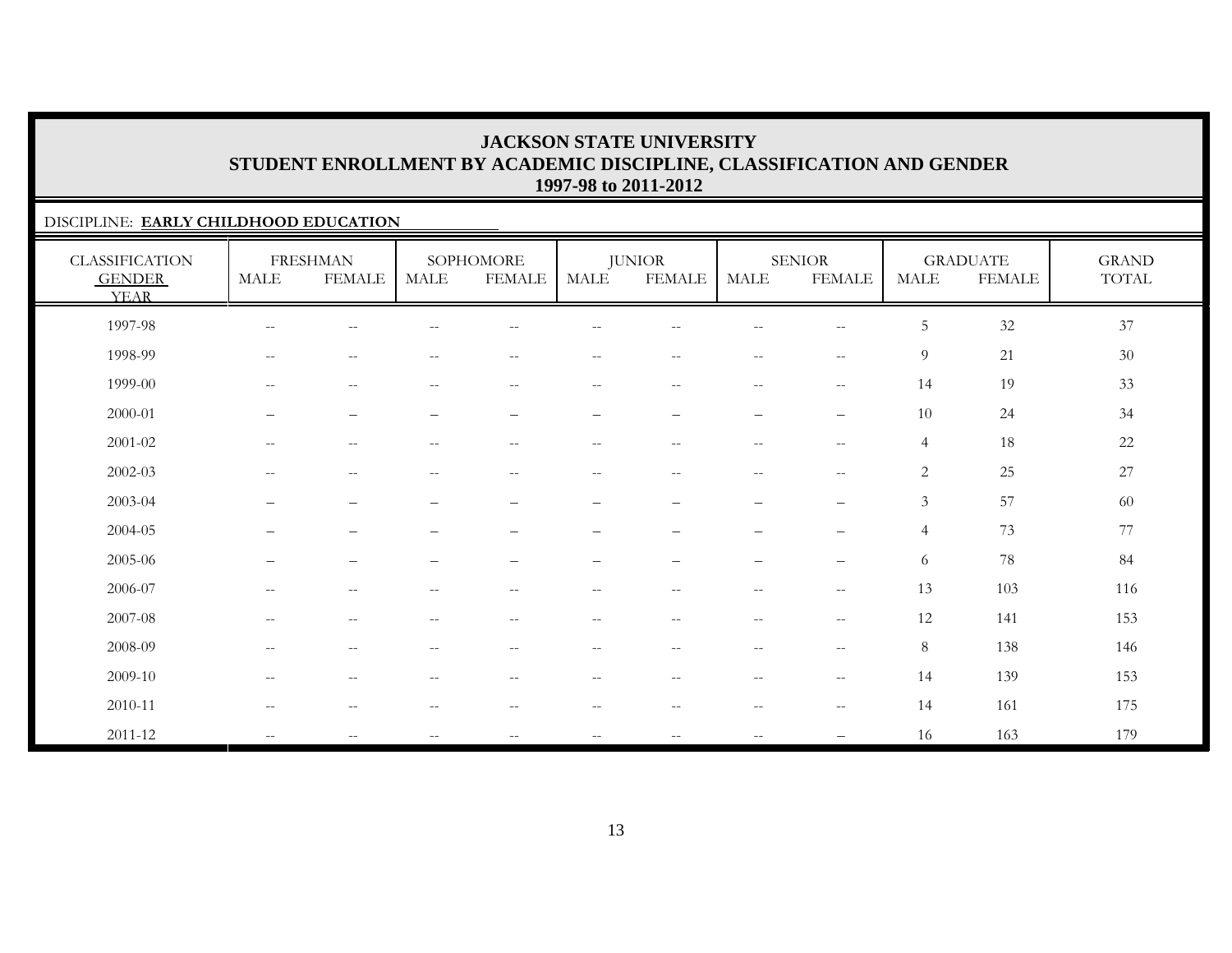### DISCIPLINE: **EARTH SYSTEM SCIENCE**

| <b>CLASSIFICATION</b><br><b>GENDER</b><br><b>YEAR</b> | <b>MALE</b>              | <b>FRESHMAN</b><br><b>FEMALE</b> | MALE                                                | SOPHOMORE<br><b>FEMALE</b>                            | MALE                     | <b>JUNIOR</b><br><b>FEMALE</b>                        | MALE                     | <b>SENIOR</b><br><b>FEMALE</b>                        | <b>MALE</b>              | <b>GRADUATE</b><br><b>FEMALE</b>                      | <b>GRAND</b><br>TOTAL |
|-------------------------------------------------------|--------------------------|----------------------------------|-----------------------------------------------------|-------------------------------------------------------|--------------------------|-------------------------------------------------------|--------------------------|-------------------------------------------------------|--------------------------|-------------------------------------------------------|-----------------------|
| 1997-98                                               | $\overline{\phantom{m}}$ | $\sim$ $-$                       |                                                     | $-$                                                   |                          |                                                       |                          |                                                       | --                       | $\overline{\phantom{m}}$                              | $--$                  |
| 1998-99                                               | $\overline{\phantom{m}}$ | $\sim$ $-$                       | $- -$                                               | $\hspace{0.05cm} - \hspace{0.05cm} - \hspace{0.05cm}$ | $\overline{\phantom{m}}$ | $\hspace{0.05cm} - \hspace{0.05cm} - \hspace{0.05cm}$ | $\overline{\phantom{m}}$ | $\sim$ $\sim$                                         | $\overline{\phantom{m}}$ | $-\,-$                                                | $--$                  |
| 1999-00                                               | $\overline{\phantom{m}}$ | $\sim$ $-$                       |                                                     | $\qquad \qquad -$                                     | $- -$                    | $\overline{\phantom{m}}$                              | $\overline{\phantom{m}}$ | $-$                                                   | $\overline{\phantom{m}}$ | $\mathord{\hspace{1pt}\text{--}\hspace{1pt}}$         |                       |
| 2000-01                                               |                          | $\overline{\phantom{0}}$         |                                                     |                                                       | $\overline{\phantom{m}}$ | $\overline{\phantom{m}}$                              | $\qquad \qquad -$        | $\overline{\phantom{m}}$                              | —                        | —                                                     | $\qquad \qquad -$     |
| $2001 - 02$                                           | --                       | $\sim$ $-$                       |                                                     | $- -$                                                 | $\overline{\phantom{m}}$ | $\overline{\phantom{m}}$                              | $\sim$ $-$               | $\overline{\phantom{a}}$                              | --                       | $\hspace{0.05cm} - \hspace{0.05cm} - \hspace{0.05cm}$ | $\qquad \qquad -$     |
| $2002 - 03$                                           |                          | --                               |                                                     |                                                       | $- -$                    |                                                       | $-$                      |                                                       |                          | $ -$                                                  | $- -$                 |
| 2003-04                                               |                          | $\overline{\phantom{0}}$         |                                                     |                                                       | $\qquad \qquad -$        |                                                       | $\overline{\phantom{0}}$ |                                                       | —                        | —                                                     | $-\,-$                |
| 2004-05                                               |                          |                                  |                                                     |                                                       |                          |                                                       |                          |                                                       |                          |                                                       |                       |
| 2005-06                                               |                          |                                  |                                                     |                                                       |                          |                                                       |                          |                                                       |                          |                                                       | $-$                   |
| 2006-07                                               | $-$                      | $- -$                            |                                                     | $ -$                                                  | $ -$                     | $\sim$                                                | $-$                      |                                                       | --                       | $\hspace{0.05cm} - \hspace{0.05cm} - \hspace{0.05cm}$ | $- -$                 |
| 2007-08                                               | $\overline{\phantom{a}}$ | $\overline{\phantom{m}}$         | $- -$                                               | $\overline{\phantom{m}}$                              | $\overline{\phantom{m}}$ | $- -$                                                 | $\overline{\phantom{m}}$ | $\hspace{0.05cm} - \hspace{0.05cm} - \hspace{0.05cm}$ | $\qquad \qquad -$        | $\hspace{0.05cm} - \hspace{0.05cm} - \hspace{0.05cm}$ | $\qquad \qquad -$     |
| 2008-09                                               | $-$                      | $-$                              |                                                     | --                                                    | $-$                      | $ -$                                                  | $-$                      | $-$                                                   | --                       | $\hspace{0.05cm} - \hspace{0.05cm} - \hspace{0.05cm}$ | $- -$                 |
| 2009-10                                               | $\overline{\phantom{m}}$ | $\sim$ $-$                       | $\hspace{0.05cm} -\hspace{0.05cm} -\hspace{0.05cm}$ |                                                       |                          | $\hspace{0.05cm} -\hspace{0.05cm} -\hspace{0.05cm}$   | $\overline{\phantom{m}}$ | $-$                                                   | $- -$                    | $\hspace{0.05cm} -\hspace{0.05cm} -\hspace{0.05cm}$   | 2                     |
| 2010-11                                               | $\overline{\phantom{m}}$ | $-$                              | $-$                                                 | $--$                                                  | 2                        | 2                                                     | $\mathbf{u}$             |                                                       | $-$                      | $\overline{\phantom{m}}$                              | $\overline{4}$        |
| $2011 - 12$                                           | $\mathbf{1}$             |                                  | $\overline{\phantom{a}}$                            | $--$                                                  | $\overline{2}$           |                                                       | 2                        | 2                                                     | $\overline{\phantom{a}}$ |                                                       | 9                     |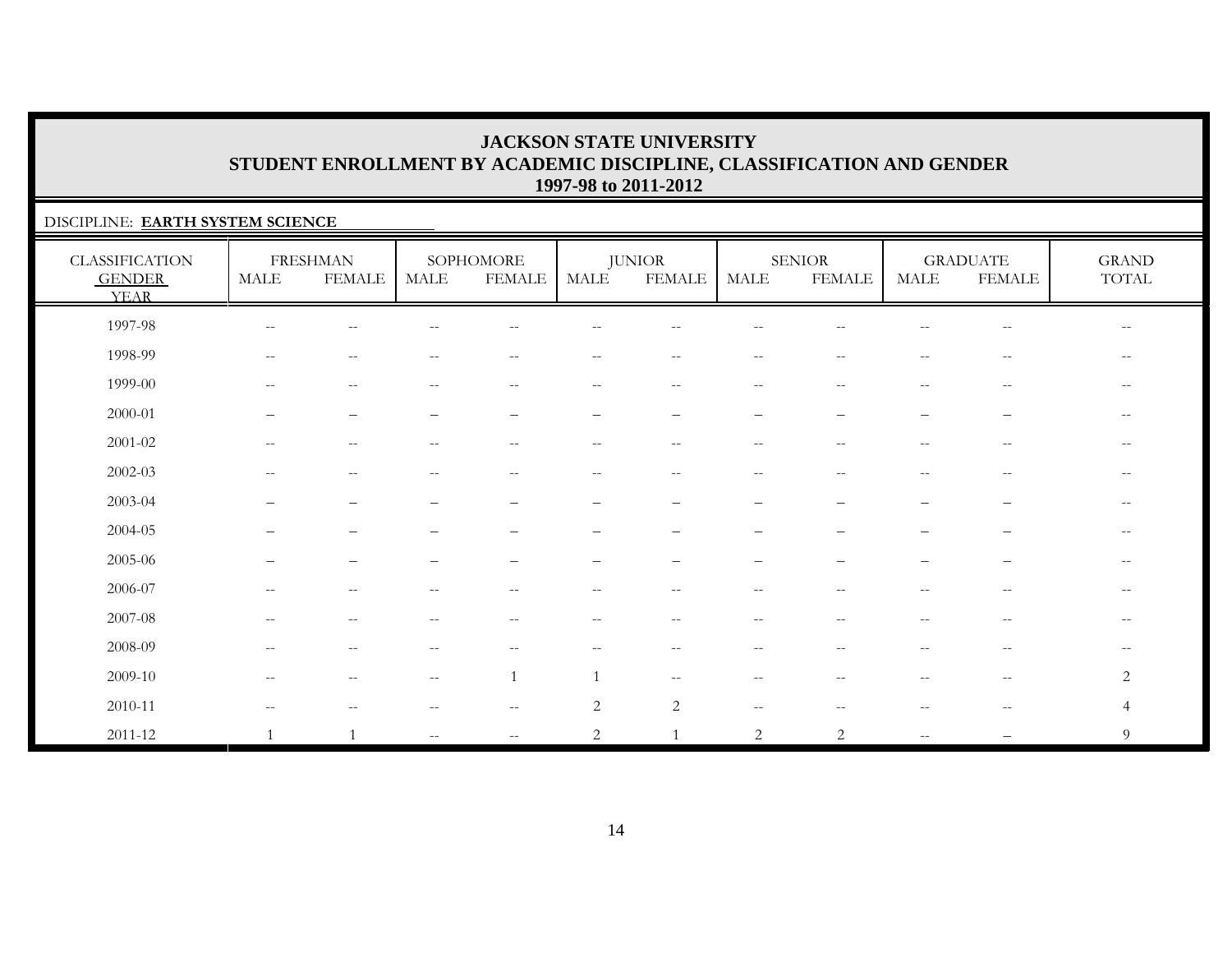DISCIPLINE: **ECONOMICS**

| <b>CLASSIFICATION</b><br><b>GENDER</b><br><b>YEAR</b> | <b>MALE</b>                                         | <b>FRESHMAN</b><br><b>FEMALE</b> | <b>MALE</b>              | SOPHOMORE<br><b>FEMALE</b> | MALE                     | <b>JUNIOR</b><br><b>FEMALE</b> | MALE                     | <b>SENIOR</b><br><b>FEMALE</b> | MALE                     | <b>GRADUATE</b><br><b>FEMALE</b> | <b>GRAND</b><br>TOTAL |
|-------------------------------------------------------|-----------------------------------------------------|----------------------------------|--------------------------|----------------------------|--------------------------|--------------------------------|--------------------------|--------------------------------|--------------------------|----------------------------------|-----------------------|
| 1997-98                                               | $\mathfrak{Z}$                                      | $\mathbf{u}$                     | --                       | $\sqrt{2}$                 | $\sqrt{2}$               | $\sqrt{2}$                     |                          | $\overline{2}$                 | $\mathrel{{-}{-}}$       | $- -$                            | 12                    |
| 1998-99                                               |                                                     |                                  | 3                        | $\overline{\phantom{m}}$   | 2                        | $\sqrt{2}$                     | 3                        | 3                              | -                        | -                                | 15                    |
| 1999-00                                               |                                                     | $\overline{2}$                   |                          |                            |                          | $\sqrt{2}$                     | $\overline{5}$           | $\mathbf{2}$                   | $-$                      | --                               | 13                    |
| 2000-01                                               | $\overline{c}$                                      | $\overline{4}$                   | 2                        | $\overline{c}$             | 3                        |                                | $\overline{\phantom{m}}$ | $\overline{2}$                 | —                        |                                  | 16                    |
| $2001 - 02$                                           | $\hspace{0.05cm} -\hspace{0.05cm} -\hspace{0.05cm}$ | $\overline{4}$                   | 2                        |                            |                          | $-\,-$                         |                          | $\overline{4}$                 | $\overline{\phantom{m}}$ | $-\,-$                           | 16                    |
| 2002-03                                               |                                                     | 2                                | $\overline{\phantom{0}}$ |                            |                          | 3                              | 5                        |                                |                          | —                                | 13                    |
| 2003-04                                               | $\overline{2}$                                      | $\mathfrak{Z}$                   |                          |                            |                          | $\overline{\phantom{m}}$       | $\mathfrak{Z}$           | 3                              | ▃                        |                                  | 13                    |
| 2004-05                                               |                                                     | $\overline{\phantom{m}}$         |                          | $\overline{c}$             | $\overline{\phantom{m}}$ |                                | $\mathfrak{Z}$           |                                |                          | —                                | 9                     |
| 2005-06                                               |                                                     | 5                                | 1                        | $\qquad \qquad -$          | 2                        |                                | $\overline{c}$           | 5                              |                          |                                  | 15                    |
| 2006-07                                               | 1                                                   |                                  | $\overline{\phantom{m}}$ | 4                          | $\mathfrak{Z}$           | 5                              | $\overline{4}$           | $\overline{4}$                 | $\qquad \qquad -$        | --                               | $22\,$                |
| 2007-08                                               | $\overline{c}$                                      |                                  | $\mathbf{1}$             |                            |                          | $\sqrt{2}$                     | 6                        | $\overline{5}$                 | $\overline{\phantom{m}}$ | $\overline{\phantom{m}}$         | 19                    |
| 2008-09                                               | 6                                                   |                                  | $\overline{4}$           |                            |                          | 2                              | $\overline{5}$           | 9                              | $- -$                    | $- -$                            | 29                    |
| 2009-10                                               | 2                                                   | $\mathfrak{Z}$                   | 2                        | 2                          | 6                        |                                | 5                        | $\overline{4}$                 | --                       | --                               | $25\,$                |
| 2010-11                                               |                                                     |                                  |                          | $\mathfrak{Z}$             | $\overline{2}$           | $\mathfrak{Z}$                 | $8\,$                    | $\overline{2}$                 | $\qquad \qquad -$        | $-\,-$                           | 21                    |
| 2011-12                                               | $\overline{2}$                                      |                                  | 2                        | 2                          | $\sqrt{2}$               |                                | 5                        |                                | $\qquad \qquad -$        | $- -$                            | 16                    |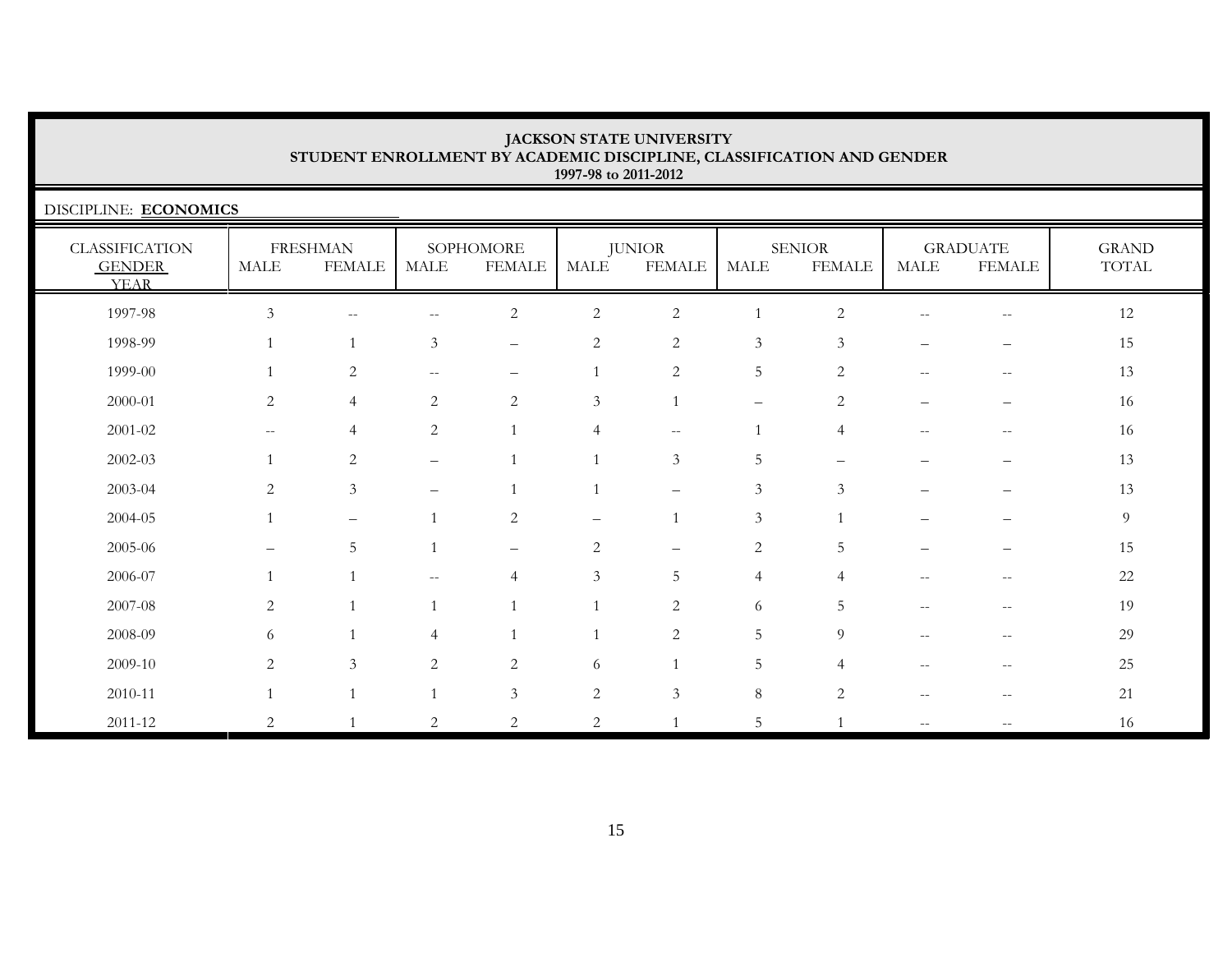| DISCIPLINE: EDUCATION                                 |                          |                                  |                                                     |                                                     |                   |                                                       |                          |                                |                          |                                  |                                                       |
|-------------------------------------------------------|--------------------------|----------------------------------|-----------------------------------------------------|-----------------------------------------------------|-------------------|-------------------------------------------------------|--------------------------|--------------------------------|--------------------------|----------------------------------|-------------------------------------------------------|
| <b>CLASSIFICATION</b><br><b>GENDER</b><br><b>YEAR</b> | <b>MALE</b>              | <b>FRESHMAN</b><br><b>FEMALE</b> | <b>MALE</b>                                         | SOPHOMORE<br><b>FEMALE</b>                          | MALE              | <b>JUNIOR</b><br>FEMALE                               | <b>MALE</b>              | <b>SENIOR</b><br><b>FEMALE</b> | <b>MALE</b>              | <b>GRADUATE</b><br><b>FEMALE</b> | <b>GRAND</b><br>TOTAL                                 |
| 1997-98                                               | $\sim$                   |                                  |                                                     |                                                     |                   |                                                       |                          |                                |                          | $-$                              | $\overline{\phantom{m}}$                              |
| 1998-99                                               |                          |                                  |                                                     |                                                     |                   |                                                       |                          |                                |                          |                                  | $\qquad \qquad -$                                     |
| 1999-00                                               |                          |                                  |                                                     | $\qquad \qquad -$                                   |                   |                                                       |                          |                                |                          |                                  | $-\,-$                                                |
| 2000-01                                               |                          |                                  |                                                     |                                                     | -                 |                                                       |                          |                                |                          | $\qquad \qquad -$                | $\hspace{0.05cm} - \hspace{0.05cm} - \hspace{0.05cm}$ |
| 2001-02                                               |                          | $\overline{\phantom{m}}$         | -                                                   | $\qquad \qquad -$                                   | $\qquad \qquad -$ | —                                                     | $\overline{\phantom{0}}$ |                                | —                        | $\overline{\phantom{m}}$         | $-\,-$                                                |
| 2002-03                                               | $-$                      | $- -$                            | --                                                  | $\qquad \qquad -$                                   | $\qquad \qquad -$ | $-$                                                   | $-$                      |                                | $\qquad \qquad -$        | $-$                              | $\overline{\phantom{a}}$                              |
| 2003-04                                               |                          | $\overline{\phantom{0}}$         |                                                     | -                                                   | $\qquad \qquad -$ | -                                                     |                          |                                |                          | $\qquad \qquad -$                | $-\,-$                                                |
| 2004-05                                               |                          | $\qquad \qquad -$                |                                                     |                                                     |                   |                                                       |                          |                                |                          |                                  | $-\,-$                                                |
| 2005-06                                               |                          | $\overline{\phantom{0}}$         |                                                     | -                                                   | -                 |                                                       |                          | $\overline{\phantom{0}}$       | $\overline{\phantom{0}}$ |                                  | $\hspace{0.05cm} -\hspace{0.05cm} -\hspace{0.05cm}$   |
| 2006-07                                               |                          | $- -$                            | --                                                  | $-$                                                 | $-$               | $-$                                                   |                          | $--$                           | 21                       | 69                               | $90\,$                                                |
| $2007 - 08$                                           | $-$                      | $\overline{\phantom{m}}$         | --                                                  | $\overline{\phantom{m}}$                            | $\qquad \qquad -$ | $\hspace{0.05cm} - \hspace{0.05cm} - \hspace{0.05cm}$ | $\sim$ $\sim$            | $--$                           | 22                       | 82                               | 104                                                   |
| 2008-09                                               | $\overline{\phantom{m}}$ | $--$                             | $\hspace{0.05cm} -\hspace{0.05cm} -\hspace{0.05cm}$ | $\hspace{0.05cm} -\hspace{0.05cm} -\hspace{0.05cm}$ | $- -$             | $--$                                                  | $\sim$ $-$               | $\mathbf{u}$                   | 12                       | 76                               | $88\,$                                                |
| 2009-10                                               | $\overline{\phantom{m}}$ | $- -$                            | --                                                  | $\overline{\phantom{m}}$                            | $- -$             | $- -$                                                 | $-$                      | $\mathbf{u}$                   | 15                       | 77                               | 92                                                    |
| 2010-11                                               | $-$                      | $--$                             | $\hspace{0.05cm} -\hspace{0.05cm} -\hspace{0.05cm}$ | $\hspace{0.05cm} -\hspace{0.05cm} -\hspace{0.05cm}$ | $- -$             | $--$                                                  | $\overline{\phantom{m}}$ | $--$                           | 27                       | 103                              | 130                                                   |
| $2011 - 12$                                           | $\overline{\phantom{m}}$ | $- -$                            | --                                                  | $-\,-$                                              | $- -$             | $\qquad \qquad -$                                     | $\sim$                   |                                | $28\,$                   | $88\,$                           | 116                                                   |

\* Educational Administration and Supervision, Elementary Education, Guidance and Counseling and Special Education Specialist Programs consolidated in 2006.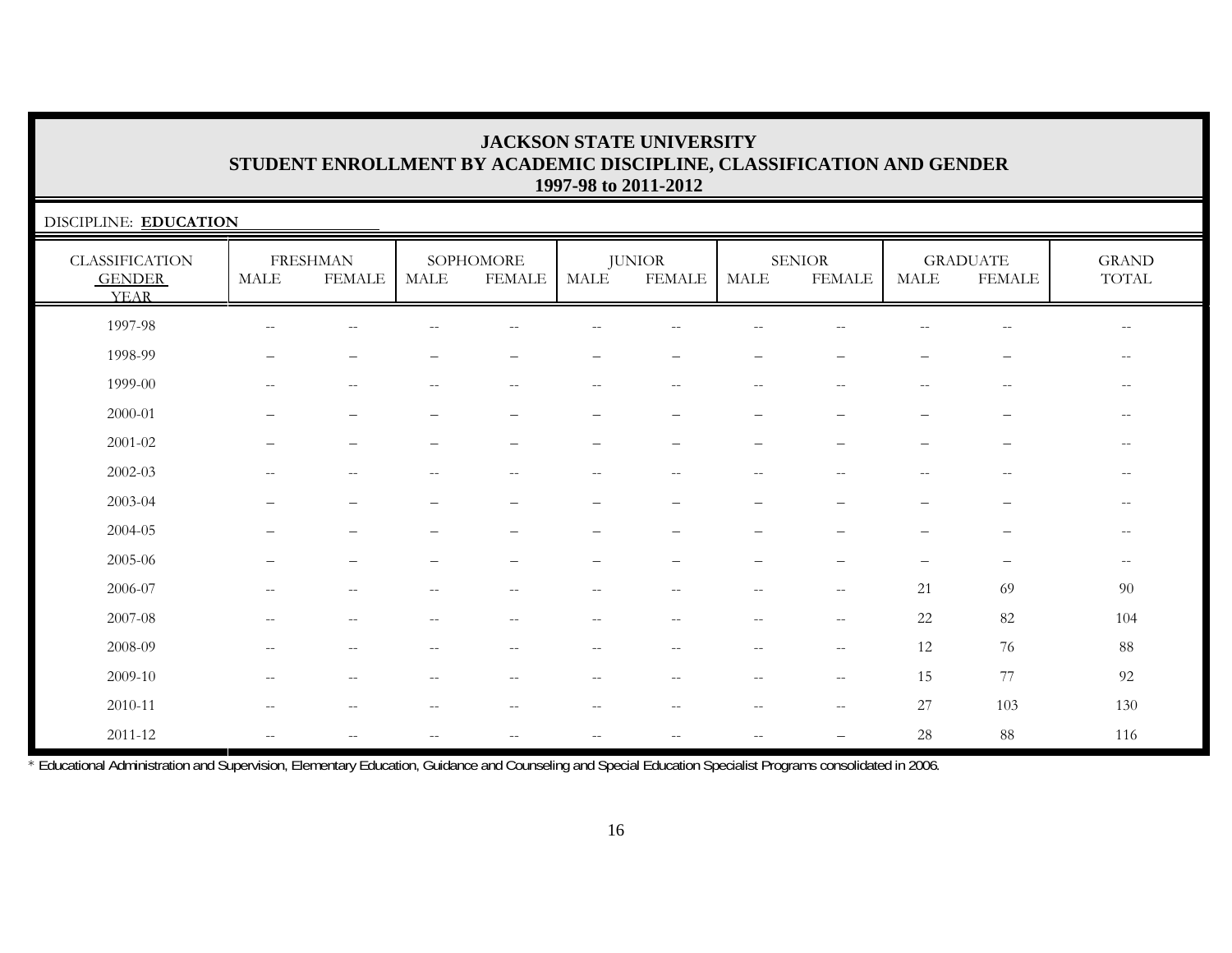### DISCIPLINE: **EDUCATIONAL ADMINISTRATION & SUPERVISION**

| <b>CLASSIFICATION</b><br><b>GENDER</b><br><b>YEAR</b> | <b>MALE</b>              | <b>FRESHMAN</b><br><b>FEMALE</b>                      | <b>MALE</b>              | SOPHOMORE<br><b>FEMALE</b>                          | <b>MALE</b>              | <b>JUNIOR</b><br><b>FEMALE</b>                        | <b>MALE</b>                                           | <b>SENIOR</b><br><b>FEMALE</b>        | <b>MALE</b> | <b>GRADUATE</b><br><b>FEMALE</b> | <b>GRAND</b><br>TOTAL |
|-------------------------------------------------------|--------------------------|-------------------------------------------------------|--------------------------|-----------------------------------------------------|--------------------------|-------------------------------------------------------|-------------------------------------------------------|---------------------------------------|-------------|----------------------------------|-----------------------|
| 1997-98                                               | $\overline{\phantom{m}}$ | $\overline{\phantom{m}}$                              | --                       |                                                     |                          |                                                       | $- -$                                                 | $-$                                   | 34          | 39                               | 73                    |
| 1998-99                                               | $\overline{\phantom{0}}$ | $\qquad \qquad -$                                     |                          |                                                     | —                        | -                                                     | $\qquad \qquad -$                                     | $\qquad \qquad -$                     | 40          | 49                               | 89                    |
| 1999-00                                               | $\overline{\phantom{a}}$ | $--$                                                  | $-$                      | $\hspace{0.05cm} -\hspace{0.05cm} -\hspace{0.05cm}$ | $- -$                    | $\overline{\phantom{m}}$                              | $\qquad \qquad -$                                     | $\mathbf{u}$                          | 33          | 43                               | 76                    |
| 2000-01                                               |                          | $\overline{\phantom{0}}$                              |                          |                                                     |                          |                                                       | $\overline{\phantom{0}}$                              | $\overbrace{\phantom{12322111}}$      | 53          | 75                               | 128                   |
| 2001-02                                               | $\qquad \qquad$          | $\overline{\phantom{m}}$                              | $\qquad \qquad -$        | $\overline{\phantom{m}}$                            | $\overline{\phantom{0}}$ | $\overline{\phantom{0}}$                              | $\qquad \qquad -$                                     | $\overline{\phantom{m}}$              | 52          | 81                               | 133                   |
| 2002-03                                               | $\overline{\phantom{a}}$ | $--$                                                  | $\overline{\phantom{m}}$ | $\hspace{0.05cm} -\hspace{0.05cm} -\hspace{0.05cm}$ | $--$                     | $\overline{\phantom{m}}$                              | $--$                                                  | $-\,-$                                | 58          | 89                               | 147                   |
| 2003-04                                               | $\overline{\phantom{0}}$ | $\qquad \qquad -$                                     | $\qquad \qquad -$        | $\overline{\phantom{m}}$                            | $\overline{\phantom{0}}$ | $\overline{\phantom{0}}$                              | $\qquad \qquad -$                                     | $\overline{\phantom{m}}$              | 49          | 80                               | 129                   |
| 2004-05                                               |                          | $\overline{\phantom{m}}$                              |                          |                                                     | —                        |                                                       | $\overline{\phantom{0}}$                              | $\overline{\phantom{0}}$              | 50          | 83                               | 133                   |
| 2005-06                                               | $\qquad \qquad -$        | $\qquad \qquad -$                                     | $\overline{\phantom{0}}$ | $\overline{\phantom{m}}$                            | $\overline{\phantom{0}}$ | $\overline{\phantom{0}}$                              | $\overline{\phantom{0}}$                              | $\qquad \qquad -$                     | 44          | 75                               | 119                   |
| 2006-07                                               | $\overline{\phantom{m}}$ | $\hspace{0.05cm} - \hspace{0.05cm} - \hspace{0.05cm}$ | $- -$                    | $\sim$ $-$                                          | $- -$                    | $\hspace{0.05cm} - \hspace{0.05cm} - \hspace{0.05cm}$ | $\hspace{0.05cm} - \hspace{0.05cm} - \hspace{0.05cm}$ | $\hspace{0.05cm}$ – $\hspace{0.05cm}$ | 22          | 41                               | 63                    |
| 2007-08                                               | $-$                      | $\qquad \qquad -$                                     | --                       | $-$                                                 |                          | --                                                    | $\qquad \qquad -$                                     | $\hspace{0.05cm} -$                   | 23          | 43                               | 66                    |
| 2008-09                                               | $\overline{\phantom{m}}$ | $\hspace{0.05cm} - \hspace{0.05cm} - \hspace{0.05cm}$ | --                       |                                                     |                          | --                                                    | $\qquad \qquad -$                                     | $\hspace{0.05cm} -$                   | 32          | 44                               | 76                    |
| 2009-10                                               | $\overline{\phantom{a}}$ | $\overline{\phantom{m}}$                              | $\sim$ $-$               | $\hspace{0.05cm}$ – $\hspace{0.05cm}$               | $- -$                    | $\overline{\phantom{m}}$                              | $\overline{\phantom{m}}$                              | $\overline{\phantom{m}}$              | 37          | 45                               | 82                    |
| 2010-11                                               | $\overline{\phantom{a}}$ | $--$                                                  | $\overline{\phantom{m}}$ | $\hspace{0.05cm}$ – $\hspace{0.05cm}$               | $- -$                    | $\overline{\phantom{m}}$                              | $--$                                                  | $\hspace{0.05cm} -$                   | 40          | 45                               | 85                    |
| 2011-12                                               | $\overline{\phantom{m}}$ | $\overline{\phantom{m}}$                              | $- -$                    | $\sim$ $-$                                          | $- -$                    | --                                                    | $- -$                                                 | $\overline{\phantom{0}}$              | 36          | 55                               | 91                    |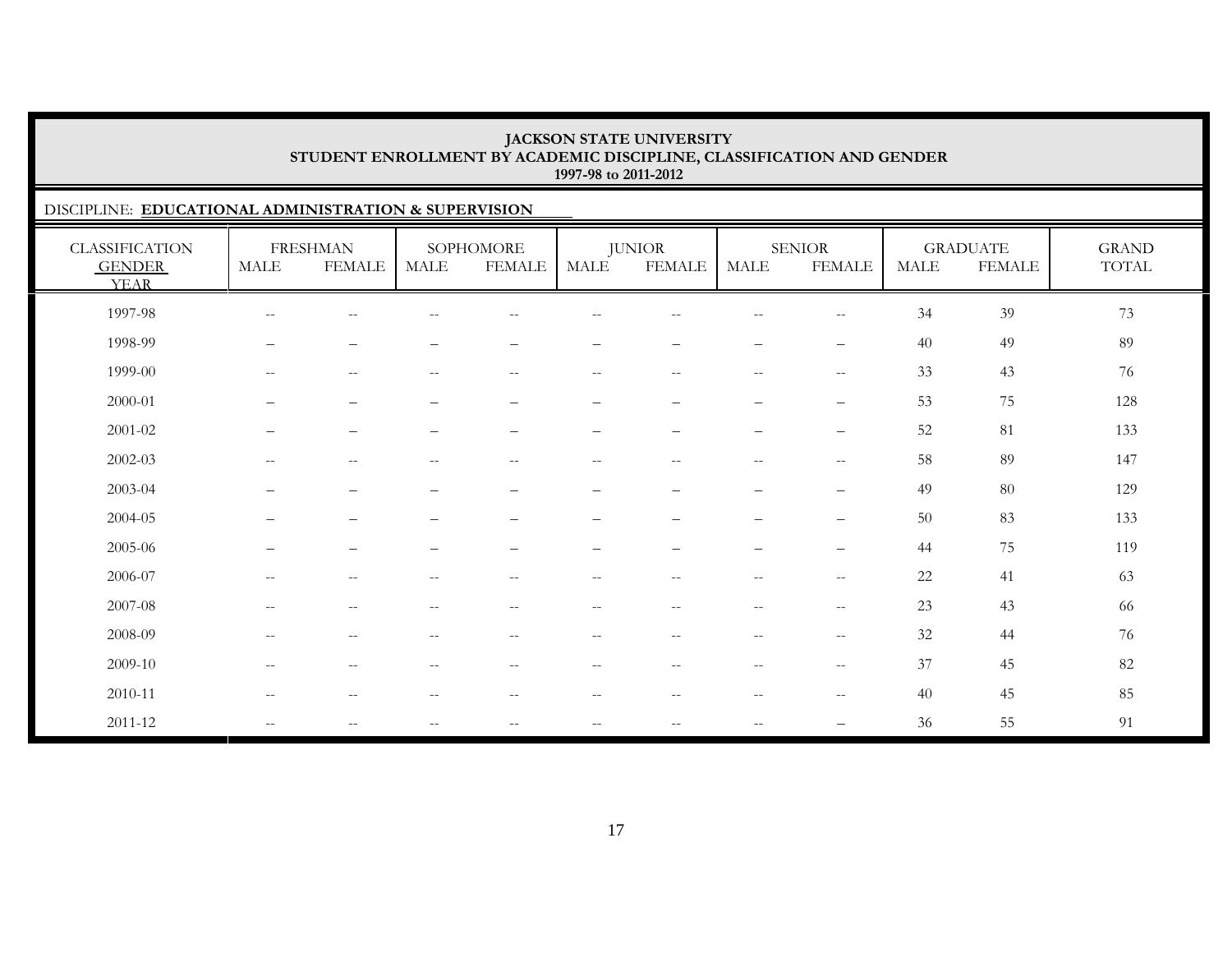### DISCIPLINE: **EDUCATIONAL TECHNOLOGY**

| <b>CLASSIFICATION</b><br><b>GENDER</b><br><b>YEAR</b> | <b>MALE</b>              | <b>FRESHMAN</b><br><b>FEMALE</b>                      | MALE           | SOPHOMORE<br><b>FEMALE</b> | <b>MALE</b>              | <b>JUNIOR</b><br><b>FEMALE</b> | <b>MALE</b>              | <b>SENIOR</b><br><b>FEMALE</b> | MALE                                                | <b>GRADUATE</b><br><b>FEMALE</b>                      | <b>GRAND</b><br>$\operatorname{TOTAL}$ |
|-------------------------------------------------------|--------------------------|-------------------------------------------------------|----------------|----------------------------|--------------------------|--------------------------------|--------------------------|--------------------------------|-----------------------------------------------------|-------------------------------------------------------|----------------------------------------|
| 1997-98                                               | $\mathbf{u}$             | $\qquad \qquad -$                                     |                |                            |                          |                                |                          |                                |                                                     | $-$                                                   | $--$                                   |
| 1998-99                                               | $- -$                    |                                                       | $\mathbf{1}$   |                            |                          |                                | $\mathbf{1}$             | $\overline{5}$                 | $\hspace{0.05cm} -\hspace{0.05cm} -\hspace{0.05cm}$ | $\overline{\phantom{0}}$                              | 11                                     |
| 1999-00                                               | $--$                     |                                                       |                |                            | $\overline{c}$           | $\sqrt{2}$                     | $\overline{4}$           | 5                              | $\sim$ $-$                                          | $\sim$ $\sim$                                         | 15                                     |
| 2000-01                                               | $\overline{\phantom{m}}$ | $\mathfrak{Z}$                                        | $\overline{c}$ |                            |                          | $\sqrt{2}$                     | $\mathfrak{Z}$           | 3                              |                                                     |                                                       | 15                                     |
| $2001 - 02$                                           | $\overline{\phantom{m}}$ | $7\phantom{.0}$                                       | 5              | $\overline{7}$             | $\overline{\phantom{0}}$ |                                | $\mathfrak{Z}$           | 6                              | $\qquad \qquad -$                                   | $\qquad \qquad -$                                     | 29                                     |
| $2002 - 03$                                           |                          |                                                       | $\overline{1}$ | $\mathfrak{Z}$             | 3                        | 6                              |                          | 5                              |                                                     | $\overline{\phantom{m}}$                              | 21                                     |
| 2003-04                                               |                          | $\overline{2}$                                        |                |                            |                          | $\mathfrak{Z}$                 | $\mathfrak{Z}$           | $\overline{7}$                 |                                                     | $\qquad \qquad -$                                     | 16                                     |
| 2004-05                                               |                          | 7                                                     | $\overline{1}$ | 2                          | $\qquad \qquad -$        |                                | $\overline{\phantom{0}}$ | 5                              |                                                     |                                                       | 17                                     |
| 2005-06                                               | $\mathfrak{Z}$           | $\overline{2}$                                        |                | $\overline{4}$             | $\qquad \qquad -$        | $\mathfrak{Z}$                 | $\overline{2}$           | 6                              |                                                     | $\overline{\phantom{0}}$                              | 21                                     |
| 2006-07                                               | $\qquad \qquad -$        |                                                       | 4              |                            | $\overline{\phantom{m}}$ | 3                              | $\sim$ $-$               | 6                              | $\sim$ $-$                                          | $\hspace{0.05cm} -$                                   | 15                                     |
| 2007-08                                               |                          | 3                                                     | $\overline{1}$ |                            | $\sqrt{2}$               |                                | $--$                     | $7\phantom{.0}$                | $\sim$ $\sim$                                       | $\sim$ $\sim$                                         | 16                                     |
| 2008-09                                               | $\mathfrak{Z}$           | $\mathbf{1}$                                          | $\overline{c}$ | $\overline{2}$             |                          |                                | $\mathfrak{Z}$           | 10                             | $\mathcal{L}=\mathcal{L}$                           | $\hspace{0.05cm} -\hspace{0.05cm} -\hspace{0.05cm}$   | 23                                     |
| 2009-10                                               | $\qquad \qquad -$        | $\mathcal{L}=\mathcal{L}$                             | $\overline{1}$ |                            | $\mathbf{u}$             | $\overline{4}$                 | $\mathbf{1}$             | 3                              | $\mathcal{L}=\mathcal{L}$                           | $- -$                                                 | 10                                     |
| 2010-11                                               | $\overline{\phantom{a}}$ | $-$                                                   |                | $-$                        | --                       | $\overline{\phantom{a}}$       | $\overline{\phantom{a}}$ | $\overline{2}$                 | $\hspace{0.05cm} -\hspace{0.05cm} -\hspace{0.05cm}$ | $\hspace{0.05cm} - \hspace{0.05cm} - \hspace{0.05cm}$ | 2                                      |
| 2011-12                                               | $\qquad \qquad -$        | $\hspace{0.05cm} - \hspace{0.05cm} - \hspace{0.05cm}$ | --             | $- -$                      | $- -$                    | $- -$                          | $\qquad \qquad -$        | --                             | $- -$                                               | $-$                                                   | $- -$                                  |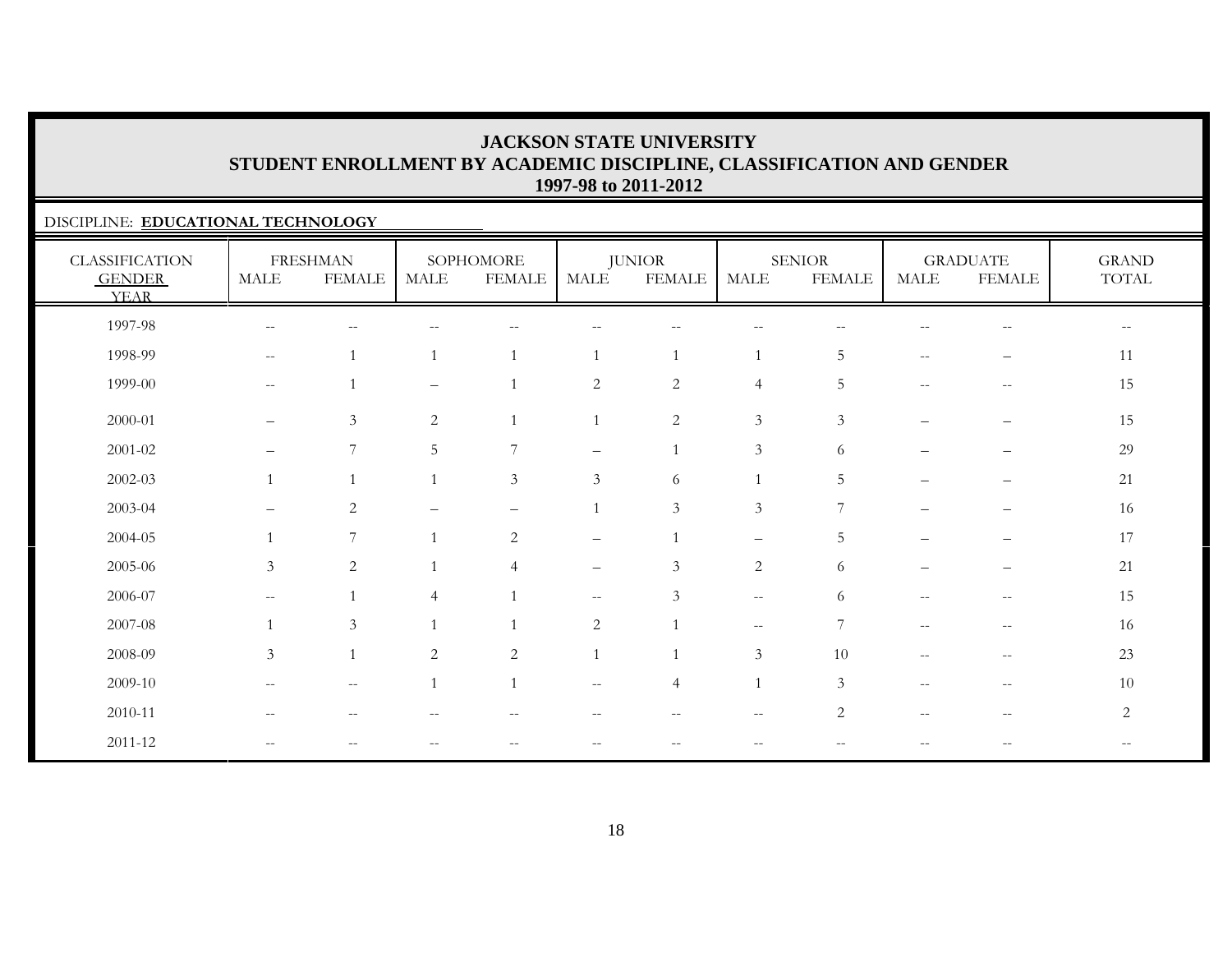# DISCIPLINE: **ELEMENTARY EDUCATION**

| <b>CLASSIFICATION</b><br><b>GENDER</b><br><b>YEAR</b> | <b>MALE</b>    | <b>FRESHMAN</b><br><b>FEMALE</b> | <b>MALE</b> | SOPHOMORE<br><b>FEMALE</b> | MALE   | <b>JUNIOR</b><br><b>FEMALE</b> | <b>MALE</b> | <b>SENIOR</b><br><b>FEMALE</b> | <b>MALE</b>    | <b>GRADUATE</b><br><b>FEMALE</b> | <b>GRAND</b><br>TOTAL |
|-------------------------------------------------------|----------------|----------------------------------|-------------|----------------------------|--------|--------------------------------|-------------|--------------------------------|----------------|----------------------------------|-----------------------|
| 1997-98                                               | 24             | 53                               | 25          | 63                         | 18     | 74                             | 35          | 94                             | $\mathfrak{Z}$ | 28                               | 417                   |
| 1998-99                                               | 27             | 77                               | 15          | 38                         | $30\,$ | 82                             | 33          | 117                            | $\mathfrak{Z}$ | 33                               | 455                   |
| 1999-00                                               | 25             | 77                               | 24          | 67                         | 25     | 75                             | 90          | 79                             | 9              | 33                               | 504                   |
| 2000-01                                               | 13             | 79                               | 21          | 80                         | 22     | 104                            | 35          | 135                            | $\overline{4}$ | 32                               | 525                   |
| 2001-02                                               | 24             | 91                               | 16          | 75                         | 19     | 100                            | 29          | 163                            | 6              | 40                               | 563                   |
| 2002-03                                               | 15             | 104                              | 19          | 83                         | 16     | 105                            | 32          | 180                            | 8              | 37                               | 599                   |
| 2003-04                                               | 28             | 90                               | 15          | 81                         | 19     | 90                             | 24          | 167                            | 6              | 63                               | 583                   |
| 2004-05                                               | 23             | 106                              | 11          | 82                         | 23     | 98                             | 22          | 196                            | 13             | 95                               | 669                   |
| 2005-06                                               | 13             | 100                              | 23          | 94                         | 17     | 114                            | 21          | 165                            | 6              | 84                               | 637                   |
| 2006-07                                               | 11             | 84                               | 18          | 65                         | 17     | 94                             | $27\,$      | 197                            | $\overline{4}$ | 48                               | 565                   |
| 2007-08                                               | 12             | 73                               | 13          | 77                         | 14     | 83                             | 33          | 221                            | $\mathfrak{Z}$ | 43                               | 572                   |
| 2008-09                                               | $\overline{9}$ | 79                               | 8           | 69                         | 13     | 100                            | 34          | 199                            | 5              | 28                               | 544                   |
| 2009-10                                               | 17             | 86                               | 15          | 86                         | 12     | 110                            | 28          | 178                            | 5              | 30                               | 567                   |
| 2010-11                                               | 13             | 72                               | 15          | 100                        | 14     | 119                            | 26          | 176                            | $\overline{4}$ | 27                               | 566                   |
| $2011 - 12$                                           | 11             | 66                               | 6           | 75                         | 17     | 120                            | 30          | 192                            | $\sqrt{2}$     | 18                               | 537                   |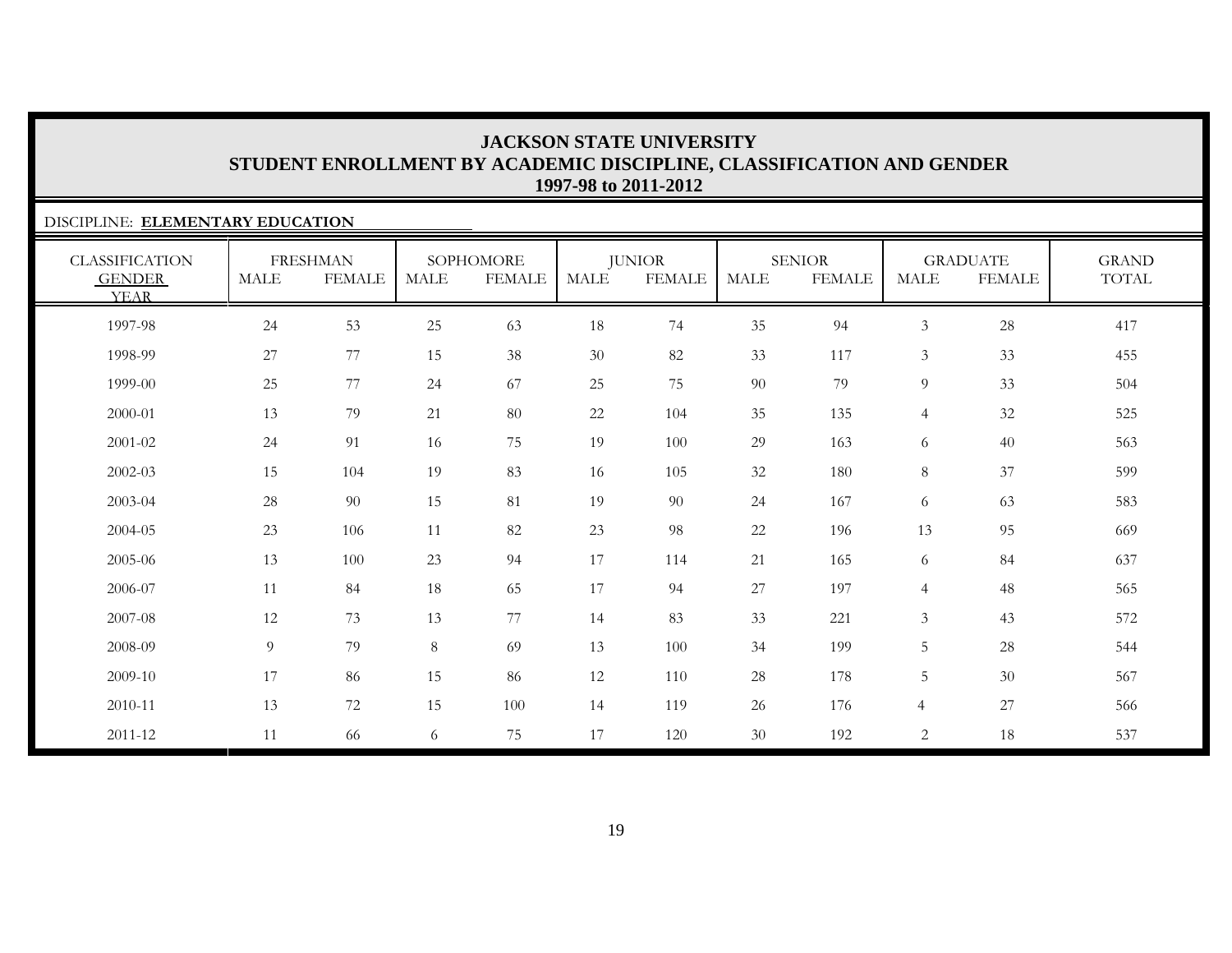| DISCIPLINE: ENGINEERING                               |                          |                                  |                          |                            |                                                       |                                |                          |                                                     |                       |                                  |                                                       |
|-------------------------------------------------------|--------------------------|----------------------------------|--------------------------|----------------------------|-------------------------------------------------------|--------------------------------|--------------------------|-----------------------------------------------------|-----------------------|----------------------------------|-------------------------------------------------------|
| <b>CLASSIFICATION</b><br><b>GENDER</b><br><b>YEAR</b> | <b>MALE</b>              | <b>FRESHMAN</b><br><b>FEMALE</b> | <b>MALE</b>              | SOPHOMORE<br><b>FEMALE</b> | MALE                                                  | <b>JUNIOR</b><br><b>FEMALE</b> | <b>MALE</b>              | <b>SENIOR</b><br><b>FEMALE</b>                      | $\operatorname{MALE}$ | <b>GRADUATE</b><br><b>FEMALE</b> | $\operatorname{GRAND}$<br>TOTAL                       |
| 1997-98                                               |                          |                                  |                          |                            |                                                       |                                |                          |                                                     |                       | $-\,-$                           | $\overline{\phantom{m}}$                              |
| 1998-99                                               |                          |                                  |                          |                            |                                                       |                                |                          |                                                     |                       |                                  | $ -$                                                  |
| 1999-00                                               |                          |                                  |                          |                            |                                                       |                                |                          |                                                     |                       | --                               | $\hspace{0.05cm} - \hspace{0.05cm} - \hspace{0.05cm}$ |
| 2000-01                                               |                          |                                  |                          |                            | $\qquad \qquad -$                                     |                                |                          |                                                     |                       | $\overline{\phantom{m}}$         | $\overline{\phantom{m}}$                              |
| $2001 - 02$                                           |                          |                                  | -                        | $\overline{\phantom{0}}$   | $\overline{\phantom{0}}$                              |                                |                          |                                                     |                       | $\overline{\phantom{m}}$         | $--$                                                  |
| 2002-03                                               | $-$                      |                                  | --                       | $\overline{\phantom{m}}$   | $\overline{\phantom{m}}$                              | $- -$                          |                          | $- -$                                               | $- -$                 | $\hspace{0.05cm} -$              | $\overline{\phantom{m}}$                              |
| 2003-04                                               |                          |                                  | -                        | $\overline{\phantom{0}}$   | $\overline{\phantom{0}}$                              | $\overline{\phantom{0}}$       |                          |                                                     | -                     | -                                | $-\,-$                                                |
| 2004-05                                               |                          |                                  |                          |                            |                                                       |                                |                          |                                                     |                       | $\overline{\phantom{0}}$         | $-\,-$                                                |
| $2005 - 06$                                           |                          |                                  |                          |                            |                                                       |                                |                          |                                                     | -                     | $\overline{\phantom{0}}$         | $\overline{\phantom{m}}$                              |
| 2006-07                                               |                          |                                  |                          |                            |                                                       |                                |                          | $- -$                                               | 13                    | 5                                | 18                                                    |
| 2007-08                                               | $\sim$                   |                                  |                          | $\sim$                     | $-$                                                   |                                |                          | $ -$                                                | 17                    | $\mathfrak{Z}$                   | $20\,$                                                |
| 2008-09                                               | $\sim$                   | $-$                              | $-$                      | $\overline{\phantom{m}}$   | $\overline{\phantom{m}}$                              | $-$                            | $\sim$                   | $\mathbf{u}$                                        | 19                    | $\overline{4}$                   | 23                                                    |
| 2009-10                                               | $\overline{\phantom{a}}$ |                                  | --                       | $-$                        | $\hspace{0.05cm} - \hspace{0.05cm} - \hspace{0.05cm}$ |                                |                          | $\hspace{0.05cm} -\hspace{0.05cm} -\hspace{0.05cm}$ | 20                    | 12                               | $32\,$                                                |
| 2010-11                                               | $-$                      | $-$                              | $\overline{\phantom{m}}$ | $-$                        | $--$                                                  |                                | $\sim$ $\sim$            | $\overline{\phantom{a}}$                            | 13                    | 13                               | $26\,$                                                |
| $2011 - 12$                                           | $\overline{\phantom{m}}$ | $\qquad \qquad -$                | $\overline{\phantom{m}}$ | $\overline{\phantom{m}}$   | $\overline{\phantom{m}}$                              | $\overline{\phantom{m}}$       | $\overline{\phantom{m}}$ | —                                                   | 17                    | 6                                | 23                                                    |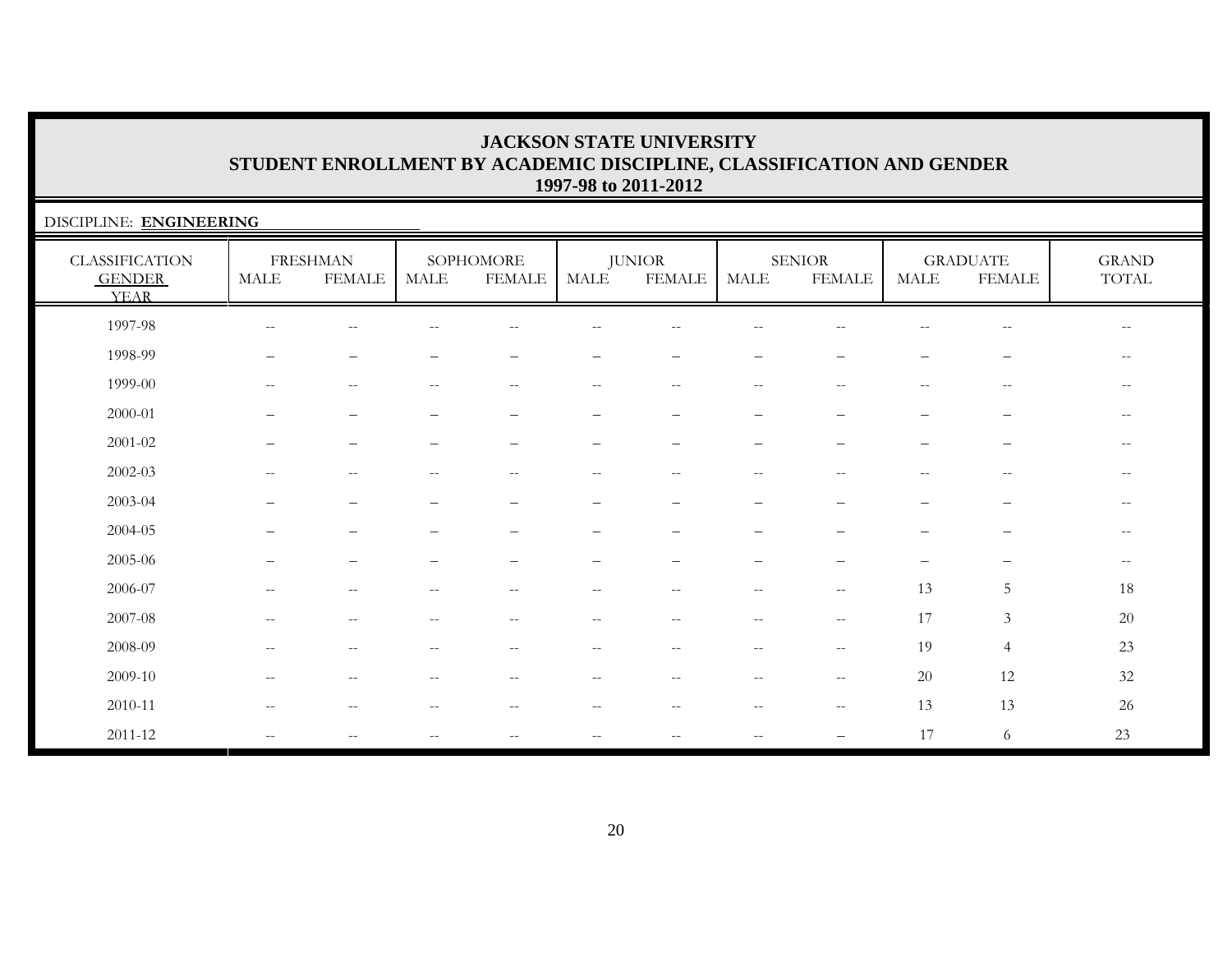| DISCIPLINE: ENGLISH                                   |                |                                  |                |                            |                  |                                |                 |                                |                |                                  |                       |
|-------------------------------------------------------|----------------|----------------------------------|----------------|----------------------------|------------------|--------------------------------|-----------------|--------------------------------|----------------|----------------------------------|-----------------------|
| <b>CLASSIFICATION</b><br><b>GENDER</b><br><b>YEAR</b> | <b>MALE</b>    | <b>FRESHMAN</b><br><b>FEMALE</b> | MALE           | SOPHOMORE<br><b>FEMALE</b> | MALE             | <b>JUNIOR</b><br><b>FEMALE</b> | <b>MALE</b>     | <b>SENIOR</b><br><b>FEMALE</b> | <b>MALE</b>    | <b>GRADUATE</b><br><b>FEMALE</b> | <b>GRAND</b><br>TOTAL |
| 1997-98                                               | 3              | $22\,$                           | $\overline{4}$ | 13                         | $\overline{9}$   | $22\,$                         | 13              | 34                             | $\overline{4}$ | 21                               | 145                   |
| 1998-99                                               | $\mathfrak{Z}$ | 15                               | 5              | 21                         | 10               | 21                             | 15              | 39                             | 5              | 18                               | 152                   |
| 1999-00                                               | 9              | 20                               | 7              | 20                         | 14               | 22                             | 13              | 36                             | 6              | 10                               | 157                   |
| 2000-01                                               | 6              | 18                               | 6              | 24                         | $8\,$            | 28                             | 11              | 31                             | 10             | 20                               | 162                   |
| 2001-02                                               | 10             | 31                               | $\overline{4}$ | 28                         | 10               | 30                             | $\mathfrak{Z}$  | 36                             | 9              | 11                               | 172                   |
| 2002-03                                               | 7              | 31                               | 12             | 28                         | $\overline{4}$   | 28                             | 12              | 50                             | 9              | 15                               | 196                   |
| 2003-04                                               | $\mathfrak{Z}$ | 34                               | 5              | 35                         | 11               | 26                             | $7\phantom{.0}$ | 43                             | 5              | 19                               | 188                   |
| 2004-05                                               | 6              | 32                               | $\overline{4}$ | 23                         | 6                | 31                             | 14              | 53                             | 7              | 25                               | 201                   |
| 2005-06                                               | 6              | 23                               | 9              | 20                         | $\overline{4}$   | 30                             | 7               | 38                             | $\,8\,$        | 21                               | 166                   |
| 2006-07                                               | 5              | 25                               | 5              | 21                         | $\overline{7}$   | 16                             | $\overline{7}$  | 39                             | 6              | 29                               | 160                   |
| 2007-08                                               | 8              | 15                               | 8              | 14                         | $\overline{c}$   | 17                             | 10              | 30                             | 7              | 33                               | 144                   |
| 2008-09                                               | 11             | 18                               | $\overline{7}$ | 29                         | $\overline{4}$   | 19                             | 10              | 28                             | 7              | 36                               | 169                   |
| 2009-10                                               | 7              | 28                               | $\overline{7}$ | 22                         | 6                | 28                             | 12              | 32                             | 8              | 34                               | 184                   |
| 2010-11                                               | 7              | 17                               | 6              | 19                         | $\boldsymbol{7}$ | 22                             | 11              | 37                             | $\overline{7}$ | $28\,$                           | 161                   |
| 2011-12                                               | 2              | 25                               | 6              | 15                         | 7                | 14                             | 15              | 29                             | 8              | 27                               | 148                   |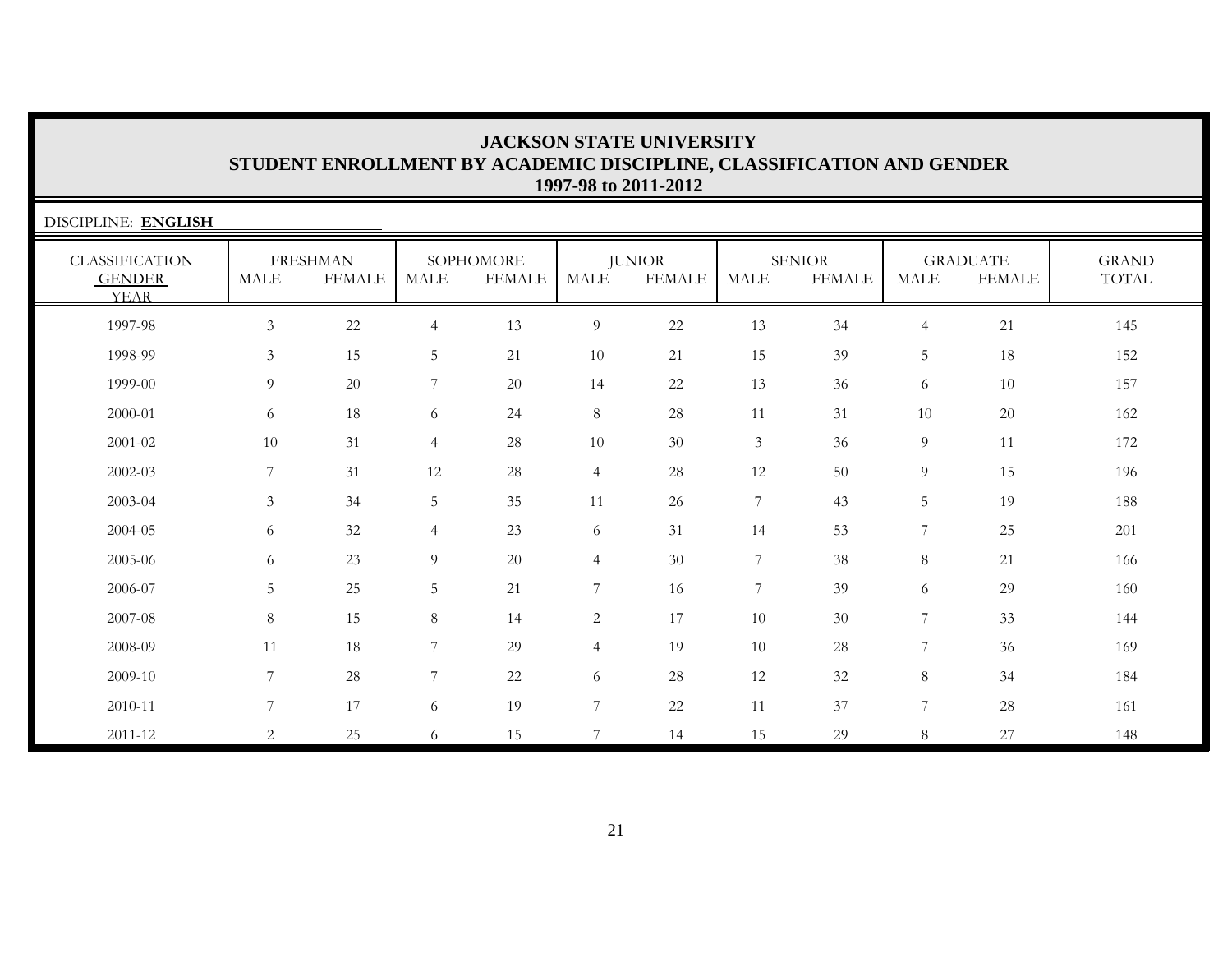### DISCIPLINE: **ENTREPRENEURSHIP**

| <b>CLASSIFICATION</b><br><b>GENDER</b><br><b>YEAR</b> | <b>MALE</b>                                         | <b>FRESHMAN</b><br><b>FEMALE</b>                    | <b>MALE</b>    | SOPHOMORE<br><b>FEMALE</b> | MALE                     | <b>JUNIOR</b><br><b>FEMALE</b> | MALE                     | <b>SENIOR</b><br><b>FEMALE</b>                      | <b>MALE</b>              | <b>GRADUATE</b><br><b>FEMALE</b>                      | <b>GRAND</b><br>TOTAL |
|-------------------------------------------------------|-----------------------------------------------------|-----------------------------------------------------|----------------|----------------------------|--------------------------|--------------------------------|--------------------------|-----------------------------------------------------|--------------------------|-------------------------------------------------------|-----------------------|
| 1997-98                                               | $\hspace{0.05cm} -\hspace{0.05cm} -\hspace{0.05cm}$ | $-$                                                 |                | $\overline{\phantom{m}}$   |                          |                                |                          |                                                     | $\qquad \qquad -$        | $-\,-$                                                | $--$                  |
| 1998-99                                               | $- -$                                               | $\hspace{0.05cm} -\hspace{0.05cm} -\hspace{0.05cm}$ | $- -$          | $- -$                      | $\overline{\phantom{m}}$ | $--$                           | $\overline{\phantom{m}}$ | $-$                                                 | $\overline{\phantom{a}}$ | $-\,-$                                                | $- -$                 |
| 1999-00                                               | $\overline{\phantom{0}}$                            | $\overline{\phantom{0}}$                            |                | $\qquad \qquad -$          | -                        | $\overline{\phantom{0}}$       | $\overline{\phantom{m}}$ |                                                     | $\qquad \qquad -$        | $\overline{\phantom{0}}$                              |                       |
| 2000-01                                               | $\overline{\phantom{0}}$                            | $\overbrace{\phantom{1232211}}$                     |                | $\qquad \qquad -$          | $\qquad \qquad -$        | $\qquad \qquad -$              | $\qquad \qquad -$        |                                                     | $\qquad \qquad -$        | $\qquad \qquad$                                       | $- -$                 |
| 2001-02                                               |                                                     | $\overline{\phantom{0}}$                            |                | -                          |                          |                                |                          |                                                     | -                        |                                                       | $\qquad \qquad -$     |
| 2002-03                                               |                                                     | $\overline{\phantom{m}}$                            |                | -                          | —                        |                                | —                        |                                                     | $\overline{\phantom{0}}$ | —                                                     | $\qquad \qquad -$     |
| 2003-04                                               |                                                     | $\overline{\phantom{0}}$                            |                | $\overline{\phantom{0}}$   | $\overline{\phantom{0}}$ |                                | $\qquad \qquad -$        |                                                     | $\overline{\phantom{0}}$ | —                                                     | $\qquad \qquad -$     |
| 2004-05                                               |                                                     |                                                     |                |                            |                          |                                |                          |                                                     |                          |                                                       | $-$                   |
| 2005-06                                               |                                                     |                                                     |                | $\frac{1}{2}$              |                          |                                |                          |                                                     |                          |                                                       | $\qquad \qquad -$     |
| 2006-07                                               | $\mathfrak{Z}$                                      | $\mathfrak{Z}$                                      | $--$           | $\overline{4}$             | $--$                     |                                | $--$                     | $\hspace{0.05cm} -\hspace{0.05cm} -\hspace{0.05cm}$ | $\overline{\phantom{a}}$ | $\hspace{0.05cm} - \hspace{0.05cm} - \hspace{0.05cm}$ | 11                    |
| 2007-08                                               | $5\overline{)}$                                     | 12                                                  | $\mathfrak{Z}$ | 11                         | $\overline{4}$           | $\overline{2}$                 | $\mathfrak{Z}$           | 3                                                   | $\overline{\phantom{a}}$ | $\hspace{0.05cm} -\hspace{0.05cm} -\hspace{0.05cm}$   | 43                    |
| 2008-09                                               | 12                                                  | $8\,$                                               | 10             | 13                         | 6                        | 11                             | $\overline{5}$           | $\overline{4}$                                      | $\overline{\phantom{m}}$ | $\hspace{0.05cm} -\hspace{0.05cm} -\hspace{0.05cm}$   | 69                    |
| 2009-10                                               | 16                                                  | 11                                                  | 9              | $7\phantom{.0}$            | 12                       | 10                             | 11                       | 12                                                  | $\qquad \qquad -$        | $\overline{\phantom{m}}$                              | 88                    |
| 2010-11                                               | $8\,$                                               | $\overline{7}$                                      | 12             | 10                         | $\overline{9}$           | $5\phantom{.}$                 | 17                       | 14                                                  | $\overline{\phantom{a}}$ | $\hspace{0.05cm} - \hspace{0.05cm} - \hspace{0.05cm}$ | 82                    |
| $2011 - 12$                                           | 11                                                  | 9                                                   | 11             | $\overline{4}$             | 13                       | 11                             | 12                       | 5                                                   | $\frac{1}{2}$            | $- -$                                                 | 76                    |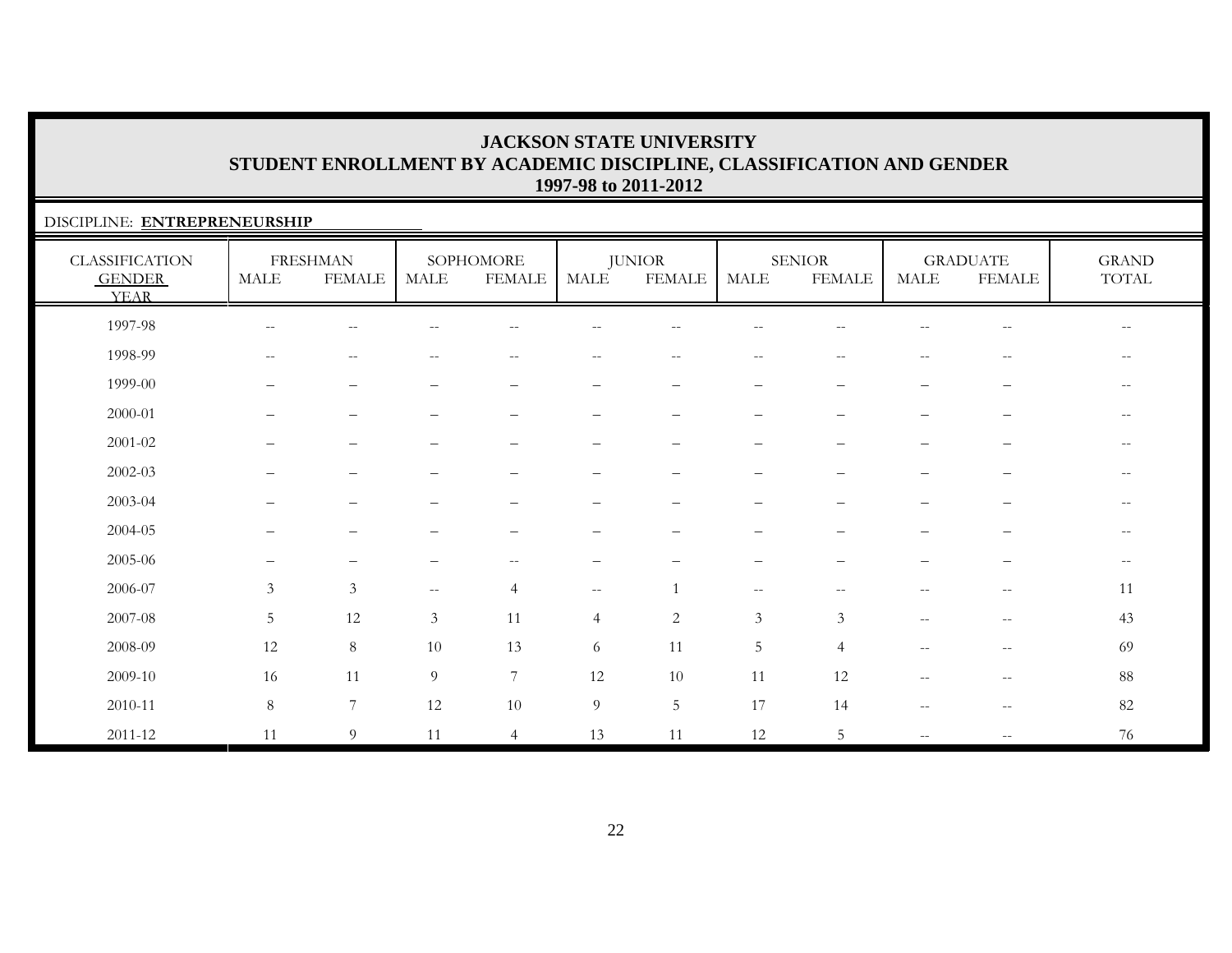### DISCIPLINE: **ENVIRONMENTAL SCIENCE**

| <b>CLASSIFICATION</b><br><b>GENDER</b><br><b>YEAR</b> | <b>MALE</b>              | <b>FRESHMAN</b><br><b>FEMALE</b> | MALE                     | SOPHOMORE<br><b>FEMALE</b>                            | MALE                     | <b>JUNIOR</b><br><b>FEMALE</b> | MALE                                                | <b>SENIOR</b><br><b>FEMALE</b>                      | MALE | <b>GRADUATE</b><br><b>FEMALE</b> | <b>GRAND</b><br>TOTAL |
|-------------------------------------------------------|--------------------------|----------------------------------|--------------------------|-------------------------------------------------------|--------------------------|--------------------------------|-----------------------------------------------------|-----------------------------------------------------|------|----------------------------------|-----------------------|
| 1997-98                                               | $\overline{\phantom{m}}$ | $\overline{\phantom{m}}$         |                          | $- -$                                                 | --                       | $\overline{\phantom{m}}$       | $\overline{\phantom{m}}$                            | $-\,-$                                              | 14   | $18\,$                           | $32\,$                |
| 1998-99                                               | $\overline{\phantom{m}}$ | $\overline{\phantom{m}}$         | $-$                      | $- -$                                                 | $\qquad \qquad -$        | $\overline{\phantom{m}}$       | $\overline{\phantom{m}}$                            | $\overline{\phantom{m}}$                            | 20   | 18                               | $38\,$                |
| 1999-00                                               | $\qquad \qquad -$        | $\overline{\phantom{m}}$         | $\overline{\phantom{0}}$ | $\qquad \qquad -$                                     | $\qquad \qquad -$        | $\overline{\phantom{m}}$       | $\qquad \qquad -$                                   | $\overline{\phantom{m}}$                            | 16   | 15                               | 31                    |
| 2000-01                                               |                          | $\overline{\phantom{m}}$         | $\overline{\phantom{0}}$ |                                                       | $\qquad \qquad -$        | $\overline{\phantom{m}}$       | $\qquad \qquad -$                                   | $\overline{\phantom{m}}$                            | 17   | 18                               | 35                    |
| 2001-02                                               | $\overline{\phantom{0}}$ | $\overline{\phantom{m}}$         |                          | $\qquad \qquad -$                                     | $\qquad \qquad -$        | $\overline{\phantom{m}}$       | $\overline{\phantom{m}}$                            | $\overline{\phantom{m}}$                            | 17   | 18                               | 35                    |
| 2002-03                                               |                          | $\overline{\phantom{0}}$         |                          |                                                       | $\overline{\phantom{0}}$ |                                |                                                     | $\overline{\phantom{0}}$                            | 16   | 27                               | 43                    |
| 2003-04                                               | $\overline{\phantom{0}}$ | $\overline{\phantom{m}}$         |                          | $\qquad \qquad -$                                     | $\qquad \qquad -$        | $\overline{\phantom{m}}$       | $\qquad \qquad -$                                   | $\overline{\phantom{m}}$                            | 12   | 29                               | 41                    |
| 2004-05                                               |                          | $\overline{\phantom{0}}$         |                          |                                                       | $\overline{\phantom{0}}$ |                                | -                                                   | $\overline{\phantom{m}}$                            | 16   | 31                               | 47                    |
| 2005-06                                               |                          | $\overline{\phantom{0}}$         |                          | $\overline{\phantom{0}}$                              | $\qquad \qquad -$        | $\overline{\phantom{m}}$       | $\overline{\phantom{m}}$                            | $\overline{\phantom{0}}$                            | 21   | 32                               | 53                    |
| 2006-07                                               | $\overline{\phantom{m}}$ | $\sim$ $-$                       | $-$                      | $\overline{\phantom{m}}$                              | $- -$                    | $\overline{\phantom{m}}$       | $--$                                                | $-\,-$                                              | 17   | 36                               | 53                    |
| 2007-08                                               | $\overline{\phantom{m}}$ | $\overline{\phantom{m}}$         | $\overline{\phantom{m}}$ | $\hspace{0.05cm} - \hspace{0.05cm} - \hspace{0.05cm}$ | $\overline{\phantom{m}}$ | $- -$                          | $--$                                                | $\overline{\phantom{m}}$                            | 16   | 35                               | 51                    |
| 2008-09                                               | $\overline{\phantom{m}}$ | $\sim$ $-$                       | $\overline{\phantom{a}}$ | $\overline{\phantom{m}}$                              | $- -$                    | $- -$                          | $\hspace{0.05cm} -\hspace{0.05cm} -\hspace{0.05cm}$ | $-\,-$                                              | 19   | 28                               | 47                    |
| 2009-10                                               | $\overline{\phantom{m}}$ | $-\, -$                          | $\qquad \qquad -$        | $-\,-$                                                | $-\,-$                   | $\overline{\phantom{m}}$       | $--$                                                | $\overline{\phantom{m}}$                            | 19   | 24                               | 43                    |
| 2010-11                                               | $- -$                    | $\sim$ $-$                       |                          | $-$                                                   | $- -$                    | $\overline{\phantom{m}}$       | $-$                                                 | $\hspace{0.05cm} -\hspace{0.05cm} -\hspace{0.05cm}$ | 19   | 24                               | 43                    |
| 2011-12                                               | $\mathbf{u}$             | $\mathbf{u}$                     | $\qquad \qquad -$        | $--$                                                  | $\overline{\phantom{m}}$ | $\overline{\phantom{m}}$       | $--$                                                |                                                     | 16   | 25                               | 41                    |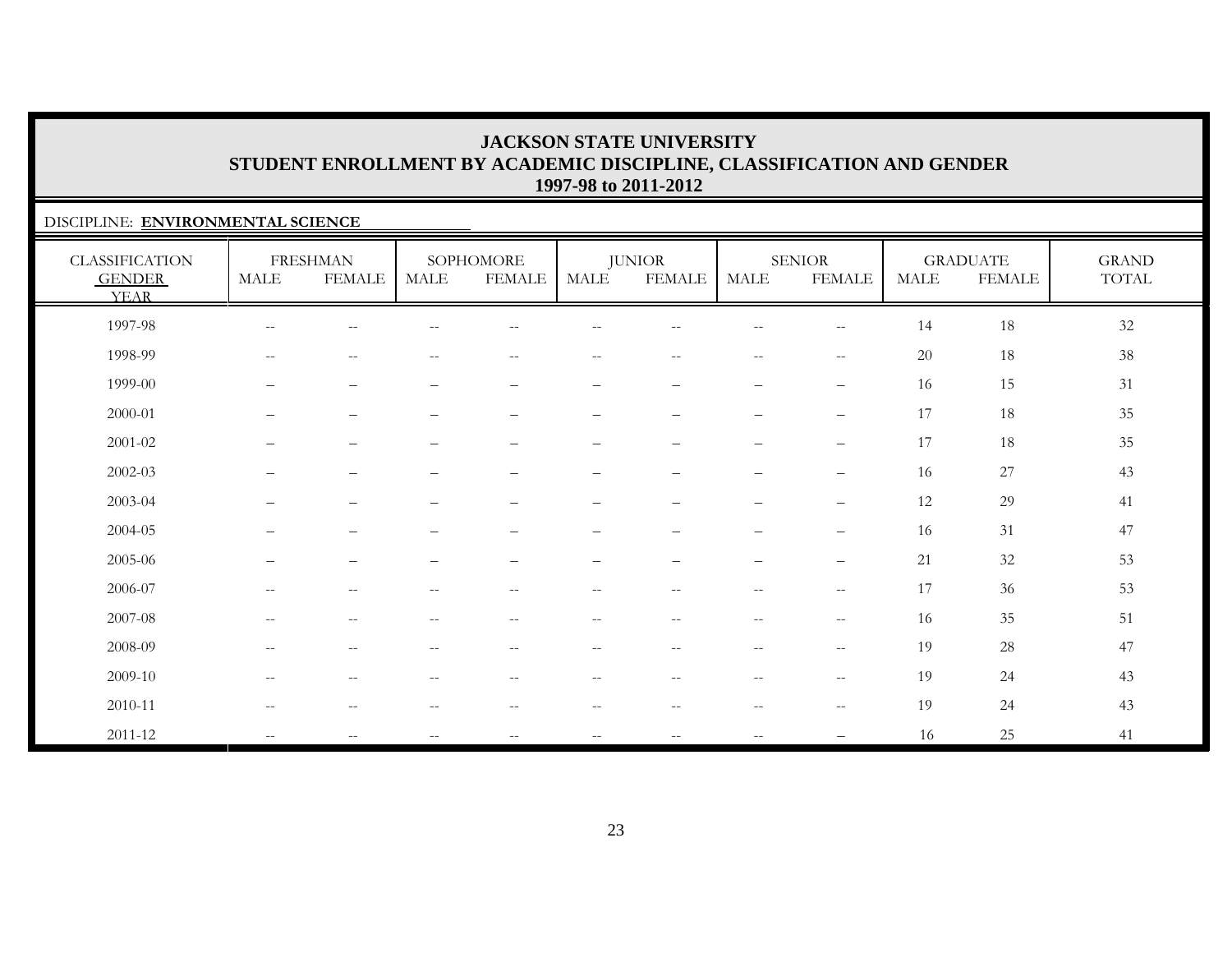| DISCIPLINE: FINANCE                                   |                |                                  |                |                            |                |                                |             |                                |                                                     |                                  |                       |
|-------------------------------------------------------|----------------|----------------------------------|----------------|----------------------------|----------------|--------------------------------|-------------|--------------------------------|-----------------------------------------------------|----------------------------------|-----------------------|
| <b>CLASSIFICATION</b><br><b>GENDER</b><br><b>YEAR</b> | <b>MALE</b>    | <b>FRESHMAN</b><br><b>FEMALE</b> | <b>MALE</b>    | SOPHOMORE<br><b>FEMALE</b> | MALE           | <b>JUNIOR</b><br><b>FEMALE</b> | <b>MALE</b> | <b>SENIOR</b><br><b>FEMALE</b> | <b>MALE</b>                                         | <b>GRADUATE</b><br><b>FEMALE</b> | <b>GRAND</b><br>TOTAL |
| 1997-98                                               | 6              | $\overline{4}$                   | 5              | 11                         | 10             | 18                             | $22\,$      | 32                             | $\hspace{0.05cm} -\hspace{0.05cm} -\hspace{0.05cm}$ | $- -$                            | 108                   |
| 1998-99                                               | 2              | 5                                | 7              | 9                          | 14             | 16                             | 22          | 29                             | $\overline{\phantom{m}}$                            | $\qquad \qquad -$                | 104                   |
| 1999-00                                               | 7              | $\overline{4}$                   | 2              | $\overline{4}$             | 9              | 11                             | 21          | 25                             | $\overbrace{\phantom{1232211}}$                     | $\qquad \qquad -$                | 83                    |
| 2000-01                                               | 6              | 6                                | 8              | $\,8\,$                    | $8\,$          | 10                             | 13          | 23                             | $\overline{\phantom{0}}$                            | $\qquad \qquad -$                | 82                    |
| 2001-02                                               | 8              | 7                                | 8              | 13                         | 14             | 8                              | 11          | 24                             |                                                     | $\overline{\phantom{0}}$         | 93                    |
| 2002-03                                               | 11             | 10                               | $\overline{7}$ | 11                         | $\overline{9}$ | 16                             | 17          | 20                             | $\overline{\phantom{0}}$                            | $\qquad \qquad -$                | 101                   |
| 2003-04                                               | $\overline{7}$ | 7                                | 8              | 13                         | $\overline{4}$ | 10                             | 16          | 23                             |                                                     |                                  | 88                    |
| 2004-05                                               | 7              | $7\phantom{.0}$                  | 6              | 7                          | 5 <sub>1</sub> | 15                             | 12          | 18                             |                                                     |                                  | 77                    |
| 2005-06                                               | $\mathfrak{Z}$ | 7                                | 9              | 6                          | $\overline{7}$ | 6                              | 9           | 19                             |                                                     |                                  | 66                    |
| 2006-07                                               | 8              | $\overline{4}$                   | $\overline{4}$ | 5                          | $\,8\,$        | 10                             | 15          | 10                             | $\overline{\phantom{a}}$                            | $\overline{\phantom{m}}$         | 64                    |
| 2007-08                                               | 13             | 5                                | 6              | $\overline{4}$             | 5              | 10                             | 15          | 12                             | $\overline{\phantom{m}}$                            | $\qquad \qquad -$                | 70                    |
| 2008-09                                               | $8\,$          | 7                                | 4              | 8                          | $8\,$          | 11                             | 17          | 19                             | $\overline{\phantom{a}}$                            | $- -$                            | 82                    |
| 2009-10                                               | 6              | 9                                | 9              | 12                         | 12             | 11                             | 10          | 15                             | $\hspace{0.05cm} -\hspace{0.05cm} -\hspace{0.05cm}$ | $\qquad \qquad -$                | 84                    |
| 2010-11                                               | 8              | 6                                | 6              | $5\,$                      | $\overline{4}$ | 8                              | 12          | 17                             | $\overline{\phantom{a}}$                            | $\qquad \qquad -$                | 66                    |
| 2011-12                                               | 8              |                                  | 5              | $\overline{4}$             | 6              | $8\,$                          | 9           | 10                             | $\overline{\phantom{a}}$                            | $- -$                            | 51                    |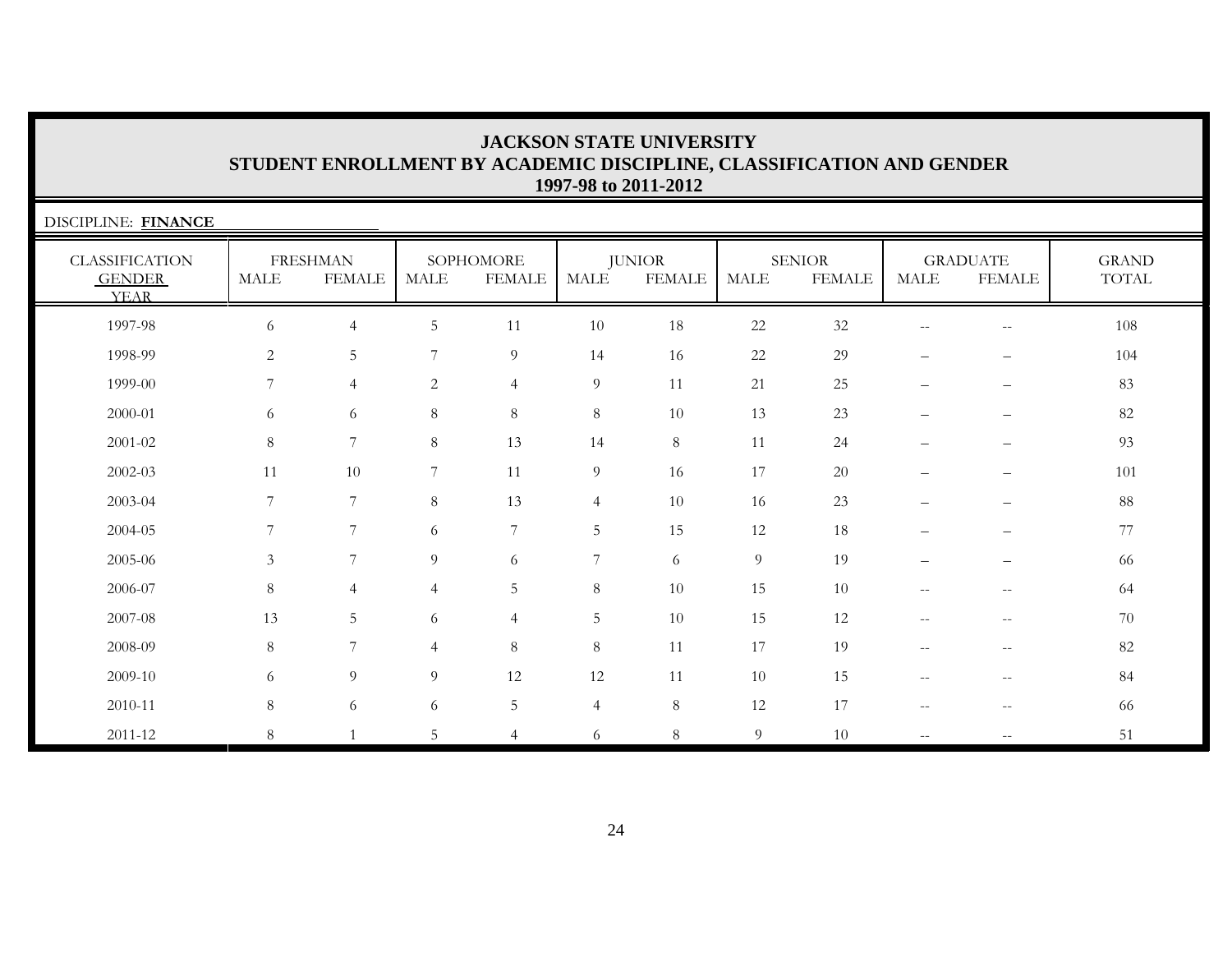| DISCIPLINE: FOREIGN LANGUAGES                         |      |                                  |      |                            |                          |                         |                          |                                |             |                                  |                       |
|-------------------------------------------------------|------|----------------------------------|------|----------------------------|--------------------------|-------------------------|--------------------------|--------------------------------|-------------|----------------------------------|-----------------------|
| <b>CLASSIFICATION</b><br><b>GENDER</b><br><b>YEAR</b> | MALE | <b>FRESHMAN</b><br><b>FEMALE</b> | MALE | SOPHOMORE<br><b>FEMALE</b> | MALE                     | <b>JUNIOR</b><br>FEMALE | MALE                     | <b>SENIOR</b><br><b>FEMALE</b> | <b>MALE</b> | <b>GRADUATE</b><br><b>FEMALE</b> | <b>GRAND</b><br>TOTAL |
| 1997-98                                               |      |                                  |      |                            |                          |                         |                          |                                |             | $\overline{\phantom{m}}$         | 5                     |
| 1998-99                                               |      | $\qquad \qquad -$                |      |                            |                          |                         |                          |                                |             |                                  | 3                     |
| 1999-00                                               |      |                                  |      |                            |                          |                         |                          | 2                              |             |                                  | 3                     |
| 2000-01                                               |      |                                  |      |                            |                          |                         | 2                        |                                |             |                                  | 4                     |
| $2001 - 02$                                           |      |                                  |      |                            |                          |                         |                          | 2                              |             |                                  | 6                     |
| $2002 - 03$                                           |      | 6                                |      |                            |                          |                         |                          |                                |             |                                  | 10                    |
| 2003-04                                               |      | 5                                |      | $\overline{4}$             |                          |                         |                          | 2                              |             |                                  | 14                    |
| 2004-05                                               |      | 2                                |      |                            |                          | 2                       |                          | $\mathfrak{D}$                 |             |                                  | 9                     |
| 2005-06                                               |      |                                  |      | $\overline{c}$             | $\overline{\phantom{m}}$ | $\overline{2}$          |                          |                                |             |                                  | 8                     |
| 2006-07                                               |      |                                  |      |                            | $- -$                    | 2                       | $\overline{\phantom{a}}$ |                                |             | $- -$                            | $\overline{4}$        |
| 2007-08                                               |      |                                  | 3    |                            | $- -$                    | 2                       | $\sim$ $-$               |                                |             |                                  | 8                     |
| 2008-09                                               |      | 2                                | 2    |                            |                          | 2                       | $\sim$ $-$               | $\mathfrak{D}$                 |             |                                  | 10                    |
| 2009-10                                               |      | $\mathfrak{Z}$                   |      | 2                          | 2                        | $\overline{2}$          |                          |                                |             | --                               | 18                    |
| 2010-11                                               |      |                                  |      | 3                          |                          |                         | $\overline{4}$           |                                |             |                                  | 14                    |
| 2011-12                                               |      |                                  |      | $\mathfrak{D}$             |                          |                         | 3                        |                                |             |                                  | 16                    |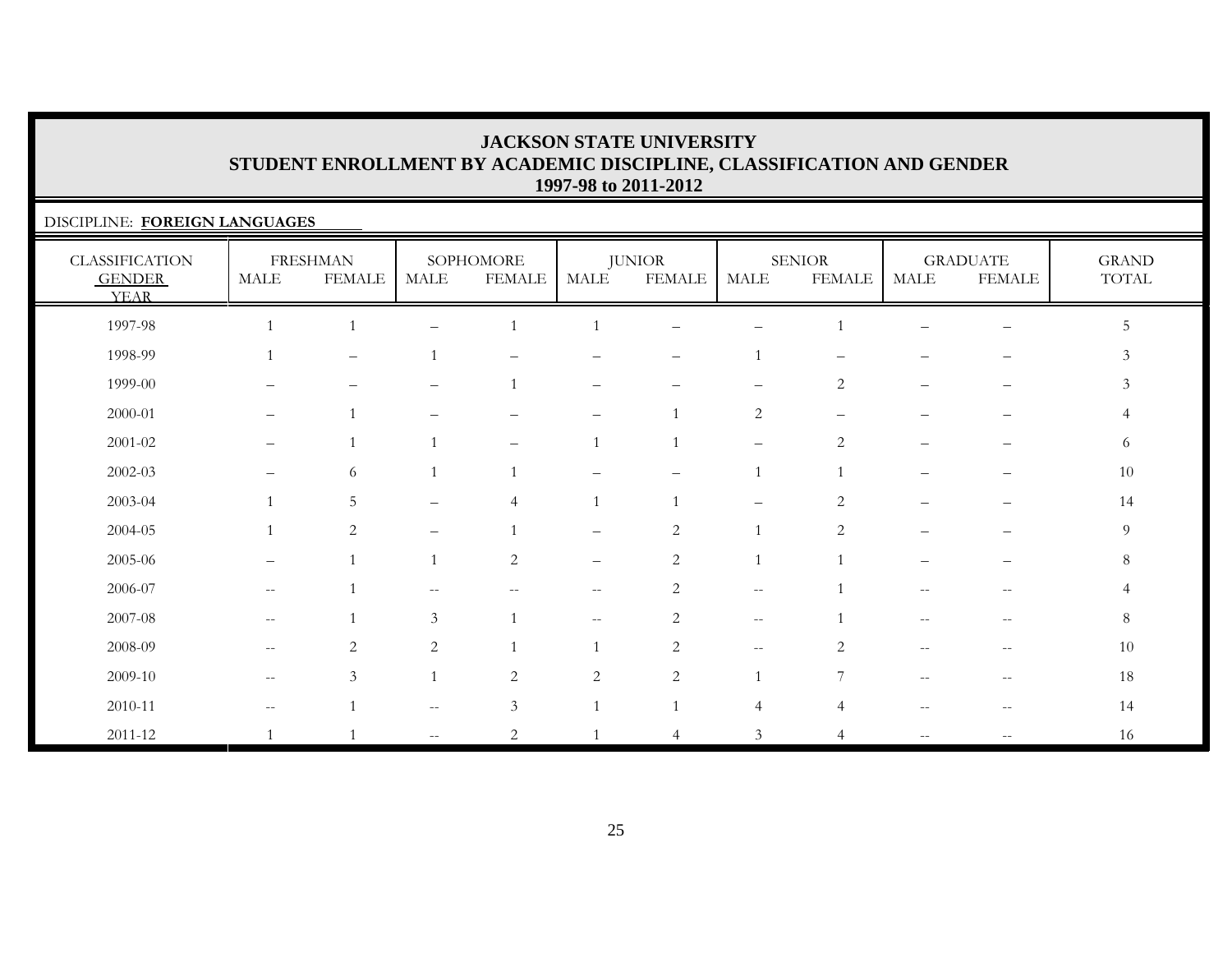### DISCIPLINE: **GUIDANCE & COUNSELING**

| <b>CLASSIFICATION</b><br><b>GENDER</b><br><b>YEAR</b> | <b>MALE</b>                                           | <b>FRESHMAN</b><br><b>FEMALE</b> | MALE                     | SOPHOMORE<br><b>FEMALE</b> | MALE                     | <b>JUNIOR</b><br><b>FEMALE</b> | <b>MALE</b>                                           | <b>SENIOR</b><br><b>FEMALE</b>                      | <b>MALE</b> | <b>GRADUATE</b><br><b>FEMALE</b> | <b>GRAND</b><br>TOTAL |
|-------------------------------------------------------|-------------------------------------------------------|----------------------------------|--------------------------|----------------------------|--------------------------|--------------------------------|-------------------------------------------------------|-----------------------------------------------------|-------------|----------------------------------|-----------------------|
| 1997-98                                               |                                                       |                                  |                          |                            |                          |                                |                                                       |                                                     | 23          | 92                               | 115                   |
| 1998-99                                               |                                                       |                                  |                          |                            |                          |                                |                                                       |                                                     | 22          | 90                               | 112                   |
| 1999-00                                               | $\qquad \qquad -$                                     | $\qquad \qquad -$                | $\overline{\phantom{0}}$ | $\qquad \qquad -$          | $\qquad \qquad -$        | $\overline{\phantom{0}}$       | $\qquad \qquad -$                                     | $\qquad \qquad -$                                   | 38          | 88                               | 126                   |
| 2000-01                                               |                                                       | $\overline{\phantom{m}}$         |                          | $\overline{\phantom{m}}$   | $\qquad \qquad -$        | $\overline{\phantom{m}}$       | $\overline{\phantom{m}}$                              | $\qquad \qquad -$                                   | 27          | 109                              | 136                   |
| 2001-02                                               | $\qquad \qquad -$                                     | $\qquad \qquad -$                | $\qquad \qquad -$        | $\qquad \qquad -$          | $\qquad \qquad -$        | $\qquad \qquad -$              | $\qquad \qquad -$                                     | $\qquad \qquad -$                                   | 26          | 126                              | 152                   |
| 2002-03                                               |                                                       | $\overline{\phantom{m}}$         | $\overline{\phantom{0}}$ | $\overline{\phantom{0}}$   | —                        | $\qquad \qquad -$              | $\overline{\phantom{m}}$                              | $\qquad \qquad -$                                   | 25          | 144                              | 169                   |
| 2003-04                                               | $\overline{\phantom{0}}$                              | $\overline{\phantom{m}}$         | $\overline{\phantom{0}}$ | $\qquad \qquad -$          | $\qquad \qquad -$        | $\overline{\phantom{0}}$       | $\overline{\phantom{m}}$                              | $\qquad \qquad -$                                   | 27          | 152                              | 179                   |
| 2004-05                                               |                                                       | $\overline{\phantom{0}}$         | -                        | $\overline{\phantom{0}}$   | —                        |                                | $\overline{\phantom{0}}$                              | $\qquad \qquad -$                                   | 24          | 136                              | 160                   |
| 2005-06                                               | $\overline{\phantom{0}}$                              | $\overbrace{\phantom{1232211}}$  |                          | $\overline{\phantom{0}}$   | —                        |                                | $\overline{\phantom{0}}$                              | $\qquad \qquad -$                                   | 22          | 99                               | 121                   |
| 2006-07                                               | $-$                                                   | $\sim$ $\sim$                    |                          | $\overline{\phantom{m}}$   | --                       |                                | $\sim$ $-$                                            | $\overline{\phantom{m}}$                            | 14          | 65                               | 79                    |
| 2007-08                                               | $\overline{\phantom{m}}$                              | $\overline{\phantom{m}}$         | $\qquad \qquad -$        | $\overline{\phantom{m}}$   | $ -$                     | $- -$                          | $\mathrel{{-}{-}}$                                    | $\hspace{0.05cm} -\hspace{0.05cm} -\hspace{0.05cm}$ | 14          | 73                               | 87                    |
| 2008-09                                               | $\hspace{0.05cm} - \hspace{0.05cm} - \hspace{0.05cm}$ | $\sim$ $-$                       | $\qquad \qquad -$        | $\qquad \qquad -$          | $\qquad \qquad -$        | $\overline{\phantom{m}}$       | $\hspace{0.05cm} - \hspace{0.05cm} - \hspace{0.05cm}$ | $\hspace{0.05cm} -\hspace{0.05cm} -\hspace{0.05cm}$ | 15          | 65                               | 80                    |
| 2009-10                                               | $\overline{\phantom{m}}$                              | $\sim$ $-$                       | $--$                     | $\overline{\phantom{a}}$   | $\overline{\phantom{m}}$ | $--$                           | $\overline{\phantom{m}}$                              | $-\,-$                                              | 11          | 64                               | 75                    |
| 2010-11                                               | $--$                                                  | $\sim$ $-$                       | $\qquad \qquad -$        | $\overline{\phantom{a}}$   | $ -$                     | $--$                           | $\mathrel{{-}{-}}$                                    | $--$                                                | 14          | 63                               | 77                    |
| 2011-12                                               | $\mathbf{u}$                                          | $\mathbf{u}$                     | $--$                     | $\mathbf{u}$               | $\sim$ $\sim$            | $\sim$ $\sim$                  | $\mathbf{u}$                                          |                                                     | 9           | 66                               | 75                    |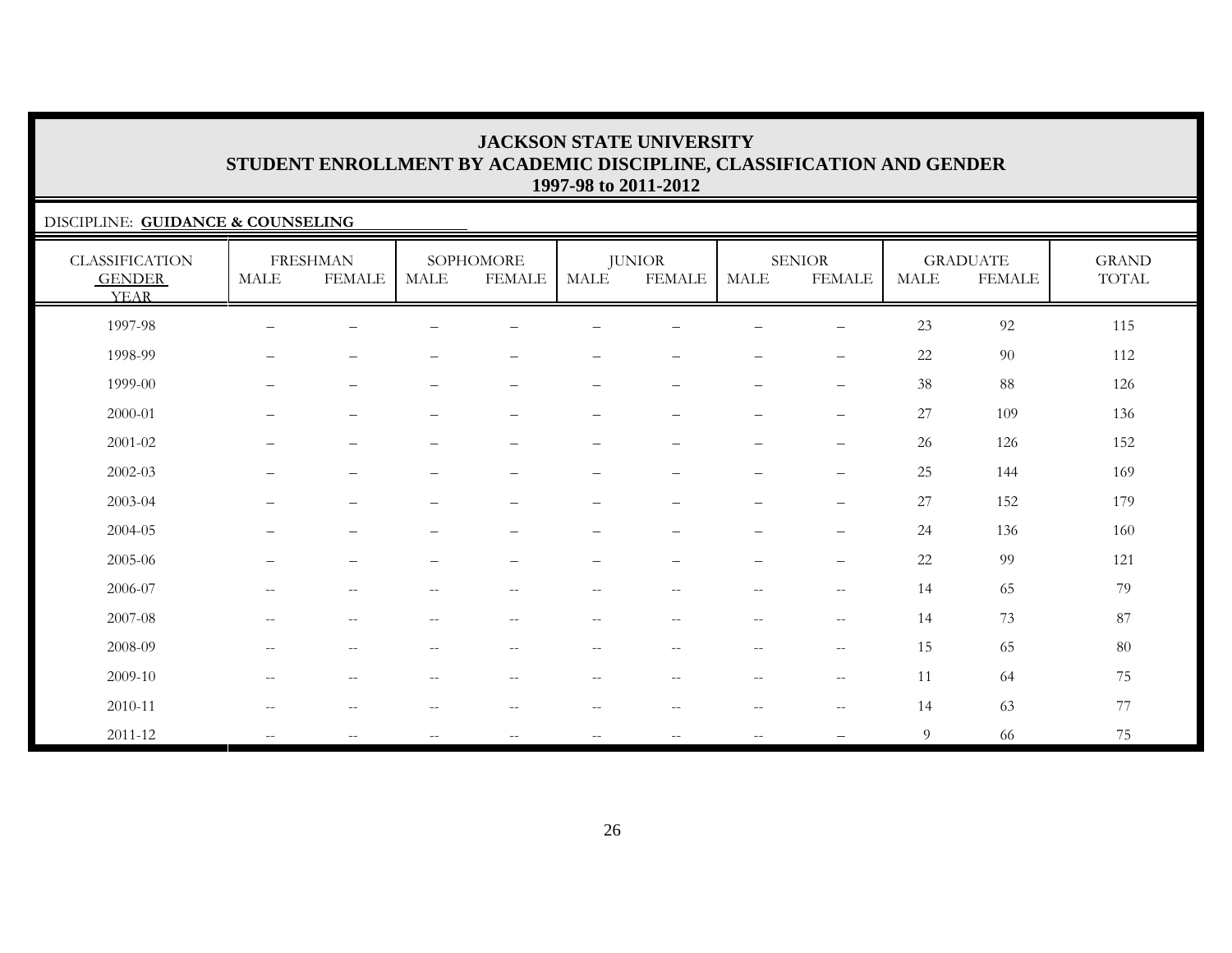### DISCIPLINE: **HAZARDOUS MATERIALS MANAGEMENT**

| <b>CLASSIFICATION</b><br><b>GENDER</b><br><b>YEAR</b> | <b>MALE</b>                                         | <b>FRESHMAN</b><br><b>FEMALE</b> | <b>MALE</b> | SOPHOMORE<br><b>FEMALE</b> | MALE                     | <b>JUNIOR</b><br><b>FEMALE</b> | <b>MALE</b>              | <b>SENIOR</b><br><b>FEMALE</b> | <b>MALE</b>    | <b>GRADUATE</b><br><b>FEMALE</b> | <b>GRAND</b><br>TOTAL |
|-------------------------------------------------------|-----------------------------------------------------|----------------------------------|-------------|----------------------------|--------------------------|--------------------------------|--------------------------|--------------------------------|----------------|----------------------------------|-----------------------|
| 1997-98                                               |                                                     |                                  |             |                            |                          |                                |                          |                                | $\,8\,$        | $\,8\,$                          | 16                    |
| 1998-99                                               |                                                     |                                  |             |                            |                          |                                |                          | $\qquad \qquad -$              | 8              | $\mathbf 5$                      | 13                    |
| 1999-00                                               | —                                                   | $\overline{\phantom{m}}$         |             | $\qquad \qquad -$          | -                        | -                              | $\overline{\phantom{0}}$ | $\qquad \qquad -$              | $\overline{c}$ | 6                                | $8\,$                 |
| 2000-01                                               |                                                     | $\overbrace{\phantom{1232211}}$  |             | $\qquad \qquad -$          | -                        |                                | $\overline{\phantom{0}}$ | $\qquad \qquad -$              | $\mathbf{2}$   | 6                                | $8\,$                 |
| $2001 - 02$                                           |                                                     | $\overline{\phantom{0}}$         |             |                            |                          |                                | $\overline{\phantom{0}}$ | $\overline{\phantom{0}}$       | 5              | $\overline{4}$                   | $\overline{9}$        |
| 2002-03                                               |                                                     | -                                |             |                            |                          |                                |                          |                                | 7              | $\overline{7}$                   | 14                    |
| 2003-04                                               |                                                     | $\overline{\phantom{0}}$         |             | $\overline{\phantom{0}}$   | $\overline{\phantom{0}}$ | $\overline{\phantom{0}}$       | $\qquad \qquad -$        | $\qquad \qquad -$              | 7              | $\overline{4}$                   | 11                    |
| 2004-05                                               |                                                     |                                  |             |                            |                          |                                |                          |                                | $\overline{9}$ | $\mathfrak{Z}$                   | 12                    |
| 2005-06                                               |                                                     |                                  |             |                            |                          |                                |                          |                                | $\overline{7}$ | $\overline{7}$                   | 14                    |
| 2006-07                                               | $\overline{\phantom{m}}$                            |                                  |             |                            |                          |                                | н.                       | $--$                           | 8              | 6                                | 14                    |
| 2007-08                                               | $\hspace{0.05cm} -\hspace{0.05cm} -\hspace{0.05cm}$ | $\overline{\phantom{m}}$         | $-$         | $\overline{\phantom{m}}$   | $\overline{\phantom{m}}$ | $\overline{\phantom{m}}$       | $\overline{\phantom{m}}$ | $\mathcal{L} = \mathcal{L}$    | 11             | 6                                | 17                    |
| 2008-09                                               | $-$                                                 | $-$                              | --          | $-$                        | $-$                      | $\overline{\phantom{a}}$       | $\frac{1}{2}$            | $--$                           | 13             | $\overline{1}$                   | 14                    |
| 2009-10                                               | $-$                                                 | $\sim$                           |             | $-$                        | $-$                      | $-$                            | $\qquad \qquad -$        | $--$                           | 15             | $\sqrt{2}$                       | 17                    |
| 2010-11                                               | $-$                                                 | $-$                              |             | $-$                        |                          | --                             | $\qquad \qquad -$        | $--$                           | 12             | 6                                | 18                    |
| 2011-12                                               | $\mathbf{u}$                                        | $\sim$ $\sim$                    | $- -$       | $\sim$ $-$                 | $\overline{\phantom{m}}$ | $- -$                          | $\mathbf{u}$             | $\overline{\phantom{0}}$       | 10             | $\overline{4}$                   | 14                    |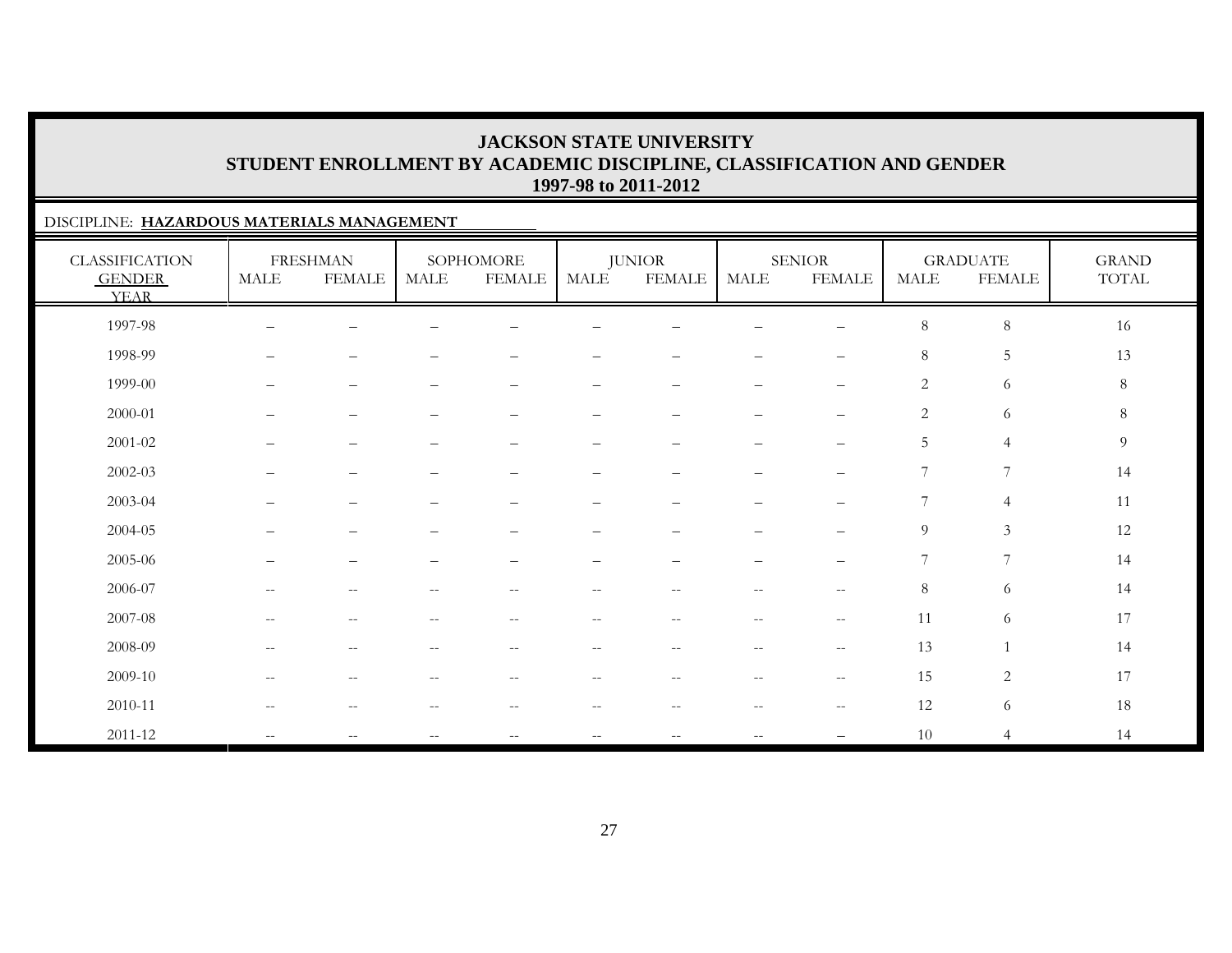### DISCIPLINE: **HEALTH CARE ADMINISTRATION**

| <b>CLASSIFICATION</b><br><b>GENDER</b><br><b>YEAR</b> | <b>MALE</b>    | <b>FRESHMAN</b><br><b>FEMALE</b> | <b>MALE</b>     | SOPHOMORE<br><b>FEMALE</b> | MALE           | <b>JUNIOR</b><br><b>FEMALE</b> | <b>MALE</b>       | <b>SENIOR</b><br><b>FEMALE</b> | <b>MALE</b>                                         | <b>GRADUATE</b><br><b>FEMALE</b>                      | <b>GRAND</b><br>TOTAL |
|-------------------------------------------------------|----------------|----------------------------------|-----------------|----------------------------|----------------|--------------------------------|-------------------|--------------------------------|-----------------------------------------------------|-------------------------------------------------------|-----------------------|
| 1997-98                                               |                |                                  |                 |                            |                |                                |                   |                                |                                                     |                                                       | --                    |
| 1998-99                                               | $\overline{4}$ | $\boldsymbol{7}$                 | $\mathbf{2}$    | 1                          | $\overline{4}$ | $\overline{4}$                 | $\qquad \qquad -$ | 9                              | $\mathbf{u}$                                        | $\overline{\phantom{0}}$                              | 31                    |
| 1999-00                                               | $\mathbf{1}$   | $\overline{7}$                   | 6               | 16                         | $\overline{2}$ | 10                             | 9                 | 23                             | $\qquad \qquad -$                                   | $\overline{\phantom{m}}$                              | 74                    |
| 2000-01                                               | $\overline{2}$ | 14                               | 3               | 15                         | 6              | 24                             | $\overline{7}$    | 28                             | $\qquad \qquad -$                                   | $\qquad \qquad -$                                     | 99                    |
| $2001 - 02$                                           | 6              | 23                               | 2               | 34                         | 6              | 21                             | $\overline{9}$    | 36                             | $\overline{\phantom{0}}$                            | $\qquad \qquad -$                                     | 137                   |
| $2002 - 03$                                           | $8\,$          | 16                               | $7\phantom{.0}$ | 26                         | $\overline{4}$ | 29                             | $8\,$             | 39                             | $\overline{\phantom{0}}$                            | $\overline{\phantom{0}}$                              | 137                   |
| 2003-04                                               | $\mathbf{1}$   | 18                               | 3               | $22\,$                     | 6              | 29                             | 6                 | 47                             | $\overline{\phantom{0}}$                            | $\qquad \qquad -$                                     | 132                   |
| 2004-05                                               |                | 25                               |                 | 12                         | $\sqrt{5}$     | 21                             | 11                | 49                             | $\overline{\phantom{0}}$                            | $\overline{\phantom{0}}$                              | 130                   |
| 2005-06                                               | $\overline{4}$ | 39                               | $\overline{4}$  | 25                         | 6              | 18                             | 6                 | 31                             | —                                                   | $\qquad \qquad -$                                     | 133                   |
| 2006-07                                               | $\overline{7}$ | 41                               | 6               | 23                         | 5              | 27                             | 10                | 36                             | $\hspace{0.05cm} -\hspace{0.05cm} -\hspace{0.05cm}$ | $\hspace{0.05cm} -$                                   | 155                   |
| 2007-08                                               | $\overline{7}$ | 36                               | 6               | 26                         | 7              | 29                             | $\overline{9}$    | 36                             | $\hspace{0.05cm} -\hspace{0.05cm} -\hspace{0.05cm}$ | $\overline{\phantom{m}}$                              | 156                   |
| 2008-09                                               | 6              | 41                               | $\overline{4}$  | 33                         | 6              | 29                             | 13                | 46                             | $--$                                                | $\hspace{0.05cm} - \hspace{0.05cm} - \hspace{0.05cm}$ | 178                   |
| 2009-10                                               | 11             | 42                               | 2               | 41                         | $\overline{2}$ | 43                             | $\overline{9}$    | 46                             | $\mathbf{u}$                                        | $\hspace{0.05cm} -\hspace{0.05cm} -\hspace{0.05cm}$   | 196                   |
| 2010-11                                               | $\overline{9}$ | 43                               | 6               | 43                         | $\overline{4}$ | 42                             | 6                 | 51                             | $--$                                                | $\hspace{0.05cm} -\hspace{0.05cm} -\hspace{0.05cm}$   | 204                   |
| $2011 - 12$                                           | $8\,$          | 47                               | $\overline{4}$  | 49                         | 6              | 46                             | $\overline{7}$    | 65                             | $\hspace{0.05cm} -\hspace{0.05cm} -\hspace{0.05cm}$ | $\hspace{0.05cm} -$                                   | 232                   |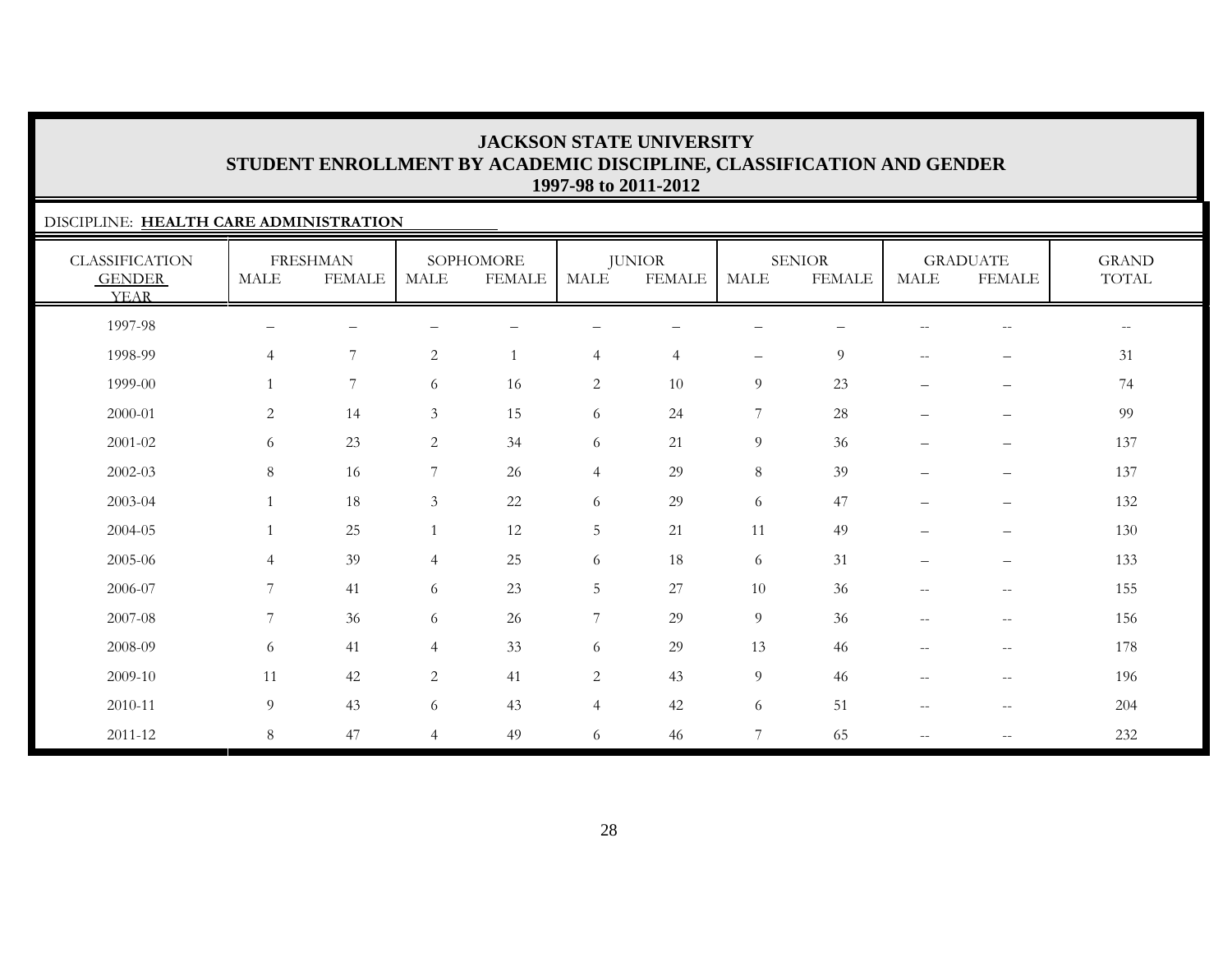| DISCIPLINE: HEALTH, PHYSICAL EDUCATION AND RECREATION |        |                                  |             |                            |             |                                |             |                                |                |                                  |                       |
|-------------------------------------------------------|--------|----------------------------------|-------------|----------------------------|-------------|--------------------------------|-------------|--------------------------------|----------------|----------------------------------|-----------------------|
| <b>CLASSIFICATION</b><br><b>GENDER</b><br><b>YEAR</b> | MALE   | <b>FRESHMAN</b><br><b>FEMALE</b> | <b>MALE</b> | SOPHOMORE<br><b>FEMALE</b> | <b>MALE</b> | <b>JUNIOR</b><br><b>FEMALE</b> | <b>MALE</b> | <b>SENIOR</b><br><b>FEMALE</b> | <b>MALE</b>    | <b>GRADUATE</b><br><b>FEMALE</b> | <b>GRAND</b><br>TOTAL |
| 1997-98                                               | $20\,$ | $\mathfrak{Z}$                   | 22          | 6                          | 29          | $\boldsymbol{7}$               | 32          | 15                             | 15             | $\mathfrak{Z}$                   | 152                   |
| 1998-99                                               | 26     | 5                                | 21          | $\mathbf{1}$               | 18          | 6                              | 39          | 22                             | $8\,$          | 6                                | 152                   |
| 1999-00                                               | 20     | $7\phantom{.0}$                  | 18          | $\mathfrak{Z}$             | 30          | $8\,$                          | 55          | 15                             | $\overline{7}$ | $\overline{4}$                   | 167                   |
| 2000-01                                               | 19     | 11                               | 16          | 8                          | 33          | 13                             | 46          | 17                             | 9              | $\mathfrak{Z}$                   | 175                   |
| 2001-02                                               | 37     | 11                               | 22          | $8\,$                      | $28\,$      | 13                             | 60          | 14                             | 9              | $\overline{c}$                   | 204                   |
| 2002-03                                               | 37     | 11                               | 34          | 11                         | 30          | 13                             | 54          | 19                             | 14             | 6                                | 229                   |
| 2003-04                                               | 19     | 7                                | 24          | 9                          | 38          | 15                             | 50          | 17                             | 12             | 9                                | 200                   |
| 2004-05                                               | 32     | $7\phantom{.0}$                  | 22          | 8                          | 23          | 10                             | 62          | 19                             | 11             | 13                               | 207                   |
| 2005-06                                               | 31     | 14                               | 27          | 16                         | 36          | 13                             | 41          | 18                             | 13             | 21                               | 230                   |
| 2006-07                                               | 25     | 15                               | 45          | 11                         | 18          | 18                             | 51          | $28\,$                         | 21             | 23                               | 255                   |
| 2007-08                                               | 39     | 12                               | 28          | 12                         | 41          | 22                             | 52          | 27                             | 25             | 22                               | 280                   |
| 2008-09                                               | 35     | 20                               | 23          | $\overline{7}$             | 30          | 14                             | 56          | 29                             | 31             | 25                               | 270                   |
| 2009-10                                               | 39     | 17                               | 25          | 19                         | 26          | 16                             | 62          | 29                             | 31             | 18                               | 282                   |
| 2010-11                                               | 37     | 9                                | 56          | 13                         | 35          | 19                             | 63          | 26                             | 38             | 18                               | 314                   |
| 2011-12                                               | 41     | 21                               | 40          | 13                         | 51          | 15                             | 66          | 41                             | 31             | 24                               | 343                   |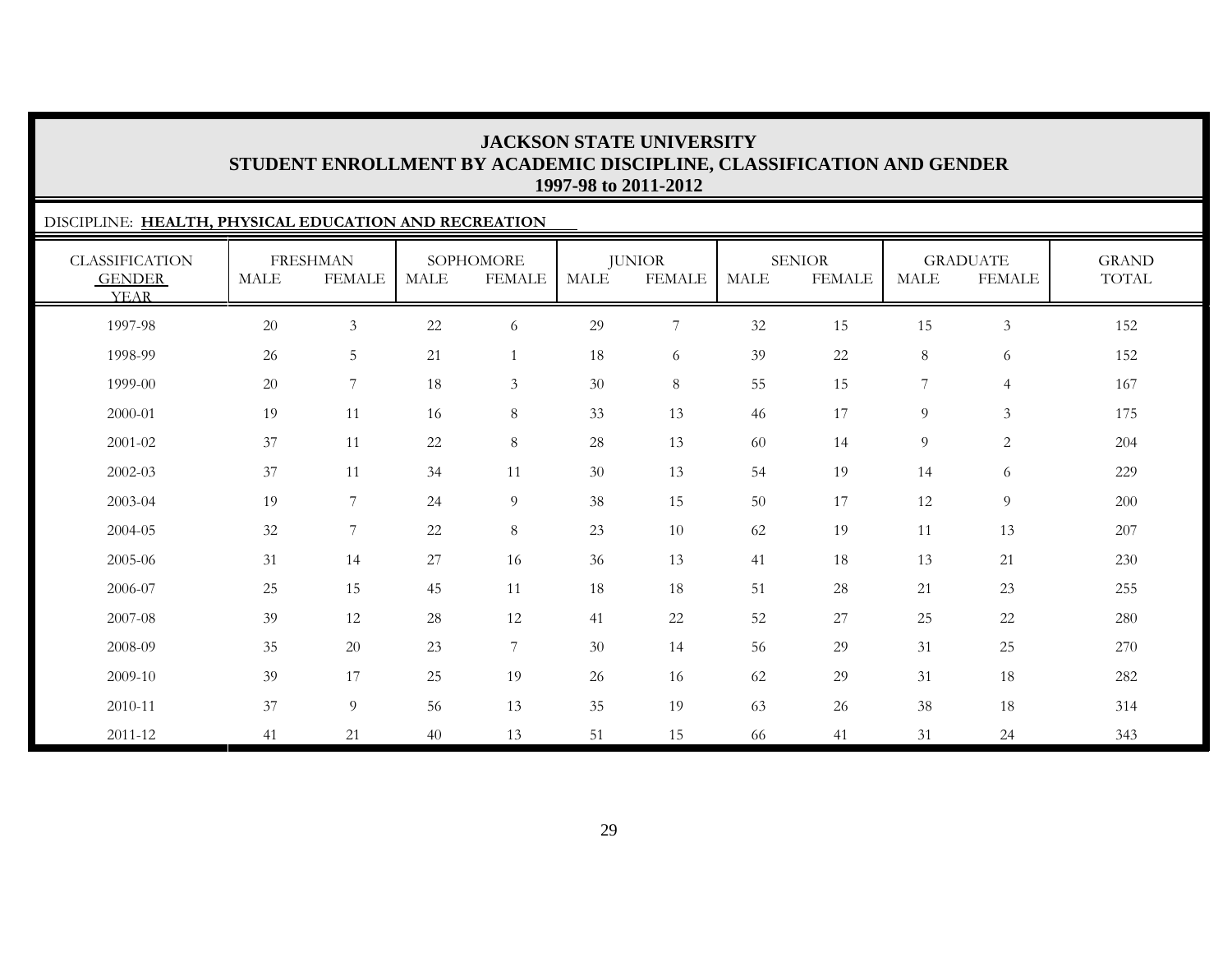### DISCIPLINE: **HIGHER EDUCATION ADMINISTRATION**

| <b>CLASSIFICATION</b><br><b>GENDER</b><br><b>YEAR</b> | MALE                                                | <b>FRESHMAN</b><br><b>FEMALE</b> | <b>MALE</b>                                         | SOPHOMORE<br><b>FEMALE</b> | <b>MALE</b>              | <b>JUNIOR</b><br><b>FEMALE</b>                | MALE                                                | <b>SENIOR</b><br><b>FEMALE</b>                      | <b>MALE</b>              | <b>GRADUATE</b><br><b>FEMALE</b> | <b>GRAND</b><br>TOTAL    |
|-------------------------------------------------------|-----------------------------------------------------|----------------------------------|-----------------------------------------------------|----------------------------|--------------------------|-----------------------------------------------|-----------------------------------------------------|-----------------------------------------------------|--------------------------|----------------------------------|--------------------------|
| 1997-98                                               |                                                     |                                  |                                                     |                            |                          |                                               |                                                     |                                                     |                          |                                  | $\overline{\phantom{m}}$ |
| 1998-99                                               | $\overline{\phantom{0}}$                            | $\qquad \qquad -$                |                                                     |                            |                          | $\qquad \qquad -$                             | $\qquad \qquad -$                                   |                                                     | $\overline{\phantom{0}}$ | $\overline{\phantom{0}}$         | $--$                     |
| 1999-00                                               | $\overline{\phantom{0}}$                            | $\qquad \qquad -$                | $\overline{\phantom{0}}$                            | $\qquad \qquad -$          | $\qquad \qquad$          | $\overline{\phantom{m}}$                      | $\qquad \qquad -$                                   | $\overbrace{\phantom{1232211}}$                     | $\qquad \qquad -$        | $\overline{\phantom{m}}$         | $\overline{\phantom{m}}$ |
| 2000-01                                               |                                                     | $\overline{\phantom{m}}$         |                                                     | $\overline{\phantom{0}}$   | $\overline{\phantom{0}}$ | $\qquad \qquad -$                             | $\overline{\phantom{m}}$                            | $\overbrace{\phantom{1232211}}$                     | $\overline{\phantom{0}}$ | $\qquad \qquad -$                | $\overline{\phantom{m}}$ |
| $2001 - 02$                                           |                                                     | -                                |                                                     |                            |                          |                                               |                                                     |                                                     |                          |                                  | --                       |
| 2002-03                                               |                                                     | $\overline{\phantom{m}}$         |                                                     |                            | $\overline{\phantom{0}}$ |                                               | $\qquad \qquad -$                                   |                                                     |                          | $\qquad \qquad -$                | $\overline{\phantom{m}}$ |
| 2003-04                                               |                                                     | -                                |                                                     |                            | -                        |                                               | $\overline{\phantom{m}}$                            |                                                     |                          | $\qquad \qquad -$                | $--$                     |
| 2004-05                                               |                                                     | $\overline{\phantom{0}}$         |                                                     |                            | $\qquad \qquad -$        |                                               | $\qquad \qquad -$                                   | $\overbrace{\phantom{1232211}}$                     | $8\,$                    | $22\,$                           | $30\,$                   |
| 2005-06                                               |                                                     | $\qquad \qquad -$                |                                                     |                            |                          | $\overline{\phantom{0}}$                      | $\overline{\phantom{m}}$                            | $\qquad \qquad -$                                   | 17                       | 34                               | 51                       |
| 2006-07                                               |                                                     | -                                |                                                     |                            |                          |                                               |                                                     | $\overbrace{\phantom{1232211}}$                     | 17                       | 27                               | 44                       |
| 2007-08                                               | $- -$                                               | $\overline{\phantom{m}}$         | $\sim$ $-$                                          | $\overline{\phantom{a}}$   | $- -$                    | $--$                                          | $--$                                                | $\hspace{0.05cm} -\hspace{0.05cm} -\hspace{0.05cm}$ | 16                       | $25\,$                           | 41                       |
| 2008-09                                               | $\hspace{0.05cm} -\hspace{0.05cm} -\hspace{0.05cm}$ | $\overline{\phantom{m}}$         | $\hspace{0.05cm} -\hspace{0.05cm} -\hspace{0.05cm}$ | $\overline{\phantom{a}}$   | $\overline{\phantom{m}}$ | $\overline{\phantom{m}}$                      | $\hspace{0.05cm} -\hspace{0.05cm} -\hspace{0.05cm}$ | $-\,-$                                              | 13                       | 30                               | 43                       |
| 2009-10                                               | $\overline{\phantom{m}}$                            | $\overline{\phantom{m}}$         | $\hspace{0.05cm} -\hspace{0.05cm} -\hspace{0.05cm}$ | $\overline{\phantom{m}}$   | $\overline{\phantom{m}}$ | $\mathord{\hspace{1pt}\text{--}\hspace{1pt}}$ | $--$                                                | $\hspace{0.05cm} -\hspace{0.05cm} -\hspace{0.05cm}$ | 12                       | 34                               | 46                       |
| 2010-11                                               | $-$                                                 | --                               |                                                     |                            | --                       |                                               |                                                     | $\overline{\phantom{m}}$                            | 12                       | 34                               | 46                       |
| 2011-12                                               |                                                     |                                  |                                                     |                            |                          |                                               |                                                     | $\overbrace{\phantom{1232211}}$                     | 19                       | 39                               | 58                       |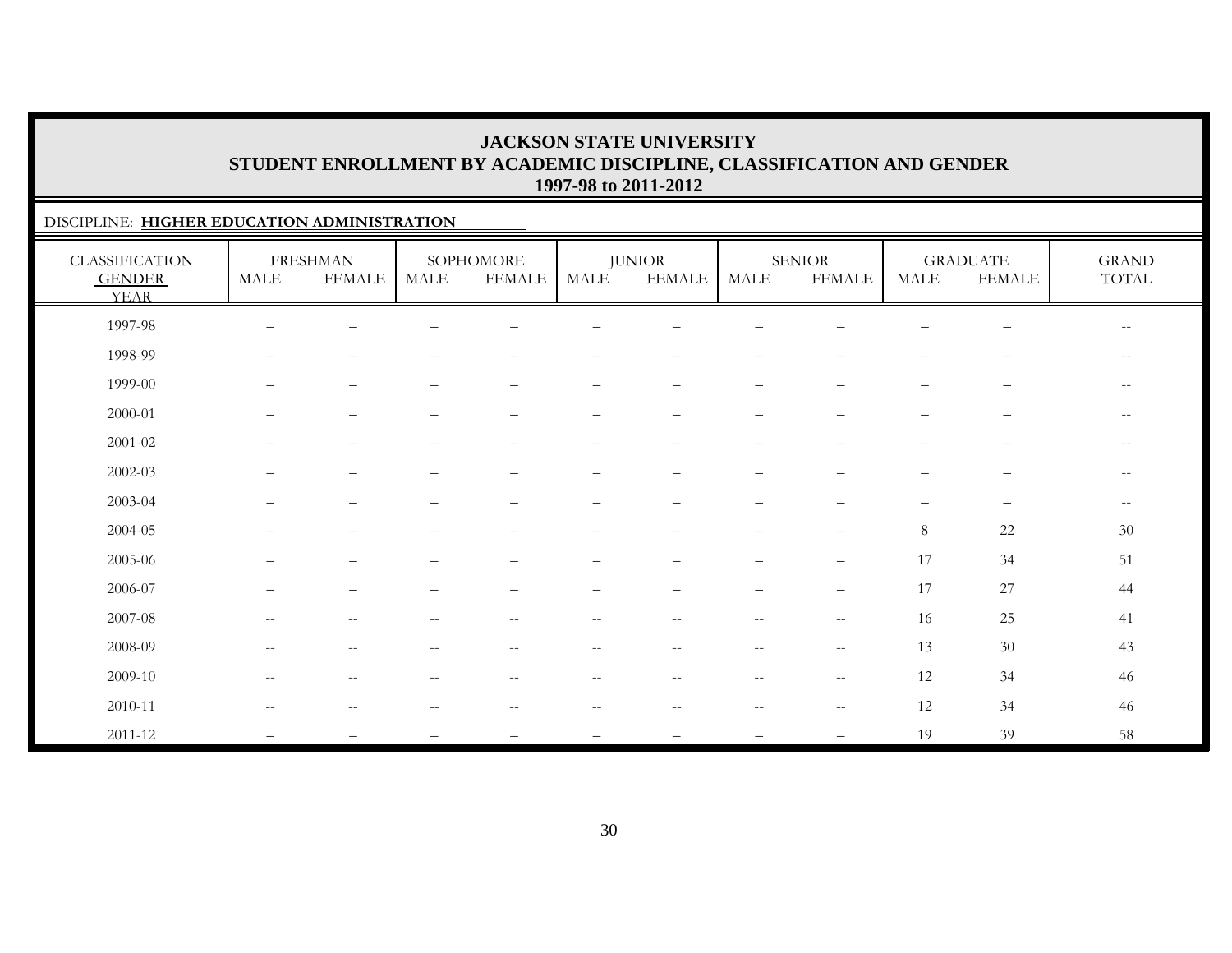| <b>JACKSON STATE UNIVERSITY</b>                                      |
|----------------------------------------------------------------------|
| STUDENT ENROLLMENT BY ACADEMIC DISCIPLINE, CLASSIFICATION AND GENDER |
| 1997-98 to 2011-2012                                                 |

| DISCIPLINE: HISTORY                                   |                |                                  |      |                            |                |                                |             |                                |                |                                  |                       |
|-------------------------------------------------------|----------------|----------------------------------|------|----------------------------|----------------|--------------------------------|-------------|--------------------------------|----------------|----------------------------------|-----------------------|
| <b>CLASSIFICATION</b><br><b>GENDER</b><br><b>YEAR</b> | MALE           | <b>FRESHMAN</b><br><b>FEMALE</b> | MALE | SOPHOMORE<br><b>FEMALE</b> | MALE           | <b>JUNIOR</b><br><b>FEMALE</b> | <b>MALE</b> | <b>SENIOR</b><br><b>FEMALE</b> | <b>MALE</b>    | <b>GRADUATE</b><br><b>FEMALE</b> | <b>GRAND</b><br>TOTAL |
| 1997-98                                               | 10             | 1                                | 5    | $\mathfrak{Z}$             | 7              | 2                              | 9           | $\overline{4}$                 | $\mathfrak{Z}$ | 5                                | 49                    |
| 1998-99                                               | 8              | 3                                | 6    | 2                          | 10             | $\mathfrak{Z}$                 | 9           |                                | $\overline{4}$ | 6                                | 52                    |
| 1999-00                                               | $\overline{4}$ | 3                                | 11   |                            | 10             | $\overline{4}$                 | 15          | 6                              | $\overline{4}$ | 6                                | 64                    |
| 2000-01                                               | 5              | 3                                | 6    | 2                          | $\overline{7}$ | 6                              | 20          | 8                              | 2              | $\overline{4}$                   | 63                    |
| 2001-02                                               | 11             | 10                               | 11   | $\overline{2}$             | 5              | $\mathfrak{Z}$                 | 8           | 7                              | 3              |                                  | 61                    |
| 2002-03                                               | 9              | $\overline{4}$                   | 13   | $\overline{4}$             | $8\,$          | $\overline{9}$                 | 10          | 8                              | 5              | $5\,$                            | 75                    |
| 2003-04                                               | 5              | $\overline{4}$                   | 12   | 6                          | 13             | $8\,$                          | 13          | $\overline{4}$                 | 6              | $\overline{7}$                   | 78                    |
| 2004-05                                               | 12             | $\overline{2}$                   | 6    | 7                          | 7              | 6                              | 12          | 11                             | 9              | 9                                | 81                    |
| 2005-06                                               | 9              | 3                                | 14   | 5                          | 10             |                                | 5           | 7                              | 8              | 6                                | 68                    |
| 2006-07                                               | 7              | 3                                | 7    | 3                          | 9              | $\overline{4}$                 | 13          | 5 <sub>1</sub>                 | 11             | 10                               | 51                    |
| 2007-08                                               | 7              | $\overline{4}$                   | 5    | $\overline{4}$             | 10             | $\overline{4}$                 | 12          | 6                              | 10             | 9                                | 71                    |
| 2008-09                                               | $\,8\,$        | 2                                | 6    | $\overline{4}$             | 11             | $8\,$                          | 13          | 7                              | $\overline{7}$ | 10                               | 76                    |
| 2009-10                                               | $\,8\,$        | 5                                | 9    | $\overline{4}$             | 5              | 6                              | 11          | 17                             | 12             | 13                               | 90                    |
| 2010-11                                               | 10             | $\mathfrak{Z}$                   | 9    | $\overline{4}$             | 13             | $\overline{c}$                 | 12          | 13                             | 14             | 17                               | 97                    |
| 2011-12                                               | 6              | 5                                | 5    | 3                          | 10             | 8                              | 14          | 10                             | 12             | 14                               | 87                    |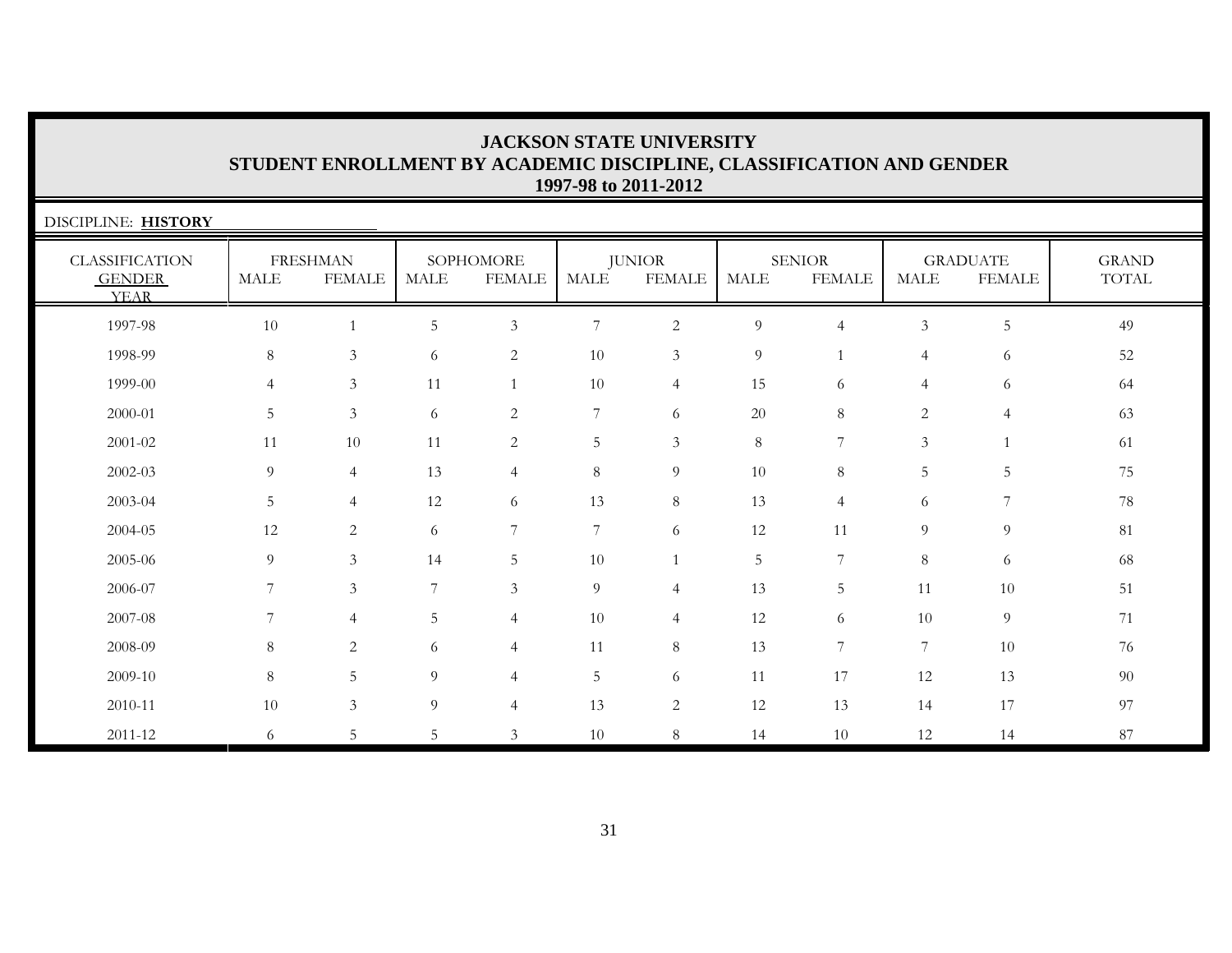### DISCIPLINE: **INDUSTRIAL TECHNOLOGY**

| <b>CLASSIFICATION</b><br><b>GENDER</b><br><b>YEAR</b> | <b>MALE</b>    | <b>FRESHMAN</b><br><b>FEMALE</b> | <b>MALE</b> | SOPHOMORE<br><b>FEMALE</b> | MALE | <b>JUNIOR</b><br><b>FEMALE</b> | <b>MALE</b> | <b>SENIOR</b><br><b>FEMALE</b> | <b>MALE</b>                                         | <b>GRADUATE</b><br><b>FEMALE</b>                    | <b>GRAND</b><br>TOTAL |
|-------------------------------------------------------|----------------|----------------------------------|-------------|----------------------------|------|--------------------------------|-------------|--------------------------------|-----------------------------------------------------|-----------------------------------------------------|-----------------------|
| 1997-98                                               | 48             | $\overline{7}$                   | 51          | $\overline{9}$             | 37   | $\boldsymbol{7}$               | 60          | 13                             |                                                     |                                                     | 232                   |
| 1998-99                                               | 47             | 11                               | 40          | $\overline{7}$             | 45   | $\,8\,$                        | 57          | 12                             |                                                     | $\qquad \qquad -$                                   | 227                   |
| 1999-00                                               | 35             | 14                               | 34          | $\mathfrak{Z}$             | 49   | $8\,$                          | 57          | 11                             |                                                     | $\overline{\phantom{m}}$                            | 211                   |
| 2000-01                                               | 37             | 15                               | 24          | 10                         | 46   | 5                              | 61          | 11                             | $\overline{\phantom{0}}$                            | $\overline{\phantom{m}}$                            | 209                   |
| $2001 - 02$                                           | 38             | $20\,$                           | 41          | 10                         | 44   | 12                             | 56          | 15                             | $\overline{\phantom{0}}$                            | $\qquad \qquad -$                                   | 236                   |
| 2002-03                                               | 32             | $\overline{9}$                   | 35          | 17                         | 43   | 17                             | 69          | 14                             | $-$                                                 | $\overline{\phantom{m}}$                            | 236                   |
| 2003-04                                               | 37             | $\overline{7}$                   | 32          | 6                          | 31   | 18                             | 80          | 24                             | $\overline{\phantom{m}}$                            | $\overline{\phantom{m}}$                            | 235                   |
| 2004-05                                               | 41             | $\,8\,$                          | 26          | $\mathfrak{Z}$             | 31   | 6                              | 43          | 25                             | $\overline{\phantom{0}}$                            | $\qquad \qquad -$                                   | 183                   |
| 2005-06                                               | 41             | 10                               | 36          | $\overline{4}$             | 28   | $\boldsymbol{7}$               | 37          | 12                             | $\qquad \qquad -$                                   | $\qquad \qquad -$                                   | 175                   |
| 2006-07                                               | 34             | $\overline{4}$                   | 17          | $\overline{c}$             | 27   | 10                             | 42          | $\,8\,$                        | $\overline{\phantom{m}}$                            | $- -$                                               | 144                   |
| 2007-08                                               | 31             | 5                                | 18          | $\mathfrak{Z}$             | 17   | $\overline{4}$                 | 45          | 10                             | $\hspace{0.05cm} -\hspace{0.05cm} -\hspace{0.05cm}$ | $\hspace{0.05cm} -\hspace{0.05cm} -\hspace{0.05cm}$ | 133                   |
| 2008-09                                               | 14             | $\overline{4}$                   | 29          | 6                          | 19   | 5                              | 28          | 8                              | $\overline{\phantom{m}}$                            | $\hspace{0.05cm} -\hspace{0.05cm} -\hspace{0.05cm}$ | 113                   |
| 2009-10                                               | 14             | $\mathbf{1}$                     | 17          | $\overline{4}$             | 21   | $\overline{9}$                 | 27          | 8                              | $\overline{\phantom{m}}$                            | $\overline{\phantom{m}}$                            | 101                   |
| 2010-11                                               | 11             | $\sqrt{2}$                       | 11          | $\overline{4}$             | 17   | $\overline{4}$                 | 36          | 10                             | $\overline{\phantom{m}}$                            | $\overline{\phantom{m}}$                            | 95                    |
| 2011-12                                               | $\overline{7}$ | 2                                | 16          | $\mathfrak{Z}$             | 10   | $\overline{4}$                 | 28          | 7                              | $\overline{\phantom{m}}$                            | $\hspace{0.05cm} -\hspace{0.05cm} -\hspace{0.05cm}$ | 77                    |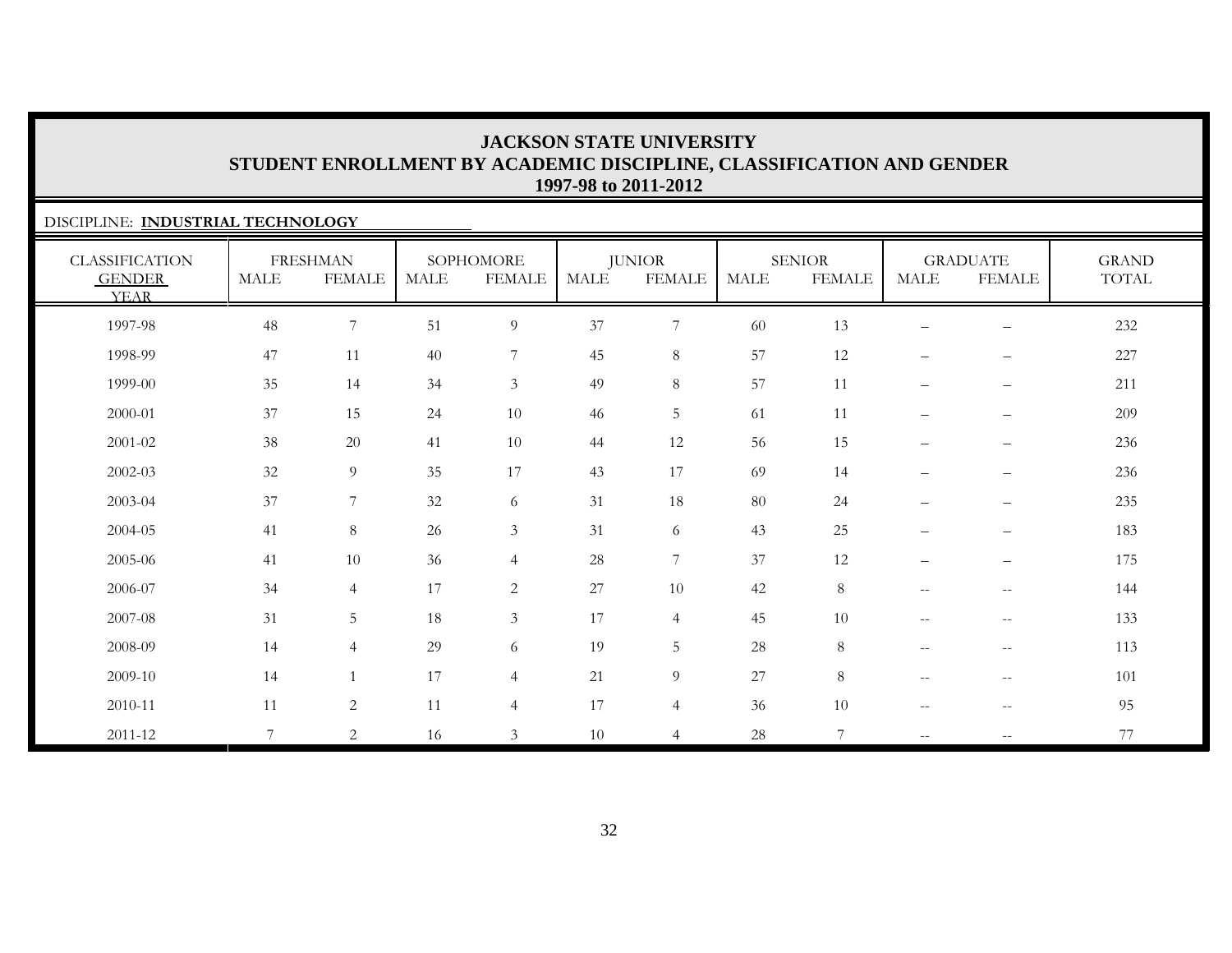| DISCIPLINE: MANAGEMENT                                |             |                                  |                |                            |                |                                |             |                                |                          |                                  |                       |
|-------------------------------------------------------|-------------|----------------------------------|----------------|----------------------------|----------------|--------------------------------|-------------|--------------------------------|--------------------------|----------------------------------|-----------------------|
| <b>CLASSIFICATION</b><br><b>GENDER</b><br><b>YEAR</b> | <b>MALE</b> | <b>FRESHMAN</b><br><b>FEMALE</b> | MALE           | SOPHOMORE<br><b>FEMALE</b> | MALE           | <b>JUNIOR</b><br><b>FEMALE</b> | <b>MALE</b> | <b>SENIOR</b><br><b>FEMALE</b> | <b>MALE</b>              | <b>GRADUATE</b><br><b>FEMALE</b> | <b>GRAND</b><br>TOTAL |
| 1997-98                                               | 12          | 10                               | 11             | 9                          | 12             | 12                             | 11          | 15                             | $\overline{\phantom{m}}$ | $\qquad \qquad -$                | 92                    |
| 1998-99                                               | 15          | 7                                | 12             | 8                          | 17             | 9                              | 26          | 26                             | $\overline{\phantom{m}}$ | $\qquad \qquad -$                | 120                   |
| 1999-00                                               | 17          | 6                                | 16             | 10                         | 17             | 18                             | 28          | 29                             | $\overline{\phantom{m}}$ | $\qquad \qquad -$                | 141                   |
| 2000-01                                               | 10          | 13                               | 19             | 8                          | 19             | 9                              | 35          | 29                             | $\overline{\phantom{m}}$ | $\qquad \qquad -$                | 142                   |
| 2001-02                                               | 12          | 17                               | 16             | 18                         | 18             | 10                             | 25          | 31                             | $\qquad \qquad -$        | $\qquad \qquad -$                | 147                   |
| 2002-03                                               | 31          | 20                               | 12             | 17                         | 12             | 20                             | 31          | 31                             | $\overline{\phantom{m}}$ | $\qquad \qquad -$                | 174                   |
| 2003-04                                               | 32          | 16                               | 22             | 25                         | 12             | 21                             | 25          | 28                             |                          | $\overline{\phantom{0}}$         | 181                   |
| 2004-05                                               | 16          | 11                               | 13             | 16                         | 19             | 13                             | 34          | 35                             | $\overline{\phantom{0}}$ | $\qquad \qquad -$                | 157                   |
| 2005-06                                               | 12          | 12                               | 17             | 18                         | 26             | 21                             | 33          | 29                             | $\overline{\phantom{0}}$ | $\qquad \qquad -$                | 168                   |
| 2006-07                                               | 18          | 17                               | 8              | 13                         | 21             | 25                             | 41          | 46                             | $- -$                    | $\overline{\phantom{m}}$         | 189                   |
| 2007-08                                               | 18          | 8                                | 8              | 10                         | 14             | 14                             | 34          | 42                             | $\overline{\phantom{m}}$ | $\qquad \qquad -$                | 148                   |
| 2008-09                                               | 20          | 14                               | $\overline{9}$ | $10\,$                     | $\overline{9}$ | 25                             | 23          | 33                             | $\frac{1}{2}$            | $\qquad \qquad -$                | 143                   |
| 2009-10                                               | 17          | 16                               | 16             | 9                          | 13             | 17                             | 23          | 59                             | $\overline{\phantom{m}}$ | $\qquad \qquad -$                | 170                   |
| 2010-11                                               | 17          | 11                               | 19             | 11                         | 15             | 17                             | $27\,$      | 40                             | $\overline{\phantom{a}}$ | $\qquad \qquad -$                | 157                   |
| 2011-12                                               | 17          | 10                               | 14             | 9                          | 16             | 13                             | 20          | 35                             | $\overline{\phantom{a}}$ | $- -$                            | 134                   |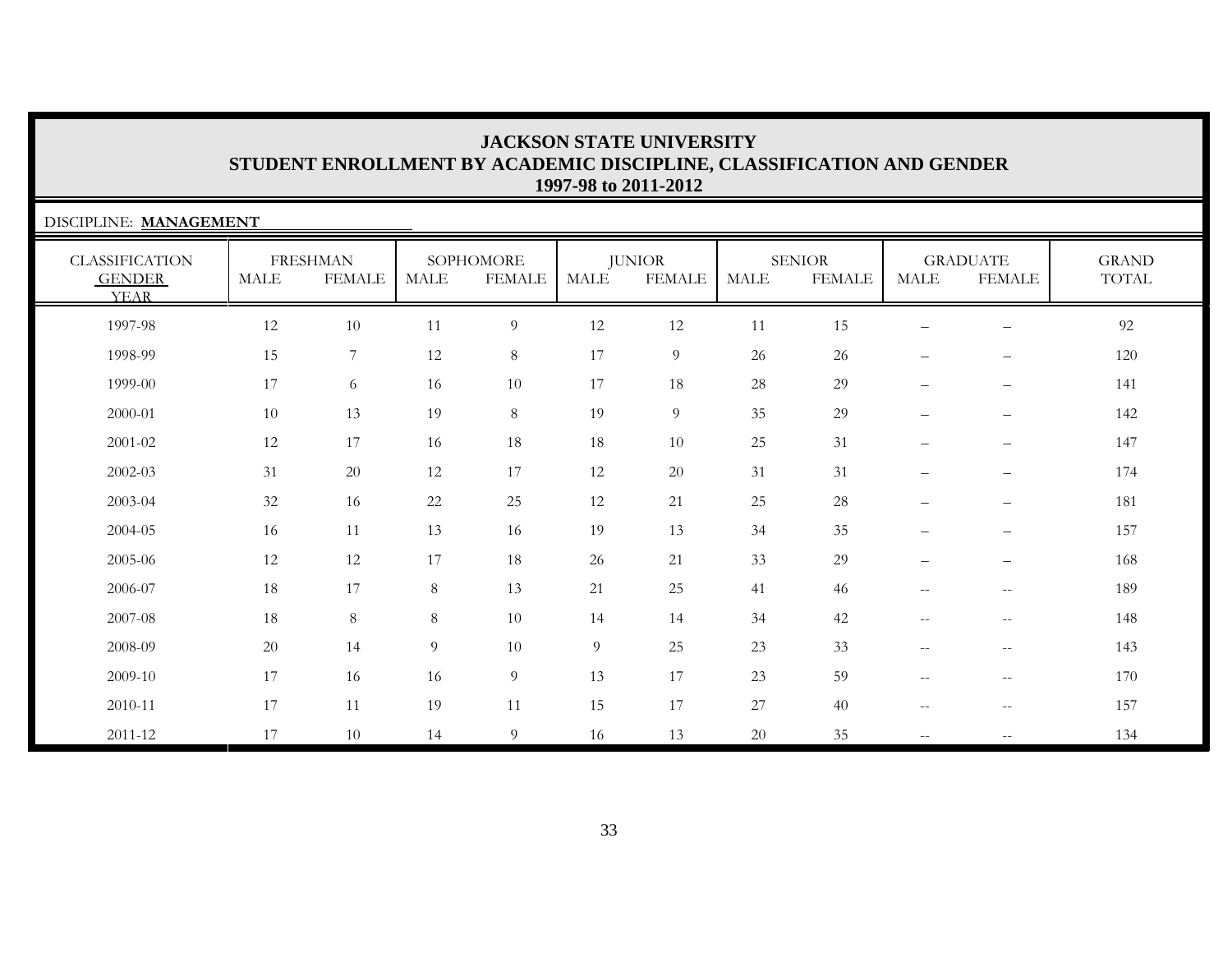| DISCIPLINE: MARKETING                                 |             |                                  |                |                            |                |                                |             |                                |                                 |                                   |                       |
|-------------------------------------------------------|-------------|----------------------------------|----------------|----------------------------|----------------|--------------------------------|-------------|--------------------------------|---------------------------------|-----------------------------------|-----------------------|
| <b>CLASSIFICATION</b><br><b>GENDER</b><br><b>YEAR</b> | <b>MALE</b> | <b>FRESHMAN</b><br><b>FEMALE</b> | <b>MALE</b>    | SOPHOMORE<br><b>FEMALE</b> | MALE           | <b>JUNIOR</b><br><b>FEMALE</b> | <b>MALE</b> | <b>SENIOR</b><br><b>FEMALE</b> | $\operatorname{MALE}$           | <b>GRADUATE</b><br><b>FEMALE</b>  | <b>GRAND</b><br>TOTAL |
| 1997-98                                               | 16          | $\overline{9}$                   | $\overline{7}$ | $\overline{9}$             | 19             | 11                             | 22          | 15                             | $\overline{\phantom{0}}$        | $\qquad \qquad -$                 | 108                   |
| 1998-99                                               | 24          | 19                               | 15             | 12                         | 12             | 13                             | 25          | 17                             | $\overbrace{\phantom{1232211}}$ | $\qquad \qquad -$                 | 137                   |
| 1999-00                                               | 12          | 14                               | 21             | 18                         | 25             | 12                             | 15          | 16                             | $\overbrace{\phantom{1232211}}$ | $\qquad \qquad -$                 | 133                   |
| 2000-01                                               | 16          | 19                               | 12             | 12                         | 21             | 21                             | 29          | 19                             | $\overbrace{\phantom{1232211}}$ | $\qquad \qquad -$                 | 149                   |
| 2001-02                                               | 21          | 16                               | 9              | 16                         | 15             | 16                             | $27\,$      | $22\,$                         | $\overline{\phantom{0}}$        | $\qquad \qquad -$                 | 142                   |
| 2002-03                                               | 20          | 12                               | 24             | 15                         | 13             | 16                             | $27\,$      | 23                             |                                 | $\qquad \qquad -$                 | 150                   |
| 2003-04                                               | 28          | 17                               | 11             | 11                         | 19             | 20                             | 25          | 18                             | $\overline{\phantom{0}}$        | $\qquad \qquad -$                 | 149                   |
| 2004-05                                               | 23          | 16                               | 17             | 12                         | 16             | 17                             | 28          | 24                             | $\overbrace{\phantom{1232211}}$ | $\overbrace{\phantom{123221111}}$ | 153                   |
| 2005-06                                               | 15          | 24                               | 13             | 18                         | 18             | 15                             | $20\,$      | 18                             | $\overline{\phantom{m}}$        | $\qquad \qquad -$                 | 141                   |
| 2006-07                                               | 26          | 12                               | 15             | 14                         | 19             | 12                             | 24          | 24                             | $\overline{\phantom{a}}$        | $- -$                             | 146                   |
| 2007-08                                               | 17          | 14                               | 21             | 11                         | 13             | 14                             | 28          | 18                             | $\overline{\phantom{a}}$        | $- -$                             | 136                   |
| 2008-09                                               | 7           | 15                               | 19             | 15                         | 16             | 14                             | 18          | 15                             | $\overline{\phantom{a}}$        | $- -$                             | 119                   |
| 2009-10                                               | 10          | 14                               | 15             | 19                         | 17             | 10                             | 32          | 18                             | $\overline{\phantom{m}}$        | $\qquad \qquad -$                 | 135                   |
| 2010-11                                               | 13          | 16                               | 9              | 11                         | $\overline{9}$ | 17                             | 21          | 18                             | $\overline{\phantom{a}}$        | $\overline{\phantom{m}}$          | 114                   |
| 2011-12                                               | 11          | 12                               | 6              | 8                          | 5              | 5                              | 13          | 13                             | $\overline{\phantom{m}}$        |                                   | 73                    |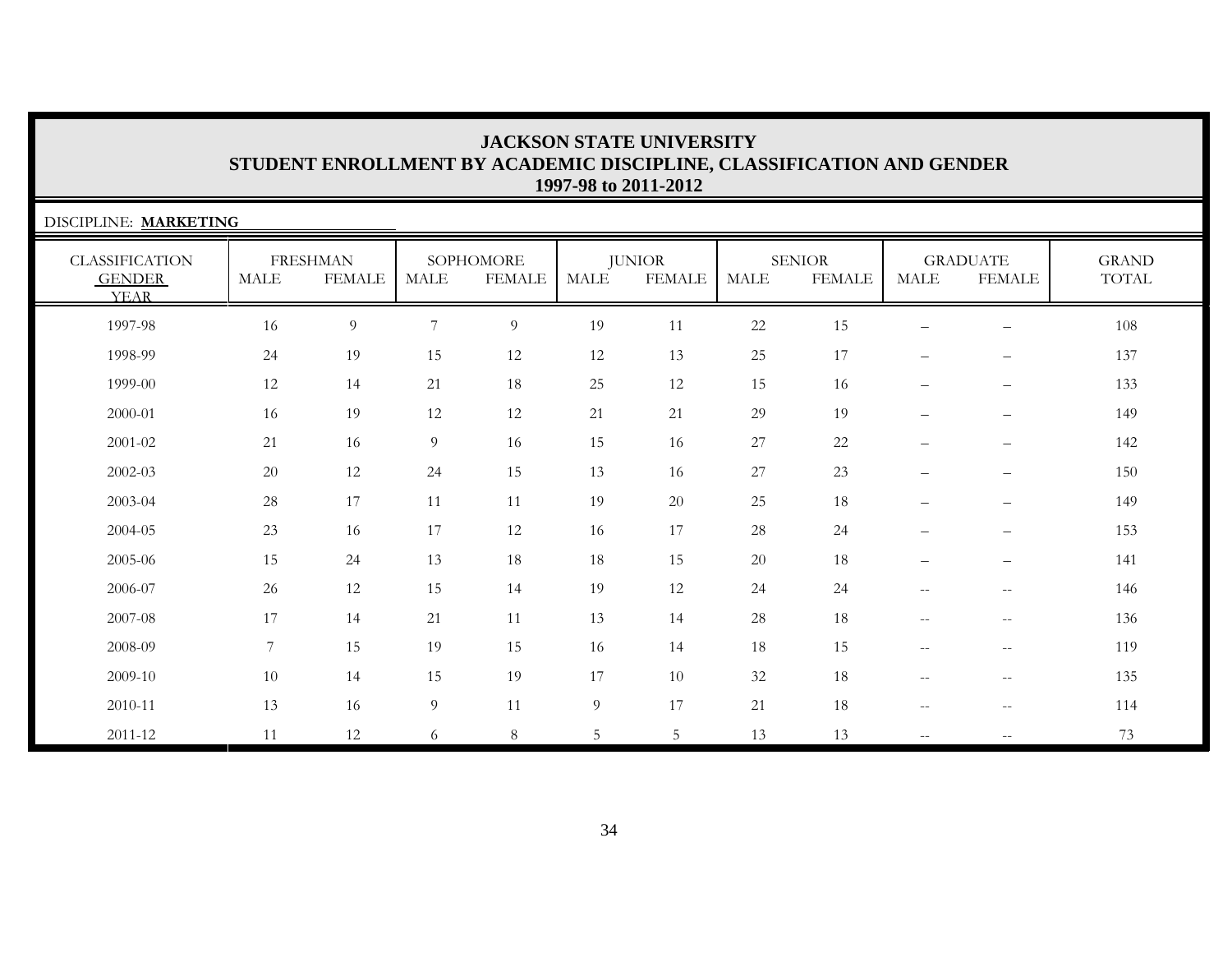### DISCIPLINE: **MASS COMMUNICATIONS**

| <b>CLASSIFICATION</b><br><b>GENDER</b><br><b>YEAR</b> | MALE   | <b>FRESHMAN</b><br><b>FEMALE</b> | <b>MALE</b> | SOPHOMORE<br><b>FEMALE</b> | MALE   | <b>JUNIOR</b><br><b>FEMALE</b> | MALE   | <b>SENIOR</b><br><b>FEMALE</b> | MALE           | <b>GRADUATE</b><br><b>FEMALE</b> | <b>GRAND</b><br>TOTAL |
|-------------------------------------------------------|--------|----------------------------------|-------------|----------------------------|--------|--------------------------------|--------|--------------------------------|----------------|----------------------------------|-----------------------|
| 1997-98                                               | 24     | $30\,$                           | 21          | 26                         | 23     | 29                             | $22\,$ | 36                             | $\mathfrak{Z}$ | $10\,$                           | 224                   |
| 1998-99                                               | 21     | 24                               | 26          | 19                         | 16     | 31                             | 24     | 33                             |                | $\,8\,$                          | 203                   |
| 1999-00                                               | 17     | 29                               | 21          | 19                         | $22\,$ | 21                             | $22\,$ | 34                             | $\mathfrak{Z}$ | $\,8\,$                          | 196                   |
| 2000-01                                               | $22\,$ | 36                               | 16          | 28                         | 19     | 24                             | $27\,$ | 27                             | $\overline{4}$ | 13                               | 216                   |
| 2001-02                                               | 32     | 41                               | 22          | 38                         | 17     | 22                             | 28     | 31                             | $\mathfrak{Z}$ | 10                               | 244                   |
| 2002-03                                               | 27     | 47                               | 27          | 33                         | 17     | 33                             | 26     | 34                             | 5              | 14                               | 263                   |
| 2003-04                                               | 22     | 45                               | 22          | 33                         | 23     | 31                             | 21     | 29                             | 7              | 16                               | 249                   |
| 2004-05                                               | 32     | 40                               | 19          | 21                         | 13     | 29                             | 29     | 34                             | 7              | $\overline{9}$                   | 233                   |
| 2005-06                                               | $22\,$ | 42                               | 26          | 26                         | 25     | $27\,$                         | 16     | 34                             | 9              | 15                               | 242                   |
| 2006-07                                               | 39     | 41                               | 20          | 32                         | 19     | 26                             | 29     | 41                             | 9              | 18                               | 274                   |
| 2007-08                                               | 35     | 44                               | 22          | 40                         | 20     | 37                             | 37     | 41                             | 12             | 22                               | 310                   |
| 2008-09                                               | 32     | 49                               | 29          | 31                         | 20     | 35                             | 25     | 39                             | 6              | 17                               | 283                   |
| 2009-10                                               | 27     | 40                               | 17          | 36                         | 33     | 44                             | 24     | 42                             | 11             | 21                               | 295                   |
| 2010-11                                               | 20     | 33                               | 23          | 32                         | $22\,$ | 28                             | 31     | 37                             | 13             | 20                               | 259                   |
| 2011-12                                               | 25     | 37                               | 19          | 23                         | 18     | 25                             | $27\,$ | 41                             | 15             | 21                               | 251                   |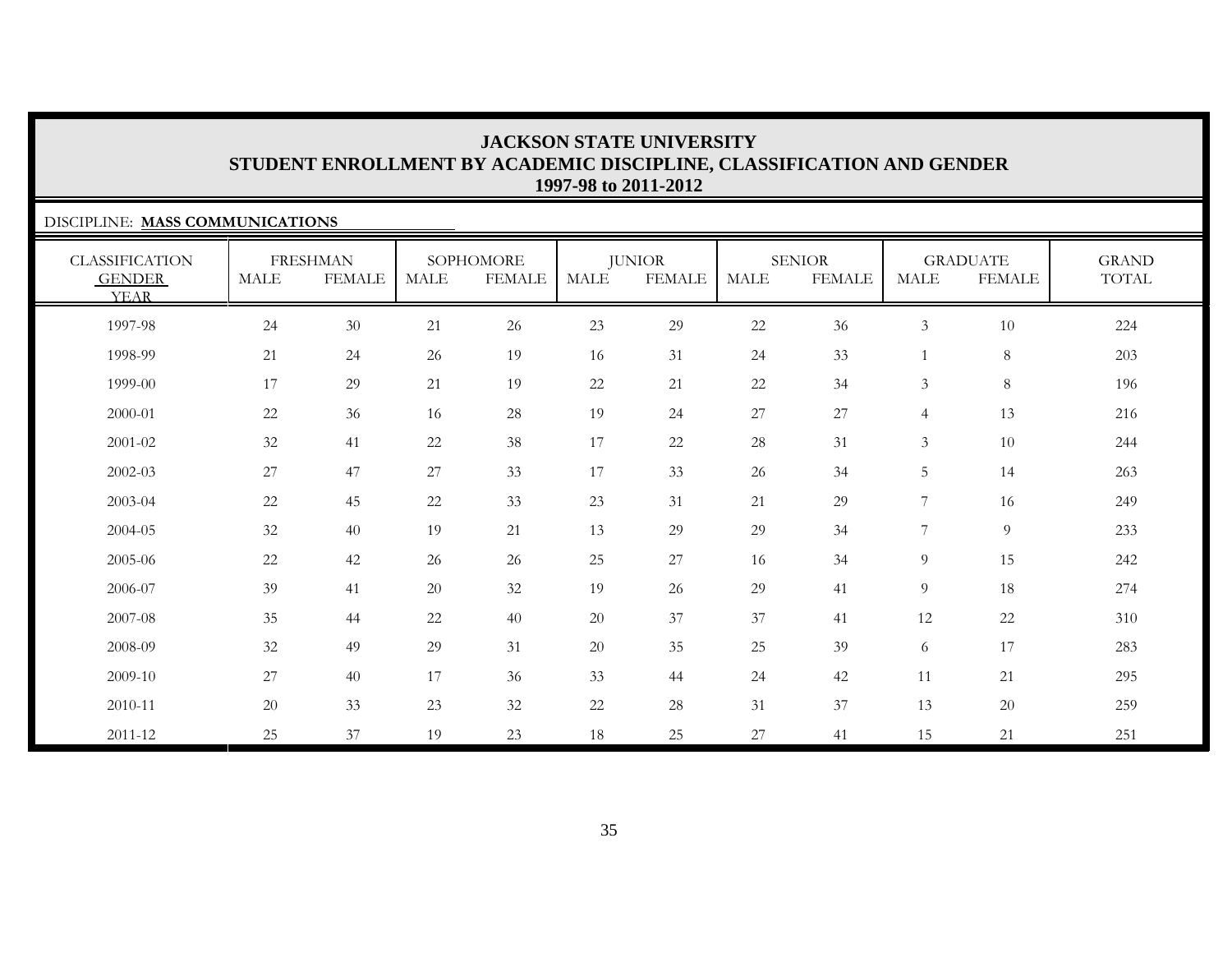| DISCIPLINE: MATHEMATICS                               |             |                                  |                |                            |                  |                                |                |                                |                          |                                  |                       |
|-------------------------------------------------------|-------------|----------------------------------|----------------|----------------------------|------------------|--------------------------------|----------------|--------------------------------|--------------------------|----------------------------------|-----------------------|
| <b>CLASSIFICATION</b><br><b>GENDER</b><br><b>YEAR</b> | <b>MALE</b> | <b>FRESHMAN</b><br><b>FEMALE</b> | <b>MALE</b>    | SOPHOMORE<br><b>FEMALE</b> | MALE             | <b>JUNIOR</b><br><b>FEMALE</b> | MALE           | <b>SENIOR</b><br><b>FEMALE</b> | <b>MALE</b>              | <b>GRADUATE</b><br><b>FEMALE</b> | <b>GRAND</b><br>TOTAL |
| 1997-98                                               | 16          | $\tau$                           | 13             | 12                         | 13               | 7                              | 23             | 7                              | $\mathfrak{Z}$           | 5                                | 106                   |
| 1998-99                                               | 18          | 7                                | 14             | 6                          | 16               | 12                             | 19             | 10                             | $\overline{c}$           | $\mathfrak{Z}$                   | 107                   |
| 1999-00                                               | 15          | 6                                | 12             | $\overline{c}$             | $\,8\,$          | $\overline{7}$                 | 15             | 8                              | $\mathbf{1}$             | $\mathfrak{Z}$                   | 77                    |
| 2000-01                                               | 9           | 2                                | 12             | $\mathfrak{Z}$             | $\,8\,$          | $\overline{5}$                 | 11             | $\overline{4}$                 | $\mathfrak{Z}$           | 5                                | 62                    |
| 2001-02                                               | 6           | $\mathfrak{Z}$                   | $\overline{4}$ | $\overline{c}$             | 6                | $\overline{2}$                 | 10             | 3                              | $\overline{2}$           | $\mathfrak{Z}$                   | 41                    |
| $2002 - 03$                                           | 6           |                                  | -              | $\overline{4}$             | $\boldsymbol{7}$ | 6                              | $\overline{7}$ | $\mathfrak{Z}$                 | $\overline{\phantom{0}}$ | $\mathfrak{Z}$                   | 37                    |
| 2003-04                                               | 11          | $\overline{c}$                   | 3              | $\overline{c}$             | ---              | $\sqrt{2}$                     | $\overline{7}$ | 5                              | $\overline{\phantom{0}}$ | $\mathbf{2}$                     | 34                    |
| 2004-05                                               | 6           | $\overline{c}$                   | $\overline{4}$ | $\qquad \qquad -$          | $\mathfrak{Z}$   | $\overline{4}$                 | $\overline{4}$ | 3                              | 5                        | $\mathbf{1}$                     | 32                    |
| 2005-06                                               | 11          | 10                               | $\mathbf{2}$   | 3                          | 6                | $\overline{4}$                 | 5              | 3                              | $\overline{4}$           | $\mathfrak{Z}$                   | 51                    |
| 2006-07                                               | 2           | 2                                | $\overline{c}$ | 8                          | $\overline{2}$   |                                | 5              | 7                              | 5                        | $\overline{4}$                   | 38                    |
| 2007-08                                               | 6           | 5                                | $\overline{c}$ | $\mathfrak{Z}$             | $\mathbf{1}$     | 9                              | $\sqrt{2}$     | 5                              | 6                        |                                  | 40                    |
| 2008-09                                               | 12          | $\mathfrak{Z}$                   | 5              | $\overline{4}$             | $\sqrt{2}$       | $\overline{4}$                 | 1              | 3                              | $\overline{4}$           | $\mathfrak{Z}$                   | 41                    |
| 2009-10                                               | 8           | $\mathfrak{Z}$                   | $\mathbf{2}$   | 4                          | 5                | $\overline{7}$                 | $\mathfrak{Z}$ | $\overline{4}$                 | $\mathfrak{Z}$           | $\overline{4}$                   | 43                    |
| 2010-11                                               | 5           | 10                               | $\overline{7}$ | $\overline{4}$             | $\mathbf 5$      | $\mathfrak{Z}$                 | $\overline{4}$ | 6                              | 6                        | $\overline{4}$                   | 54                    |
| $2011 - 12$                                           | 8           | 10                               | $\overline{4}$ | 3                          | $\,8\,$          | 5                              | 7              | 5                              | $\mathfrak{Z}$           | $\mathfrak{Z}$                   | 56                    |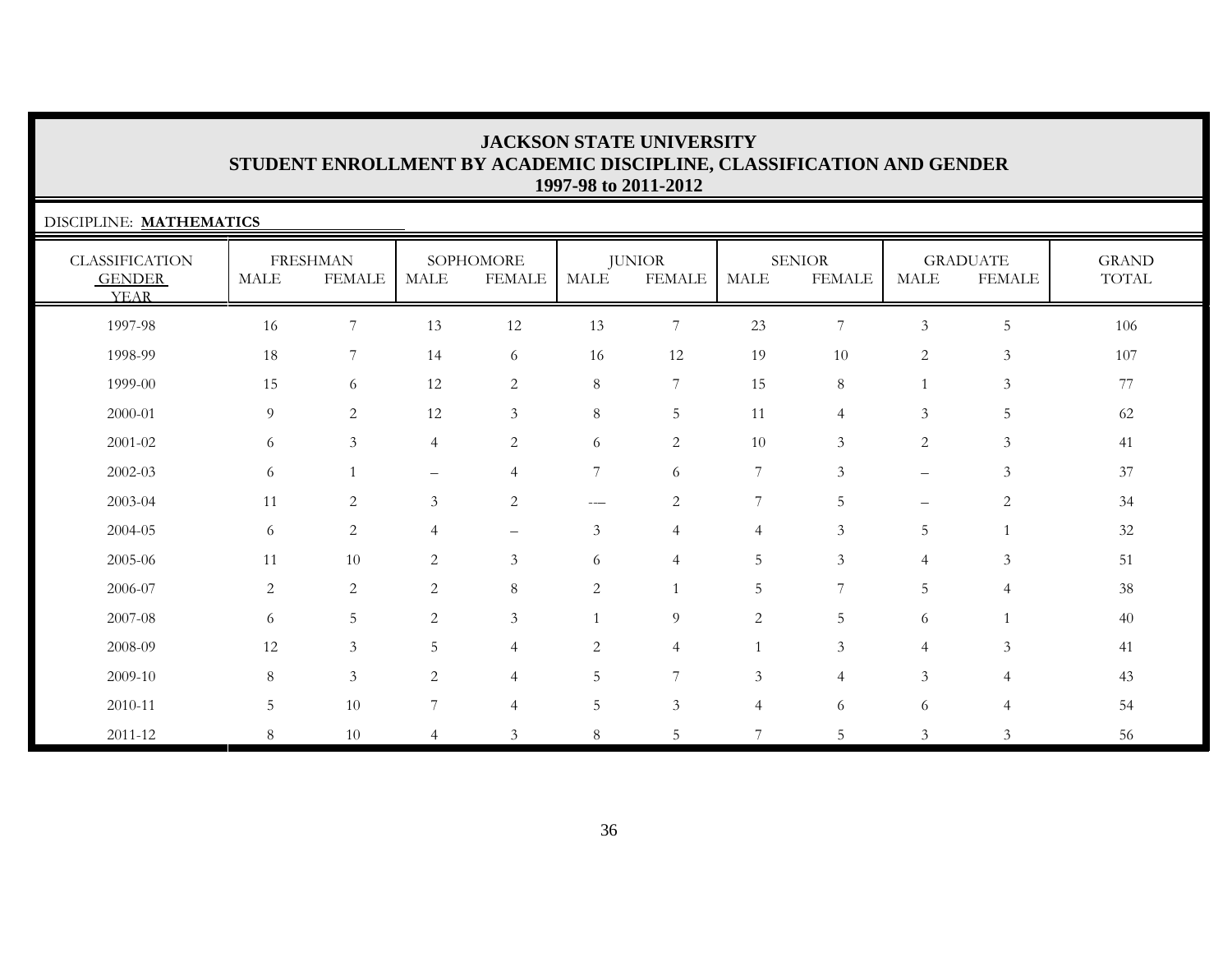### DISCIPLINE: **MATHEMATICS EDUCATION**

| <b>CLASSIFICATION</b><br><b>GENDER</b><br><b>YEAR</b> | MALE              | <b>FRESHMAN</b><br><b>FEMALE</b> | MALE                     | SOPHOMORE<br><b>FEMALE</b> | MALE                            | <b>JUNIOR</b><br><b>FEMALE</b> | <b>MALE</b>                                         | <b>SENIOR</b><br><b>FEMALE</b> | MALE                                                | <b>GRADUATE</b><br><b>FEMALE</b> | <b>GRAND</b><br>TOTAL |
|-------------------------------------------------------|-------------------|----------------------------------|--------------------------|----------------------------|---------------------------------|--------------------------------|-----------------------------------------------------|--------------------------------|-----------------------------------------------------|----------------------------------|-----------------------|
| 1997-98                                               |                   | $\mathfrak{Z}$                   |                          | $\sqrt{2}$                 |                                 |                                | $\overline{c}$                                      | $\overline{4}$                 | $\qquad \qquad -$                                   | $\ensuremath{\mathfrak{Z}}$      | 18                    |
| 1998-99                                               |                   | 2                                | $\overline{1}$           | 2                          |                                 | $\overline{2}$                 | $\mathbf{1}$                                        | 5                              | $\qquad \qquad -$                                   | $\overline{2}$                   | 17                    |
| 1999-00                                               |                   | $\overline{2}$                   | $\overline{\phantom{0}}$ | 5                          |                                 | 3                              | $\overline{4}$                                      | $\overline{2}$                 | $\qquad \qquad -$                                   | $\overline{c}$                   | $20\,$                |
| 2000-01                                               |                   | $\mathfrak{Z}$                   | $\overline{1}$           | 4                          | $\overline{\phantom{m}}$        | 6                              | $\mathfrak{Z}$                                      | 5                              | $\qquad \qquad -$                                   | 2                                | 25                    |
| $2001 - 02$                                           | $\mathfrak{Z}$    | $\mathfrak{Z}$                   | 2                        | $\mathfrak{Z}$             | 3                               | 5                              | 2                                                   | 3                              |                                                     |                                  | 26                    |
| $2002 - 03$                                           |                   | 3                                | $\overline{c}$           |                            | $\sqrt{2}$                      | $\sqrt{2}$                     |                                                     | 5                              |                                                     | $\overline{c}$                   | 18                    |
| 2003-04                                               | 2                 | $\overline{4}$                   |                          | 3                          | $\qquad \qquad -$               | $\qquad \qquad -$              | $\sqrt{2}$                                          | 5                              | $\overline{c}$                                      | $\mathfrak{Z}$                   | $22\,$                |
| 2004-05                                               | $\qquad \qquad -$ | 3                                |                          | 6                          | $\overbrace{\phantom{1232211}}$ | 3                              | $\qquad \qquad -$                                   | $\overline{2}$                 | $\overline{c}$                                      | $\sqrt{2}$                       | 19                    |
| 2005-06                                               | $\mathfrak{Z}$    | $\overline{2}$                   | $\mathbf{1}$             | $\overline{4}$             |                                 | $\overline{4}$                 | $\qquad \qquad -$                                   | $\overline{4}$                 | $\qquad \qquad -$                                   |                                  | $20\,$                |
| 2006-07                                               | 2                 | $\overline{\phantom{m}}$         |                          | $\qquad \qquad -$          | $\overline{\phantom{m}}$        |                                | $\hspace{0.05cm} -\hspace{0.05cm} -\hspace{0.05cm}$ |                                | $\hspace{0.05cm} -\hspace{0.05cm} -\hspace{0.05cm}$ | 4                                | 11                    |
| 2007-08                                               |                   | 3                                | $\overline{1}$           | $\mathfrak{Z}$             | $--$                            |                                | 2                                                   | $\overline{2}$                 | $--$                                                | 3                                | 16                    |
| 2008-09                                               | 3                 | $\overline{4}$                   | $\overline{1}$           | $\overline{4}$             |                                 | 3                              | 2                                                   | 2                              | $\mathbf{u}$                                        | $\mathbf{1}$                     | 21                    |
| 2009-10                                               | $\overline{2}$    | $\overline{2}$                   | 2                        | $\mathfrak{Z}$             | $- -$                           | $\mathfrak{Z}$                 | 2                                                   | 2                              |                                                     |                                  | 16                    |
| $2010 - 11$                                           | $--$              | 3                                |                          | $--$                       | 4                               |                                | $\overline{c}$                                      | $\overline{4}$                 |                                                     |                                  | 15                    |
| 2011-12                                               | $\overline{4}$    | 6                                |                          | $\mathfrak{Z}$             | 3                               | $\mathfrak{Z}$                 | $\mathfrak{Z}$                                      |                                | $\qquad \qquad -$                                   | $\overline{\phantom{m}}$         | 27                    |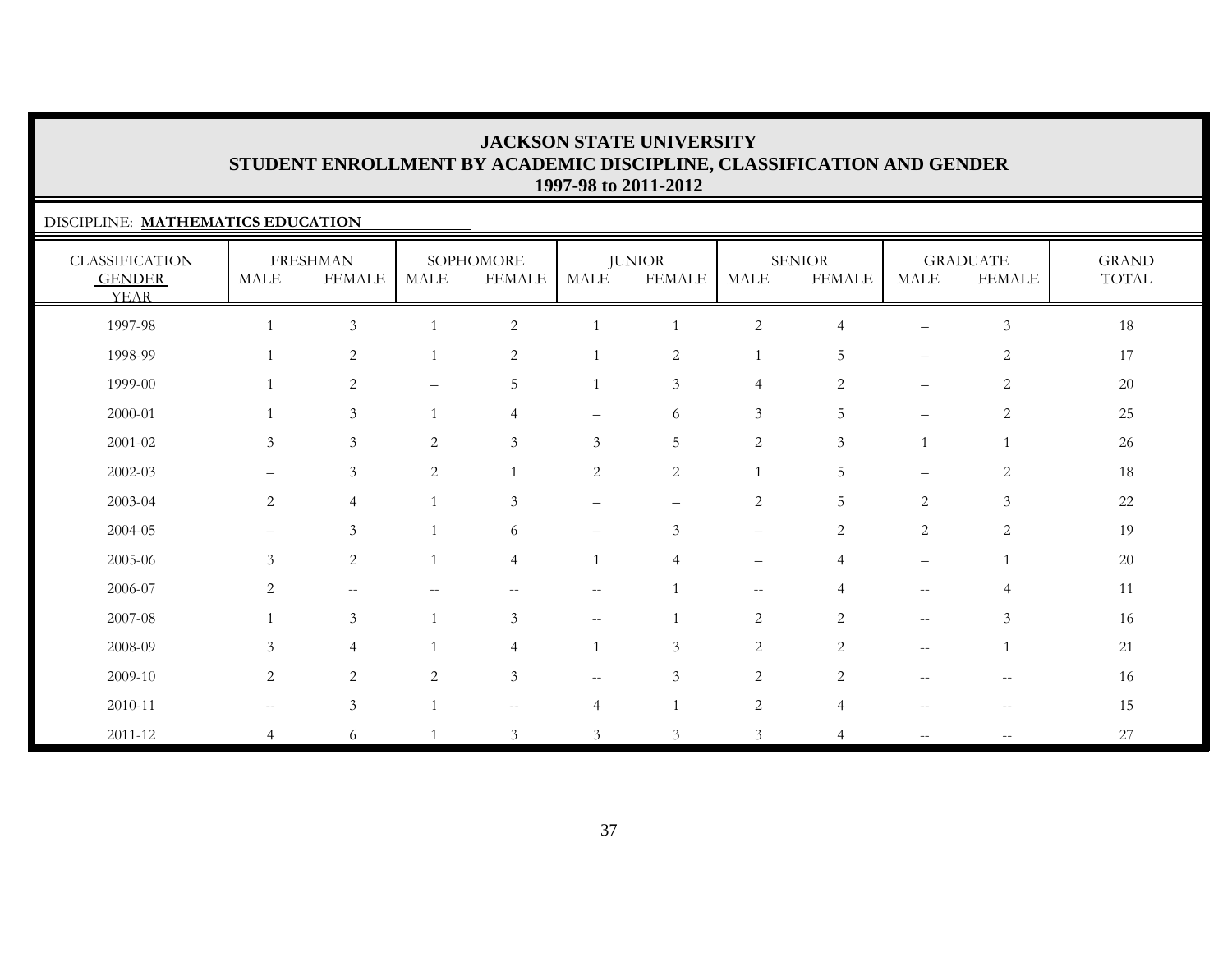| DISCIPLINE: METEOROLOGY                               |                          |                                  |                |                            |                |                                |                          |                                |                   |                                  |                       |
|-------------------------------------------------------|--------------------------|----------------------------------|----------------|----------------------------|----------------|--------------------------------|--------------------------|--------------------------------|-------------------|----------------------------------|-----------------------|
| <b>CLASSIFICATION</b><br><b>GENDER</b><br><b>YEAR</b> | <b>MALE</b>              | <b>FRESHMAN</b><br><b>FEMALE</b> | MALE           | SOPHOMORE<br><b>FEMALE</b> | MALE           | <b>JUNIOR</b><br><b>FEMALE</b> | <b>MALE</b>              | <b>SENIOR</b><br><b>FEMALE</b> | <b>MALE</b>       | <b>GRADUATE</b><br><b>FEMALE</b> | <b>GRAND</b><br>TOTAL |
| 1997-98                                               | $\overline{2}$           | $\overline{c}$                   | $\overline{c}$ |                            | -              | $\sqrt{2}$                     | $\overline{c}$           | 8                              |                   | -                                | 19                    |
| 1998-99                                               | 6                        | 6                                |                | $\overline{\phantom{0}}$   |                | $\mathfrak{Z}$                 | $\overline{2}$           | 5                              |                   |                                  | 23                    |
| 1999-00                                               |                          | $\overline{4}$                   | 5              | $\mathfrak{Z}$             | 1              |                                | $\mathfrak{Z}$           | 3                              |                   |                                  | 21                    |
| 2000-01                                               | 2                        | $\overline{4}$                   | $\overline{c}$ | 5                          | $\overline{2}$ | $\overline{4}$                 | $\overline{\phantom{0}}$ | $\overline{1}$                 |                   |                                  | 20                    |
| 2001-02                                               | $\overline{4}$           | 5                                |                | $\overline{2}$             | $\overline{c}$ | $\overline{2}$                 | $\sqrt{2}$               | 5                              |                   | $\overline{\phantom{0}}$         | 23                    |
| 2002-03                                               | 6                        | $\overline{7}$                   | 4              | 3                          | $\mathbf{1}$   |                                | $\overline{\phantom{0}}$ | 4                              |                   |                                  | 26                    |
| 2003-04                                               | .5                       | $\mathfrak{Z}$                   | 4              | $\overline{7}$             |                | $\overline{2}$                 | $\overline{c}$           | 3                              |                   |                                  | $27\,$                |
| 2004-05                                               | $\overline{7}$           | 6                                | $\overline{c}$ | $\overline{4}$             | 5              | 5                              | $\overline{c}$           | 2                              |                   |                                  | 33                    |
| 2005-06                                               |                          | $\qquad \qquad -$                | 5              | 6                          | 6              | 5                              | $\overline{2}$           | 3                              |                   | $\overline{\phantom{0}}$         | 28                    |
| 2006-07                                               | 3                        | 6                                | $\overline{c}$ | $\mathbf{u}$               | 5              | $\mathbf{2}$                   | $\,8\,$                  | 4                              | $-$               | $-$                              | 30                    |
| 2007-08                                               | 5                        | 2                                |                | 3                          | 3              | 2                              | 10                       | 4                              | $-$               | $\overline{\phantom{m}}$         | 30                    |
| 2008-09                                               | 3                        | 5                                | 4              |                            |                | $\mathfrak{Z}$                 | $\,8\,$                  |                                |                   | --                               | 26                    |
| 2009-10                                               | .5                       | 5                                | 2              | 2                          |                |                                | 5                        | 5                              | $- -$             | --                               | 26                    |
| 2010-11                                               | $\boldsymbol{\varDelta}$ | 4                                | $\mathfrak{Z}$ | 3                          | 2              | $\sqrt{2}$                     |                          | 5                              | $-$               |                                  | 24                    |
| 2011-12                                               | 2                        | 4                                | $\overline{4}$ | 3                          | $\overline{4}$ | 3                              | 3                        | $\overline{4}$                 | $\qquad \qquad -$ | --                               | 27                    |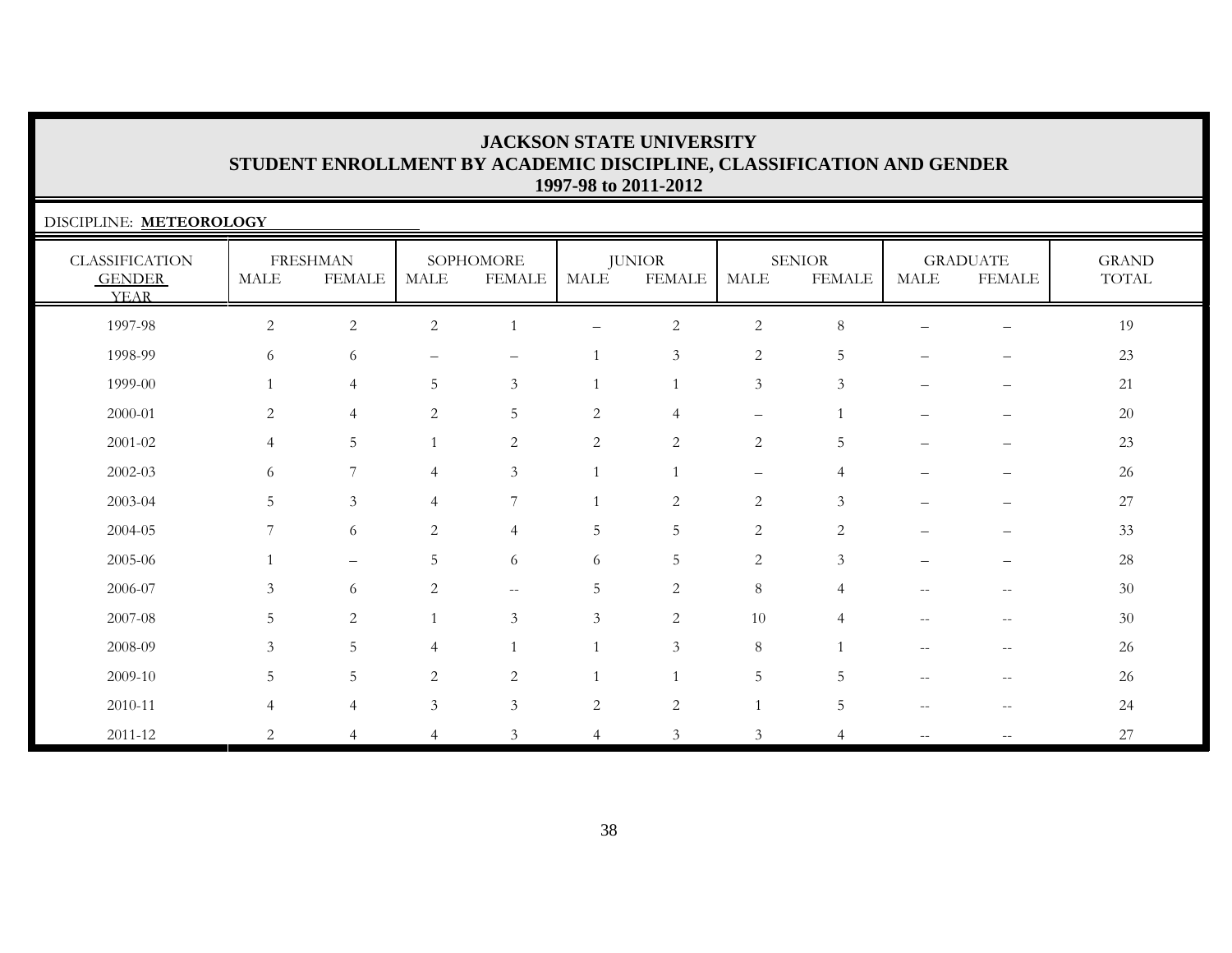| DISCIPLINE: MUSIC EDUCATION                           |                |                                  |             |                            |                 |                         |             |                                |                |                                  |                       |
|-------------------------------------------------------|----------------|----------------------------------|-------------|----------------------------|-----------------|-------------------------|-------------|--------------------------------|----------------|----------------------------------|-----------------------|
| <b>CLASSIFICATION</b><br><b>GENDER</b><br><b>YEAR</b> | MALE           | <b>FRESHMAN</b><br><b>FEMALE</b> | <b>MALE</b> | SOPHOMORE<br><b>FEMALE</b> | <b>MALE</b>     | <b>JUNIOR</b><br>FEMALE | <b>MALE</b> | <b>SENIOR</b><br><b>FEMALE</b> | <b>MALE</b>    | <b>GRADUATE</b><br><b>FEMALE</b> | <b>GRAND</b><br>TOTAL |
| 1997-98                                               | 24             | 13                               | 11          | $\overline{5}$             | 13              | $\overline{5}$          | 20          | 14                             | $\overline{4}$ | $\mathbf{1}$                     | 110                   |
| 1998-99                                               | 15             | 6                                | $8\,$       | 6                          | $\overline{5}$  | $\overline{c}$          | 19          | 13                             | $\overline{4}$ | $\mathbf{2}$                     | 80                    |
| 1999-00                                               | 15             | 9                                | 10          | 2                          | $\overline{5}$  | $\overline{4}$          | 23          | 6                              | $\overline{4}$ |                                  | 79                    |
| 2000-01                                               | 20             | 6                                | 10          | $\overline{4}$             | 8               | 2                       | 18          | 11                             | 2              | 3                                | 84                    |
| 2001-02                                               | 30             | 9                                | 7           | 5                          | 11              | 2                       | 9           | 8                              | 5              | 2                                | 88                    |
| 2002-03                                               | 25             | 6                                | 9           | $\overline{7}$             | $10\,$          | $\overline{4}$          | 12          | 6                              | $\overline{4}$ | 6                                | 89                    |
| 2003-04                                               | 33             | 10                               | 17          | 5                          | $\,8\,$         | 6                       | 17          | 6                              | $\mathfrak{Z}$ | 6                                | 111                   |
| 2004-05                                               | 35             | 14                               | 15          | $\overline{4}$             | 12              | $\overline{2}$          | 24          | 10                             | 5              | 5                                | 126                   |
| 2005-06                                               | 22             | 8                                | 15          | 6                          | 12              | 5                       | 14          | 8                              | 9              | 5                                | 104                   |
| 2006-07                                               | 23             | 5                                | 10          | $\overline{4}$             | 14              | 3                       | 14          | 6                              | 8              | $\,8\,$                          | 95                    |
| 2007-08                                               | 27             | 6                                | 7           | 3                          | $\overline{7}$  |                         | 18          | 7                              | 10             | 11                               | 97                    |
| 2008-09                                               | 19             | 7                                | 16          | $\overline{4}$             | $\mathfrak{Z}$  | $\mathfrak{Z}$          | 16          | $\overline{4}$                 | 15             | 6                                | 93                    |
| 2009-10                                               | 11             | 7                                | 12          | 2                          | $\overline{9}$  | $\overline{c}$          | 13          | $\mathfrak{Z}$                 | 12             | 10                               | 81                    |
| 2010-11                                               | $\overline{4}$ |                                  | $8\,$       | $\overline{c}$             | 11              | $\overline{5}$          | 11          | 5                              | $8\phantom{.}$ | 7                                | 62                    |
| 2011-12                                               | 9              | 3                                | 9           | 2                          | $7\phantom{.0}$ | $--$                    | 21          | 9                              | 8              | 5                                | 73                    |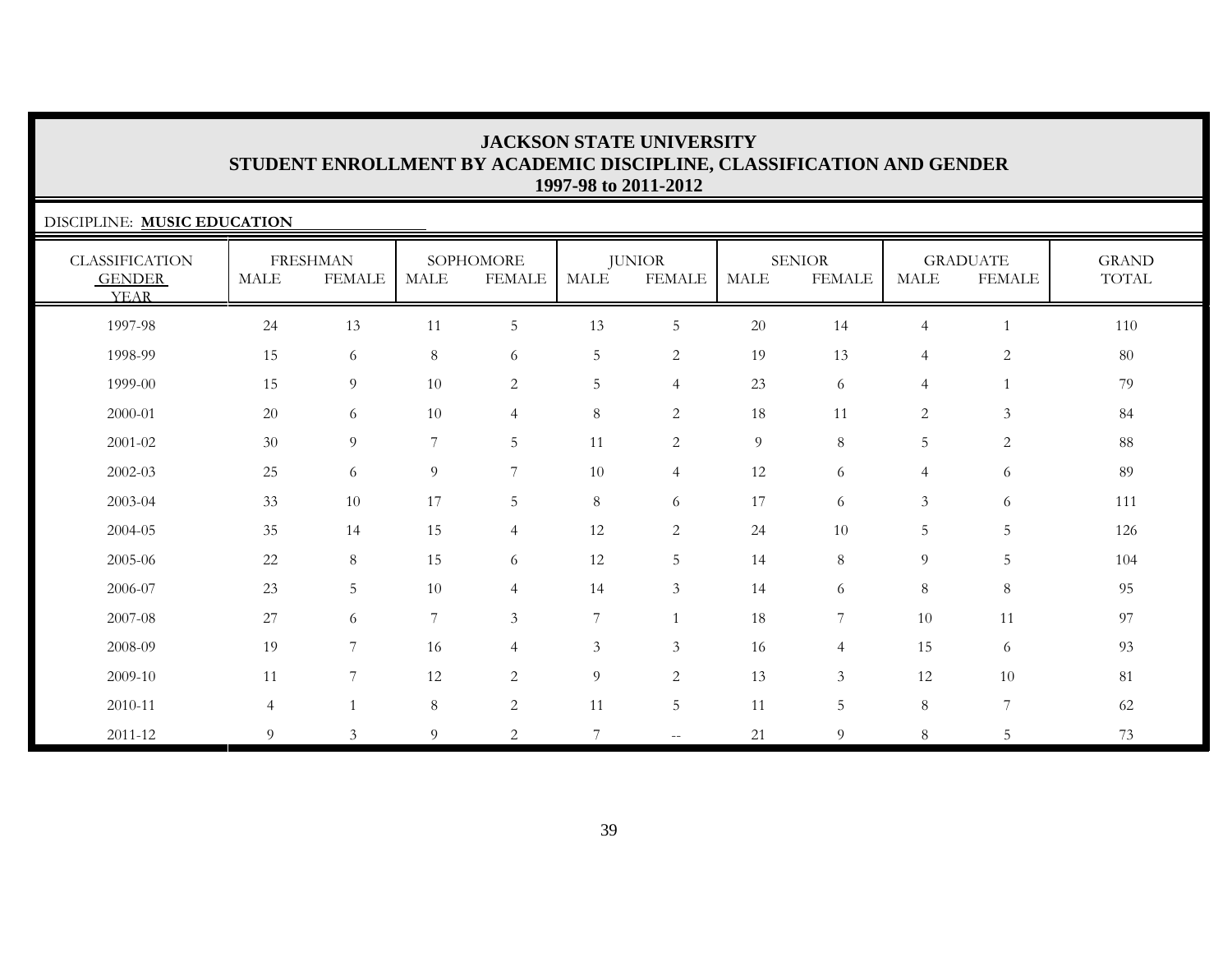### DISCIPLINE: **OFFICE ADMINISTRATION**

| <b>CLASSIFICATION</b><br><b>GENDER</b><br><b>YEAR</b> | <b>MALE</b>              | <b>FRESHMAN</b><br><b>FEMALE</b> | MALE                                           | SOPHOMORE<br><b>FEMALE</b>                            | MALE                     | <b>JUNIOR</b><br><b>FEMALE</b> | <b>MALE</b>              | <b>SENIOR</b><br><b>FEMALE</b> | MALE                     | <b>GRADUATE</b><br><b>FEMALE</b>                      | <b>GRAND</b><br>TOTAL    |
|-------------------------------------------------------|--------------------------|----------------------------------|------------------------------------------------|-------------------------------------------------------|--------------------------|--------------------------------|--------------------------|--------------------------------|--------------------------|-------------------------------------------------------|--------------------------|
| 1997-98                                               | $\overline{\phantom{0}}$ | $\mathbf 5$                      |                                                | $\overline{c}$                                        |                          | $\mathbf 5$                    | $\sqrt{2}$               | 13                             |                          | $\qquad \qquad -$                                     | 29                       |
| 1998-99                                               | $\mathbf{1}$             | $\overline{c}$                   |                                                |                                                       |                          | $\mathfrak{Z}$                 | $\overline{\phantom{m}}$ | 6                              |                          |                                                       | 16                       |
| 1999-00                                               | $\overline{\phantom{0}}$ |                                  | $\qquad \qquad -$                              | $\mathfrak{Z}$                                        | $\qquad \qquad -$        | $\overline{2}$                 | $\overline{\phantom{m}}$ | 5                              |                          | $\qquad \qquad -$                                     | 11                       |
| 2000-01                                               | $\overline{\phantom{0}}$ |                                  |                                                | $\overline{2}$                                        | $\qquad \qquad -$        |                                | $\overline{\phantom{m}}$ | $\overline{2}$                 | -                        |                                                       | 6                        |
| $2001 - 02$                                           | $\overline{\phantom{0}}$ | $\overline{5}$                   |                                                | $\qquad \qquad -$                                     | -                        |                                | $\overline{\phantom{m}}$ | 5                              | $\overline{\phantom{0}}$ | $\overline{\phantom{0}}$                              | 11                       |
| $2002 - 03$                                           | $\qquad \qquad$          | $\mathfrak{Z}$                   |                                                | $\overline{1}$                                        | 2                        |                                | $\overline{\phantom{m}}$ |                                |                          |                                                       | $8\,$                    |
| 2003-04                                               | $\mathbf{1}$             | $\overline{1}$                   |                                                | $\overline{c}$                                        |                          | $\overline{2}$                 | $\overline{\phantom{0}}$ | $\overline{2}$                 |                          |                                                       | 9                        |
| 2004-05                                               | $\qquad \qquad$          |                                  | $\qquad \qquad -$                              |                                                       | $\overline{\phantom{0}}$ |                                | $\overline{\phantom{m}}$ |                                | $\overline{\phantom{0}}$ | —                                                     | $\overline{4}$           |
| 2005-06                                               |                          |                                  |                                                |                                                       |                          |                                |                          |                                |                          |                                                       |                          |
| 2006-07                                               |                          |                                  |                                                |                                                       |                          |                                |                          |                                |                          |                                                       |                          |
| 2007-08                                               | $-$                      | $-$                              |                                                | --                                                    | --                       | $-$                            | $ -$                     |                                | --                       | $\hspace{0.05cm} - \hspace{0.05cm} - \hspace{0.05cm}$ | $\qquad \qquad -$        |
| 2008-09                                               | $\overline{\phantom{a}}$ | $\sim$ $-$                       | $\hspace{0.1mm}-\hspace{0.1mm}-\hspace{0.1mm}$ | $\hspace{0.05cm} - \hspace{0.05cm} - \hspace{0.05cm}$ | $\overline{\phantom{m}}$ | $--$                           | $--$                     | $- -$                          | $\overline{\phantom{m}}$ | $\hspace{0.05cm} -\hspace{0.05cm} -\hspace{0.05cm}$   | $\qquad \qquad -$        |
| 2009-10                                               | --                       | $-$                              |                                                |                                                       | --                       | $- -$                          | $- -$                    |                                | $- -$                    | $\hspace{0.05cm} -$                                   |                          |
| 2010-11                                               | $-$                      | $- -$                            |                                                | --                                                    | $- -$                    | $\overline{\phantom{m}}$       | $\overline{\phantom{m}}$ | $-$                            | $-$                      | $\hspace{0.05cm} - \hspace{0.05cm} - \hspace{0.05cm}$ | $\overline{\phantom{m}}$ |
| 2011-12                                               | $-$                      |                                  |                                                |                                                       | $\qquad \qquad -$        | $\overline{\phantom{m}}$       |                          |                                | $\qquad \qquad -$        |                                                       |                          |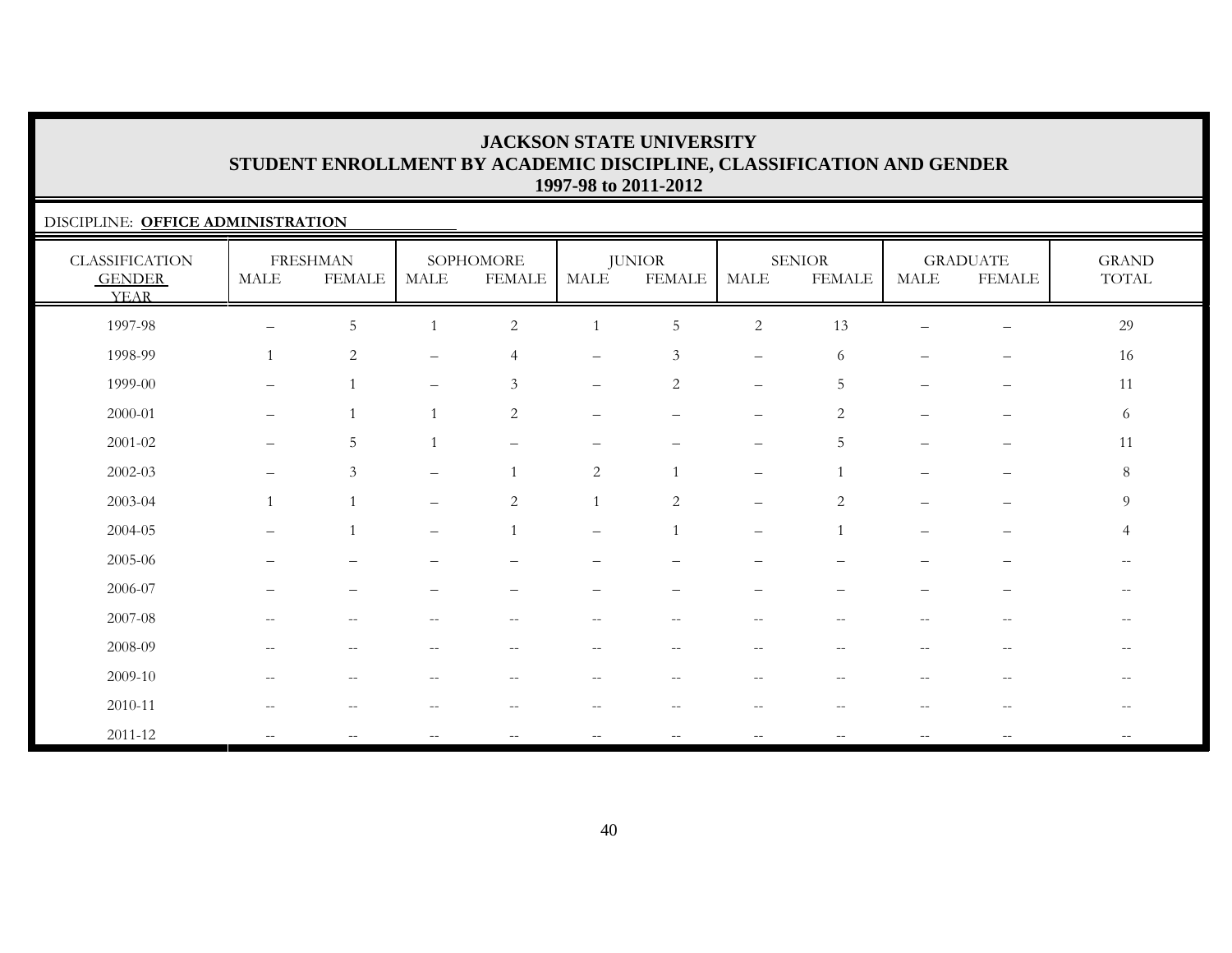| DISCIPLINE: PERFORMANCE                               |                |                                  |                          |                            |                |                                |                   |                                |      |                                  |                       |
|-------------------------------------------------------|----------------|----------------------------------|--------------------------|----------------------------|----------------|--------------------------------|-------------------|--------------------------------|------|----------------------------------|-----------------------|
| <b>CLASSIFICATION</b><br><b>GENDER</b><br><b>YEAR</b> | MALE           | <b>FRESHMAN</b><br><b>FEMALE</b> | MALE                     | SOPHOMORE<br><b>FEMALE</b> | <b>MALE</b>    | <b>JUNIOR</b><br><b>FEMALE</b> | <b>MALE</b>       | <b>SENIOR</b><br><b>FEMALE</b> | MALE | <b>GRADUATE</b><br><b>FEMALE</b> | <b>GRAND</b><br>TOTAL |
| 1997-98                                               | 7              | 6                                |                          | $\overline{\phantom{0}}$   | $\overline{2}$ | $\mathbf{1}$                   | $\qquad \qquad -$ | $\mathfrak{Z}$                 |      | $\overline{\phantom{0}}$         | 19                    |
| 1998-99                                               | 5              |                                  | 4                        | $\mathfrak{Z}$             | $\overline{c}$ | $\overline{\phantom{0}}$       | 3                 | 3                              |      |                                  | 21                    |
| 1999-00                                               | 3              |                                  | $\overline{c}$           |                            | 3              | $\overline{c}$                 | $\overline{4}$    |                                |      |                                  | 16                    |
| 2000-01                                               | $\overline{4}$ | 2                                | —                        | 3                          | 3              |                                | 3                 | 2                              |      |                                  | 17                    |
| 2001-02                                               | 3              | $\mathfrak{Z}$                   | $\overline{\phantom{0}}$ |                            |                |                                | $\overline{4}$    |                                |      |                                  | 12                    |
| 2002-03                                               | $\overline{4}$ | 2                                | $\overline{2}$           | 2                          | $\mathbf{1}$   | $\overline{1}$                 | $\overline{2}$    |                                |      |                                  | 14                    |
| 2003-04                                               |                | $\mathfrak{Z}$                   |                          | $\qquad \qquad -$          | 3              | $\overline{1}$                 | $\overline{4}$    |                                |      |                                  | 13                    |
| $2004 - 05$                                           | 11             | $\overline{4}$                   |                          | $\mathbf{1}$               | $\overline{4}$ |                                | $\,8\,$           | $\mathfrak{Z}$                 |      |                                  | 32                    |
| 2005-06                                               | 15             | 11                               | 6                        | $\sqrt{2}$                 | 3              | $\mathbf{1}$                   | $\overline{4}$    | 6                              |      |                                  | 48                    |
| 2006-07                                               | 25             | 6                                | 7                        | $\overline{4}$             | 5              | 3                              | 14                | 4                              |      |                                  | 68                    |
| 2007-08                                               | 24             | 13                               | 8                        | 6                          | $\overline{4}$ | $\mathfrak{Z}$                 | 12                | 4                              |      |                                  | 74                    |
| 2008-09                                               | 25             | 10                               | 12                       | 5                          | 5              | $\mathfrak{Z}$                 | 11                | 3                              | $-$  | $-$                              | 74                    |
| 2009-10                                               | 26             | 7                                | 7                        | 6                          | 12             | 5                              | 6                 | Δ                              | $-$  | $\overline{\phantom{m}}$         | 73                    |
| 2010-11                                               | 31             | 7                                | 10                       | $\mathfrak{Z}$             | $\overline{9}$ | 5                              | 13                | 9                              | $-$  | --                               | 87                    |
| 2011-12                                               | 37             | $\mathfrak{Z}$                   | 6                        |                            | 11             | $\overline{4}$                 | 13                | 6                              | $-$  | --                               | 81                    |

\* Name changed from Music (Piano Performance) in April, 2002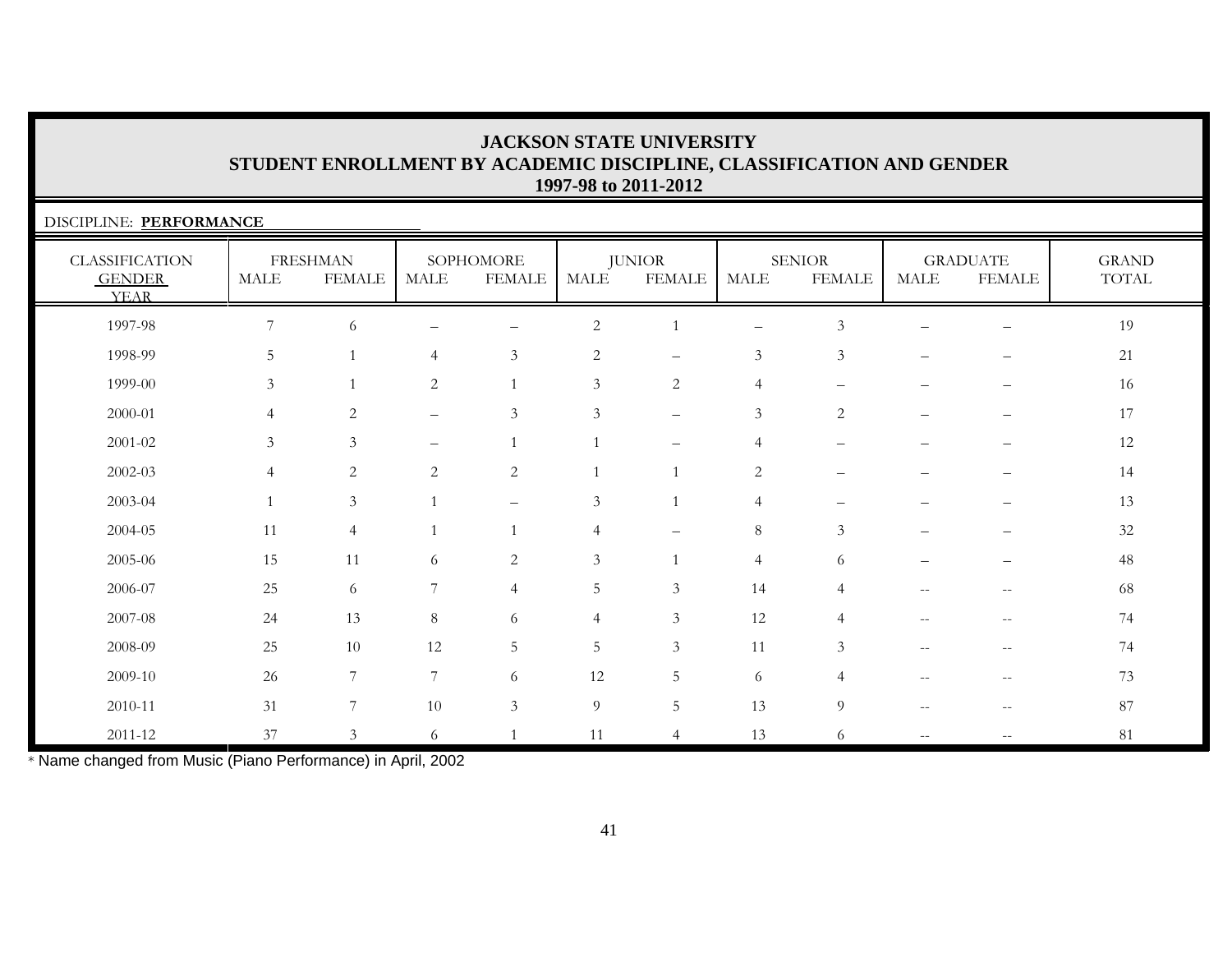| DISCIPLINE: PHYSICS                                   |                |                                  |                   |                            |                |                                                     |                |                                |                                                       |                                  |                       |
|-------------------------------------------------------|----------------|----------------------------------|-------------------|----------------------------|----------------|-----------------------------------------------------|----------------|--------------------------------|-------------------------------------------------------|----------------------------------|-----------------------|
| <b>CLASSIFICATION</b><br><b>GENDER</b><br><b>YEAR</b> | <b>MALE</b>    | <b>FRESHMAN</b><br><b>FEMALE</b> | MALE              | SOPHOMORE<br><b>FEMALE</b> | MALE           | <b>JUNIOR</b><br><b>FEMALE</b>                      | <b>MALE</b>    | <b>SENIOR</b><br><b>FEMALE</b> | <b>MALE</b>                                           | <b>GRADUATE</b><br><b>FEMALE</b> | <b>GRAND</b><br>TOTAL |
| 1997-98                                               | $\mathfrak{Z}$ | $\qquad \qquad -$                | $\overline{c}$    | $\overline{c}$             | $\sqrt{2}$     |                                                     | $\overline{2}$ | $\mathfrak{Z}$                 |                                                       |                                  | 15                    |
| 1998-99                                               | 3              | $\mathfrak{Z}$                   | 2                 |                            | 3              |                                                     | $\overline{4}$ | 3                              |                                                       |                                  | 20                    |
| 1999-00                                               | 3              | $\overline{4}$                   | $\overline{c}$    | $\overline{2}$             | $\overline{2}$ | $\equiv$                                            | 2              | 3                              |                                                       |                                  | 18                    |
| 2000-01                                               | 3              | $\mathfrak{Z}$                   | $\mathbf{1}$      | 3                          | $\mathbf{1}$   | 2                                                   | 6              |                                |                                                       |                                  | 19                    |
| 2001-02                                               | 2              | $\overline{\phantom{0}}$         |                   | $\overline{c}$             | $\mathbf{1}$   |                                                     | $\mathfrak{Z}$ | 2                              |                                                       |                                  | 11                    |
| $2002 - 03$                                           |                | 4                                |                   |                            | $\mathbf{1}$   | $\overline{2}$                                      | $\mathfrak{Z}$ | $\overline{1}$                 |                                                       |                                  | 13                    |
| 2003-04                                               |                | 2                                |                   | $\overline{4}$             | $\mathbf{1}$   |                                                     | $\mathbf{1}$   | $\overline{c}$                 |                                                       |                                  | 13                    |
| 2004-05                                               | 3              | $\mathfrak{Z}$                   |                   |                            | $\overline{2}$ | 3                                                   |                | 2                              |                                                       |                                  | 13                    |
| 2005-06                                               | 3              | 3                                |                   |                            |                |                                                     | 5              | $\overline{c}$                 |                                                       |                                  | 15                    |
| 2006-07                                               | .5             | 2                                | $\overline{c}$    |                            | $\mathbf{1}$   | $\overline{4}$                                      | 5              | 2                              | $\qquad \qquad -$                                     | $-\,-$                           | 22                    |
| 2007-08                                               | 3              | 5                                | $\qquad \qquad -$ |                            |                | $\hspace{0.05cm} -\hspace{0.05cm} -\hspace{0.05cm}$ | 5              | 5                              | $-$                                                   | --                               | 20                    |
| 2008-09                                               | 5              | $\mathfrak{Z}$                   | $\mathfrak{Z}$    | $\overline{2}$             |                | $- -$                                               | $\mathfrak{Z}$ | 3                              | $-$                                                   | $\overline{\phantom{m}}$         | 20                    |
| 2009-10                                               | 2              | 8                                | 3                 | 3                          | $\mathfrak{Z}$ | 2                                                   | $\mathfrak{Z}$ |                                |                                                       |                                  | 25                    |
| 2010-11                                               | 2              | $\overline{9}$                   | $\mathbf{2}$      | 6                          | 2              | $\mathbf{2}$                                        | $\sqrt{2}$     | $\overline{c}$                 | $\hspace{0.05cm} - \hspace{0.05cm} - \hspace{0.05cm}$ | $\overline{\phantom{m}}$         | 27                    |
| 2011-12                                               | $\overline{4}$ | 5                                | 3                 | 6                          | $\overline{2}$ | 5                                                   | --             | 4                              |                                                       |                                  | 29                    |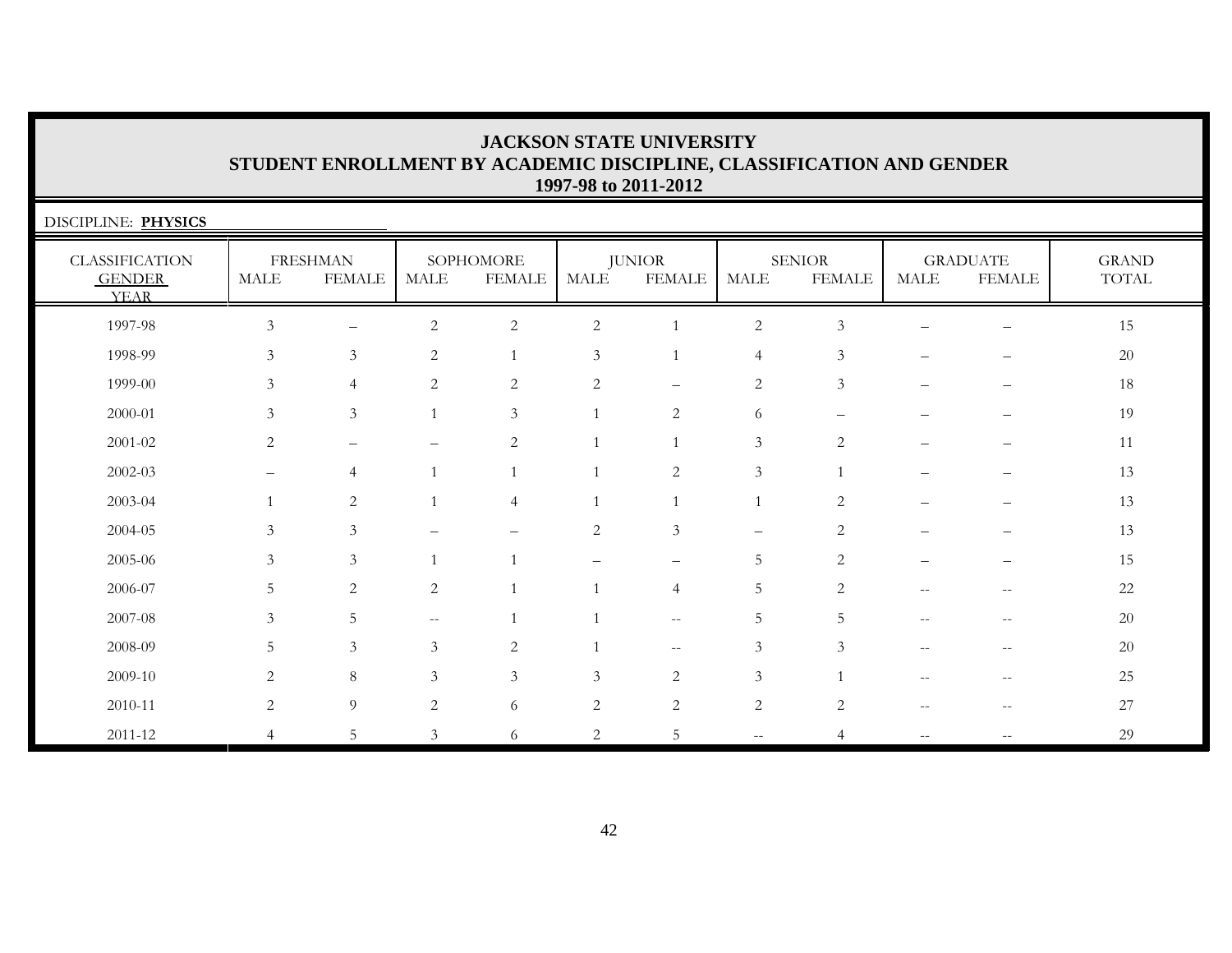| DISCIPLINE: POLITICAL SCIENCE                         |                |                                  |             |                            |                |                                |             |                                |                 |                                  |                       |
|-------------------------------------------------------|----------------|----------------------------------|-------------|----------------------------|----------------|--------------------------------|-------------|--------------------------------|-----------------|----------------------------------|-----------------------|
| <b>CLASSIFICATION</b><br><b>GENDER</b><br><b>YEAR</b> | <b>MALE</b>    | <b>FRESHMAN</b><br><b>FEMALE</b> | <b>MALE</b> | SOPHOMORE<br><b>FEMALE</b> | MALE           | <b>JUNIOR</b><br><b>FEMALE</b> | <b>MALE</b> | <b>SENIOR</b><br><b>FEMALE</b> | MALE            | <b>GRADUATE</b><br><b>FEMALE</b> | <b>GRAND</b><br>TOTAL |
| 1997-98                                               | 21             | 16                               | 6           | 14                         | $8\,$          | 17                             | 18          | 18                             |                 | 6                                | 124                   |
| 1998-99                                               | 10             | 33                               | 8           | 9                          | $\overline{4}$ | 13                             | 15          | 18                             | $\overline{2}$  | $8\,$                            | 120                   |
| 1999-00                                               | $\overline{7}$ | 25                               | $17\,$      | 16                         | 9              | 11                             | 9           | 15                             | $\overline{c}$  | $\overline{5}$                   | 117                   |
| 2000-01                                               | 14             | 17                               | 10          | 12                         | 11             | 14                             | 13          | 24                             | 2               | 2                                | 119                   |
| 2001-02                                               | 12             | 27                               | 10          | 14                         | 11             | 11                             | 9           | 20                             | $\mathfrak{Z}$  | $\mathfrak{Z}$                   | 120                   |
| 2002-03                                               | 19             | 32                               | 11          | 23                         | 10             | 14                             | 18          | 14                             | $\overline{7}$  | 10                               | 158                   |
| 2003-04                                               | 7              | 37                               | 13          | 20                         | 15             | 22                             | 15          | 13                             | $\overline{4}$  | 10                               | 156                   |
| 2004-05                                               | 17             | 44                               | 6           | 21                         | $\mathfrak{Z}$ | 21                             | 14          | 26                             | $5\phantom{.0}$ | $8\,$                            | 165                   |
| 2005-06                                               | 18             | 37                               | 10          | 21                         | $\overline{7}$ | 20                             | 11          | 17                             | 6               | 13                               | 160                   |
| 2006-07                                               | 20             | 24                               | 13          | 29                         | 14             | 18                             | 10          | 26                             | $\overline{5}$  | 13                               | 172                   |
| 2007-08                                               | 19             | 24                               | 16          | 22                         | $\overline{9}$ | 27                             | 19          | 23                             | 6               | 16                               | 181                   |
| 2008-09                                               | 10             | 25                               | 14          | 26                         | 16             | 12                             | 10          | 24                             | 10              | 17                               | 164                   |
| 2009-10                                               | 17             | 21                               | 11          | 17                         | 18             | 22                             | 18          | 21                             | $\overline{9}$  | 20                               | 174                   |
| 2010-11                                               | 11             | 18                               | 16          | 14                         | 13             | 15                             | 19          | 25                             | 8               | 14                               | 153                   |
| 2011-12                                               | 12             | 17                               | 16          | 10                         | 16             | 17                             | 22          | 19                             | 11              | 14                               | 154                   |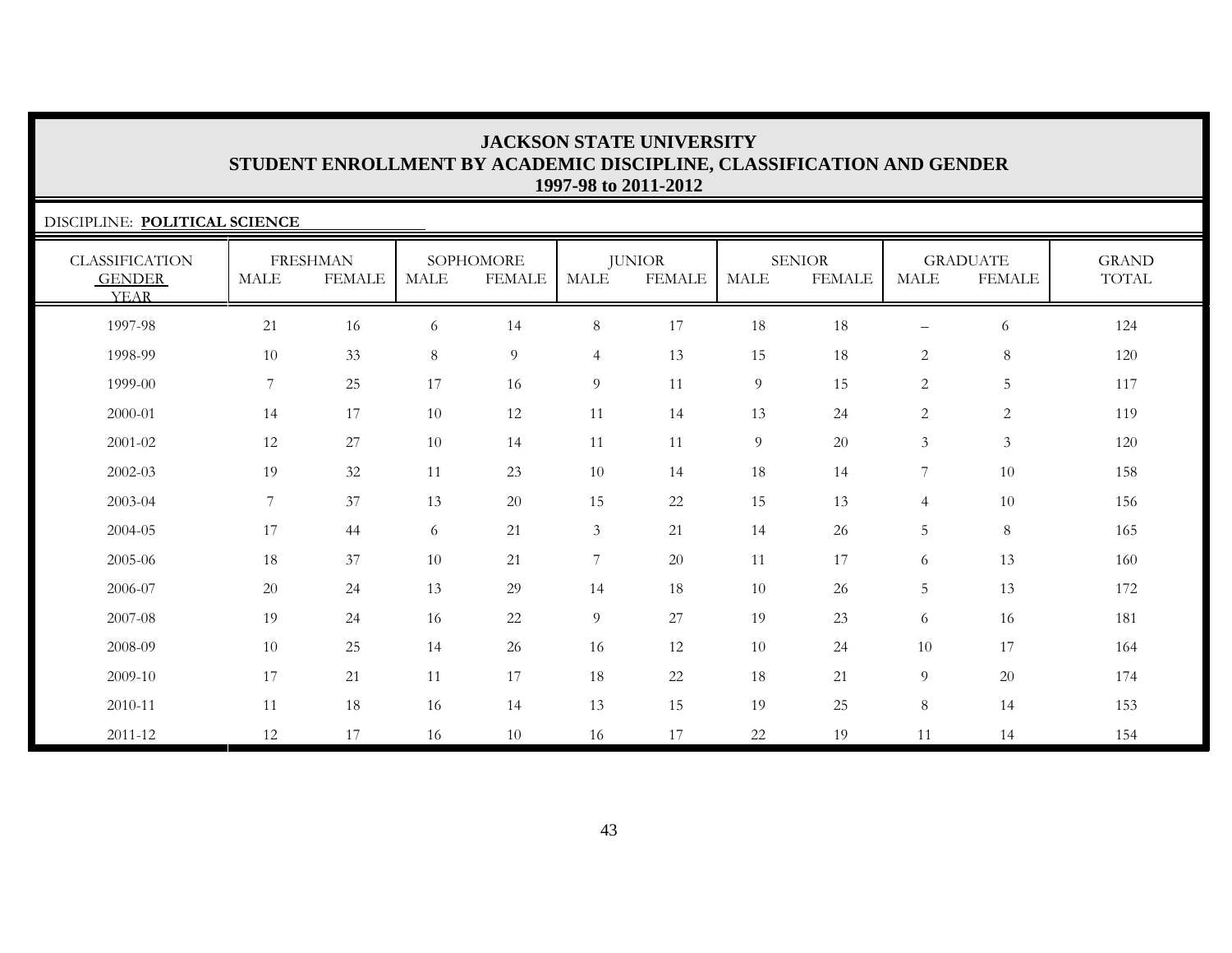### DISCIPLINE: **PROFESSIONAL INTERDISCIPLINARY STUDIES**

| <b>CLASSIFICATION</b><br><b>GENDER</b><br><b>YEAR</b> | MALE                     | <b>FRESHMAN</b><br><b>FEMALE</b> | MALE                                           | SOPHOMORE<br><b>FEMALE</b> | MALE              | <b>JUNIOR</b><br><b>FEMALE</b> | MALE                     | <b>SENIOR</b><br><b>FEMALE</b> | <b>MALE</b>              | <b>GRADUATE</b><br><b>FEMALE</b>                    | <b>GRAND</b><br>$\operatorname{TOTAL}$ |
|-------------------------------------------------------|--------------------------|----------------------------------|------------------------------------------------|----------------------------|-------------------|--------------------------------|--------------------------|--------------------------------|--------------------------|-----------------------------------------------------|----------------------------------------|
| 1997-98                                               | —                        |                                  |                                                |                            |                   |                                |                          |                                |                          |                                                     |                                        |
| 1998-99                                               | —                        | -                                |                                                |                            |                   | $\qquad \qquad -$              | $\qquad \qquad -$        |                                | —                        | —                                                   | $--$                                   |
| 1999-00                                               | $\overline{\phantom{0}}$ | $\qquad \qquad -$                |                                                | $\overline{\phantom{0}}$   | $\qquad \qquad -$ | $\overline{\phantom{m}}$       | $\qquad \qquad -$        | $\overline{\phantom{m}}$       | $\qquad \qquad -$        | $\qquad \qquad -$                                   | $--$                                   |
| 2000-01                                               |                          | -                                |                                                |                            |                   |                                |                          |                                | -                        |                                                     | $- -$                                  |
| $2001 - 02$                                           |                          | -                                |                                                | $-$                        |                   |                                |                          |                                | $\overline{\phantom{0}}$ |                                                     | $\qquad \qquad -$                      |
| 2002-03                                               | $\qquad \qquad -$        | $\qquad \qquad -$                | $\hspace{0.1mm}-\hspace{0.1mm}-\hspace{0.1mm}$ | $\overline{\phantom{a}}$   | $\qquad \qquad -$ | $\overline{\phantom{0}}$       | $\qquad \qquad -$        | $\overline{\phantom{m}}$       | $\qquad \qquad -$        | $\qquad \qquad -$                                   | $--$                                   |
| 2003-04                                               |                          | -                                |                                                |                            |                   |                                |                          |                                |                          |                                                     | $\qquad \qquad -$                      |
| 2004-05                                               |                          | -                                |                                                |                            |                   |                                | $\qquad \qquad -$        |                                |                          |                                                     | $--$                                   |
| 2005-06                                               | —                        | -                                |                                                |                            |                   |                                | $\overline{\phantom{0}}$ |                                |                          |                                                     | $--$                                   |
| 2006-07                                               | 2                        | $\overline{7}$                   |                                                | $\mathbf{1}$               | $\overline{2}$    | 8                              | 2                        | 10                             | $\sim$ $\sim$            | $\overline{\phantom{m}}$                            | 33                                     |
| 2007-08                                               | 5                        | 16                               | 3                                              | $\overline{9}$             | 3                 | 17                             | 14                       | 51                             | $\sim$ $\sim$            | $\hspace{0.05cm} -\hspace{0.05cm} -\hspace{0.05cm}$ | 118                                    |
| 2008-09                                               | $\overline{4}$           | 12                               | 3                                              | 18                         | 7                 | 34                             | 36                       | 80                             | $\sim$ $\sim$            | $\sim$ $\sim$                                       | 194                                    |
| 2009-10                                               | $\overline{1}$           | $\overline{9}$                   | 5                                              | 25                         | 13                | 45                             | 45                       | 121                            | $\qquad \qquad -$        | $\hspace{0.05cm} -\hspace{0.05cm} -\hspace{0.05cm}$ | 264                                    |
| 2010-11                                               | $\sqrt{2}$               | $\,8\,$                          | $\mathfrak{Z}$                                 | 26                         | 18                | 46                             | 46                       | 145                            | $\overline{\phantom{m}}$ | $\overline{\phantom{m}}$                            | 294                                    |
| $2011 - 12$                                           | $\overline{4}$           | $20\,$                           | $12\,$                                         | $28\,$                     | 24                | 55                             | 66                       | 154                            | $- -$                    | $- -$                                               | 363                                    |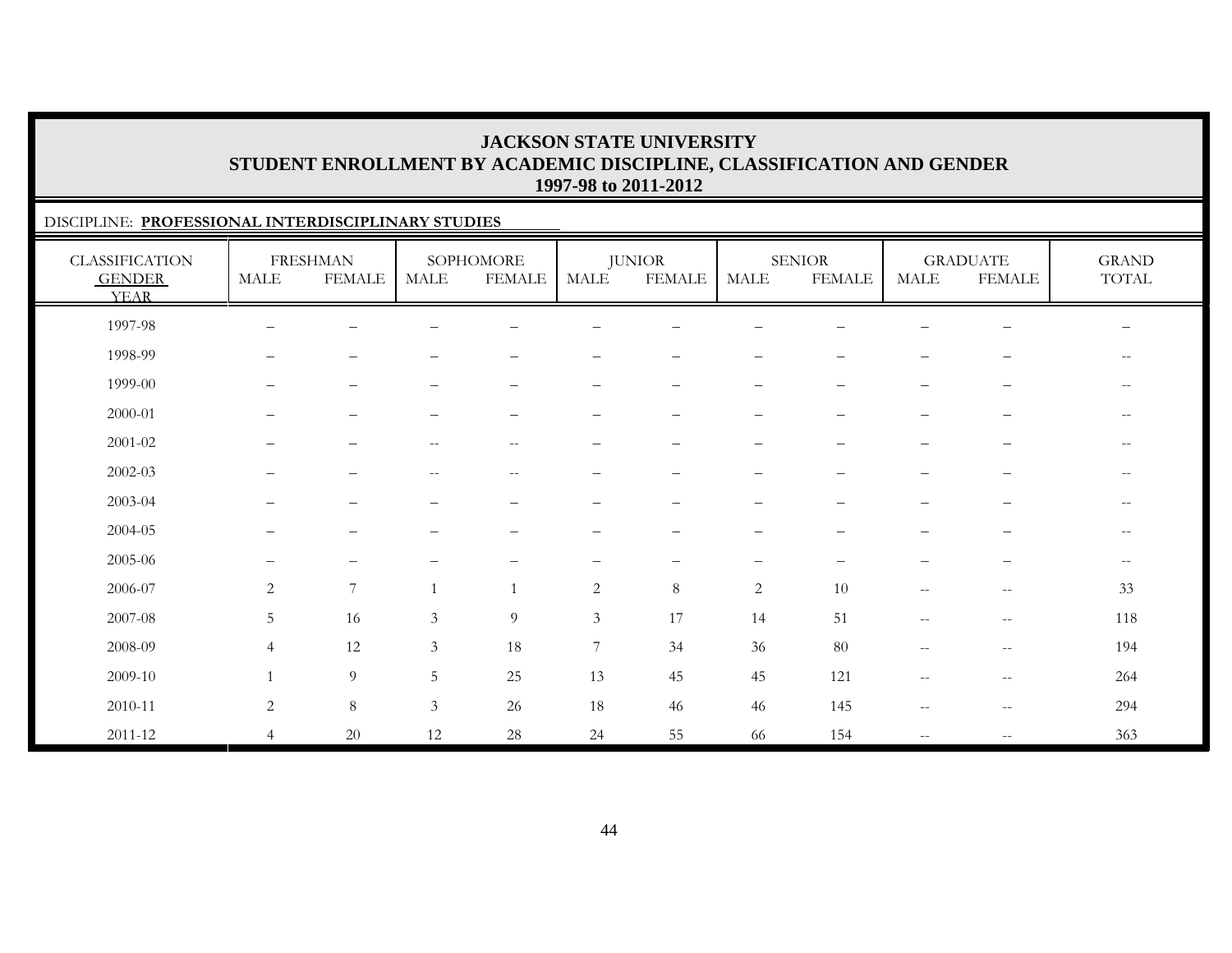| DISCIPLINE: PSYCHOLOGY                                |             |                                  |             |                            |             |                                |             |                                |                |                                  |                       |
|-------------------------------------------------------|-------------|----------------------------------|-------------|----------------------------|-------------|--------------------------------|-------------|--------------------------------|----------------|----------------------------------|-----------------------|
| <b>CLASSIFICATION</b><br><b>GENDER</b><br><b>YEAR</b> | <b>MALE</b> | <b>FRESHMAN</b><br><b>FEMALE</b> | <b>MALE</b> | SOPHOMORE<br><b>FEMALE</b> | <b>MALE</b> | <b>JUNIOR</b><br><b>FEMALE</b> | <b>MALE</b> | <b>SENIOR</b><br><b>FEMALE</b> | <b>MALE</b>    | <b>GRADUATE</b><br><b>FEMALE</b> | <b>GRAND</b><br>TOTAL |
| 1997-98                                               | 16          | 43                               | 16          | 29                         | 13          | 38                             | $20\,$      | 49                             | 4              | $\overline{9}$                   | 237                   |
| 1998-99                                               | 13          | 51                               | 13          | 24                         | 18          | 24                             | 19          | 55                             | 7              | 10                               | 234                   |
| 1999-00                                               | 8           | 43                               | 12          | 31                         | 15          | 32                             | 13          | 49                             | 7              | 10                               | 220                   |
| 2000-01                                               | 11          | 49                               | 11          | 32                         | 14          | 37                             | 12          | 53                             | 8              | 21                               | 248                   |
| 2001-02                                               | 16          | 72                               | 6           | 44                         | 14          | 29                             | 11          | 52                             | 9              | 20                               | 273                   |
| 2002-03                                               | 17          | 53                               | 9           | 49                         | 14          | 48                             | 18          | 49                             | 9              | 21                               | 287                   |
| 2003-04                                               | 12          | 56                               | 17          | 34                         | 11          | 32                             | 19          | 65                             | 6              | 25                               | 277                   |
| 2004-05                                               | 21          | 63                               | 8           | 31                         | 15          | 36                             | 19          | 59                             | 8              | 26                               | 286                   |
| 2005-06                                               | 33          | 72                               | 15          | 50                         | 17          | 53                             | 19          | 44                             | 7              | 24                               | 334                   |
| 2006-07                                               | 18          | 68                               | 15          | 37                         | 14          | 46                             | 16          | 71                             | 6              | $28\,$                           | 319                   |
| 2007-08                                               | 20          | 79                               | 18          | 35                         | 21          | 38                             | 15          | 59                             | 6              | 30                               | 321                   |
| 2008-09                                               | 20          | 72                               | 13          | 40                         | 15          | 35                             | 23          | 51                             | 5              | 36                               | 310                   |
| 2009-10                                               | 14          | 61                               | 14          | 40                         | 17          | 42                             | 25          | 61                             | 6              | 32                               | 312                   |
| 2010-11                                               | 12          | 62                               | 13          | 40                         | 11          | 42                             | 23          | 54                             | $\overline{7}$ | 32                               | 296                   |
| 2011-12                                               | 14          | 60                               | 7           | 50                         | 14          | 40                             | 13          | 55                             | 9              | 31                               | 293                   |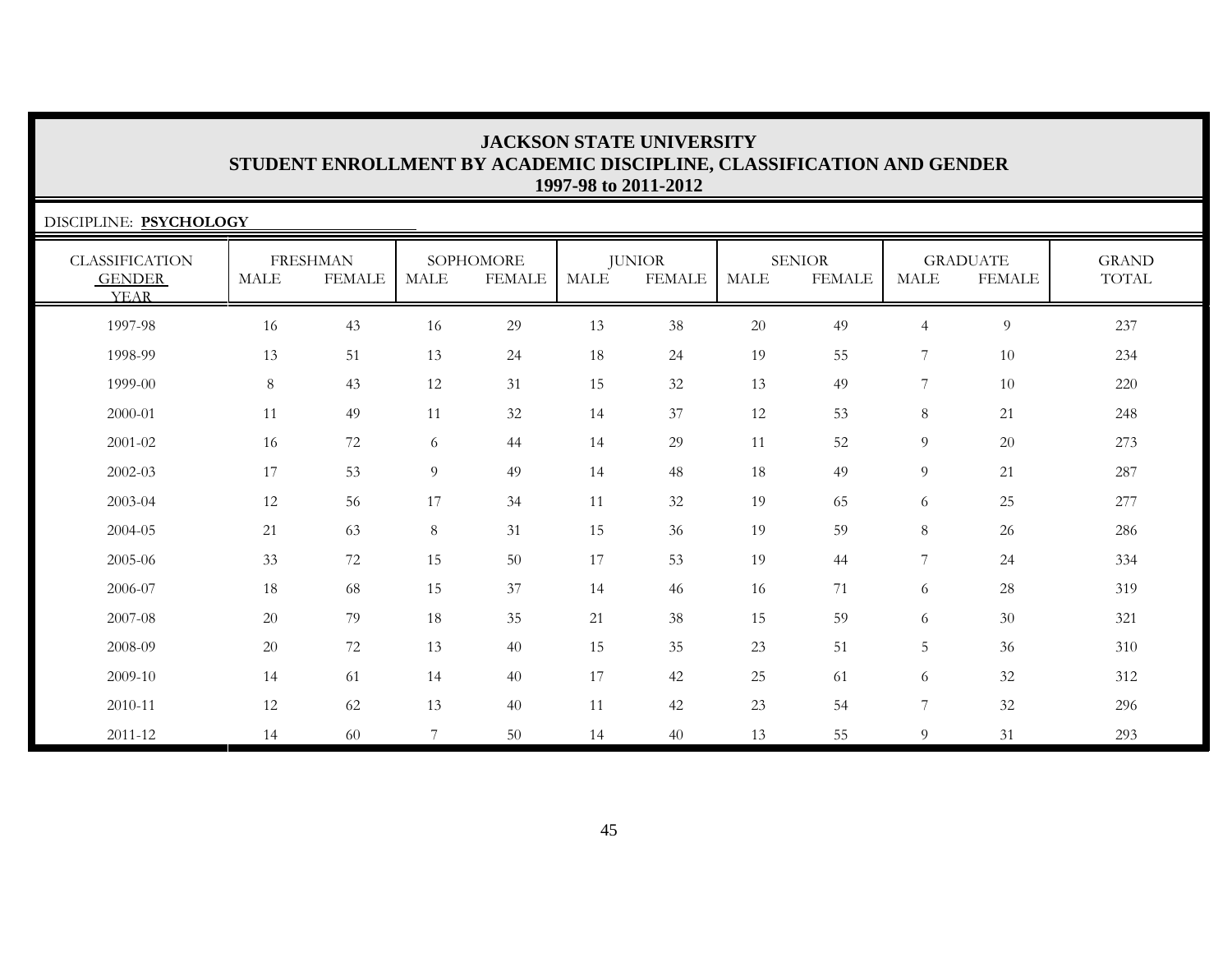### DISCIPLINE: **PUBLIC ADMINISTRATION**

| <b>CLASSIFICATION</b><br><b>GENDER</b><br><b>YEAR</b> | <b>MALE</b>                                         | <b>FRESHMAN</b><br><b>FEMALE</b>                    | <b>MALE</b>                                           | SOPHOMORE<br><b>FEMALE</b>                          | MALE                     | <b>JUNIOR</b><br><b>FEMALE</b> | <b>MALE</b>              | <b>SENIOR</b><br><b>FEMALE</b>                      | <b>MALE</b>    | <b>GRADUATE</b><br><b>FEMALE</b> | <b>GRAND</b><br>TOTAL |
|-------------------------------------------------------|-----------------------------------------------------|-----------------------------------------------------|-------------------------------------------------------|-----------------------------------------------------|--------------------------|--------------------------------|--------------------------|-----------------------------------------------------|----------------|----------------------------------|-----------------------|
| 1997-98                                               |                                                     | $\overline{\phantom{0}}$                            |                                                       |                                                     |                          |                                |                          | $\overline{\phantom{0}}$                            | 13             | 15                               | $28\,$                |
| 1998-99                                               | $\qquad \qquad -$                                   | $\qquad \qquad -$                                   |                                                       |                                                     |                          |                                |                          | $\overline{\phantom{m}}$                            | 11             | 18                               | 29                    |
| 1999-00                                               | —                                                   | $\qquad \qquad -$                                   | $\overline{\phantom{a}}$                              | $\qquad \qquad -$                                   | $\qquad \qquad -$        | $\qquad \qquad -$              | $\overline{\phantom{0}}$ | $\qquad \qquad -$                                   | 10             | 19                               | 29                    |
| 2000-01                                               | —                                                   | $\qquad \qquad -$                                   | $\overline{\phantom{m}}$                              | $\overline{\phantom{0}}$                            | $\qquad \qquad -$        | $\overline{\phantom{0}}$       | $\overline{\phantom{m}}$ | $\overline{\phantom{m}}$                            | 13             | 24                               | $37\,$                |
| 2001-02                                               | —                                                   | $\qquad \qquad -$                                   | $\overline{\phantom{m}}$                              | $\qquad \qquad -$                                   | -                        | $\qquad \qquad -$              | -                        | $\overline{\phantom{0}}$                            | 16             | 18                               | 34                    |
| $2002 - 03$                                           | —                                                   | $\qquad \qquad -$                                   | $\hspace{0.05cm} - \hspace{0.05cm} - \hspace{0.05cm}$ | $\overline{\phantom{m}}$                            | -                        | $\qquad \qquad -$              | $\qquad \qquad -$        | $\qquad \qquad -$                                   | 16             | 23                               | 39                    |
| 2003-04                                               | —                                                   | $\qquad \qquad -$                                   | $\overline{\phantom{m}}$                              | $\qquad \qquad -$                                   | -                        | -                              | $\qquad \qquad -$        | $\overline{\phantom{0}}$                            | 13             | 21                               | 34                    |
| 2004-05                                               | —                                                   | $\qquad \qquad -$                                   | $\overline{\phantom{m}}$                              | $\qquad \qquad -$                                   | $\qquad \qquad -$        | $\overline{\phantom{0}}$       | $\overline{\phantom{0}}$ | $\overline{\phantom{m}}$                            | 16             | 19                               | $35\,$                |
| 2005-06                                               |                                                     | $\qquad \qquad -$                                   |                                                       | $\qquad \qquad -$                                   | —                        | $\overline{\phantom{0}}$       | $\qquad \qquad$          | $\overline{\phantom{m}}$                            | 14             | 16                               | $30\,$                |
| 2006-07                                               | $-$                                                 | $\qquad \qquad -$                                   |                                                       | $-$                                                 | $-$                      | $- -$                          | $-$                      | $\hspace{0.05cm} -\hspace{0.05cm} -\hspace{0.05cm}$ | $\overline{9}$ | 18                               | $27\,$                |
| 2007-08                                               | $\sim$ $\sim$                                       | $\overline{\phantom{m}}$                            | $\sim$                                                | $\sim$ $-$                                          | $\overline{\phantom{a}}$ | $\overline{\phantom{m}}$       | $--$                     | $-\,-$                                              | 13             | 16                               | 29                    |
| 2008-09                                               | $\hspace{0.05cm} -\hspace{0.05cm} -\hspace{0.05cm}$ | $\hspace{0.05cm} -\hspace{0.05cm} -\hspace{0.05cm}$ | $\hspace{0.05cm} -\hspace{0.05cm} -\hspace{0.05cm}$   | $\overline{\phantom{m}}$                            | $-\,-$                   | $\overline{\phantom{m}}$       | $--$                     | $- -$                                               | 15             | 21                               | 36                    |
| 2009-10                                               | $\sim$ $\sim$                                       | $\overline{\phantom{m}}$                            | $\sim$ $-$                                            | $\overline{\phantom{m}}$                            | $ -$                     | $- -$                          | $--$                     | $-\,-$                                              | 15             | 26                               | 41                    |
| 2010-11                                               | $\hspace{0.05cm} -\hspace{0.05cm} -\hspace{0.05cm}$ | $\overline{\phantom{m}}$                            | $\hspace{0.05cm} -\hspace{0.05cm} -\hspace{0.05cm}$   | $\hspace{0.05cm} -\hspace{0.05cm} -\hspace{0.05cm}$ | $ -$                     | $- -$                          | $\overline{\phantom{m}}$ | $-\,-$                                              | 15             | 28                               | 43                    |
| $2011 - 12$                                           | $\mathcal{L}=\mathcal{L}$                           | $\qquad \qquad -$                                   | $\hspace{0.05cm} -\hspace{0.05cm} -\hspace{0.05cm}$   | $\overline{\phantom{m}}$                            | $-\,-$                   | $-\,-$                         | $\overline{\phantom{m}}$ |                                                     | 23             | $30\,$                           | 53                    |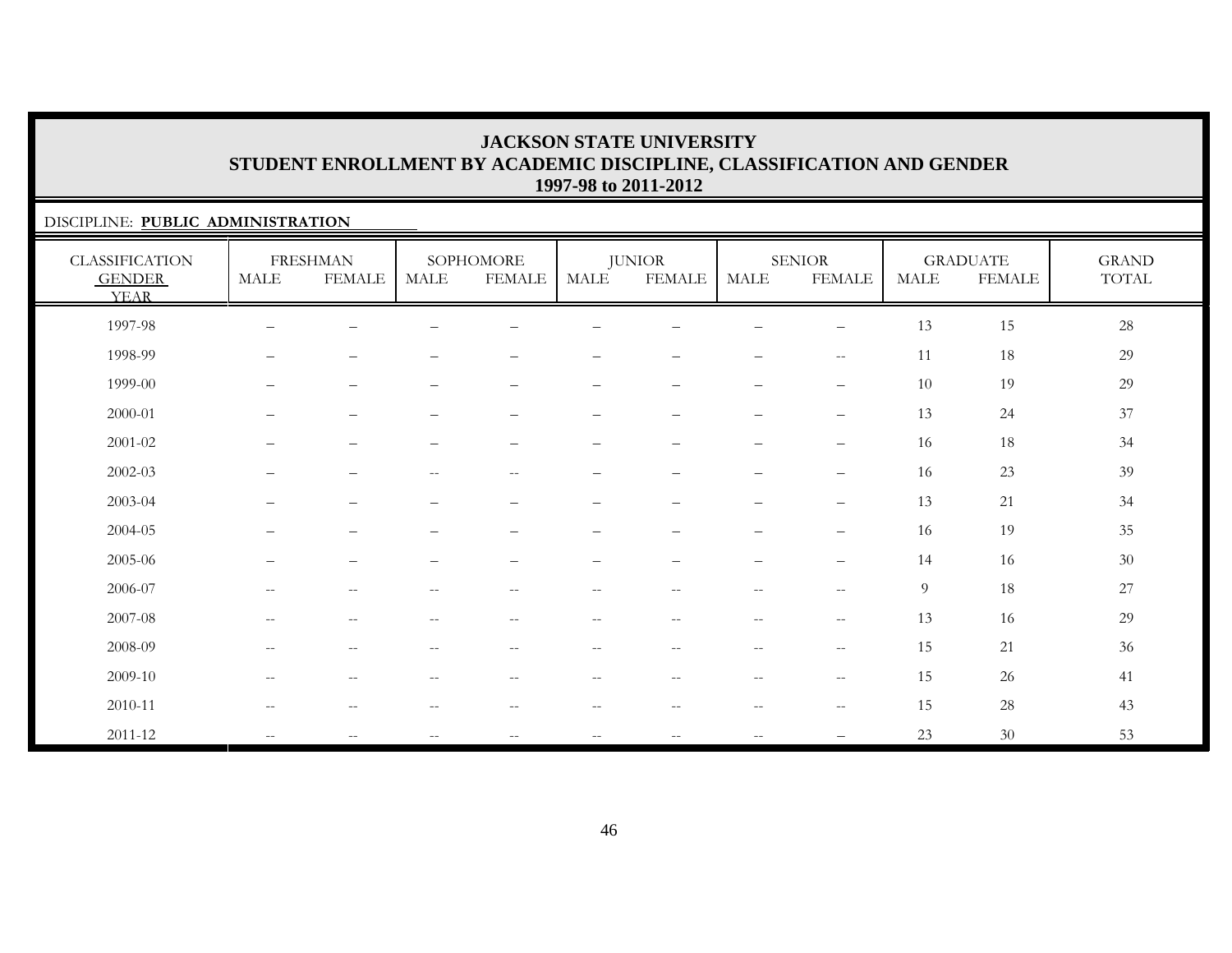| DISCIPLINE: PUBLIC HEALTH                             |                          |                                  |                          |                            |                          |                                |                                                       |                                |                          |                                  |                                        |
|-------------------------------------------------------|--------------------------|----------------------------------|--------------------------|----------------------------|--------------------------|--------------------------------|-------------------------------------------------------|--------------------------------|--------------------------|----------------------------------|----------------------------------------|
| <b>CLASSIFICATION</b><br><b>GENDER</b><br><b>YEAR</b> | $\operatorname{MALE}$    | <b>FRESHMAN</b><br><b>FEMALE</b> | MALE                     | SOPHOMORE<br><b>FEMALE</b> | <b>MALE</b>              | <b>JUNIOR</b><br><b>FEMALE</b> | <b>MALE</b>                                           | <b>SENIOR</b><br><b>FEMALE</b> | <b>MALE</b>              | <b>GRADUATE</b><br><b>FEMALE</b> | <b>GRAND</b><br>$\operatorname{TOTAL}$ |
| 1997-98                                               | $\overline{\phantom{0}}$ |                                  |                          |                            |                          |                                |                                                       |                                | $\overline{\phantom{m}}$ | $\overline{\phantom{m}}$         | $\overline{\phantom{m}}$               |
| 1998-99                                               |                          | -                                | —                        | $\overline{\phantom{0}}$   | $\overline{\phantom{0}}$ | $\qquad \qquad$                | -                                                     | -                              | $- -$                    | $\overline{\phantom{m}}$         | $--$                                   |
| 1999-00                                               |                          | $\overline{\phantom{0}}$         | —                        |                            | $\overline{\phantom{0}}$ |                                | $\overline{\phantom{0}}$                              | $\overline{\phantom{a}}$       | $\overline{c}$           | 9                                | 11                                     |
| 2000-01                                               |                          | $\qquad \qquad -$                | $\overline{\phantom{0}}$ | $\qquad \qquad -$          | $\qquad \qquad -$        | $\qquad \qquad$                | $\overline{\phantom{0}}$                              | $\qquad \qquad -$              | $5\phantom{.0}$          | 32                               | 37                                     |
| 2001-02                                               |                          | $\overline{\phantom{0}}$         | —                        | $\overline{\phantom{0}}$   | $\overline{\phantom{0}}$ | $\overline{\phantom{0}}$       | $\overline{\phantom{0}}$                              | $\qquad \qquad -$              | $7\phantom{.0}$          | 45                               | 52                                     |
| 2002-03                                               |                          |                                  | $\qquad \qquad -$        | $-$                        |                          |                                |                                                       | —                              | $7\phantom{.0}$          | 47                               | 54                                     |
| 2003-04                                               |                          | $\overline{\phantom{0}}$         | $\overline{\phantom{0}}$ | $\qquad \qquad -$          | –                        | $\qquad \qquad -$              | $\overline{\phantom{m}}$                              | $-$                            | $\overline{9}$           | 55                               | 64                                     |
| 2004-05                                               |                          |                                  |                          |                            |                          |                                |                                                       |                                | 16                       | 61                               | 77                                     |
| $2005 - 06$                                           |                          |                                  |                          |                            |                          |                                |                                                       |                                | 13                       | 79                               | 92                                     |
| 2006-07                                               | $-$                      | $\overline{\phantom{m}}$         | --                       | $-$                        | $\overline{\phantom{m}}$ | --                             | $\sim$ -                                              | $--$                           | 14                       | 97                               | 111                                    |
| 2007-08                                               | $-$                      | $\overline{\phantom{m}}$         | --                       | $-$                        | $\overline{\phantom{m}}$ | $- -$                          | $\hspace{0.05cm} - \hspace{0.05cm} - \hspace{0.05cm}$ | $--$                           | 15                       | 81                               | 96                                     |
| 2008-09                                               | $\sim$ $-$               | $\overline{\phantom{a}}$         | $\qquad \qquad -$        | $\overline{\phantom{m}}$   | $\overline{\phantom{m}}$ | $--$                           | $\overline{\phantom{m}}$                              | $--$                           | 21                       | 82                               | 103                                    |
| 2009-10                                               | $\sim$ $-$               | $\qquad \qquad -$                | $\qquad \qquad -$        | $\qquad \qquad -$          | $\overline{\phantom{m}}$ | $\overline{\phantom{m}}$       | $-\,-$                                                | $\overline{\phantom{m}}$       | 30                       | 111                              | 141                                    |
| 2010-11                                               | $-$                      | $\overline{\phantom{m}}$         | --                       | $-$                        | $- -$                    |                                | $\mathrel{{-}{-}}$                                    | $\overline{\phantom{m}}$       | 51                       | 141                              | 192                                    |
| 2011-12                                               | $\mathbf{u}$             | $--$                             | $\qquad \qquad -$        | $\mathbf{u}$               | $\sim$ $-$               | $\sim$ $\sim$                  | $\overline{\phantom{m}}$                              | —                              | 45                       | 134                              | 179                                    |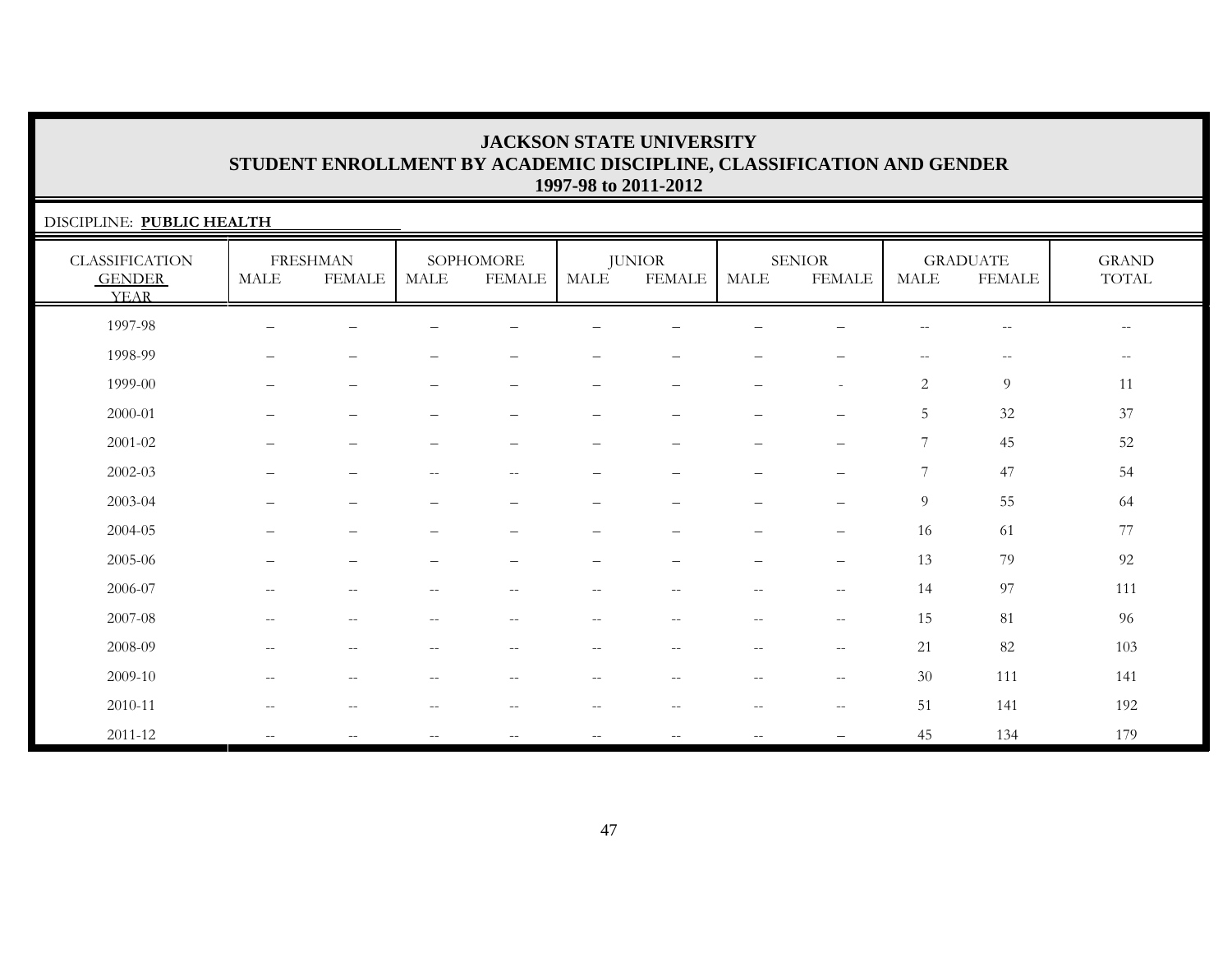### DISCIPLINE: **PUBLIC POLICY AND ADMINISTRATION**

| <b>CLASSIFICATION</b><br><b>GENDER</b><br><b>YEAR</b> | MALE                                                  | <b>FRESHMAN</b><br><b>FEMALE</b>                      | <b>MALE</b>                                         | SOPHOMORE<br><b>FEMALE</b>                            | MALE                                                | <b>JUNIOR</b><br><b>FEMALE</b> | <b>MALE</b>              | <b>SENIOR</b><br><b>FEMALE</b>                      | <b>MALE</b>    | <b>GRADUATE</b><br><b>FEMALE</b> | <b>GRAND</b><br>TOTAL |
|-------------------------------------------------------|-------------------------------------------------------|-------------------------------------------------------|-----------------------------------------------------|-------------------------------------------------------|-----------------------------------------------------|--------------------------------|--------------------------|-----------------------------------------------------|----------------|----------------------------------|-----------------------|
| 1997-98                                               | $\qquad \qquad$                                       |                                                       |                                                     |                                                       |                                                     |                                |                          | $\overline{\phantom{0}}$                            | 14             | 40                               | 54                    |
| 1998-99                                               |                                                       | -                                                     |                                                     |                                                       |                                                     |                                |                          | $\qquad \qquad -$                                   | 10             | 26                               | 36                    |
| 1999-00                                               | $\qquad \qquad -$                                     | $\overline{\phantom{m}}$                              | $\qquad \qquad -$                                   | $\overline{\phantom{m}}$                              | -                                                   | $\qquad \qquad -$              | $\qquad \qquad -$        | $\qquad \qquad -$                                   | 13             | 26                               | 39                    |
| 2000-01                                               | $\mathcal{L}=\mathcal{L}$                             | $\hspace{0.1mm}-\hspace{0.1mm}-\hspace{0.1mm}$        | $\hspace{0.05cm} -\hspace{0.05cm} -\hspace{0.05cm}$ | $\hspace{0.05cm} -\hspace{0.05cm} -\hspace{0.05cm}$   | $\mathbf{u}$                                        | $\overline{\phantom{m}}$       | $\overline{\phantom{a}}$ | $\sim$ $\sim$                                       | 7              | 29                               | 36                    |
| 2001-02                                               | $\qquad \qquad -$                                     | $\qquad \qquad -$                                     | $\qquad \qquad -$                                   | $\qquad \qquad -$                                     | $\overline{\phantom{0}}$                            | $\qquad \qquad -$              | $\qquad \qquad -$        | $\qquad \qquad -$                                   | 8              | 24                               | $32\,$                |
| $2002 - 03$                                           |                                                       | $\overline{\phantom{0}}$                              | $\overline{\phantom{m}}$                            | $--$                                                  | $\overline{\phantom{0}}$                            | $\overline{\phantom{0}}$       | -                        | $\overline{\phantom{0}}$                            | 7              | 21                               | $28\,$                |
| 2003-04                                               |                                                       | $\qquad \qquad -$                                     | $\overbrace{\phantom{1232211}}$                     | $\overline{\phantom{m}}$                              | $\overline{\phantom{0}}$                            |                                | —                        | $\overline{\phantom{0}}$                            | 12             | 13                               | $25\,$                |
| 2004-05                                               | $\qquad \qquad -$                                     | $\qquad \qquad -$                                     | $\overline{\phantom{0}}$                            | $\qquad \qquad -$                                     | $\overline{\phantom{0}}$                            | $\overline{\phantom{0}}$       | $\qquad \qquad -$        | $\qquad \qquad -$                                   | $\overline{4}$ | 21                               | $25\,$                |
| 2005-06                                               | $\qquad \qquad$                                       | $\overline{\phantom{0}}$                              |                                                     | $\hspace{0.1mm}-\hspace{0.1mm}-\hspace{0.1mm}$        | $\overline{\phantom{0}}$                            | $\overline{\phantom{0}}$       | $\overline{\phantom{0}}$ | $\overline{\phantom{m}}$                            | 11             | 34                               | 45                    |
| 2006-07                                               | $\sim$ $-$                                            | $\qquad \qquad -$                                     |                                                     | $\hspace{0.05cm} - \hspace{0.05cm} - \hspace{0.05cm}$ | $- -$                                               | $-$                            | $\overline{\phantom{m}}$ | $\hspace{0.05cm} -\hspace{0.05cm} -\hspace{0.05cm}$ | 14             | 27                               | 41                    |
| 2007-08                                               | $\hspace{0.05cm} -\hspace{0.05cm} -\hspace{0.05cm}$   | $--$                                                  | $\hspace{0.05cm} -\hspace{0.05cm} -\hspace{0.05cm}$ | $\hspace{0.05cm} -\hspace{0.05cm} -\hspace{0.05cm}$   | $\hspace{0.05cm} -\hspace{0.05cm} -\hspace{0.05cm}$ | $- -$                          | $\overline{\phantom{a}}$ | $\hspace{0.05cm} -\hspace{0.05cm} -\hspace{0.05cm}$ | 12             | 39                               | 51                    |
| 2008-09                                               | $\hspace{0.05cm} -\hspace{0.05cm} -\hspace{0.05cm}$   | $- -$                                                 | $\overline{\phantom{m}}$                            | $\hspace{0.1mm}-\hspace{0.1mm}-\hspace{0.1mm}$        | $\overline{\phantom{m}}$                            | $- -$                          | $\qquad \qquad -$        | $\hspace{0.05cm} -\hspace{0.05cm} -\hspace{0.05cm}$ | 10             | 34                               | 44                    |
| 2009-10                                               | $\hspace{0.05cm} - \hspace{0.05cm} - \hspace{0.05cm}$ | $\hspace{0.05cm} - \hspace{0.05cm} - \hspace{0.05cm}$ | $-$                                                 | $\hspace{0.1mm}-\hspace{0.1mm}-\hspace{0.1mm}$        | $\qquad \qquad -$                                   | $-$                            | $\overline{\phantom{m}}$ | $-\,-$                                              | 12             | 35                               | 47                    |
| 2010-11                                               | $-$                                                   | $- -$                                                 | --                                                  | $-$                                                   | --                                                  | $-$                            | $-$                      | $\hspace{0.05cm} -\hspace{0.05cm} -\hspace{0.05cm}$ | 14             | 39                               | 53                    |
| 2011-12                                               | $\mathcal{L}=\mathcal{L}$                             | $\mathbf{u}$                                          | $\hspace{0.05cm} -\hspace{0.05cm} -\hspace{0.05cm}$ | $--$                                                  | $- -$                                               | $\overline{\phantom{m}}$       | $\overline{\phantom{m}}$ | $\overline{\phantom{0}}$                            | 15             | 39                               | 54                    |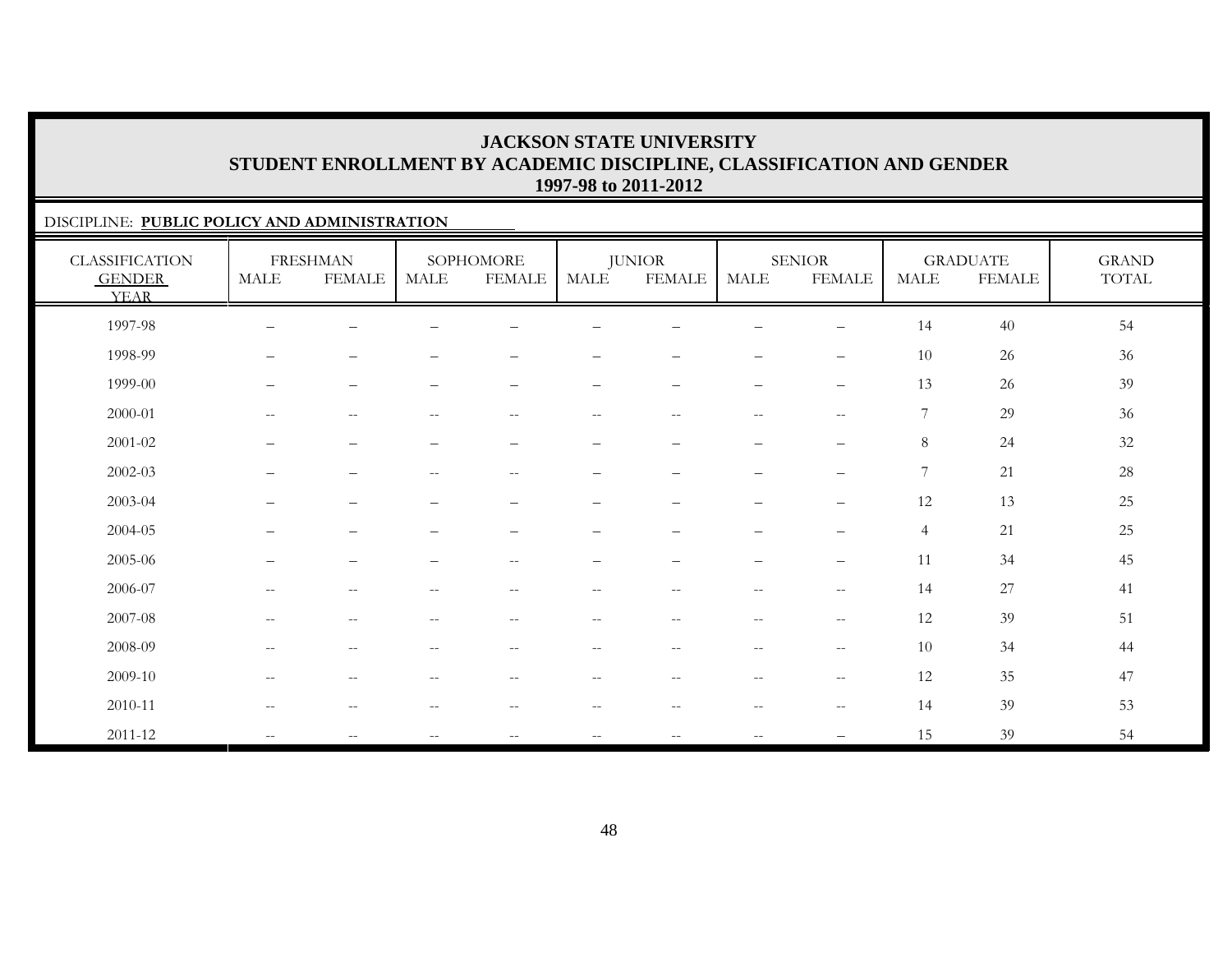| DISCIPLINE: READING                                   |                       |                                  |                          |                            |        |                                |             |                                |                          |                                  |                          |
|-------------------------------------------------------|-----------------------|----------------------------------|--------------------------|----------------------------|--------|--------------------------------|-------------|--------------------------------|--------------------------|----------------------------------|--------------------------|
| <b>CLASSIFICATION</b><br><b>GENDER</b><br><b>YEAR</b> | $\operatorname{MALE}$ | <b>FRESHMAN</b><br><b>FEMALE</b> | MALE                     | SOPHOMORE<br><b>FEMALE</b> | MALE   | <b>JUNIOR</b><br><b>FEMALE</b> | <b>MALE</b> | <b>SENIOR</b><br><b>FEMALE</b> | $\operatorname{MALE}$    | <b>GRADUATE</b><br><b>FEMALE</b> | <b>GRAND</b><br>TOTAL    |
| 1997-98                                               |                       |                                  |                          |                            |        |                                |             |                                |                          | $\overline{\phantom{m}}$         | $\overline{\phantom{m}}$ |
| 1998-99                                               |                       |                                  |                          |                            |        |                                |             |                                |                          |                                  |                          |
| 1999-00                                               |                       |                                  |                          |                            |        |                                |             | $\overline{\phantom{0}}$       |                          | $\overline{\phantom{m}}$         |                          |
| 2000-01                                               | $-$                   | --                               | --                       | $-$                        | $-$    | $- -$                          | $-$         | $-$                            | $\overline{\phantom{m}}$ | $\mathfrak{Z}$                   | 3                        |
| 2001-02                                               |                       |                                  |                          |                            |        |                                |             |                                | $\qquad \qquad -$        | $\mathfrak{Z}$                   | $\mathfrak{Z}$           |
| $2002 - 03$                                           |                       |                                  | $\qquad \qquad -$        | $\overline{\phantom{m}}$   |        |                                |             |                                | $\mathbf{1}$             | $\mathfrak{Z}$                   | $\overline{4}$           |
| 2003-04                                               |                       |                                  |                          |                            |        |                                |             |                                | 2                        | $\overline{9}$                   | 11                       |
| 2004-05                                               |                       |                                  |                          |                            |        |                                |             |                                | 3                        | 21                               | 24                       |
| 2005-06                                               |                       |                                  |                          |                            |        |                                |             |                                |                          | 23                               | 24                       |
| 2006-07                                               |                       |                                  |                          |                            |        |                                |             |                                |                          | 16                               | 16                       |
| 2007-08                                               | $-$                   | $-$                              | $- -$                    | $-$                        | --     | $- -$                          | $-$         | $\qquad \qquad -$              | 2                        | 12                               | 14                       |
| 2008-09                                               | $-$                   | $-$                              | $- -$                    | $-$                        | $- -$  | $-$                            | $\sim$ $-$  | $\mathbf{u}$                   | 2                        | 10                               | $12\,$                   |
| 2009-10                                               | --                    | $- -$                            | --                       | $\qquad \qquad -$          | $-\,-$ | $\overline{\phantom{m}}$       | $-\, -$     | $--$                           | $\overline{c}$           | 14                               | 16                       |
| 2010-11                                               |                       | --                               |                          |                            | --     |                                | --          | $\qquad \qquad -$              |                          | 11                               | 12                       |
| 2011-12                                               | $\mathbf{u}$          | $-$                              | $\overline{\phantom{m}}$ | $\overline{\phantom{m}}$   | $- -$  | $\sim$ $\sim$                  | $\sim$ $-$  |                                | $\mathbf{u}$             | $\overline{9}$                   | 9                        |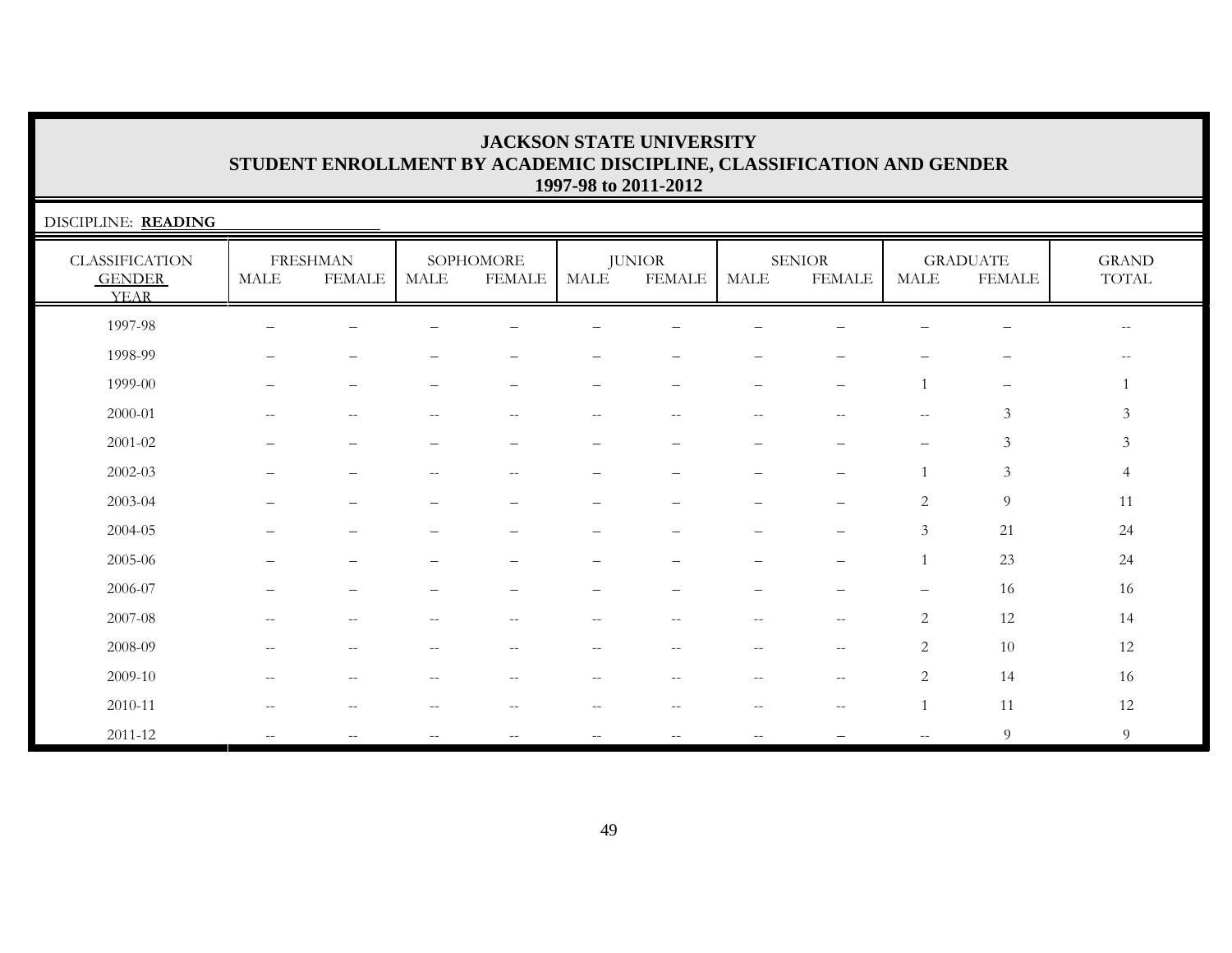### DISCIPLINE: **REHABILITATION SERVICES**

| <b>CLASSIFICATION</b><br><b>GENDER</b><br><b>YEAR</b> | <b>MALE</b>              | <b>FRESHMAN</b><br><b>FEMALE</b> | MALE                                                  | SOPHOMORE<br><b>FEMALE</b> | MALE                     | <b>JUNIOR</b><br><b>FEMALE</b> | <b>MALE</b>              | <b>SENIOR</b><br><b>FEMALE</b>        | MALE           | <b>GRADUATE</b><br><b>FEMALE</b> | <b>GRAND</b><br>TOTAL |
|-------------------------------------------------------|--------------------------|----------------------------------|-------------------------------------------------------|----------------------------|--------------------------|--------------------------------|--------------------------|---------------------------------------|----------------|----------------------------------|-----------------------|
| 1997-98                                               | $\overline{\phantom{m}}$ |                                  |                                                       |                            |                          |                                |                          |                                       | $\overline{4}$ | 24                               | $28\,$                |
| 1998-99                                               |                          |                                  |                                                       |                            |                          |                                |                          | $\overline{\phantom{m}}$              | $\mathfrak{Z}$ | 12                               | 15                    |
| 1999-00                                               | $\qquad \qquad -$        | $\qquad \qquad -$                | $\overline{\phantom{0}}$                              | $\overline{\phantom{0}}$   | $\overline{\phantom{0}}$ | $\qquad \qquad -$              | $\qquad \qquad -$        | $\overline{\phantom{m}}$              | 3              | $\overline{4}$                   | $\overline{7}$        |
| 2000-01                                               | $\overline{\phantom{m}}$ | $\overline{\phantom{m}}$         | $\hspace{0.1mm}-\hspace{0.1mm}-\hspace{0.1mm}$        | $\qquad \qquad -$          | $\overline{\phantom{m}}$ | $\overline{\phantom{m}}$       | $--$                     | $-\,-$                                | 6              | 21                               | $27\,$                |
| $2001 - 02$                                           | $\overline{\phantom{0}}$ | $\overbrace{\phantom{1232211}}$  |                                                       | $\overline{\phantom{0}}$   | $\qquad \qquad$          |                                | $\qquad \qquad -$        | $\qquad \qquad -$                     | 6              | 27                               | 33                    |
| $2002 - 03$                                           |                          | $\overline{\phantom{0}}$         | $\hspace{0.05cm} - \hspace{0.05cm} - \hspace{0.05cm}$ | $\overline{\phantom{m}}$   | $\overline{\phantom{0}}$ | $\overline{\phantom{0}}$       | $\qquad \qquad -$        | $\overline{\phantom{0}}$              | 10             | 41                               | 51                    |
| 2003-04                                               | -                        | $\qquad \qquad -$                |                                                       | $\overline{\phantom{0}}$   | $\qquad \qquad -$        | $\overline{\phantom{0}}$       | $\qquad \qquad -$        | $\qquad \qquad -$                     | 6              | 49                               | 55                    |
| 2004-05                                               |                          | $\overline{\phantom{0}}$         |                                                       | $\overline{\phantom{0}}$   | $\qquad \qquad -$        | $\overline{\phantom{0}}$       | $\qquad \qquad -$        | $\qquad \qquad -$                     | $\overline{7}$ | 54                               | 61                    |
| 2005-06                                               |                          | $\overline{\phantom{0}}$         |                                                       |                            |                          |                                | $\qquad \qquad -$        | $\qquad \qquad -$                     | 13             | 34                               | 47                    |
| 2006-07                                               |                          |                                  |                                                       |                            |                          |                                |                          | $\qquad \qquad -$                     | $8\,$          | 41                               | 49                    |
| 2007-08                                               | $\overline{\phantom{m}}$ | $\overline{\phantom{m}}$         | $ -$                                                  | $-$                        | $- -$                    | $- -$                          | $\overline{\phantom{a}}$ | $-\,-$                                | 10             | 50                               | 60                    |
| 2008-09                                               | $\overline{\phantom{a}}$ | $\overline{\phantom{m}}$         | $\hspace{0.05cm} - \hspace{0.05cm} - \hspace{0.05cm}$ | $\qquad \qquad -$          | $\overline{\phantom{m}}$ | $--$                           | $--$                     | $-\,-$                                | 10             | 49                               | 59                    |
| 2009-10                                               | $\overline{\phantom{m}}$ | $-\,-$                           | $\hspace{0.05cm} - \hspace{0.05cm} - \hspace{0.05cm}$ | $\overline{\phantom{m}}$   | $-\,-$                   | $\overline{\phantom{m}}$       | $\overline{\phantom{m}}$ | $\hspace{0.05cm}$ – $\hspace{0.05cm}$ | 10             | 45                               | 55                    |
| 2010-11                                               | $-$                      | --                               |                                                       | --                         | --                       | --                             | $\qquad \qquad -$        | $\hspace{0.05cm} -$                   | 24             | 58                               | $82\,$                |
| $2011 - 12$                                           | $\overline{\phantom{m}}$ | $\overline{\phantom{m}}$         | $\overline{\phantom{m}}$                              | $\overline{\phantom{a}}$   | $- -$                    | $\sim$ $\sim$                  | $\overline{\phantom{a}}$ |                                       | 5              | 36                               | 41                    |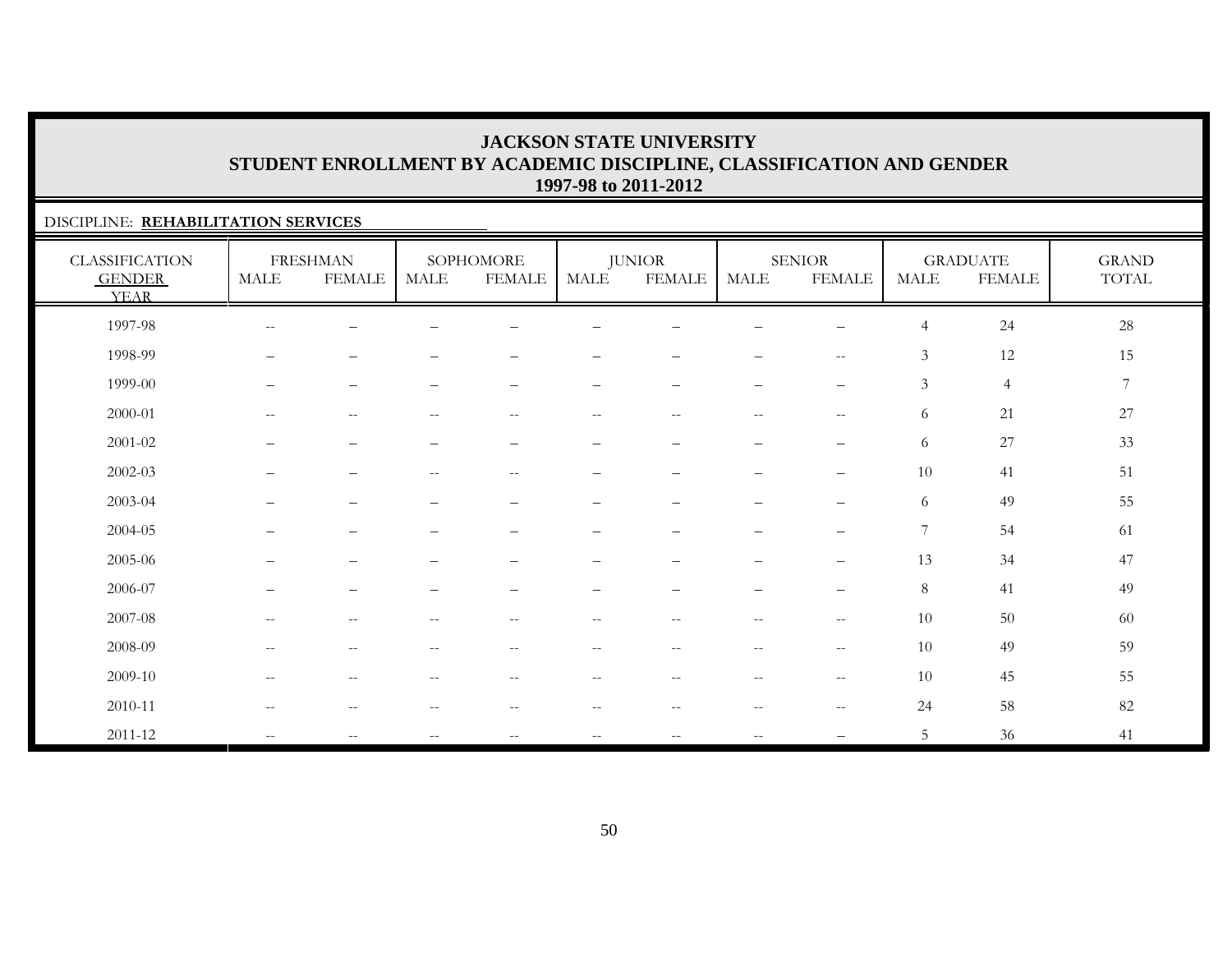### DISCIPLINE: **SCIENCE EDUCATION**

| <b>CLASSIFICATION</b><br><b>GENDER</b><br><b>YEAR</b> | MALE                     | <b>FRESHMAN</b><br><b>FEMALE</b>                      | MALE                                                  | SOPHOMORE<br><b>FEMALE</b> | MALE                     | <b>JUNIOR</b><br><b>FEMALE</b>                      | MALE                                                  | <b>SENIOR</b><br><b>FEMALE</b>                      | MALE                     | <b>GRADUATE</b><br><b>FEMALE</b> | <b>GRAND</b><br>$\operatorname{TOTAL}$ |
|-------------------------------------------------------|--------------------------|-------------------------------------------------------|-------------------------------------------------------|----------------------------|--------------------------|-----------------------------------------------------|-------------------------------------------------------|-----------------------------------------------------|--------------------------|----------------------------------|----------------------------------------|
| 1997-98                                               |                          |                                                       |                                                       |                            |                          |                                                     |                                                       |                                                     | $\sqrt{2}$               |                                  | 2                                      |
| 1998-99                                               |                          |                                                       |                                                       |                            |                          |                                                     |                                                       | $-$                                                 |                          | $\mathfrak{Z}$                   |                                        |
| 1999-00                                               |                          |                                                       |                                                       |                            |                          |                                                     |                                                       |                                                     |                          | 4                                |                                        |
| 2000-01                                               | $\frac{1}{2}$            | $\mathrel{{-}{-}}$                                    | $-$                                                   | $-$                        | $\overline{\phantom{m}}$ | $\hspace{0.05cm} -\hspace{0.05cm} -\hspace{0.05cm}$ | $\hspace{0.05cm} - \hspace{0.05cm} - \hspace{0.05cm}$ | $\hspace{0.05cm} -\hspace{0.05cm} -\hspace{0.05cm}$ | $\mathbf{u}$             | 3                                | 3                                      |
| 2001-02                                               |                          | $\overline{\phantom{m}}$                              |                                                       | -                          | -                        | $\qquad \qquad -$                                   | -                                                     | $\overbrace{\phantom{1232211}}$                     |                          | 2                                | 3                                      |
| $2002 - 03$                                           |                          |                                                       |                                                       | $-$                        |                          |                                                     |                                                       |                                                     |                          | 5                                | 6                                      |
| 2003-04                                               |                          |                                                       |                                                       |                            |                          |                                                     |                                                       |                                                     | $\overline{c}$           |                                  | $\mathfrak{Z}$                         |
| 2004-05                                               |                          |                                                       |                                                       |                            | $\overline{\phantom{0}}$ |                                                     |                                                       |                                                     | $\overline{c}$           | 5                                | 7                                      |
| 2005-06                                               |                          |                                                       |                                                       |                            | $\overline{\phantom{0}}$ |                                                     | -                                                     |                                                     | $\overline{\phantom{0}}$ | 5                                | 5                                      |
| 2006-07                                               |                          |                                                       |                                                       |                            |                          |                                                     |                                                       |                                                     |                          |                                  |                                        |
| 2007-08                                               |                          |                                                       |                                                       |                            |                          |                                                     |                                                       |                                                     |                          |                                  |                                        |
| 2008-09                                               | $-$                      | --                                                    |                                                       | --                         |                          | $- -$                                               | $- -$                                                 |                                                     |                          | $\sim$ $\sim$                    |                                        |
| 2009-10                                               | $\qquad \qquad -$        | $\hspace{0.05cm} - \hspace{0.05cm} - \hspace{0.05cm}$ |                                                       | $ -$                       |                          | $- -$                                               | $- -$                                                 |                                                     | --                       | $\overline{\phantom{m}}$         |                                        |
| 2010-11                                               | $\overline{\phantom{m}}$ | $-\,-$                                                | $\hspace{0.05cm} - \hspace{0.05cm} - \hspace{0.05cm}$ | $-\,-$                     | $-\,-$                   | $-\,-$                                              | $-\,-$                                                | $-$                                                 | $-\,-$                   | $-\,-$                           | $\overline{\phantom{m}}$               |
| 2012-12                                               | $\overline{\phantom{a}}$ | н.                                                    |                                                       |                            |                          |                                                     | $\qquad \qquad -$                                     |                                                     |                          |                                  |                                        |

\* Name changed to Science & Mathematics Education, 2006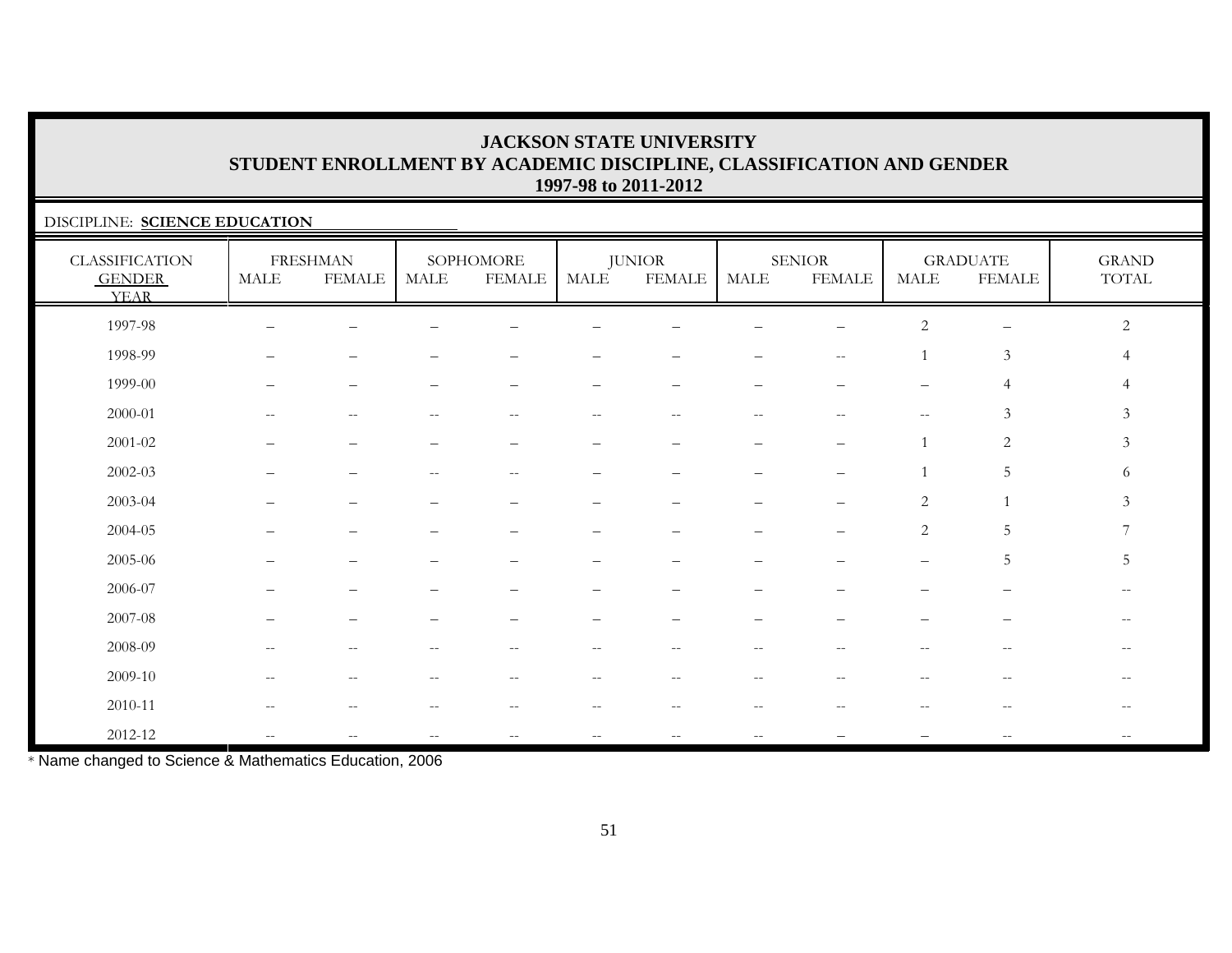### DISCIPLINE: **SCIENCE & MATHEMATICS EDUCATION**

| <b>CLASSIFICATION</b><br><b>GENDER</b><br><b>YEAR</b> | MALE                                                | <b>FRESHMAN</b><br><b>FEMALE</b> | MALE                                                  | SOPHOMORE<br><b>FEMALE</b>                            | MALE                     | <b>JUNIOR</b><br><b>FEMALE</b> | MALE                     | <b>SENIOR</b><br><b>FEMALE</b>                      | MALE                     | <b>GRADUATE</b><br><b>FEMALE</b>                    | <b>GRAND</b><br>TOTAL                               |
|-------------------------------------------------------|-----------------------------------------------------|----------------------------------|-------------------------------------------------------|-------------------------------------------------------|--------------------------|--------------------------------|--------------------------|-----------------------------------------------------|--------------------------|-----------------------------------------------------|-----------------------------------------------------|
| 1997-98                                               |                                                     |                                  |                                                       |                                                       |                          |                                |                          |                                                     |                          |                                                     | $\sim$ $\sim$                                       |
| 1998-99                                               | $\overline{\phantom{0}}$                            | -                                |                                                       |                                                       |                          |                                |                          | $\qquad \qquad -$                                   |                          | $\overline{\phantom{m}}$                            | $\overline{\phantom{m}}$                            |
| 1999-00                                               | $\overline{\phantom{0}}$                            | $\overline{\phantom{m}}$         |                                                       |                                                       | -                        | -                              | $\overline{\phantom{0}}$ | -                                                   | $\overline{\phantom{0}}$ | $\overline{\phantom{m}}$                            |                                                     |
| 2000-01                                               | $\hspace{0.05cm} -\hspace{0.05cm} -\hspace{0.05cm}$ | $\overline{\phantom{m}}$         | $-$                                                   | $-$                                                   | $ -$                     | $\overline{\phantom{m}}$       | $-$                      | $\hspace{0.05cm} -\hspace{0.05cm} -\hspace{0.05cm}$ | $\qquad \qquad -$        | $\hspace{0.05cm} -\hspace{0.05cm} -\hspace{0.05cm}$ |                                                     |
| $2001 - 02$                                           |                                                     | -                                |                                                       |                                                       | -                        | $\overline{\phantom{0}}$       |                          | -                                                   |                          | $\overline{\phantom{m}}$                            | $\qquad \qquad -$                                   |
| $2002 - 03$                                           |                                                     |                                  |                                                       | --                                                    |                          |                                |                          |                                                     |                          |                                                     |                                                     |
| 2003-04                                               |                                                     | $\qquad \qquad -$                |                                                       |                                                       | $\overline{\phantom{0}}$ |                                | $\overline{\phantom{0}}$ | -                                                   |                          | $\overline{\phantom{m}}$                            | $\hspace{0.05cm} -\hspace{0.05cm} -\hspace{0.05cm}$ |
| 2004-05                                               |                                                     |                                  |                                                       |                                                       |                          |                                |                          |                                                     |                          |                                                     |                                                     |
| 2005-06                                               |                                                     | -                                |                                                       |                                                       |                          |                                |                          |                                                     |                          |                                                     | $\overline{\phantom{m}}$                            |
| 2006-07                                               |                                                     |                                  |                                                       |                                                       |                          |                                |                          |                                                     |                          | 6                                                   | 7                                                   |
| 2007-08                                               | --                                                  | --                               |                                                       |                                                       |                          |                                | $- -$                    | $\hspace{0.05cm} -\hspace{0.05cm} -\hspace{0.05cm}$ | $\mathfrak{Z}$           | $\,8\,$                                             | 11                                                  |
| 2008-09                                               | $\overline{\phantom{m}}$                            | $- -$                            | $\hspace{0.05cm} -$                                   | $\hspace{0.05cm} - \hspace{0.05cm} - \hspace{0.05cm}$ | $-\,-$                   | $\overline{\phantom{m}}$       | $\overline{\phantom{m}}$ | $\mathord{\hspace{1pt}\text{--}\hspace{1pt}}$       | $\mathfrak{Z}$           | $\overline{7}$                                      | $10\,$                                              |
| 2009-10                                               | $\qquad \qquad -$                                   | $\overline{\phantom{m}}$         | $-$                                                   | $-$                                                   | $\qquad \qquad -$        | --                             | $-$                      | $\hspace{0.05cm} -\hspace{0.05cm} -\hspace{0.05cm}$ | $\overline{4}$           | 6                                                   | $10\,$                                              |
| 2010-11                                               | $\hspace{0.05cm} -\hspace{0.05cm} -\hspace{0.05cm}$ | $\qquad \qquad -$                |                                                       | $-$                                                   | $ -$                     | --                             | $-$                      | $\hspace{0.05cm} -\hspace{0.05cm} -\hspace{0.05cm}$ | 5                        | 5                                                   | $10\,$                                              |
| $2011 - 12$                                           | $\overline{\phantom{m}}$                            | $\qquad \qquad -$                | $\hspace{0.05cm} - \hspace{0.05cm} - \hspace{0.05cm}$ | $\qquad \qquad -$                                     | $-\,-$                   | $\overline{\phantom{m}}$       | $\qquad \qquad -$        |                                                     | 2                        | 5                                                   | 7                                                   |

\* Name changed from Science Education, 2006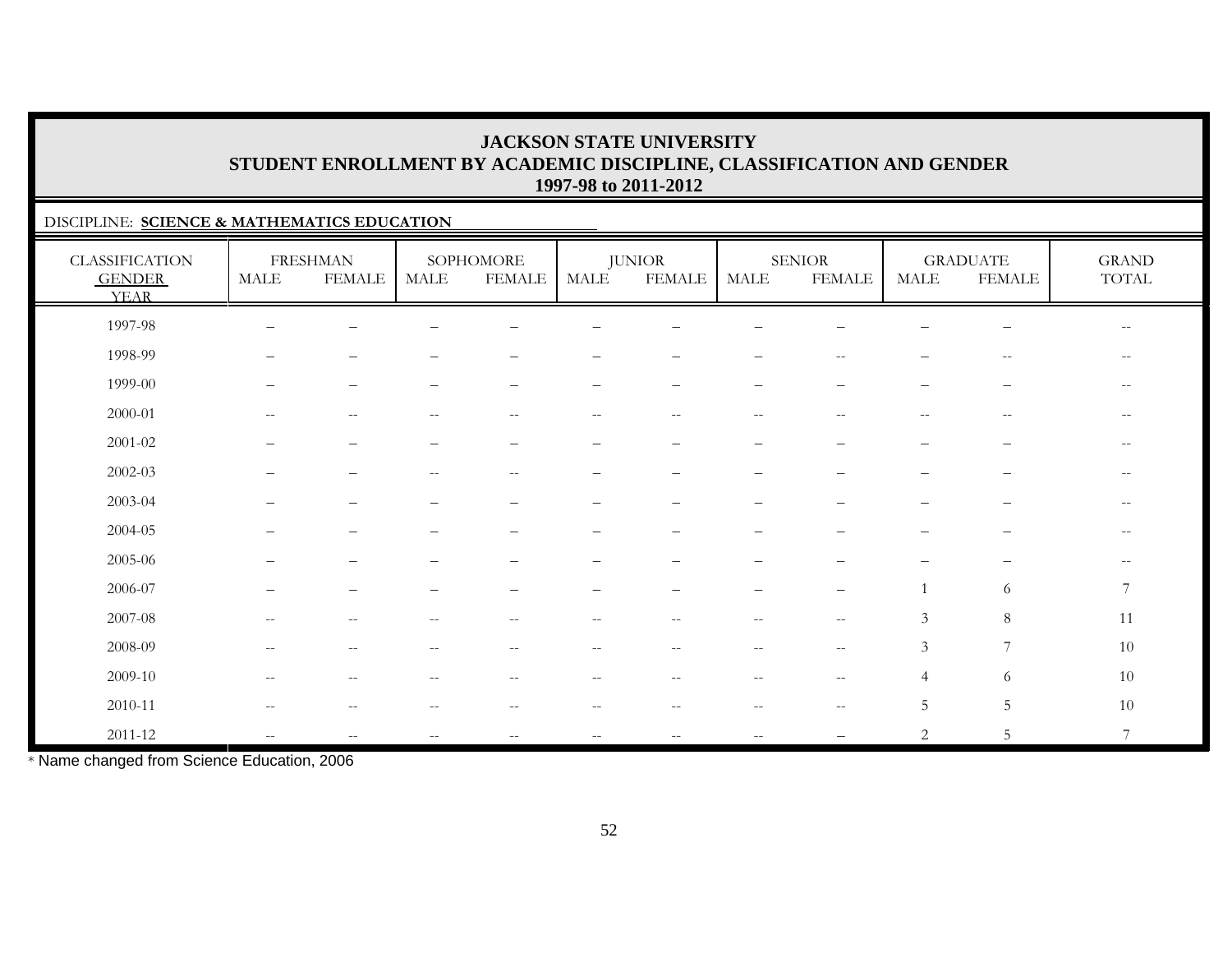### DISCIPLINE: **SECONDARY EDUCATION**

| <b>CLASSIFICATION</b><br><b>GENDER</b><br><b>YEAR</b> | <b>MALE</b>              | <b>FRESHMAN</b><br><b>FEMALE</b> | <b>MALE</b>                                           | SOPHOMORE<br><b>FEMALE</b>                          | <b>MALE</b>              | <b>JUNIOR</b><br><b>FEMALE</b>                | <b>MALE</b>              | <b>SENIOR</b><br><b>FEMALE</b>                      | <b>MALE</b>              | <b>GRADUATE</b><br><b>FEMALE</b> | <b>GRAND</b><br>TOTAL |
|-------------------------------------------------------|--------------------------|----------------------------------|-------------------------------------------------------|-----------------------------------------------------|--------------------------|-----------------------------------------------|--------------------------|-----------------------------------------------------|--------------------------|----------------------------------|-----------------------|
| 1997-98                                               |                          |                                  |                                                       |                                                     |                          |                                               |                          |                                                     | $\overline{4}$           | 13                               | 17                    |
| 1998-99                                               | ▃                        | $\qquad \qquad -$                |                                                       |                                                     |                          |                                               | $\overline{\phantom{0}}$ | $\qquad \qquad -$                                   | $\mathfrak{Z}$           | $\overline{9}$                   | 12                    |
| 1999-00                                               | $\qquad \qquad -$        | $\overline{\phantom{m}}$         | $\overline{\phantom{a}}$                              | $\qquad \qquad -$                                   | $\qquad \qquad -$        | $\overline{\phantom{m}}$                      | $\overline{\phantom{m}}$ | $\overline{\phantom{m}}$                            | $\mathbf{1}$             | 10                               | 11                    |
| 2000-01                                               | $\qquad \qquad -$        | $\overline{\phantom{m}}$         | $\sim$ $-$                                            | $\hspace{0.05cm} -\hspace{0.05cm} -\hspace{0.05cm}$ | $- -$                    | $\mathord{\hspace{1pt}\text{--}\hspace{1pt}}$ | $--$                     | $\hspace{0.05cm} -$                                 | 2                        | 14                               | 16                    |
| 2001-02                                               | $\overline{\phantom{0}}$ | $\qquad \qquad -$                | $\overline{\phantom{0}}$                              | $\qquad \qquad -$                                   | -                        | $\qquad \qquad -$                             | $\qquad \qquad -$        | $\overline{\phantom{m}}$                            | $\overline{\phantom{m}}$ | $\overline{4}$                   | $\overline{4}$        |
| $2002 - 03$                                           | —                        | $\qquad \qquad -$                |                                                       | $\qquad \qquad -$                                   | $\overline{\phantom{0}}$ | $\qquad \qquad -$                             | $\qquad \qquad -$        | $\overline{\phantom{0}}$                            | 2                        | $\,8\,$                          | 10                    |
| 2003-04                                               |                          | $\qquad \qquad -$                |                                                       |                                                     | $\equiv$                 |                                               | $\equiv$                 | $\overline{\phantom{0}}$                            | 6                        | 18                               | 24                    |
| 2004-05                                               | —                        | $\overline{\phantom{m}}$         | $\overline{\phantom{m}}$                              | $\overline{\phantom{m}}$                            | $\qquad \qquad -$        | $\qquad \qquad -$                             | $\qquad \qquad -$        | $\overline{\phantom{m}}$                            | 5                        | 10                               | 15                    |
| 2005-06                                               |                          | $\qquad \qquad -$                |                                                       | -                                                   | $\overline{\phantom{0}}$ |                                               | $\equiv$                 | $\qquad \qquad -$                                   | 10                       | 13                               | 23                    |
| 2006-07                                               | $-$                      |                                  |                                                       |                                                     | $\overline{\phantom{0}}$ | $\overline{\phantom{0}}$                      | $\qquad \qquad -$        | $\overline{\phantom{0}}$                            | $8\,$                    | 13                               | 21                    |
| 2007-08                                               | $\overline{\phantom{m}}$ | $\overline{\phantom{m}}$         | $\sim$ $-$                                            | $\hspace{0.05cm} -\hspace{0.05cm} -\hspace{0.05cm}$ | $-$                      | $\mathord{\hspace{1pt}\text{--}\hspace{1pt}}$ | $\overline{\phantom{m}}$ | $\hspace{0.05cm} -$                                 | $7\phantom{.0}$          | 12                               | 19                    |
| 2008-09                                               | $\qquad \qquad -$        | $-\,-$                           | $\hspace{0.05cm} - \hspace{0.05cm} - \hspace{0.05cm}$ | $-\,-$                                              | $-\,-$                   | $\hspace{0.05cm}$ – $\hspace{0.05cm}$         | $--$                     | $\hspace{0.05cm}$ – $\hspace{0.05cm}$               | $\overline{4}$           | $\,8\,$                          | 12                    |
| 2009-10                                               | $\overline{\phantom{m}}$ | $\overline{\phantom{m}}$         | $\hspace{0.05cm} -$                                   | $\overline{\phantom{m}}$                            | $- -$                    | $--$                                          | $--$                     | $\hspace{0.05cm} -\hspace{0.05cm} -\hspace{0.05cm}$ | $\mathfrak{Z}$           | 11                               | 14                    |
| 2010-11                                               | $\mathbf{u}$             | $\overline{\phantom{m}}$         | $\hspace{0.05cm} -\hspace{0.05cm} -\hspace{0.05cm}$   | $--$                                                | $- -$                    | $- -$                                         | $- -$                    | $-\,-$                                              | 2                        | 10                               | 12                    |
| 2011-12                                               | $\overline{\phantom{m}}$ | $-\,-$                           | $\hspace{0.05cm}$ – $\hspace{0.05cm}$                 | $\overline{\phantom{m}}$                            | $-\,-$                   | $\overline{\phantom{m}}$                      | $--$                     | $\overbrace{\phantom{123221111}}$                   | $\overline{4}$           | $10\,$                           | 14                    |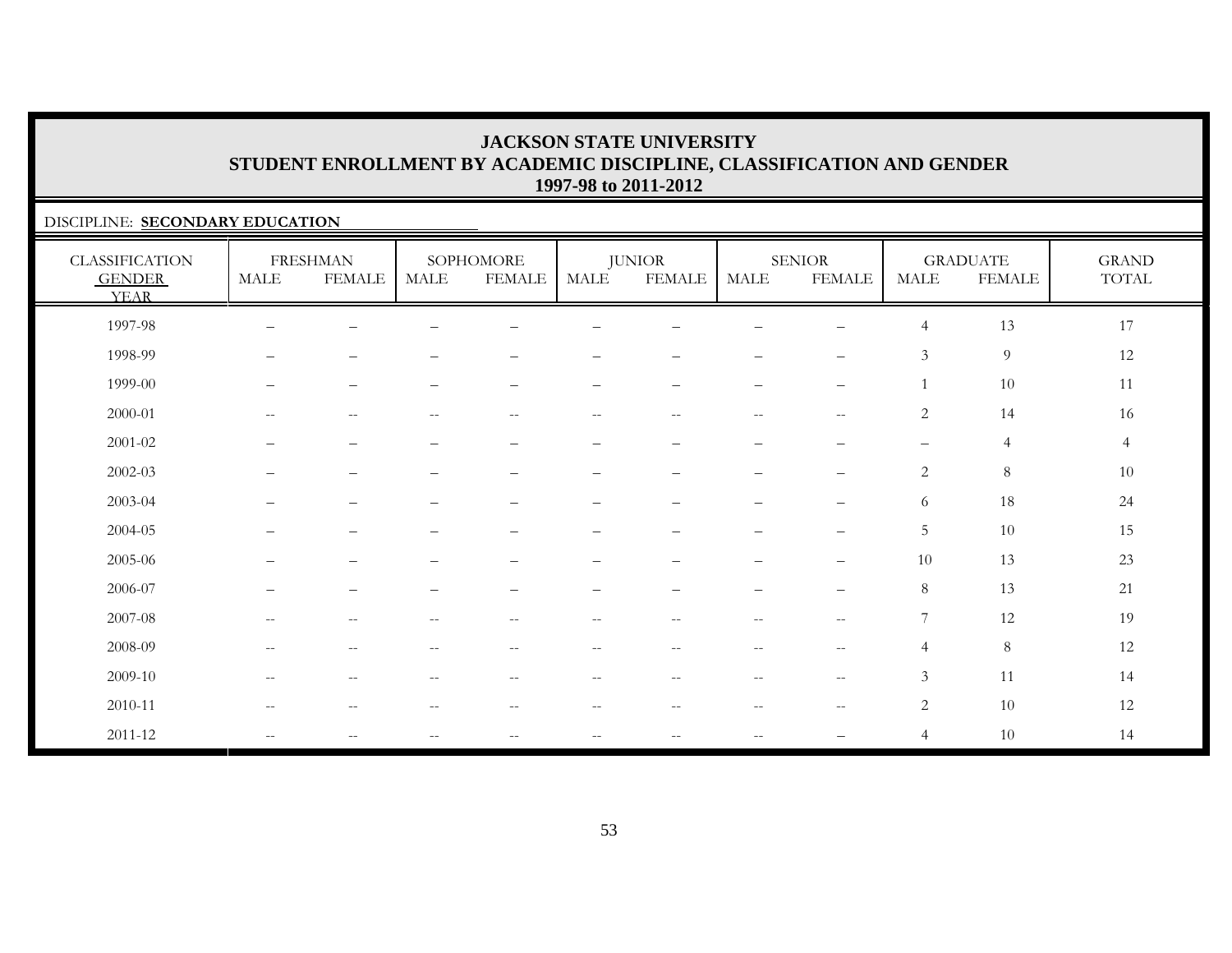### DISCIPLINE: **SOCIAL SCIENCE EDUCATION**

| <b>CLASSIFICATION</b><br><b>GENDER</b><br><b>YEAR</b> | MALE                     | <b>FRESHMAN</b><br><b>FEMALE</b>                    | MALE                                                | SOPHOMORE<br><b>FEMALE</b> | MALE                     | <b>JUNIOR</b><br><b>FEMALE</b> | <b>MALE</b>    | <b>SENIOR</b><br><b>FEMALE</b> | MALE                                                | <b>GRADUATE</b><br><b>FEMALE</b>      | <b>GRAND</b><br>$\operatorname{TOTAL}$ |
|-------------------------------------------------------|--------------------------|-----------------------------------------------------|-----------------------------------------------------|----------------------------|--------------------------|--------------------------------|----------------|--------------------------------|-----------------------------------------------------|---------------------------------------|----------------------------------------|
| 1997-98                                               |                          | $\sqrt{2}$                                          | 3                                                   | $\overline{\phantom{0}}$   | $\sqrt{2}$               | $\mathbf 5$                    | $\overline{7}$ | 7                              |                                                     |                                       | $27\,$                                 |
| 1998-99                                               |                          | $\overline{\phantom{0}}$                            |                                                     | $\mathbf{1}$               | $\mathfrak{Z}$           | $\qquad \qquad -$              | 7              | 11                             |                                                     |                                       | 23                                     |
| 1999-00                                               | $\overline{\phantom{m}}$ | $\mathbf{1}$                                        | 2                                                   | $\qquad \qquad -$          | $\sqrt{2}$               |                                | 6              | $\qquad \qquad -$              | $\overline{\phantom{0}}$                            | $\overline{\phantom{m}}$              | 12                                     |
| 2000-01                                               | 2                        | $\mathbf{1}$                                        | $\mathfrak{Z}$                                      | $\overline{2}$             | 3                        |                                | $\overline{5}$ | $\overline{\phantom{m}}$       | $-$                                                 | $ -$                                  | 17                                     |
| $2001 - 02$                                           | $\overline{4}$           | $\mathbf{1}$                                        | $\hspace{0.05cm} -\hspace{0.05cm} -\hspace{0.05cm}$ | $\mathbf{2}$               | 6                        | $\sqrt{2}$                     | 6              | $\overline{c}$                 | $\qquad \qquad -$                                   | $\qquad \qquad -$                     | 23                                     |
| 2002-03                                               |                          |                                                     | 5                                                   | 2                          | $\overline{2}$           | $\overline{2}$                 | 12             | 8                              |                                                     |                                       | 31                                     |
| 2003-04                                               | $\qquad \qquad$          | $\overline{4}$                                      |                                                     | $\qquad \qquad -$          | $\overline{4}$           | $\overline{c}$                 | 12             | $\overline{7}$                 | $\qquad \qquad -$                                   | $\overline{\phantom{m}}$              | 30                                     |
| 2004-05                                               | 2                        | 3                                                   | 2                                                   | 2                          | 2                        | $\overline{c}$                 | 14             | 5                              |                                                     | —                                     | 32                                     |
| 2005-06                                               | $\mathbf{1}$             | $\mathfrak{Z}$                                      | $\overline{5}$                                      | $\mathfrak{Z}$             | $\,8\,$                  | $\overline{7}$                 | $\mathfrak{Z}$ | $\,8\,$                        |                                                     |                                       | $38\,$                                 |
| 2006-07                                               |                          | $\sqrt{2}$                                          | $\overline{4}$                                      | 6                          | $\sqrt{2}$               | $8\,$                          | 6              | 11                             |                                                     |                                       | 40                                     |
| 2007-08                                               | $\mathbf{1}$             | $\hspace{0.05cm} -\hspace{0.05cm} -\hspace{0.05cm}$ | $\overline{2}$                                      | $\overline{4}$             | $\mathbf{1}$             | $\,8\,$                        | $\overline{7}$ | 15                             | $\hspace{0.05cm} -\hspace{0.05cm} -\hspace{0.05cm}$ | $\overline{\phantom{m}}$              | 38                                     |
| 2008-09                                               | $\overline{\phantom{a}}$ | $\mathfrak{Z}$                                      |                                                     | $\mathbf{1}$               | $\mathfrak{Z}$           | 5                              | $\overline{4}$ | 12                             | $\hspace{0.05cm} -\hspace{0.05cm} -\hspace{0.05cm}$ | $\overline{\phantom{m}}$              | 29                                     |
| 2009-10                                               | $--$                     | $\overline{2}$                                      |                                                     | 2                          | $\overline{\phantom{m}}$ | $--$                           | 5              | 8                              | $\overline{\phantom{m}}$                            | $\hspace{0.05cm}$ – $\hspace{0.05cm}$ | 18                                     |
| 2010-11                                               | $\overline{4}$           | $\mathbf 5$                                         |                                                     | $\overline{4}$             | 5                        | 3                              | 7              | 12                             | $\hspace{0.05cm} -\hspace{0.05cm} -\hspace{0.05cm}$ | $\overline{\phantom{m}}$              | 41                                     |
| 2011-12                                               | $\overline{2}$           | $\mathfrak{Z}$                                      | $\hspace{0.05cm} -\hspace{0.05cm} -\hspace{0.05cm}$ | $\overline{7}$             | 6                        | 3                              | 6              | 10                             | $\overline{\phantom{a}}$                            | $-\,-$                                | 37                                     |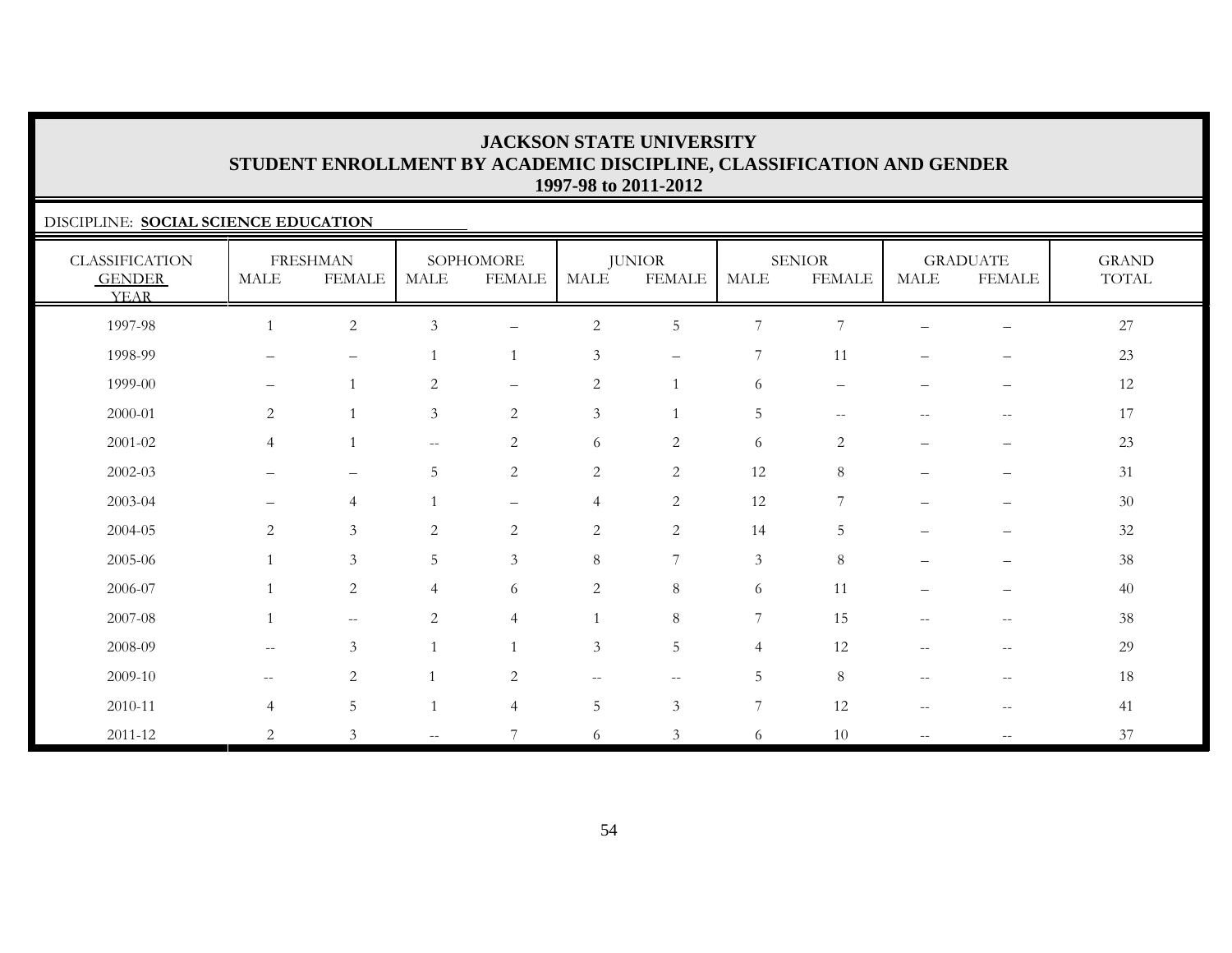| DISCIPLINE: SOCIAL WORK                               |                |                                  |                |                            |                |                                |                |                                |                       |                                  |                       |
|-------------------------------------------------------|----------------|----------------------------------|----------------|----------------------------|----------------|--------------------------------|----------------|--------------------------------|-----------------------|----------------------------------|-----------------------|
| <b>CLASSIFICATION</b><br><b>GENDER</b><br><b>YEAR</b> | <b>MALE</b>    | <b>FRESHMAN</b><br><b>FEMALE</b> | MALE           | SOPHOMORE<br><b>FEMALE</b> | MALE           | <b>JUNIOR</b><br><b>FEMALE</b> | <b>MALE</b>    | <b>SENIOR</b><br><b>FEMALE</b> | $\operatorname{MALE}$ | <b>GRADUATE</b><br><b>FEMALE</b> | <b>GRAND</b><br>TOTAL |
| 1997-98                                               | 3              | 21                               | 6              | 35                         | 15             | 55                             | 11             | 75                             | 18                    | 62                               | 301                   |
| 1998-99                                               | 7              | 26                               | 8              | 29                         | $\overline{7}$ | 59                             | 15             | 81                             | 18                    | 93                               | 343                   |
| 1999-00                                               | 5              | 35                               | 8              | 24                         | $8\,$          | 36                             | 21             | 117                            | 20                    | 88                               | 362                   |
| 2000-01                                               | 7              | 49                               | 8              | 31                         | $8\,$          | 47                             | 15             | 88                             | 18                    | 104                              | 375                   |
| 2001-02                                               | 11             | 54                               | 6              | 44                         | 10             | 47                             | 14             | 95                             | 9                     | 91                               | 381                   |
| 2002-03                                               | 12             | 67                               | 10             | 59                         | $\overline{4}$ | 50                             | 19             | 107                            | 16                    | 96                               | 440                   |
| 2003-04                                               | 10             | 55                               | $\overline{7}$ | 60                         | 9              | 73                             | 11             | 104                            | 12                    | 74                               | 415                   |
| 2004-05                                               | 6              | 59                               | 6              | 42                         | $\overline{7}$ | 49                             | $\overline{7}$ | 122                            | 14                    | 77                               | 389                   |
| 2005-06                                               | $\overline{7}$ | 52                               | 6              | 42                         | $\overline{5}$ | 71                             | $\,8\,$        | 77                             | 16                    | 81                               | 365                   |
| 2006-07                                               | 5              | 35                               | 4              | 44                         | $\,8\,$        | 52                             | $\mathbf 5$    | 95                             | 17                    | 67                               | 332                   |
| 2007-08                                               | 7              | 49                               | $\overline{4}$ | 46                         | $\overline{4}$ | 53                             | 7              | 104                            | 14                    | 71                               | 359                   |
| 2008-09                                               | $\overline{4}$ | 33                               | 9              | 50                         | $\mathfrak{Z}$ | 43                             | 6              | 99                             | 16                    | 83                               | 346                   |
| 2009-10                                               | 5              | 34                               | 5              | 52                         | 6              | 65                             | $\,8\,$        | 99                             | 17                    | 118                              | 409                   |
| 2010-11                                               | $\overline{4}$ | 43                               | 11             | 56                         | 6              | 72                             | $\,8\,$        | 112                            | 22                    | 146                              | 480                   |
| 2011-12                                               | 5              | 52                               | $\overline{4}$ | 55                         | $\overline{9}$ | 81                             | 12             | 132                            | 17                    | 137                              | 504                   |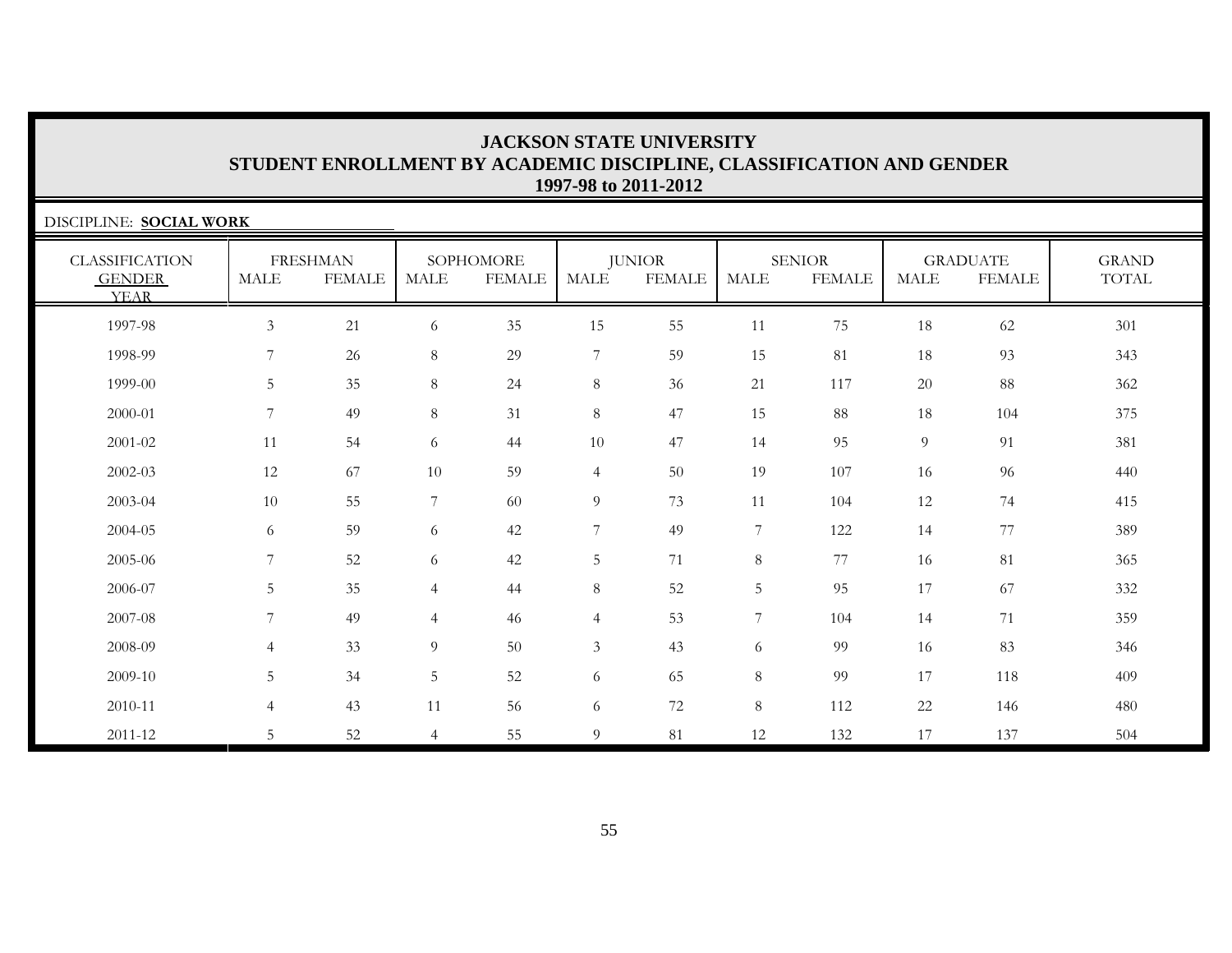| DISCIPLINE: SOCIOLOGY                                 |                          |                                  |                          |                            |                   |                                |                |                                |                |                                  |                       |
|-------------------------------------------------------|--------------------------|----------------------------------|--------------------------|----------------------------|-------------------|--------------------------------|----------------|--------------------------------|----------------|----------------------------------|-----------------------|
| <b>CLASSIFICATION</b><br><b>GENDER</b><br><b>YEAR</b> | MALE                     | <b>FRESHMAN</b><br><b>FEMALE</b> | <b>MALE</b>              | SOPHOMORE<br><b>FEMALE</b> | MALE              | <b>JUNIOR</b><br><b>FEMALE</b> | <b>MALE</b>    | <b>SENIOR</b><br><b>FEMALE</b> | MALE           | <b>GRADUATE</b><br><b>FEMALE</b> | <b>GRAND</b><br>TOTAL |
| 1997-98                                               | $\overline{\phantom{a}}$ | $\overline{4}$                   | $\overline{\phantom{0}}$ | 3                          | $\qquad \qquad -$ | 5                              | 8              | 7                              | 22             | 34                               | 83                    |
| 1998-99                                               |                          | $--$                             | 5                        | $\mathfrak{Z}$             | $--$              | $\overline{\phantom{m}}$       | 5              | 7                              | 20             | 39                               | 80                    |
| 1999-00                                               | 3                        | 6                                | 2                        |                            | $\overline{4}$    | 2                              | 3              | 9                              | 19             | 32                               | 80                    |
| 2000-01                                               | $\mathbf{1}$             | $\mathfrak{Z}$                   | $\mathbf{1}$             | 5                          | $\overline{4}$    | 2                              | $\overline{4}$ | 8                              | 15             | 26                               | 69                    |
| 2001-02                                               | 3                        | 5                                | $\overline{\phantom{0}}$ | $\overline{4}$             | $\sqrt{2}$        |                                | 5              | $\overline{7}$                 | 13             | 25                               | 65                    |
| $2002 - 03$                                           |                          | $\overline{4}$                   | 2                        | 6                          |                   | 7                              | $\overline{4}$ | 6                              | 14             | 30                               | 74                    |
| 2003-04                                               |                          | $8\,$                            | 3                        | $\overline{4}$             |                   | 9                              | 6              | 10                             | 16             | 38                               | 96                    |
| 2004-05                                               | $\mathfrak{Z}$           | 8                                |                          | 5                          | $\overline{c}$    | $\overline{4}$                 | 6              | 16                             | 13             | 37                               | 95                    |
| 2005-06                                               | 5                        | 9                                | $\overline{\phantom{0}}$ | 11                         | 6                 | 17                             | 6              | 14                             | 12             | 39                               | 119                   |
| 2006-07                                               | 3                        | $8\,$                            | 5                        | $\,8\,$                    | 5                 | $8\,$                          | $\,8\,$        | 29                             | 16             | 44                               | 134                   |
| 2007-08                                               | 2                        | 7                                | $\mathfrak{Z}$           | 10                         | 6                 | 9                              | 11             | $20\,$                         | 19             | 34                               | 121                   |
| 2008-09                                               | 2                        | 12                               | $\overline{4}$           | 12                         | $\overline{4}$    | 12                             | 16             | 25                             | 17             | 45                               | 149                   |
| 2009-10                                               | 5                        | $8\,$                            | $\overline{4}$           | 6                          | 6                 | 19                             | 16             | $30\,$                         | 14             | 46                               | 154                   |
| 2010-11                                               | 2                        | $\overline{4}$                   | $\overline{4}$           | 10                         | $8\,$             | 13                             | 12             | 34                             | 8              | 44                               | 139                   |
| $2011 - 12$                                           |                          | $\overline{4}$                   | $\overline{2}$           | 9                          | $\overline{4}$    | 11                             | 9              | 22                             | $\overline{7}$ | 27                               | 95                    |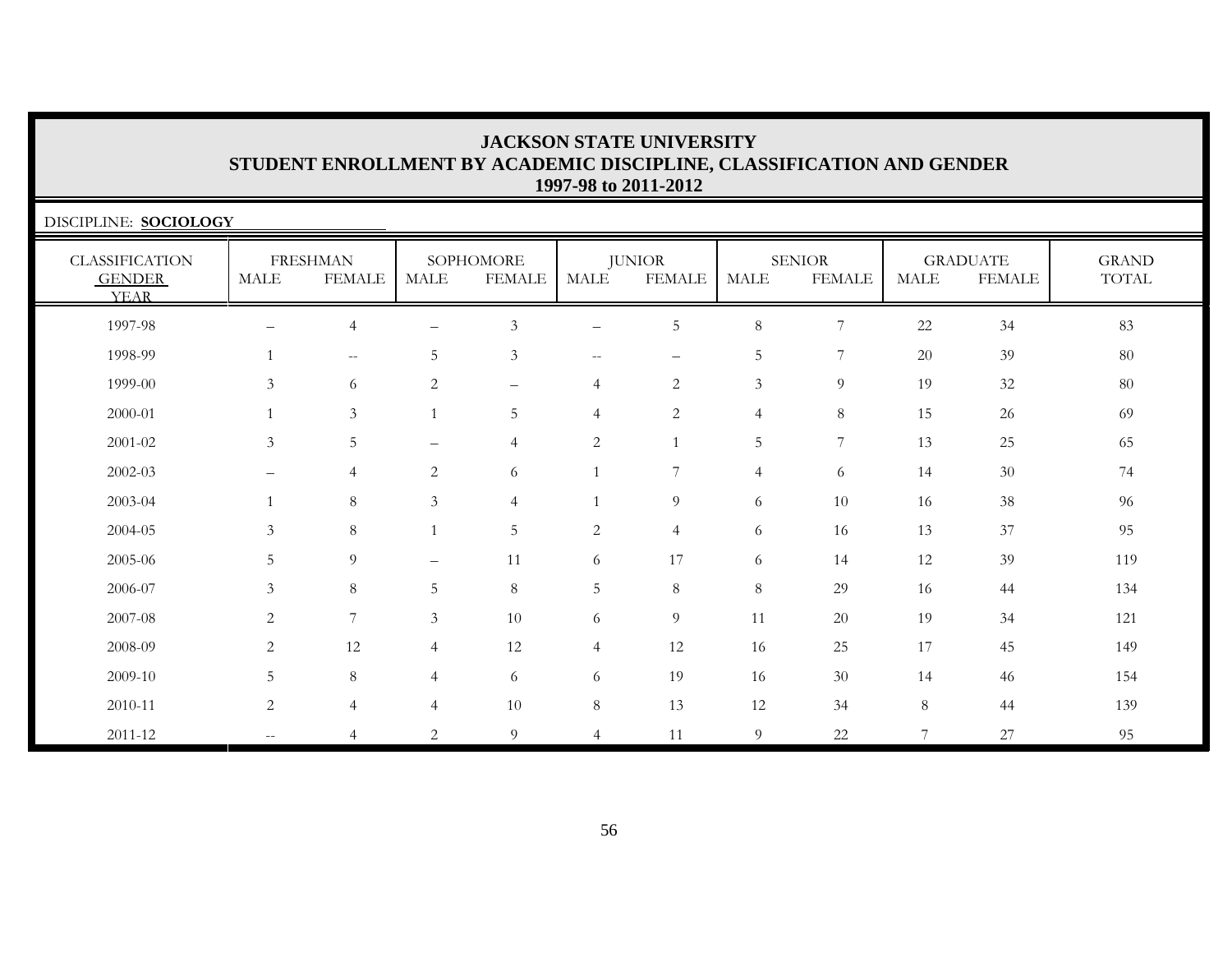| DISCIPLINE: SPECIAL EDUCATION                         |                |                                  |                          |                            |                          |                                |                |                                |                |                                  |                       |
|-------------------------------------------------------|----------------|----------------------------------|--------------------------|----------------------------|--------------------------|--------------------------------|----------------|--------------------------------|----------------|----------------------------------|-----------------------|
| <b>CLASSIFICATION</b><br><b>GENDER</b><br><b>YEAR</b> | MALE           | <b>FRESHMAN</b><br><b>FEMALE</b> | MALE                     | SOPHOMORE<br><b>FEMALE</b> | <b>MALE</b>              | <b>JUNIOR</b><br><b>FEMALE</b> | MALE           | <b>SENIOR</b><br><b>FEMALE</b> | MALE           | <b>GRADUATE</b><br><b>FEMALE</b> | <b>GRAND</b><br>TOTAL |
| 1997-98                                               | $\overline{c}$ | 8                                | $\mathbf{2}$             | 7                          | $\overline{4}$           | 17                             | 15             | 22                             | $8\,$          | 15                               | 100                   |
| 1998-99                                               | 2              | $\overline{4}$                   |                          | 8                          | $\mathfrak{Z}$           | 11                             | 6              | 35                             | 8              | $\overline{4}$                   | 81                    |
| 1999-00                                               |                | 10                               |                          | $5\phantom{.0}$            | $\overline{c}$           | 8                              | 14             | 21                             | 5              | 13                               | 80                    |
| 2000-01                                               | 3              | 6                                | $\qquad \qquad -$        | 7                          | $\overline{\phantom{m}}$ | 12                             | $\overline{4}$ | 26                             | 2              | 21                               | 81                    |
| $2001 - 02$                                           | $\mathfrak{Z}$ | $\overline{4}$                   | 2                        | 5                          | 2                        | $\overline{9}$                 | $\overline{4}$ | 34                             | 3              | 18                               | 84                    |
| $2002 - 03$                                           | 5 <sup>5</sup> | 10                               | $\overline{c}$           | 6                          | $\mathfrak{Z}$           | 10                             | 9              | 33                             | $\overline{4}$ | 19                               | 101                   |
| 2003-04                                               | 5 <sup>5</sup> | 13                               | $\overline{4}$           | 8                          | $\overline{c}$           | 12                             | $\overline{4}$ | 38                             | 3              | 17                               | 106                   |
| 2004-05                                               | $\mathfrak{Z}$ | 15                               | $\overline{4}$           | $8\phantom{.}$             | 2                        | 8                              | $\overline{4}$ | 33                             | $\mathfrak{Z}$ | 22                               | 102                   |
| 2005-06                                               | $\overline{1}$ | 11                               | $\overline{4}$           | 8                          | $\mathfrak{Z}$           | 15                             | 2              | 29                             | $\overline{4}$ | 19                               | 96                    |
| 2006-07                                               |                | 6                                |                          | 5                          | 6                        | 10                             | $\overline{4}$ | 39                             | $\mathbf{2}$   | 9                                | 88                    |
| 2007-08                                               | 2              | 7                                |                          | 6                          | $--$                     | 12                             | 8              | 31                             | 8              | 22                               | 97                    |
| 2008-09                                               |                | 3 <sup>7</sup>                   | $\overline{c}$           | 5                          |                          | $\overline{7}$                 | 8              | 21                             | 8              | 27                               | 83                    |
| 2009-10                                               | 2              | 5                                | $--$                     | $7\phantom{.0}$            |                          | 10                             | $\overline{7}$ | 26                             | $\overline{7}$ | 53                               | 118                   |
| 2010-11                                               | $\mathbf{1}$   | 5                                | $\overline{\phantom{m}}$ | 9                          |                          | $\overline{9}$                 | 5              | 21                             | $\overline{7}$ | 54                               | 112                   |
| 2011-12                                               |                | 4                                |                          | 8                          | 2                        | 8                              | 3              | 27                             | 3              | 46                               | 102                   |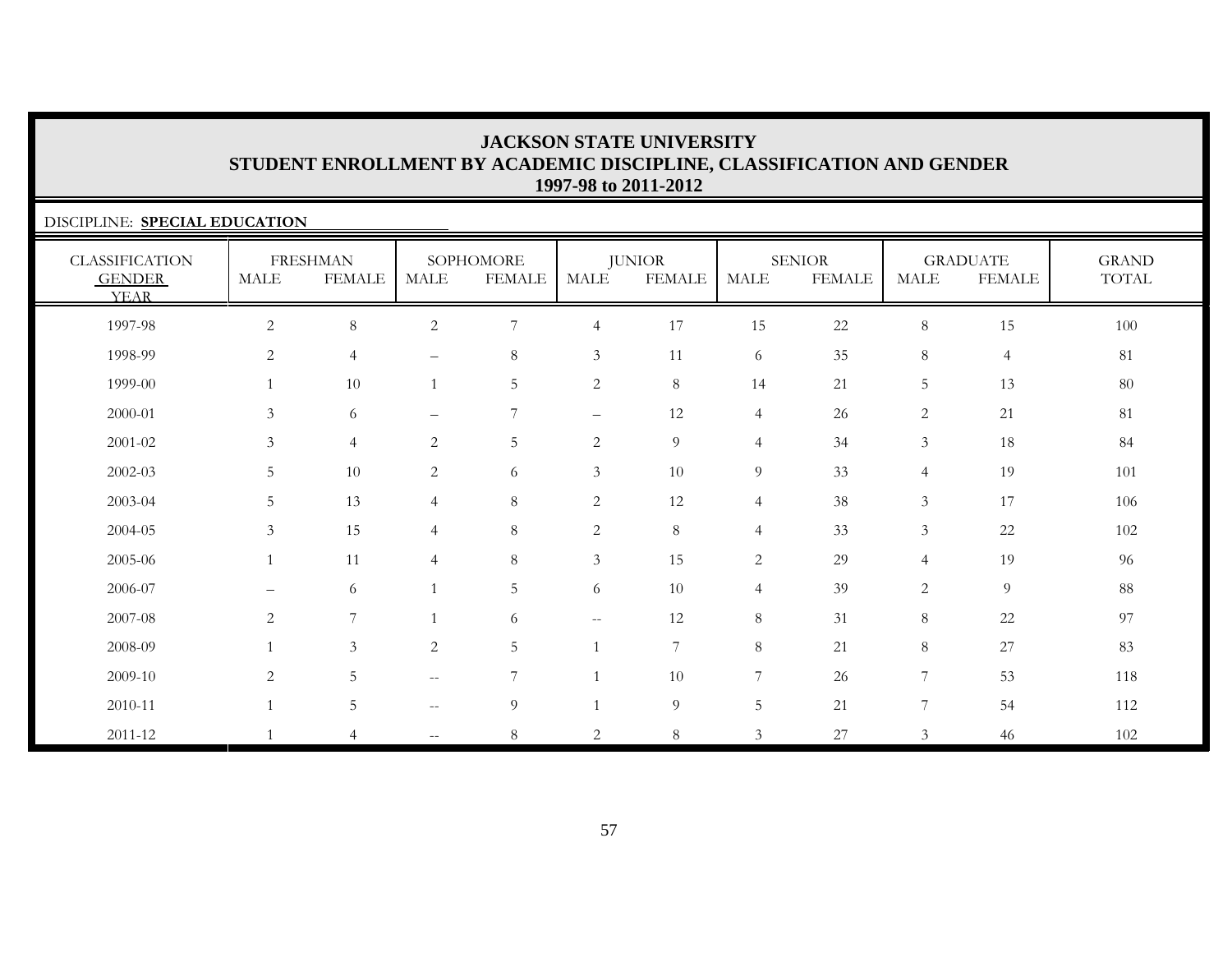### DISCIPLINE: **SPEECH AND DRAMATIC ARTS**

| <b>CLASSIFICATION</b><br><b>GENDER</b><br><b>YEAR</b> | $\operatorname{MALE}$ | <b>FRESHMAN</b><br><b>FEMALE</b> | $\operatorname{MALE}$ | SOPHOMORE<br><b>FEMALE</b> | <b>MALE</b>    | <b>JUNIOR</b><br><b>FEMALE</b> | <b>MALE</b>      | <b>SENIOR</b><br><b>FEMALE</b> | MALE              | <b>GRADUATE</b><br><b>FEMALE</b>      | <b>GRAND</b><br>TOTAL |
|-------------------------------------------------------|-----------------------|----------------------------------|-----------------------|----------------------------|----------------|--------------------------------|------------------|--------------------------------|-------------------|---------------------------------------|-----------------------|
| 1997-98                                               |                       | $\overline{9}$                   | $\overline{5}$        | 18                         | 6              | 19                             | $\boldsymbol{7}$ | 31                             |                   |                                       | 96                    |
| 1998-99                                               | $\mathfrak{Z}$        | 16                               | $\mathfrak{Z}$        | $20\,$                     | $\mathbf 5$    | 15                             | $5\phantom{.0}$  | 28                             |                   | $\qquad \qquad -$                     | 95                    |
| 1999-00                                               | $5\phantom{.}$        | 10                               | 6                     | $20\,$                     | $\mathfrak{Z}$ | 21                             | 13               | 22                             | $\qquad \qquad -$ | $\qquad \qquad -$                     | $100\,$               |
| 2000-01                                               | $\overline{2}$        | 16                               | $\overline{4}$        | 13                         | 5              | 20                             | $\overline{9}$   | 24                             | $\qquad \qquad -$ | $\qquad \qquad -$                     | 93                    |
| 2001-02                                               | $\mathfrak{Z}$        | 14                               | 2                     | 13                         | 7              | 12                             | $\overline{4}$   | 28                             | $\qquad \qquad -$ | $\qquad \qquad -$                     | 83                    |
| 2002-03                                               | $\qquad \qquad -$     | 12                               | 2                     | 15                         | 2              | 16                             | 7                | 15                             | $\qquad \qquad -$ | $\qquad \qquad -$                     | 69                    |
| 2003-04                                               | $\overline{4}$        | $20\,$                           | $\overline{2}$        | $\,8\,$                    |                | 16                             | $\mathfrak{Z}$   | 14                             | $\qquad \qquad -$ | $\qquad \qquad -$                     | 68                    |
| 2004-05                                               | $\mathfrak{Z}$        | 13                               | 2                     | 9                          | $\sqrt{2}$     | 17                             | $\mathbf{1}$     | 19                             | $\qquad \qquad -$ | $\overline{\phantom{0}}$              | 66                    |
| 2005-06                                               | $\overline{4}$        | 11                               | $\overline{4}$        | 11                         | $\mathfrak{Z}$ | 15                             | $\mathbf{1}$     | 17                             | $\qquad \qquad -$ | $\qquad \qquad -$                     | 66                    |
| 2006-07                                               | $\sqrt{2}$            | 16                               | $5\phantom{.0}$       | 12                         | 6              | 10                             | $\mathfrak{Z}$   | 18                             |                   | $\qquad \qquad -$                     | $72\,$                |
| 2007-08                                               | $\mathfrak{Z}$        | $\mathfrak{Z}$                   | $\overline{4}$        | 8                          | $\overline{4}$ | $\,8\,$                        | $\overline{5}$   | $\overline{9}$                 | $\mathbf{u}$      | $\overline{\phantom{m}}$              | 44                    |
| 2008-09                                               | 2                     | $\mathfrak{Z}$                   | 2                     | $\mathfrak{Z}$             | 2              | $\overline{4}$                 | 7                | 13                             | $--$              | $\overline{\phantom{m}}$              | 36                    |
| 2009-10                                               | $\overline{2}$        | $\,8\,$                          | 3                     | 5                          | 2              | 6                              | 6                | $\overline{7}$                 | $\sim$ $\sim$     | $-\,-$                                | 39                    |
| 2010-11                                               | 5                     | 5                                | $\overline{2}$        | $7\phantom{.0}$            | 5              | 8                              | $\overline{9}$   | 6                              | $--$              | $\hspace{0.05cm}$ – $\hspace{0.05cm}$ | 47                    |
| 2011-12                                               | 2                     | 9                                | 9                     | 9                          | 5              | 9                              | 6                | 6                              | $--$              | $\hspace{0.05cm} -$                   | 55                    |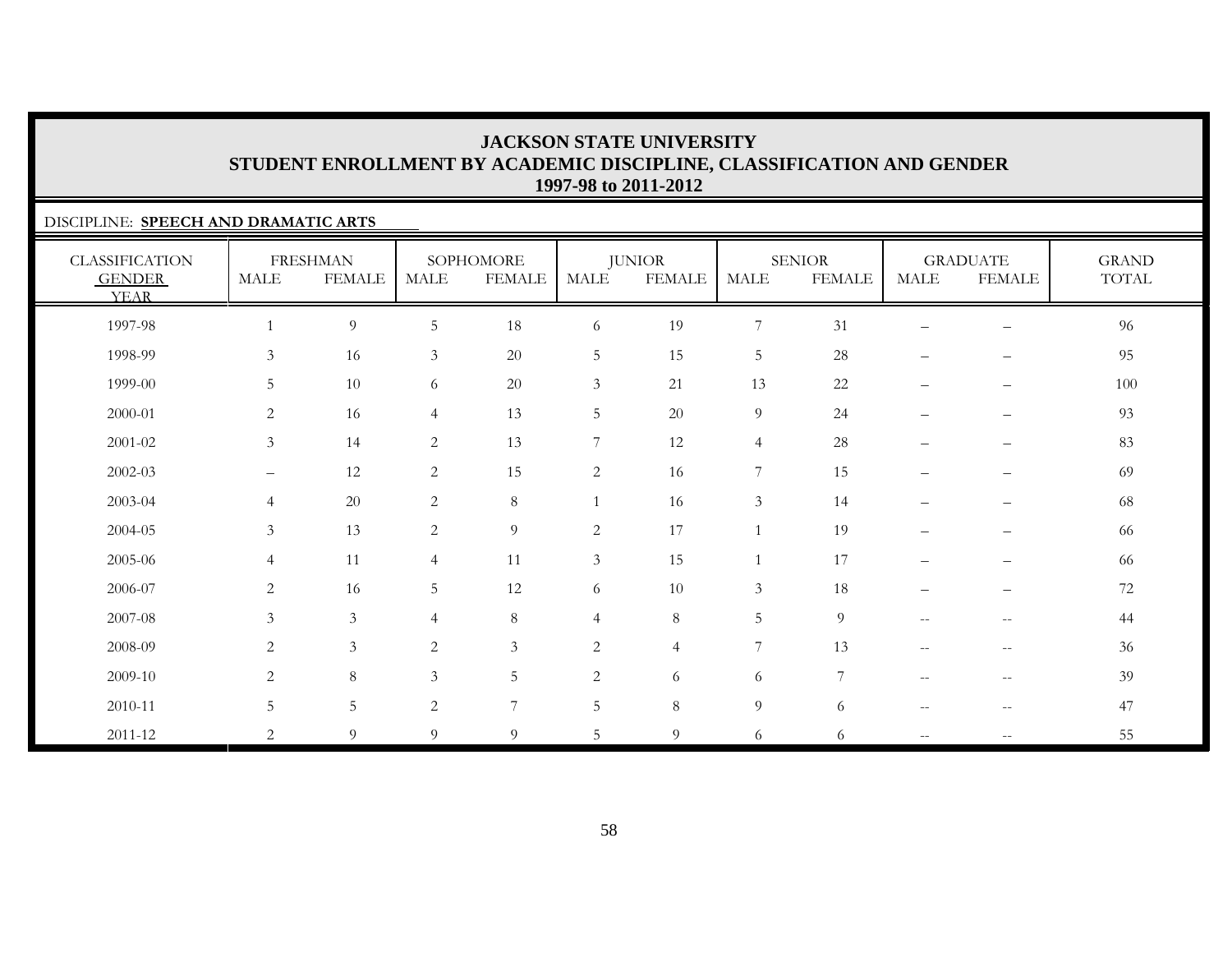| DISCIPLINE: SPORTS MEDICINE                           |                          |                                  |                          |                          |                          |                          |                                                     |                                |                          |                                                     |                                                     |
|-------------------------------------------------------|--------------------------|----------------------------------|--------------------------|--------------------------|--------------------------|--------------------------|-----------------------------------------------------|--------------------------------|--------------------------|-----------------------------------------------------|-----------------------------------------------------|
| <b>CLASSIFICATION</b><br><b>GENDER</b><br><b>YEAR</b> | MALE                     | <b>FRESHMAN</b><br><b>FEMALE</b> | MALE                     | SOPHOMORE<br>FEMALE      | MALE                     | <b>JUNIOR</b><br>FEMALE  | MALE                                                | <b>SENIOR</b><br><b>FEMALE</b> | <b>MALE</b>              | <b>GRADUATE</b><br><b>FEMALE</b>                    | <b>GRAND</b><br>TOTAL                               |
| 1997-98                                               |                          |                                  |                          |                          |                          |                          |                                                     |                                |                          |                                                     | $\hspace{0.05cm} -$                                 |
| 1998-99                                               |                          |                                  |                          |                          |                          |                          |                                                     |                                |                          | $-$                                                 | $- -$                                               |
| 1999-00                                               |                          |                                  |                          | $\overline{\phantom{0}}$ | $\overline{\phantom{0}}$ |                          |                                                     |                                |                          | $\qquad \qquad -$                                   | $\overline{\phantom{m}}$                            |
| 2000-01                                               | $-$                      |                                  | --                       | $- -$                    | $ -$                     | $-$                      |                                                     |                                | $- -$                    | $\overline{\phantom{m}}$                            | $\overline{\phantom{m}}$                            |
| 2001-02                                               |                          |                                  | -                        | $\overline{\phantom{0}}$ | $\qquad \qquad -$        |                          |                                                     |                                | $\overline{\phantom{0}}$ |                                                     | $\hspace{0.05cm} -$                                 |
| $2002 - 03$                                           |                          |                                  | $\overline{\phantom{m}}$ | $\overline{\phantom{a}}$ |                          |                          |                                                     |                                |                          | -                                                   | $-\,-$                                              |
| 2003-04                                               |                          |                                  |                          | $\overline{\phantom{0}}$ |                          |                          |                                                     |                                |                          | -                                                   | $\hspace{0.05cm}$ – $\hspace{0.05cm}$               |
| 2004-05                                               |                          |                                  |                          |                          |                          |                          |                                                     |                                |                          |                                                     | $\qquad \qquad -$                                   |
| 2005-06                                               |                          |                                  |                          |                          |                          |                          |                                                     |                                |                          |                                                     | $-$                                                 |
| 2006-07                                               |                          |                                  |                          |                          |                          |                          |                                                     |                                |                          | $\qquad \qquad -$                                   | $\hspace{0.05cm} -\hspace{0.05cm} -\hspace{0.05cm}$ |
| 2007-08                                               | $\sim$ $\sim$            | $--$                             | $\overline{\phantom{m}}$ | $\mathbf{u}$             | $- -$                    | $\overline{\phantom{a}}$ | $\sim$ $-$                                          | $\sim$ $\sim$                  | $\qquad \qquad -$        | $\hspace{0.05cm} -\hspace{0.05cm} -\hspace{0.05cm}$ | $--$                                                |
| 2008-09                                               | $\qquad \qquad -$        | $\qquad \qquad -$                | $\overline{\phantom{m}}$ | $\overline{\phantom{m}}$ | $- -$                    |                          |                                                     | $-\,-$                         | $-$                      | $\hspace{0.05cm} -\hspace{0.05cm} -\hspace{0.05cm}$ | $\overline{\phantom{m}}$                            |
| 2009-10                                               | $\sim$                   |                                  | --                       |                          | $-$                      |                          |                                                     |                                |                          |                                                     | $--$                                                |
| 2010-11                                               | $\overline{\phantom{m}}$ | $\overline{\phantom{m}}$         | --                       | $\overline{\phantom{m}}$ | $- -$                    |                          | $\sim$                                              | $-\,-$                         | 10                       | 14                                                  | 24                                                  |
| 2011-12                                               | $--$                     | $--$                             | $\overline{\phantom{m}}$ | $\overline{\phantom{a}}$ | $--$                     | $- -$                    | $\hspace{0.05cm} -\hspace{0.05cm} -\hspace{0.05cm}$ |                                | 22                       | 12                                                  | 34                                                  |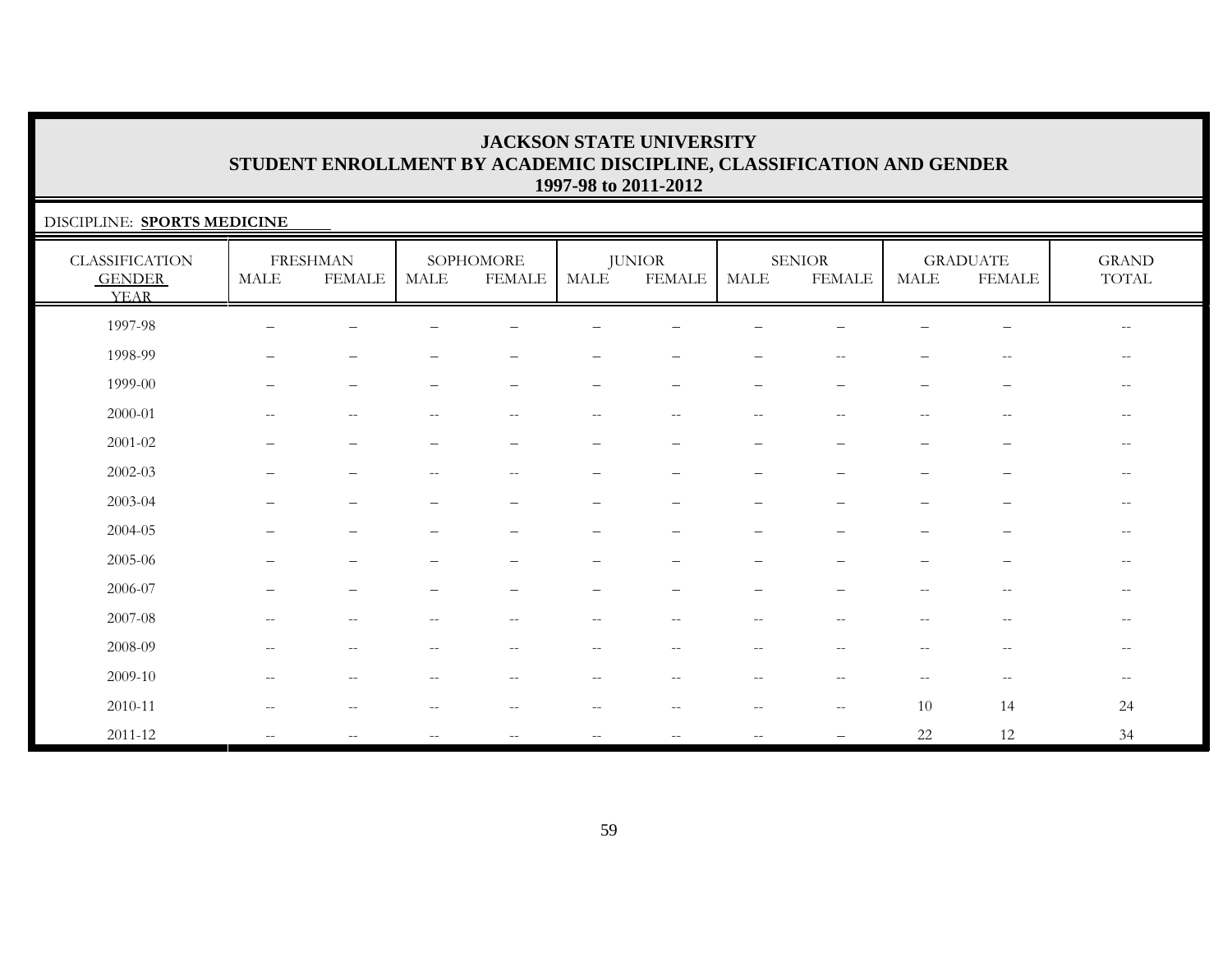| DISCIPLINE: TEACHING                                  |                          |                                  |                          |                            |                          |                                 |                          |                                |                          |                                                     |                                                |  |
|-------------------------------------------------------|--------------------------|----------------------------------|--------------------------|----------------------------|--------------------------|---------------------------------|--------------------------|--------------------------------|--------------------------|-----------------------------------------------------|------------------------------------------------|--|
| <b>CLASSIFICATION</b><br><b>GENDER</b><br><b>YEAR</b> | $\operatorname{MALE}$    | <b>FRESHMAN</b><br><b>FEMALE</b> | <b>MALE</b>              | SOPHOMORE<br><b>FEMALE</b> | <b>MALE</b>              | <b>JUNIOR</b><br><b>FEMALE</b>  | <b>MALE</b>              | <b>SENIOR</b><br><b>FEMALE</b> | $\operatorname{MALE}$    | <b>GRADUATE</b><br><b>FEMALE</b>                    | <b>GRAND</b><br>TOTAL                          |  |
| 1997-98                                               | $-\,-$                   | $\overline{\phantom{m}}$         | $\overline{\phantom{m}}$ | $\overline{\phantom{m}}$   | $- -$                    | $\qquad \qquad -$               | $\sim$ $-$               | $\qquad \qquad -$              | $\overline{\phantom{m}}$ | $\hspace{0.05cm} -\hspace{0.05cm} -\hspace{0.05cm}$ | $\hspace{0.1mm}-\hspace{0.1mm}-\hspace{0.1mm}$ |  |
| 1998-99                                               | $-$                      | $-$                              | $-$                      | $-$                        | $-$                      | $- -$                           | $-$                      | $-$                            | $ -$                     | $-$                                                 | $- -$                                          |  |
| 1999-00                                               |                          |                                  | $\overline{\phantom{0}}$ | $\overline{\phantom{0}}$   | $\overline{\phantom{0}}$ | $\overbrace{\phantom{1232211}}$ | $\overline{\phantom{0}}$ | $\overline{\phantom{0}}$       | $\overline{4}$           |                                                     | 5                                              |  |
| 2000-01                                               |                          | $\overline{\phantom{0}}$         | —                        | -                          | $\overline{\phantom{0}}$ | $\overline{\phantom{0}}$        | $\overline{\phantom{0}}$ | $\overline{\phantom{0}}$       | 3                        | 21                                                  | 24                                             |  |
| $2001 - 02$                                           |                          |                                  |                          |                            |                          |                                 |                          | $\equiv$                       | 2                        | 38                                                  | 40                                             |  |
| 2002-03                                               |                          |                                  |                          | $\overline{\phantom{0}}$   | $\overline{\phantom{0}}$ | $\overline{\phantom{0}}$        | $\overline{\phantom{0}}$ | $\qquad \qquad -$              | 6                        | 23                                                  | 29                                             |  |
| 2003-04                                               |                          |                                  |                          | $\overline{\phantom{0}}$   | -                        | $\overline{\phantom{0}}$        | $\overline{\phantom{0}}$ |                                | $\overline{7}$           | 24                                                  | 31                                             |  |
| 2004-05                                               |                          |                                  |                          |                            |                          |                                 |                          |                                | $\overline{9}$           | 31                                                  | 40                                             |  |
| 2005-06                                               |                          |                                  |                          |                            |                          |                                 |                          |                                | 11                       | 50                                                  | 61                                             |  |
| 2006-07                                               |                          |                                  |                          |                            |                          |                                 |                          |                                | 10                       | 49                                                  | 59                                             |  |
| 2007-08                                               | $\qquad \qquad -$        | $-$                              | $- -$                    | $-$                        | $-\,-$                   | $-\,-$                          | $-$                      | $\overline{\phantom{a}}$       | 12                       | 54                                                  | 66                                             |  |
| 2008-09                                               | $\overline{\phantom{m}}$ | $-$                              | $\overline{\phantom{a}}$ | $\overline{\phantom{m}}$   | $- -$                    | $- -$                           | $\sim$ $-$               | $- -$                          | 21                       | 42                                                  | 63                                             |  |
| 2009-10                                               | $\sim$ $\sim$            | $-$                              | $\qquad \qquad -$        | $\overline{\phantom{a}}$   | $- -$                    | $- -$                           | $\overline{\phantom{m}}$ | $- -$                          | 31                       | 50                                                  | 81                                             |  |
| 2010-11                                               | $\qquad \qquad -$        | $\qquad \qquad -$                | --                       | --                         | $-\,-$                   | $-\,-$                          | $- \, -$                 | $- -$                          | 29                       | 63                                                  | 92                                             |  |
| 2011-12                                               | $\qquad \qquad -$        |                                  | $- -$                    | $-$                        | $\overline{\phantom{m}}$ | $- -$                           | $\qquad \qquad -$        |                                | 28                       | 71                                                  | 99                                             |  |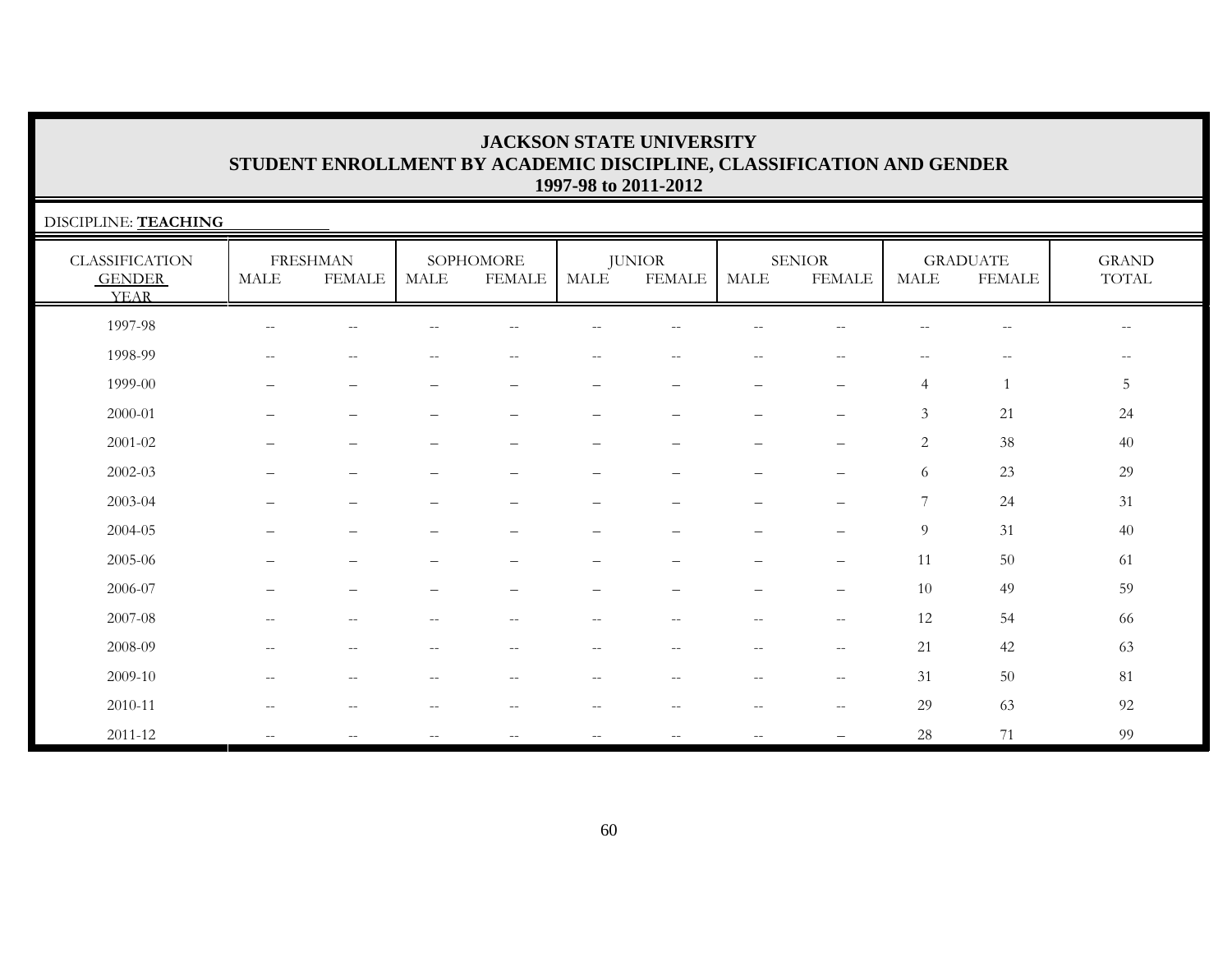### DISCIPLINE: **TECHNOLOGY EDUCATION**

| <b>CLASSIFICATION</b><br><b>GENDER</b><br><b>YEAR</b> | MALE                                                | <b>FRESHMAN</b><br><b>FEMALE</b> | <b>MALE</b>                                         | SOPHOMORE<br><b>FEMALE</b> | MALE                     | <b>JUNIOR</b><br><b>FEMALE</b> | <b>MALE</b>                                         | <b>SENIOR</b><br><b>FEMALE</b> | <b>MALE</b>    | <b>GRADUATE</b><br><b>FEMALE</b> | <b>GRAND</b><br>$\operatorname{TOTAL}$ |
|-------------------------------------------------------|-----------------------------------------------------|----------------------------------|-----------------------------------------------------|----------------------------|--------------------------|--------------------------------|-----------------------------------------------------|--------------------------------|----------------|----------------------------------|----------------------------------------|
| 1997-98                                               |                                                     | -                                |                                                     | $\overline{\phantom{0}}$   |                          | $\overline{\phantom{0}}$       | $\mathbf{1}$                                        | $\mathbf{1}$                   | $\overline{2}$ |                                  | $\boldsymbol{7}$                       |
| 1998-99                                               |                                                     |                                  |                                                     |                            |                          |                                | $\mathfrak{Z}$                                      | $\overline{\phantom{0}}$       | 6              | $\sqrt{2}$                       | 11                                     |
| 1999-00                                               | 3                                                   | 1                                |                                                     |                            | $\qquad \qquad -$        |                                | $\mathbf{1}$                                        | $\overline{\phantom{m}}$       | 8              |                                  | 16                                     |
| 2000-01                                               | 2                                                   | $\overline{2}$                   | 3                                                   | $\overline{1}$             |                          |                                | $\mathbf{1}$                                        | $\qquad \qquad -$              | $\overline{4}$ | 1                                | 15                                     |
| 2001-02                                               | $\mathbf{1}$                                        | $\sqrt{2}$                       |                                                     | $\qquad \qquad -$          |                          |                                | $\sqrt{2}$                                          | $\overline{\phantom{0}}$       | $\overline{5}$ | $\overline{4}$                   | 16                                     |
| $2002 - 03$                                           |                                                     | $\overline{\phantom{m}}$         | $\overline{2}$                                      | $\overline{1}$             |                          |                                | $\overline{\phantom{0}}$                            | $\overline{\phantom{0}}$       | $\,8\,$        | 6                                | 17                                     |
| 2003-04                                               | —                                                   | $\qquad \qquad -$                | $\qquad \qquad -$                                   | $\overline{1}$             |                          | $\qquad \qquad -$              | $\qquad \qquad -$                                   | $\overline{\phantom{m}}$       | 17             | 16                               | 35                                     |
| 2004-05                                               | $\overline{\phantom{m}}$                            | $\mathbf{1}$                     | $\overline{\phantom{0}}$                            | -                          | $\qquad \qquad -$        | $\mathbf{1}$                   | 1                                                   | $\qquad \qquad -$              | 19             | 15                               | 37                                     |
| 2005-06                                               |                                                     |                                  |                                                     |                            | $\overline{\phantom{0}}$ |                                | $\overline{\phantom{0}}$                            | -                              | 16             | 15                               | $32\,$                                 |
| 2006-07                                               |                                                     |                                  |                                                     |                            |                          |                                |                                                     |                                | 28             | 31                               | 60                                     |
| 2007-08                                               | $--$                                                | $\overline{\phantom{m}}$         | $\hspace{0.05cm} -$                                 | $\overline{\phantom{m}}$   | $-\,-$                   |                                | $\hspace{0.05cm} -\hspace{0.05cm} -\hspace{0.05cm}$ | $\mathbf{1}$                   | 19             | 34                               | 55                                     |
| 2008-09                                               | $\hspace{0.05cm} -\hspace{0.05cm} -\hspace{0.05cm}$ | $\overline{1}$                   | $\hspace{0.05cm} -\hspace{0.05cm} -\hspace{0.05cm}$ | $\qquad \qquad -$          | $- -$                    | $-$                            | $\overline{\phantom{a}}$                            | $\overline{2}$                 | 15             | 24                               | 42                                     |
| 2009-10                                               | $\overline{1}$                                      | $\overline{1}$                   | $\hspace{0.05cm} -\hspace{0.05cm} -\hspace{0.05cm}$ | $\qquad \qquad -$          | $- -$                    | $\mathbf{1}$                   | $\mathbf{1}$                                        | $\overline{\phantom{m}}$       | 13             | 22                               | 39                                     |
| 2010-11                                               | $\hspace{0.05cm} -\hspace{0.05cm} -\hspace{0.05cm}$ | $\qquad \qquad -$                | $-$                                                 | $\qquad \qquad -$          | $\qquad \qquad -$        | $-$                            | $\qquad \qquad -$                                   | $\overline{\phantom{m}}$       | 20             | 32                               | 52                                     |
| 2011-12                                               | $\hspace{0.05cm} -\hspace{0.05cm} -\hspace{0.05cm}$ | $\qquad \qquad -$                | $\overline{\phantom{m}}$                            | $\qquad \qquad -$          | $- -$                    | $-$                            | $\qquad \qquad -$                                   | $-\,-$                         | 24             | 53                               | 77                                     |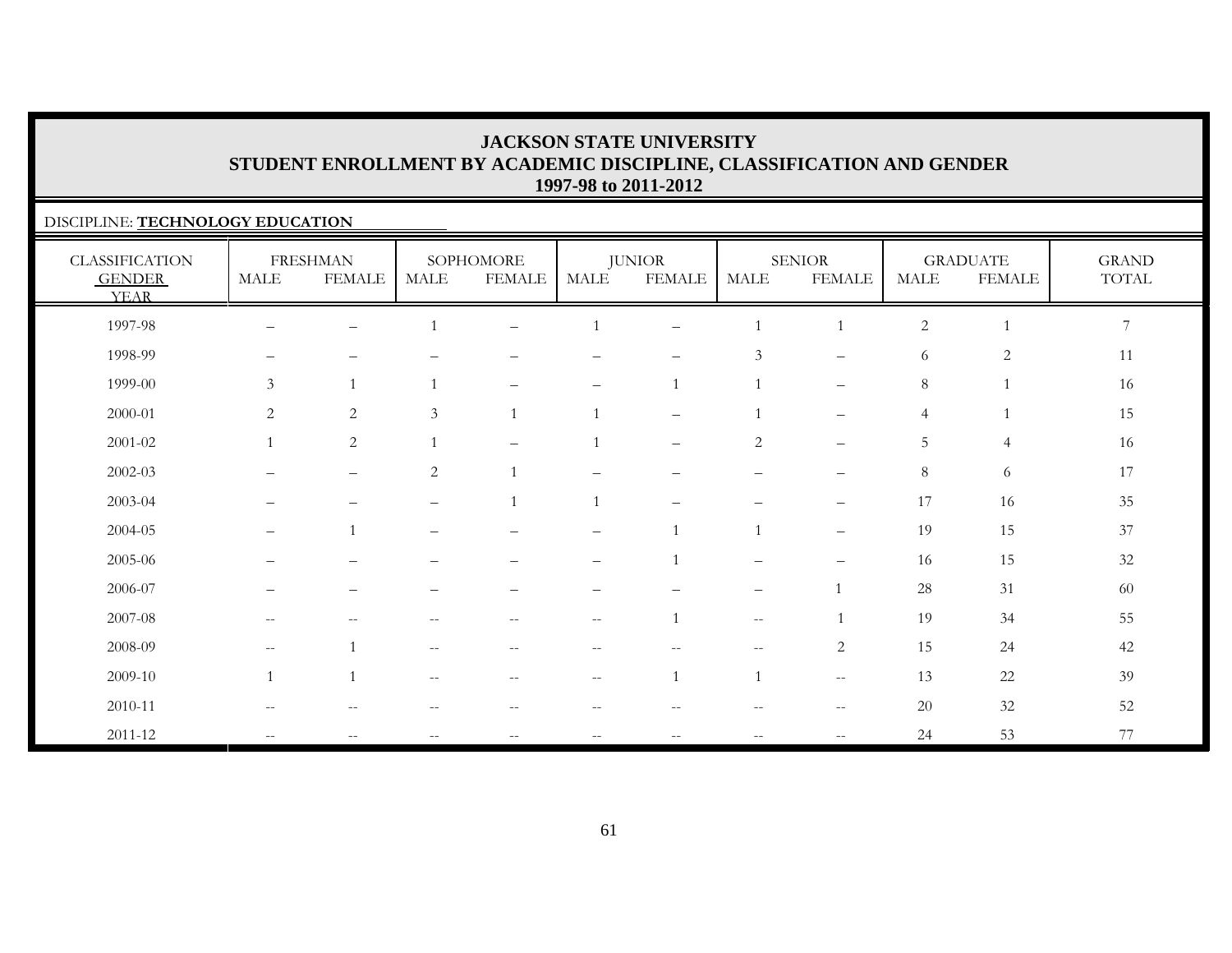### DISCIPLINE: **TELECOMMUNICATIONS ENGINEERING**

| <b>CLASSIFICATION</b><br><b>GENDER</b><br><b>YEAR</b> | <b>MALE</b>                                    | <b>FRESHMAN</b><br><b>FEMALE</b> | <b>MALE</b>              | SOPHOMORE<br><b>FEMALE</b>                          | <b>MALE</b>              | <b>JUNIOR</b><br><b>FEMALE</b> | <b>MALE</b>              | <b>SENIOR</b><br><b>FEMALE</b> | <b>MALE</b>                                         | <b>GRADUATE</b><br><b>FEMALE</b>                      | <b>GRAND</b><br>$\operatorname{TOTAL}$ |
|-------------------------------------------------------|------------------------------------------------|----------------------------------|--------------------------|-----------------------------------------------------|--------------------------|--------------------------------|--------------------------|--------------------------------|-----------------------------------------------------|-------------------------------------------------------|----------------------------------------|
| 1997-98                                               |                                                |                                  |                          |                                                     |                          |                                |                          |                                |                                                     |                                                       |                                        |
| 1998-99                                               | $\hspace{0.1mm}-\hspace{0.1mm}-\hspace{0.1mm}$ | $\overline{\phantom{m}}$         | $-$                      | $-$                                                 | $\overline{\phantom{a}}$ | $\overline{\phantom{m}}$       | $--$                     | $\overline{\phantom{a}}$       | $\qquad \qquad -$                                   | $\hspace{0.05cm} - \hspace{0.05cm} - \hspace{0.05cm}$ | $\hspace{0.05cm}$ – $\hspace{0.05cm}$  |
| 1999-00                                               | —                                              | $\qquad \qquad -$                |                          | $\overline{\phantom{0}}$                            | —                        | $\overline{\phantom{m}}$       | $\overline{\phantom{m}}$ | $\overline{\phantom{0}}$       | $- -$                                               | $-\,-$                                                | $- -$                                  |
| 2000-01                                               | 2                                              | $\overline{1}$                   | $\mathfrak{Z}$           | $\hspace{0.05cm} -\hspace{0.05cm} -\hspace{0.05cm}$ | $\qquad \qquad -$        | $\overline{\phantom{m}}$       | $-$                      | $- -$                          | $\qquad \qquad -$                                   | $\overline{\phantom{m}}$                              | 6                                      |
| $2001 - 02$                                           | $\overline{4}$                                 | $\overline{\phantom{m}}$         |                          | $\hspace{0.05cm} -\hspace{0.05cm} -\hspace{0.05cm}$ | 3                        | $\overline{\phantom{m}}$       |                          |                                | $--$                                                | $\hspace{0.05cm} -$                                   | 10                                     |
| $2002 - 03$                                           |                                                | $\qquad \qquad -$                | 2                        | $\overline{\phantom{m}}$                            |                          | $\qquad \qquad -$              |                          |                                | —                                                   | $\overline{\phantom{m}}$                              | $\overline{4}$                         |
| 2003-04                                               | $\mathfrak{Z}$                                 | $\mathbf{1}$                     |                          |                                                     |                          | $\overline{\phantom{0}}$       | 1                        |                                | —                                                   | $\qquad \qquad -$                                     | 6                                      |
| 2004-05                                               | 6                                              | $\qquad \qquad -$                | $\overline{1}$           | $\mathbf{1}$                                        | $\mathfrak{Z}$           | $- -$                          | $\overline{\phantom{0}}$ |                                |                                                     | $\overline{\phantom{0}}$                              | 11                                     |
| 2005-06                                               | $\overline{c}$                                 | $\overline{1}$                   | $\mathbf{1}$             | $\qquad \qquad -$                                   |                          | $\overline{\phantom{0}}$       | $\mathfrak{Z}$           |                                |                                                     |                                                       | $\,8\,$                                |
| 2006-07                                               | 6                                              | $\overline{1}$                   | $\overline{\phantom{a}}$ |                                                     |                          | $\qquad \qquad -$              | $\overline{\phantom{a}}$ | $\sqrt{2}$                     | $\qquad \qquad -$                                   | $\qquad \qquad -$                                     | $\overline{9}$                         |
| 2007-08                                               | $\overline{2}$                                 | $\sim$ $-$                       | 3                        | $\sim$ $\sim$                                       | $-\,-$                   |                                | $\overline{c}$           | $\overline{\phantom{m}}$       | $\hspace{0.05cm} -\hspace{0.05cm} -\hspace{0.05cm}$ | $\overline{\phantom{m}}$                              | $8\,$                                  |
| 2008-09                                               | 5                                              | $\overline{1}$                   | 2                        | $\overline{1}$                                      | $\mathbf{2}$             | $\overline{\phantom{m}}$       | 2                        | $\overline{\phantom{m}}$       | $\mathrel{{-}{-}}$                                  | $\hspace{0.05cm} - \hspace{0.05cm} - \hspace{0.05cm}$ | 13                                     |
| 2009-10                                               |                                                | $\overline{\phantom{m}}$         |                          | $\hspace{0.05cm} -\hspace{0.05cm} -\hspace{0.05cm}$ | $\mathbf{2}$             | $- -$                          | $\mathfrak{Z}$           | $-$                            |                                                     | $\hspace{0.05cm} -$                                   | $\overline{7}$                         |
| 2010-11                                               |                                                | $\mathrel{{-}{-}}$               |                          | $\hspace{0.1mm}-\hspace{0.1mm}-\hspace{0.1mm}$      | $\sqrt{2}$               | $- -$                          | 3                        | $-$                            |                                                     | $-\,-$                                                | 7                                      |
| 2011-12                                               |                                                |                                  | $\sim$ $-$               | $\overline{\phantom{m}}$                            |                          | $- -$                          | $\overline{4}$           | $\overline{\phantom{m}}$       | $\qquad \qquad -$                                   | $\overline{\phantom{m}}$                              | 7                                      |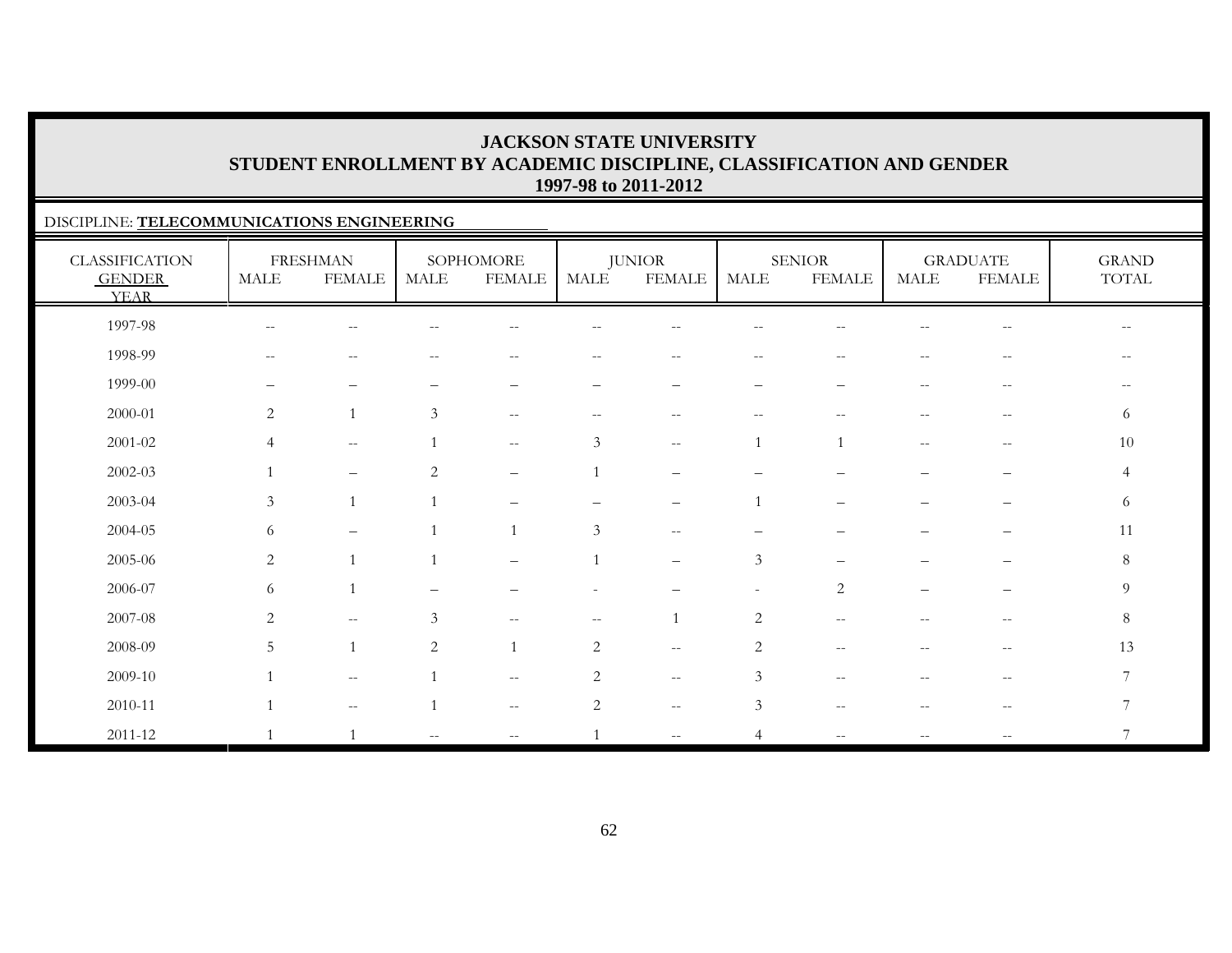### DISCIPLINE: **URBAN AND REGIONAL PLANNING**

| <b>CLASSIFICATION</b><br><b>GENDER</b><br><b>YEAR</b> | $\operatorname{MALE}$                               | <b>FRESHMAN</b><br><b>FEMALE</b> | <b>MALE</b>                                           | SOPHOMORE<br><b>FEMALE</b>                          | <b>MALE</b>              | <b>JUNIOR</b><br><b>FEMALE</b>                      | MALE                                                | <b>SENIOR</b><br><b>FEMALE</b>        | <b>MALE</b>              | <b>GRADUATE</b><br><b>FEMALE</b>      | <b>GRAND</b><br>$\operatorname{TOTAL}$ |
|-------------------------------------------------------|-----------------------------------------------------|----------------------------------|-------------------------------------------------------|-----------------------------------------------------|--------------------------|-----------------------------------------------------|-----------------------------------------------------|---------------------------------------|--------------------------|---------------------------------------|----------------------------------------|
| 1997-98                                               | $\hspace{0.05cm} -\hspace{0.05cm} -\hspace{0.05cm}$ | $-\,-$                           |                                                       | $\overline{\phantom{m}}$                            | --                       | $\qquad \qquad -$                                   | $-\,-$                                              | $\sim$ $\sim$                         | $\overline{\phantom{m}}$ | $\hspace{0.05cm}$ – $\hspace{0.05cm}$ | $\sim$ $-$                             |
| 1998-99                                               | $\hspace{0.05cm} -\hspace{0.05cm} -\hspace{0.05cm}$ | $\overline{\phantom{m}}$         |                                                       | $-$                                                 | $\qquad \qquad -$        | $\qquad \qquad -$                                   | $\overline{\phantom{a}}$                            | $\hspace{0.05cm} -$                   | 8                        | 6                                     | 14                                     |
| 1999-00                                               | $\qquad \qquad -$                                   | $\qquad \qquad -$                | $\overline{\phantom{0}}$                              | $\overline{\phantom{0}}$                            | $\qquad \qquad -$        | $\qquad \qquad -$                                   | $\qquad \qquad -$                                   | $\overline{\phantom{m}}$              | 9                        | $8\,$                                 | 17                                     |
| 2000-01                                               | $\sim$ $\sim$                                       | $--$                             | $\hspace{0.05cm} -\hspace{0.05cm} -\hspace{0.05cm}$   | $\hspace{0.05cm} -\hspace{0.05cm} -\hspace{0.05cm}$ | $\sim$ $\sim$            | $\overline{\phantom{a}}$                            | $- -$                                               | $\mathbf{u}$                          | $12\,$                   | $\boldsymbol{7}$                      | 19                                     |
| 2001-02                                               | $\hspace{0.05cm} -\hspace{0.05cm} -\hspace{0.05cm}$ | $--$                             | $\hspace{0.1mm}-\hspace{0.1mm}-\hspace{0.1mm}$        | $\hspace{0.1mm}-\hspace{0.1mm}-\hspace{0.1mm}$      | $\overline{\phantom{m}}$ | $\hspace{0.05cm} -\hspace{0.05cm} -\hspace{0.05cm}$ | $--$                                                | $\overline{\phantom{m}}$              | 10                       | $12\,$                                | 22                                     |
| 2002-03                                               |                                                     | —                                |                                                       | $\qquad \qquad -$                                   | -                        | $\overline{\phantom{0}}$                            | $\qquad \qquad -$                                   | $\overline{\phantom{0}}$              | 10                       | 14                                    | 24                                     |
| 2003-04                                               | $\overline{\phantom{m}}$                            | $\qquad \qquad -$                | $\qquad \qquad -$                                     | $\qquad \qquad -$                                   | $\qquad \qquad -$        | $\qquad \qquad -$                                   | $\overline{\phantom{m}}$                            | $\overline{\phantom{m}}$              | 8                        | 10                                    | 18                                     |
| 2004-05                                               | $\qquad \qquad -$                                   | $\qquad \qquad -$                | $\overline{\phantom{0}}$                              | $\qquad \qquad -$                                   | $\qquad \qquad -$        | $\qquad \qquad -$                                   | $\qquad \qquad -$                                   | $\qquad \qquad -$                     | 12                       | 13                                    | 25                                     |
| 2005-06                                               | $\qquad \qquad -$                                   | $\overline{\phantom{0}}$         |                                                       | $\qquad \qquad -$                                   | $\overline{\phantom{0}}$ | $\overline{\phantom{0}}$                            | $\qquad \qquad -$                                   | $\overline{\phantom{m}}$              | 12                       | 17                                    | 29                                     |
| 2006-07                                               |                                                     | $\overline{\phantom{0}}$         |                                                       |                                                     |                          |                                                     | $\overline{\phantom{0}}$                            | $\qquad \qquad -$                     | 17                       | 16                                    | 33                                     |
| 2007-08                                               | $\hspace{0.05cm} -\hspace{0.05cm} -\hspace{0.05cm}$ | $\overline{\phantom{m}}$         | $\overline{\phantom{m}}$                              | $\hspace{0.05cm} -\hspace{0.05cm} -\hspace{0.05cm}$ | $ -$                     | $\hspace{0.05cm} -\hspace{0.05cm} -\hspace{0.05cm}$ | $--$                                                | $\overline{\phantom{m}}$              | 16                       | 16                                    | $32\,$                                 |
| 2008-09                                               | $\hspace{0.05cm} -\hspace{0.05cm} -\hspace{0.05cm}$ | $--$                             | $\hspace{0.05cm} - \hspace{0.05cm} - \hspace{0.05cm}$ | $\hspace{0.05cm}$ – $\hspace{0.05cm}$               | $\overline{\phantom{m}}$ | $\overline{\phantom{m}}$                            | $--$                                                | $\overline{\phantom{m}}$              | 18                       | 22                                    | 40                                     |
| 2009-10                                               | $\overline{\phantom{m}}$                            | $\overline{\phantom{m}}$         | $\sim$ $\sim$                                         | $\overline{\phantom{m}}$                            | $-\,-$                   | $-\,-$                                              | $--$                                                | $\hspace{0.05cm}$ – $\hspace{0.05cm}$ | 24                       | 34                                    | 58                                     |
| 2010-11                                               | $-$                                                 | $\qquad \qquad -$                |                                                       | $\overline{\phantom{a}}$                            | --                       | $\overline{\phantom{m}}$                            | $\hspace{0.05cm} -\hspace{0.05cm} -\hspace{0.05cm}$ | $\hspace{0.05cm} -$                   | 28                       | 45                                    | 73                                     |
| 2011-12                                               | $\sim$ $\sim$                                       | $\mathbf{u}$                     | $\overline{\phantom{m}}$                              | $\hspace{0.05cm} -\hspace{0.05cm} -\hspace{0.05cm}$ | $ -$                     | $\mathbf{u}$                                        | $--$                                                | $\overline{\phantom{0}}$              | 29                       | 39                                    | 68                                     |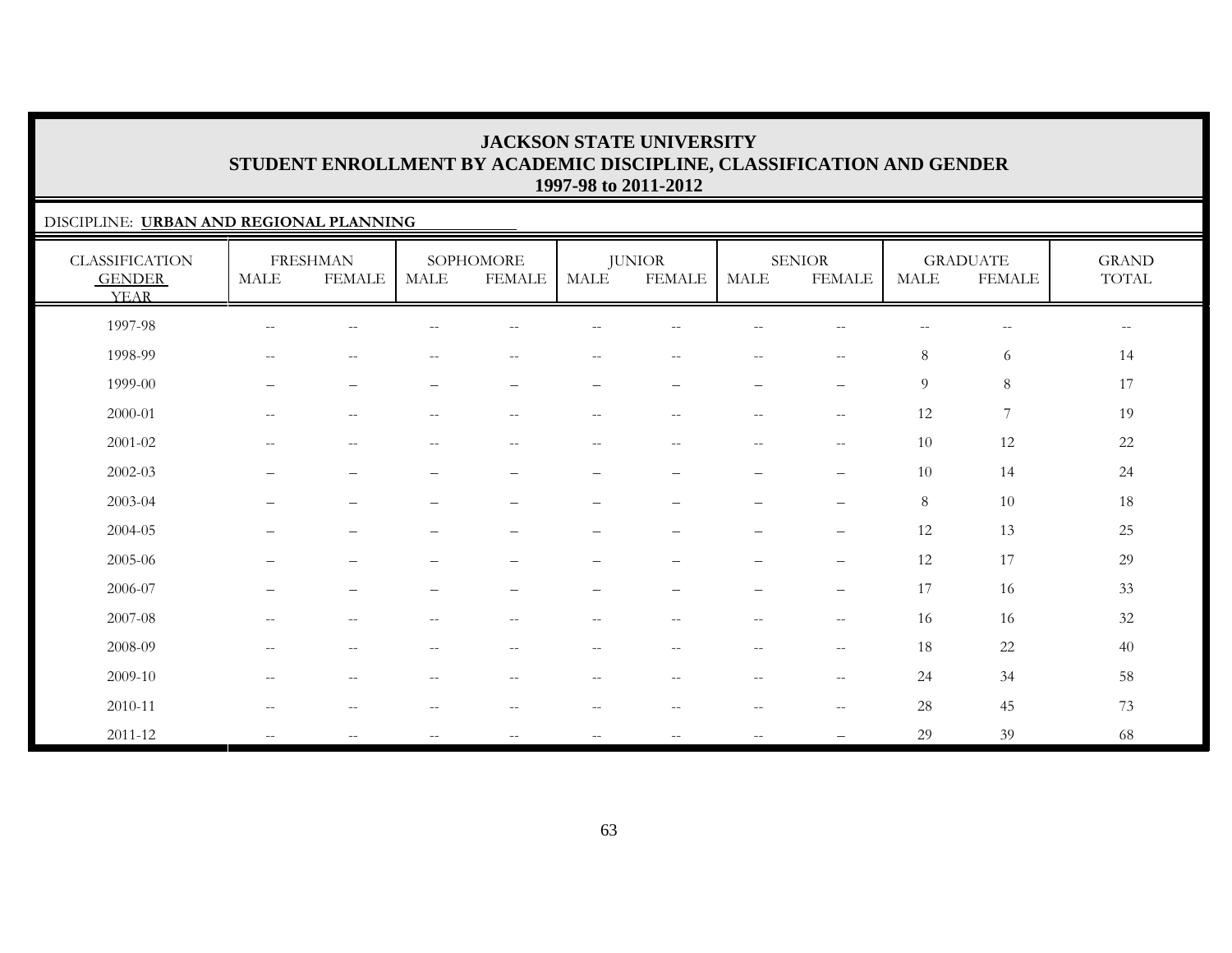| DISCIPLINE: URBAN STUDIES                             |                |                                  |                          |                            |                   |                                |                          |                                |                          |                                  |                                        |  |  |
|-------------------------------------------------------|----------------|----------------------------------|--------------------------|----------------------------|-------------------|--------------------------------|--------------------------|--------------------------------|--------------------------|----------------------------------|----------------------------------------|--|--|
| <b>CLASSIFICATION</b><br><b>GENDER</b><br><b>YEAR</b> | MALE           | <b>FRESHMAN</b><br><b>FEMALE</b> | $\operatorname{MALE}$    | SOPHOMORE<br><b>FEMALE</b> | MALE              | <b>JUNIOR</b><br><b>FEMALE</b> | MALE                     | <b>SENIOR</b><br><b>FEMALE</b> | <b>MALE</b>              | <b>GRADUATE</b><br><b>FEMALE</b> | <b>GRAND</b><br>$\operatorname{TOTAL}$ |  |  |
| 1997-98                                               |                | $\qquad \qquad -$                | 5                        | $\sqrt{2}$                 |                   |                                | $\sqrt{2}$               | 7                              |                          | $\overline{\phantom{0}}$         | 18                                     |  |  |
| 1998-99                                               | 2              | $\overline{\phantom{a}}$         |                          | $\overline{2}$             | $\overline{4}$    | $\overline{c}$                 | $\overline{\phantom{m}}$ |                                |                          |                                  | 12                                     |  |  |
| 1999-00                                               |                | $\mathfrak{Z}$                   | $\overline{4}$           | $\overline{4}$             |                   | 3                              | 5                        |                                |                          |                                  | 22                                     |  |  |
| 2000-01                                               | -1             | 2                                | $\overline{\phantom{0}}$ | $\overline{4}$             | $\mathfrak{Z}$    | 2                              | $\overline{4}$           | 6                              |                          |                                  | 22                                     |  |  |
| $2001 - 02$                                           | 2              | $5\phantom{.}$                   |                          | $\mathfrak{Z}$             | $\qquad \qquad -$ |                                |                          | 3                              |                          |                                  | 16                                     |  |  |
| $2002 - 03$                                           | $\overline{1}$ | 5                                | $\overline{4}$           | $\overline{2}$             | $\mathfrak{Z}$    | $\overline{c}$                 |                          | $\,8\,$                        |                          |                                  | 26                                     |  |  |
| 2003-04                                               |                |                                  | $\overline{4}$           | $\overline{3}$             | $\mathfrak{Z}$    | $\overline{2}$                 |                          | 3                              |                          |                                  | 17                                     |  |  |
| 2004-05                                               | 2              | 3                                |                          |                            | $\mathfrak{Z}$    | $\overline{2}$                 | $\overline{2}$           | 3                              |                          |                                  | 16                                     |  |  |
| 2005-06                                               |                |                                  |                          |                            | –                 |                                | $\overline{2}$           | 2                              |                          |                                  | $\overline{7}$                         |  |  |
| 2006-07                                               |                |                                  | 2                        |                            |                   |                                | 3                        | $\mathfrak{Z}$                 |                          |                                  | 12                                     |  |  |
| 2007-08                                               |                |                                  | 3                        |                            |                   | $- -$                          |                          | 2                              |                          | $-$                              | 10                                     |  |  |
| 2008-09                                               | 2              | $\overline{\phantom{a}}$         | $\overline{c}$           |                            | $-$               |                                | $\overline{2}$           | 2                              | $\overline{\phantom{m}}$ | $\qquad \qquad -$                | 9                                      |  |  |
| 2009-10                                               | 2              |                                  | --                       |                            |                   |                                |                          |                                |                          |                                  | 6                                      |  |  |
| 2010-11                                               | 2              | $--$                             | $\mathfrak{Z}$           | 3                          | $--$              |                                | $\mathfrak{Z}$           | --                             | $-$                      | $\overline{\phantom{m}}$         | 12                                     |  |  |
| $2011 - 12$                                           |                | $\frac{1}{2}$                    | $\overline{2}$           |                            |                   | 3                              | $\overline{c}$           | 3                              |                          |                                  | 13                                     |  |  |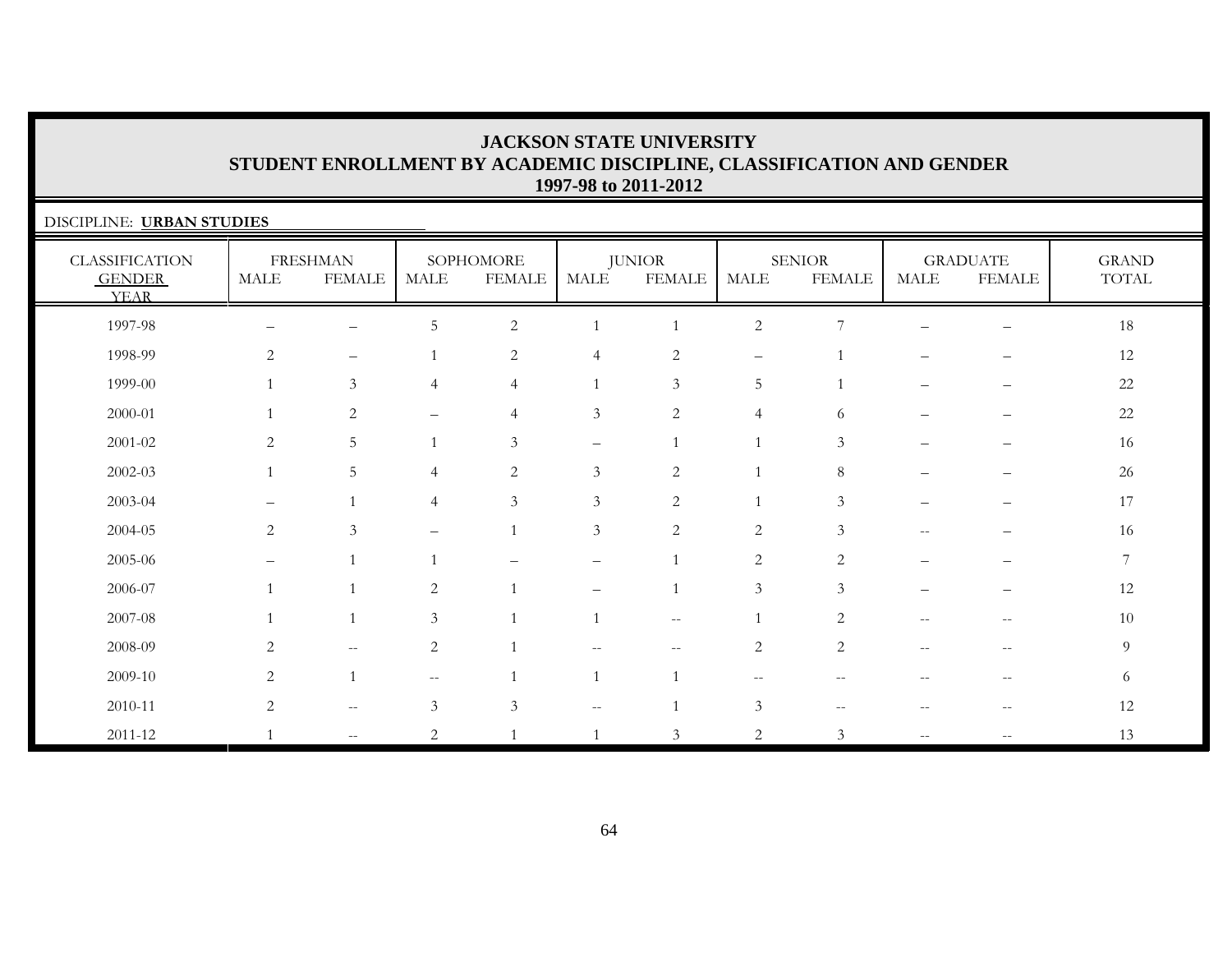| DISCIPLINE: UNDECIDED MAJORS                          |             |                                  |             |                            |                |                         |                |                                |             |                                  |                              |  |  |
|-------------------------------------------------------|-------------|----------------------------------|-------------|----------------------------|----------------|-------------------------|----------------|--------------------------------|-------------|----------------------------------|------------------------------|--|--|
| <b>CLASSIFICATION</b><br><b>GENDER</b><br><b>YEAR</b> | <b>MALE</b> | <b>FRESHMAN</b><br><b>FEMALE</b> | <b>MALE</b> | SOPHOMORE<br><b>FEMALE</b> | <b>MALE</b>    | <b>JUNIOR</b><br>FEMALE | <b>MALE</b>    | <b>SENIOR</b><br><b>FEMALE</b> | <b>MALE</b> | <b>GRADUATE</b><br><b>FEMALE</b> | <b>GRAND</b><br><b>TOTAL</b> |  |  |
| 1997-98                                               | 140         | 132                              | 22          | 20                         | 7              | 5                       | 3              | $\overline{4}$                 | 58          | 84                               | 475                          |  |  |
| 1998-99                                               | 104         | 113                              | 41          | 22                         | 9              | 12                      | 3              | 6                              | 40          | 72                               | 422                          |  |  |
| 1999-00                                               | 78          | 105                              | 22          | 16                         | 13             | 12                      | $\overline{4}$ | 9                              | 73          | 144                              | 476                          |  |  |
| 2000-01                                               | 112         | 132                              | 33          | 32                         | 9              | $\overline{9}$          | $\overline{9}$ | 8                              | 74          | 159                              | 577                          |  |  |
| 2001-02                                               | 136         | 93                               | 19          | 21                         | $\overline{4}$ | $\sqrt{2}$              | $\sqrt{2}$     | 6                              | 73          | 159                              | 515                          |  |  |
| 2002-03                                               | 210         | 169                              | 30          | 28                         | $\overline{5}$ | $\overline{5}$          | 5              | 8                              | 61          | 113                              | 634                          |  |  |
| 2003-04                                               | 277         | 232                              | 55          | 36                         | $\overline{c}$ | $\overline{4}$          | $\overline{7}$ | 10                             | 55          | 103                              | 781                          |  |  |
| 2004-05                                               | 267         | 291                              | 65          | 82                         | 16             | 30                      | $\overline{9}$ | 15                             | 79          | 131                              | 985                          |  |  |
| 2005-06                                               | 245         | 282                              | 62          | 75                         | 33             | 37                      | 14             | 24                             | 64          | 126                              | 962                          |  |  |
| 2006-07                                               | 196         | 206                              | 60          | 72                         | 32             | 38                      | 19             | 31                             | 40          | 51                               | 745                          |  |  |
| 2007-08                                               | 193         | 258                              | 71          | 60                         | 35             | 36                      | 24             | 37                             | 43          | 95                               | 852                          |  |  |
| 2008-09                                               | 164         | 186                              | 42          | 65                         | 30             | 25                      | 15             | 24                             | 38          | 90                               | 679                          |  |  |
| 2009-10                                               | 165         | 153                              | 34          | 40                         | 18             | 22                      | 24             | 19                             | 47          | 69                               | 591                          |  |  |
| 2010-11                                               | 103         | 107                              | 42          | 33                         | 21             | 23                      | 17             | 20                             | 29          | 57                               | 452                          |  |  |
| 2011-12                                               | 108         | 129                              | 30          | 25                         | 15             | 25                      | 12             | 25                             | 22          | 47                               | 438                          |  |  |